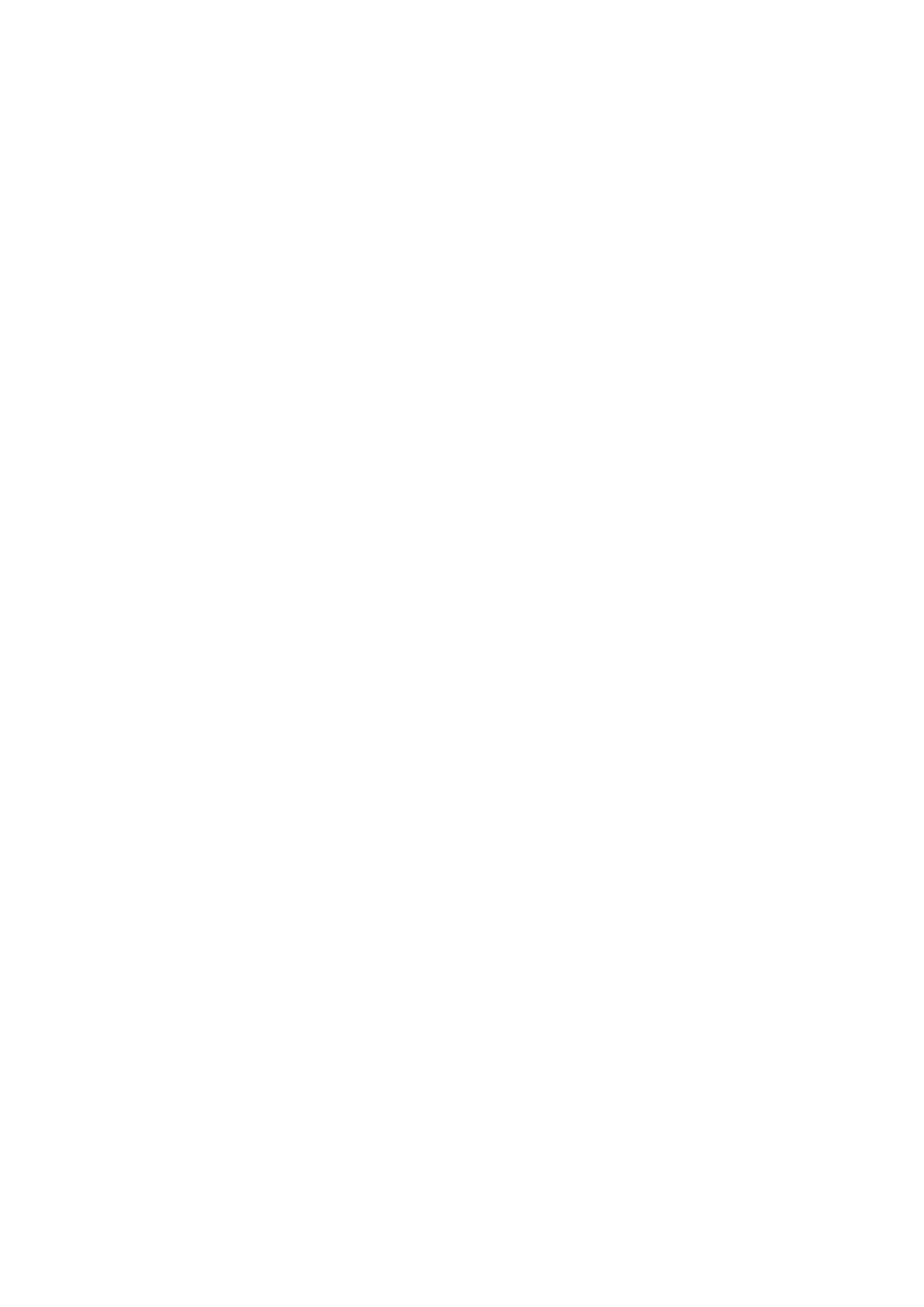# **Ágrip**

Meðferðarsamband (e. therapeutic alliance) lýsir tengslum og samstarfi meðferðaraðila og skjólstæðings þar sem þeir koma saman til að vinna að markmiðum þess síðarnefnda. Meðferðarsamband hefur mest forspárgildi allra breyta í samtalsmeðferð um árangur. Áhrif þess eru einnig sterk í meðferð við líkamlegum kvillum. Fjallað er um mikilvæg tengsl virðingar og meðferðarsambands.

 Ritgerðin skiptist í tvo meginhluta. Í fyrri hlutanum er hugtakið meðferðarsamband skilgreint og þróun þess sett í sögulegt samhengi. Fjallað er um áhrifamátt meðferðarsambands, þætti sem hafa áhrif á það og aðferðir til að byggja undir það. Lögð er fram tilgáta að virðing sé kjarni góðra meðferðatengsla.

 Seinni hluti ritgerðarinnar fjallar um virðingarhugtakið. Fjallað er um þann margbreytileika sem ríkir varðandi túlkun þess. Sett er fram gagnrýni á þrönga skilgreiningu virðingarhugtaksins, það er þegar virðing felur í sér einhlíta virðingu fyrir sjálfræði einstaklingsins.

 Lögð er áhersla á að skoða hvaða siðfræðilegi vegvísir og hvaða aðferðir eru vel til þess fallin að styðja heilbrigðisstarfsfólk til góðra verka og samskipta í þágu skjólstæðinga sinna í heilbrigðisþjónustu. Lögð er til víðfeðm túlkun skilyrðislausrar virðingar í heilbrigðisþjónustu. Slík túlkun virðingar styður við viðhorf sem leiðir af sér vönduð vinnubrögð, eftirsóknarvert viðmót, traust meðferðarsamband, ánægju og árangur. Leidd eru rök að því að virðing sé siðfræðilegur kjarni þess sem sjúklingum þykir eftirsóknarvert í samskiptum við fagfólk og þeir dæmi gæði þjónustu af.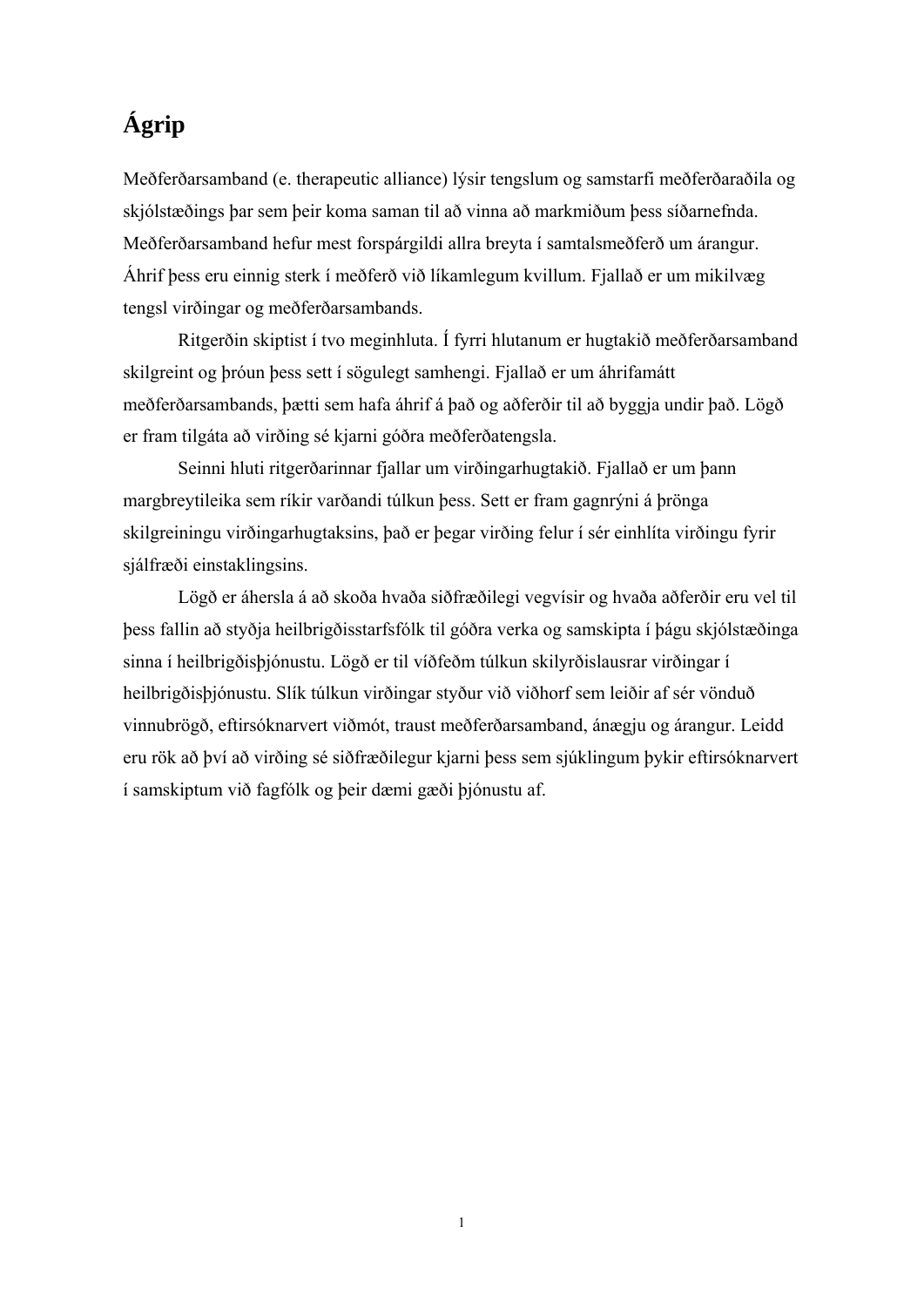## **Abstract**

The therapeutic alliance refers to the relationship between a healthcare professional and a patient. It describes their cooperation where they collaborate in the anticipation of effecting beneficial change in the client. The therapeutic alliance is most predictive of all variables in success in therapy. Positive effects are also experienced in the treatment of physical ailments. The important relations of respect and the therapeutic relationship are also considered.

 The thesis is divided into two parts. In the first section, the term therapeutic relationship is defined and its development perceived in historical context. The effectiveness of the therapeutic alliance is discussed, but also factors affecting it and methods that underpin it. The hypothesis is put forward that respect is the essence of good therapeutic relationships.

 The second part of this paper focuses further on the concept of respect. The complexities that exist regarding its interpretation are considered. A narrow definition of the concept of respect is criticized, i.e. when it solely refers to respect for individual autonomy.

 Emphasis is placed on examining what ethical roadmap and methods are well suited to support health care professionals in their work, for the common good, and the relationships for the benefit of their clients' health. A broad definition is presented of unconditional respect in healthcare services. Such a definition of respect should result in quality practice, attractive attitude, trusting collaboration, satisfaction and good results of therapeutic relationship. Finally the thesis argues that respect is an ethical core of what the patient considers desirable relationship with health care professionals and an indicator of quality service.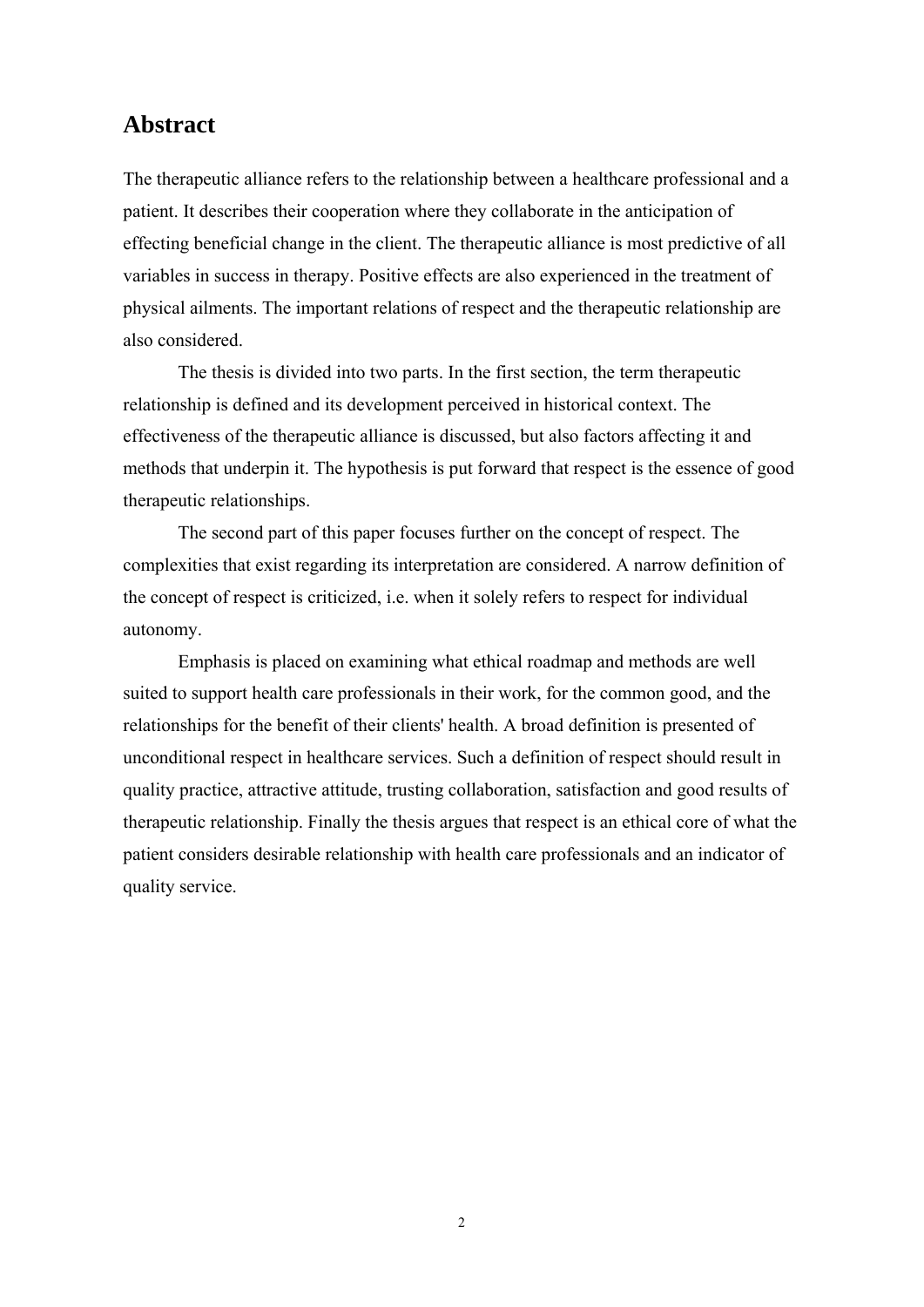# Efnisyfirlit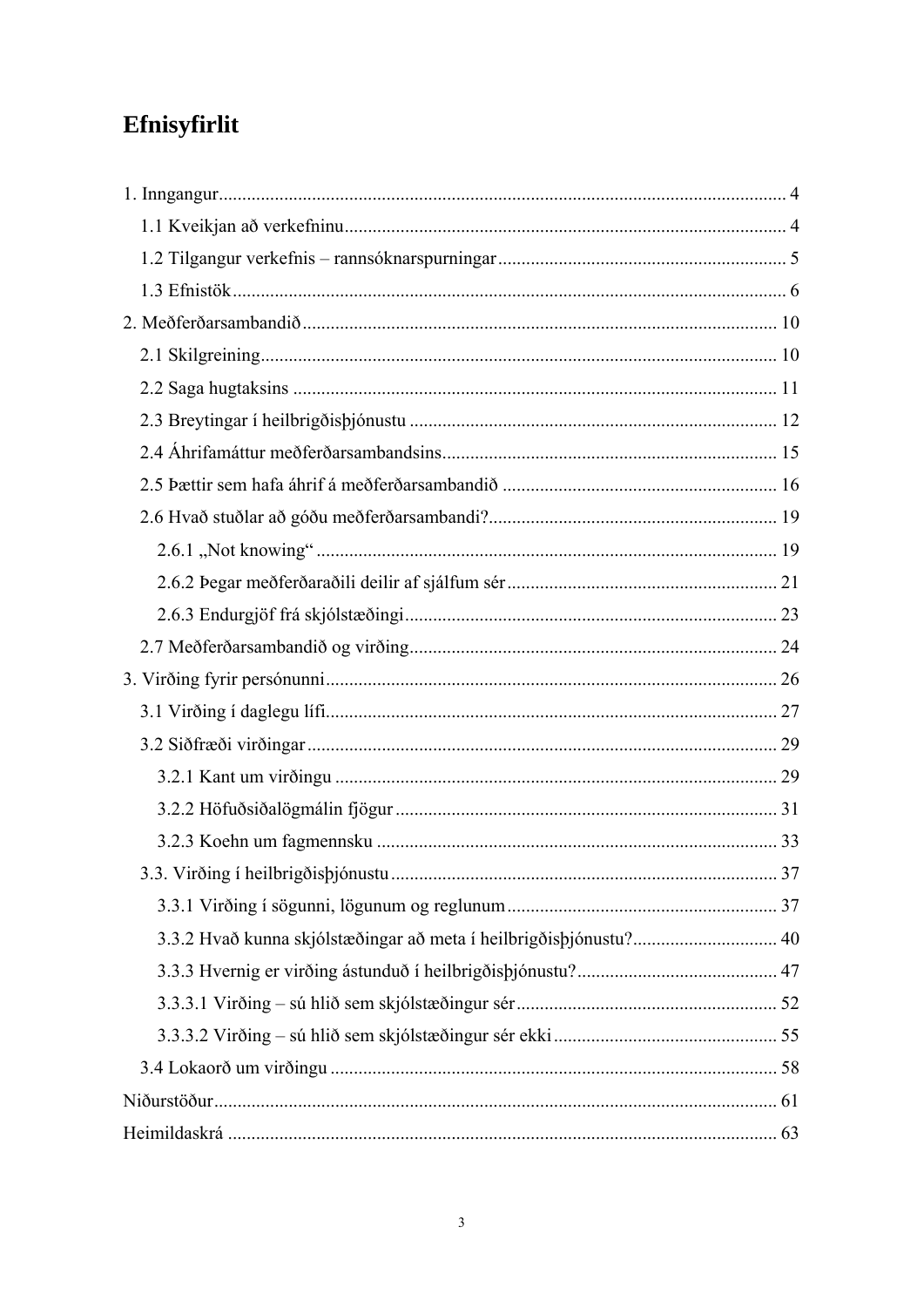## **1. Inngangur**

## **1.1 Kveikjan að verkefninu**

Ég var tiltölulega ung og ómótuð þegar ég hóf störf á Unglingageðdeild Landspítala sem nýútskrifaður hjúkrunarfræðingur. Ég fann strax að starfið átti vel við mig. Ég hafði mikla ánægju af því að tengjast unglingunum og fjölskyldum þeirra og reyna að verða þeim að liði, á tímum sem voru jafnvel erfiðustu stundir lífs þeirra.

 Ég sem hafði aldrei mætt neinum sérstökum mótbyr í lífinu lærði gríðarlega mikið. Einn lærdómurinn, sem hefur mótað lífsskoðun mína æ síðan, varðar réttlæti. Aðstæðurnar sem sum ungmennin höfðu alist upp við, veikindin sem önnur voru að kljást við og áföllin sem höfðu dunið á mörgum þeirra, voru þeim miklar hindranir. Þessi mótbyr í lífi þeirra var ekki til kominn vegna þess að þau verðskulduðu það. Ungmennin höfðu ekkert til þess unnið að búa við þessa erfiðleika og hamlandi þætti. Lífið hafði bara boðið þeim upp á þetta. Ég lærði það í starfi mínu á unglingageðdeild að sérhver er ekki endilega sinnar gæfu smiður. Lífið útdeilir einfaldlega of misjöfnum gæðum til fólks til að hægt sé að fullyrða það. Þetta opnaði augu mín fyrir því að viðhorf tengd verðskuldun eiga ekki við í heilbrigðisþjónustu því óháð því hvað heilbrigðisstarfsmanni þykir um til dæmis persónu sjúklings, samskiptahætti hans, breytni eða stöðu eiga allir rétt á góðri þjónustu. Góð þjónusta felur meðal annars í sér virðingu í viðmóti og vönduð vinnubrögð.

 Það vakti alltaf áhuga minn hvað unglingunum þótti um þjónustuna á deildinni. Samræður við þá um hvaða þætti þjónustunnar þeir voru ánægðir með og hvað þeim þótti betur mega fara voru oft mjög forvitnilegar. Þeir voru almennt reiðubúnir að velta upp kostum og ókostum allra þátta í þjónustunni. Svör þeirra voru gjarnan hreinskilin og þar af leiðandi afar gagnleg fyrir mig sem fagmanneskju. Almennt þótti mér unglingarnir vera ánægðir með að vera spurðir álits. Það birtist hins vegar ákveðið mynstur í svörum þeirra. Það sem mér virtist skipta unglingana mestu máli í þjónustunni var viðmót starfsfólks. Þeir einblíndu helst á hvort þeir upplifðu virðingu eða vanvirðingu í samskiptum við starfsfólkið. Þetta leiddi af sér löngun mína til að skoða nánar hvaða samskiptahætti skjólstæðingar tjá helst ánægju með, það er hvað þeim þykir auðsýnd virðing. Eins vakti það löngun mína til að kanna hvað stjórnar þeim jákvæðu samskiptaháttum fagfólks í heilbrigðisþjónustu, sem sjúklingar lýsa almennt ánægju með, og hvernig hægt er að efla þá starfshætti.

 Annað lærði ég í starfinu: Þegar ég fylgdist með samstarfsfólki mínu úr margvíslegum fagstéttum sá ég ákveðið stef. Sumt fagfólk virtist vera ákveðnum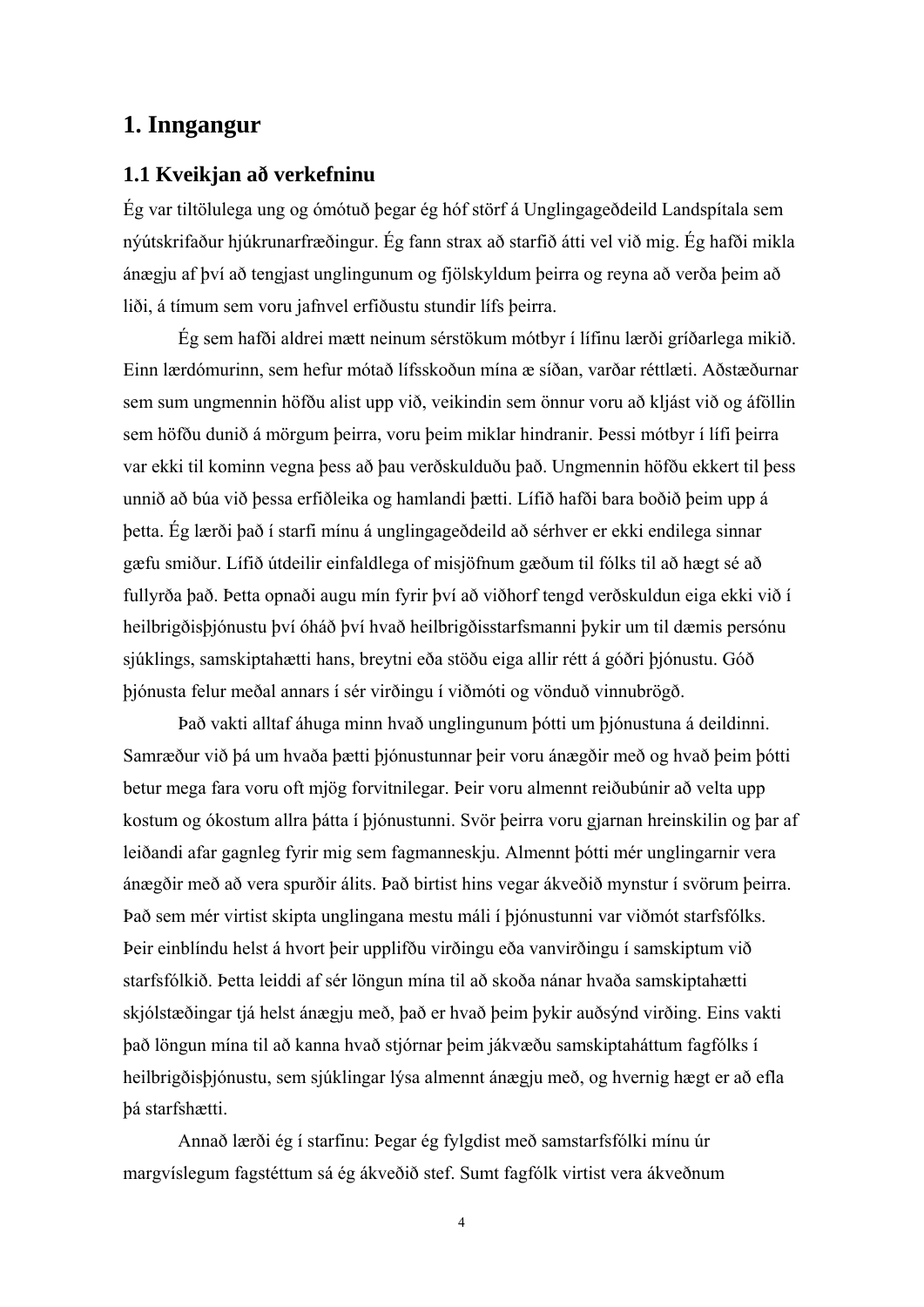hæfileikum eða færni gætt sem gerði að verkum að það myndaði nánast undantekningalaust hratt og örugglega traust og góð tengsl við skjólstæðinga deildarinnar og fjölskyldur þeirra. Þetta traust og hin góðu tengsl lögðu mikið til meðferðar og þjónustu þar sem þau juku gæði samstarfs milli deildar og þjónustuþega, ánægju og meðferðarheldni. Ég hafði lært í náminu að traust meðferðarsamband og ánægja þjónustuþega hefði jákvæð áhrif á árangur meðferðar. Mér fannst starfsreynsla mín staðfesta það. Bakgrunnur og menntun þeirra sem störfuðu með mér og höfðu þennan dýrmæta eiginleika til tengslamyndunar virtust ekki vera aðalatriði þótt þekking og reynsla styrktu hann vissulega. Eiginleikinn virtist fremur tengjast hugsunarhætti þeirra og viðmóti. Mig langaði til að komast að því hvaða þættir í fari þessa framúrskarandi fagfólks gerði það svona fært í starfi.

### **1.2 Tilgangur verkefnis – rannsóknarspurningar**

Augu mín beinast að meðferðarsambandinu. Það er farvegur sem ég tel vert fyrir meðferðaraðila að beina kröftum sínum í. Meðferðarsamband milli meðferðaraðila og skjólstæðings hefur mest forspárgildi allra breyta um árangur meðferðar við andlegum kvillum. Meðferðarsambandið er jafnframt handhægt tæki sem hægt er að beita á hvaða sviðum þjónustu sem er, hvar og hvenær sem er. Í góðu meðferðarsambandi býr kraftur sem er meiri en summa krafta þeirra sem að sambandinu koma. Gott meðferðarsamband byggir undir ánægju sjúklinga og árangur. Það er til mikils að vinna að læra að nota þetta verkfæri skjólstæðingum sínum til gagns. Markmið þessarar ritgerðar er að skoða siðfræðilegan kjarna meðferðarsambands. Mér leikur forvitni á að vita hvað það er sem stýrir gæðum meðferðarsambands.

 Byggð á reynslu minni úr starfi og þeirri þekkingu, sem nám í hagnýtri siðfræði hefur skilað mér, er það tilgáta mín að virðing fyrir persónunni sé það siðalögmál sem er grunnur góðs meðferðarsambands. Tilgáta mín er sú að virðing meðferðaraðila fyrir manneskjunni sé forsenda góðra tengsla hans við skjólstæðinga í meðferð, að án virðingar sé gott meðferðarsamband borin von. Ég lít svo á að virðing sé viðhorf sem birtist í viðmóti og starfsháttum fagfólks í heilbrigðisþjónustu. Jafnframt er ég sannfærð um að virðing heilbrigðisstarfsfólks skili sér að öllu jöfnu til skjólstæðinga í vinnubrögðum og viðmóti sem þeim þykir eftirsóknarverð. Af því leiði ég að virðing efli meðferðartengsl og auki ánægju skjólstæðinga sem eykur líkur á árangri í meðferð. Ég ætla að skoða þessi tengsl og hvaða þætti í þjónustu sjúklingar kunna að meta.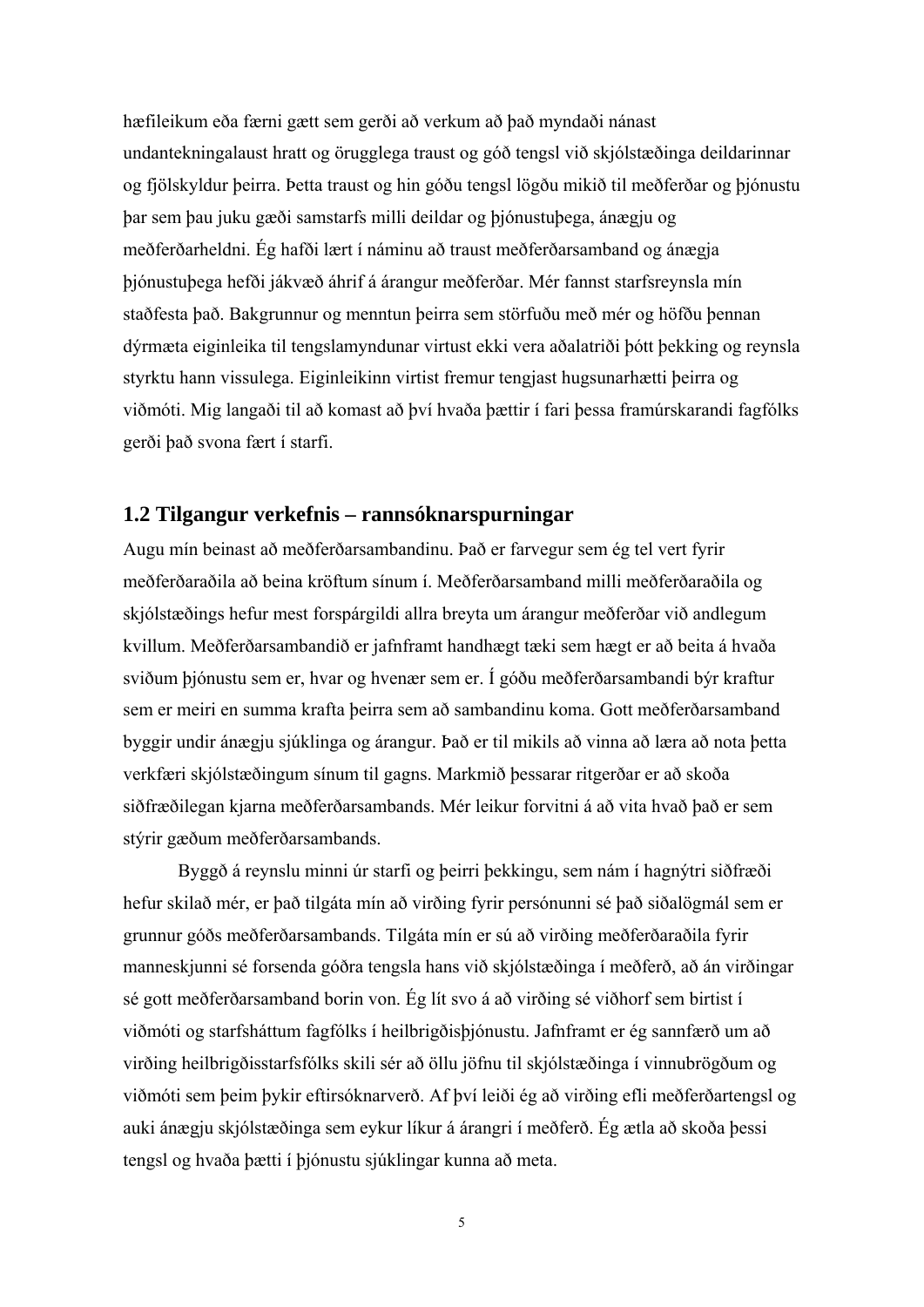Þrengt hefur verið að merkingu virðingar í siðfræði og heilbrigðisvísindum. Virðing fyrir manneskjunni er gjarnan túlkuð sem einber virðing fyrir sjálfræði manneskjunnar (Dickert og Kass, 2009; Joffe, Manocchia, Weeks og Cleary, 2003). Að mínu viti er það ekki til gagns. Sú virðing, sem ég tel nauðsynlegt viðhorf fagfólks sem starfar í heilbrigðisþjónustu, er ekki afmörkuð við sjálfræði. Hún þarf að láta sig varða alla þætti mannlegrar tilveru og samskipta fólks á milli. Virðing, sem getur leitt störf heilbrigðisstarfsfólks, þarf að vera víðfeðm.

 Virðing fyrir manneskjunni, eins og siðfræðin skilgreinir hana, er óháð verðskuldun. Slíkrar virðingar eiga allar manneskjur tilkall til. Hvernig hugtakinu er beitt er á hinn bóginn misjafnt. Í daglegu tali er virðing gjarnan rædd sem gæði sem persóna þarf að verða sér úti um, til dæmis í tengslum við hlutverk eða breytni. Þótt ég hafni þessari tengingu þá tel ég víðfeðmt virðingarhugtak best til þess fallið að gegna hlutverki vegvísis í heilbrigðisþjónustu til að auka ánægju og gæði. Ef virðing er tengd verðskuldun er ég hrædd um að virðing í heilbrigðisþjónustu myndi ekki skila sér í gæðum til allra skjólstæðinga sem þeir eiga þó tilkall til. Ég ætla að skoða siðalögmálið um virðingu fyrir manneskjunni og beitingu þess í heilbrigðisþjónustu, siðfræði, heilbrigðisvísindum og frásögnum skjólstæðinga heilbrigðiskerfa.

 Rannsóknarspurningar mínar eru: Hver er siðfræðilegur kjarni meðferðarsambands, hvað stjórnar þeim krafti sem býr í fyrirbærinu? Hvernig getur siðfræðin orðið okkur að liði í útfærslu samskiptahátta sem miða að því að auka gæði og ánægju í heilbrigðisþjónustu? Hvaða siðalögmál getum við haft að leiðarljósi og nýtt okkur og hvernig er best að útfæra það til að gera heilbrigðisþjónustu sem best úr garði í siðfræðilegum skilningi?

### **1.3 Efnistök**

Meðferðarsamband er samband skjólstæðings og meðferðaraðila þar sem þeir koma saman í meðferð til að stuðla að jákvæðum breytingum hjá hinum síðarnefnda. Meðferðarsamband hefur stöðugt forspárgildi um árangur meðferðar á öllum sviðum heilbrigðisþjónustu. Meðferðarsambandið og tengsl þess við virðingu er aðalumfjöllunarefni ritgerðarinnar.

 Ég nota orðin meðferðarsamband og meðferðartengsl til skiptis um hugtakið. Ég nota orðin skjólstæðingur, sjúklingur og þjónustuþegi, ásamt fleirum, í umræðunni um þá sem þarfnast heilbrigðisþjónustu og þiggja meðferð. Ég ræði ýmist um meðferðaraðila, fagmanneskjur og heilbrigðisstarfsfólk, ásamt öðru, um þá sem veita heilbrigðisþjónustu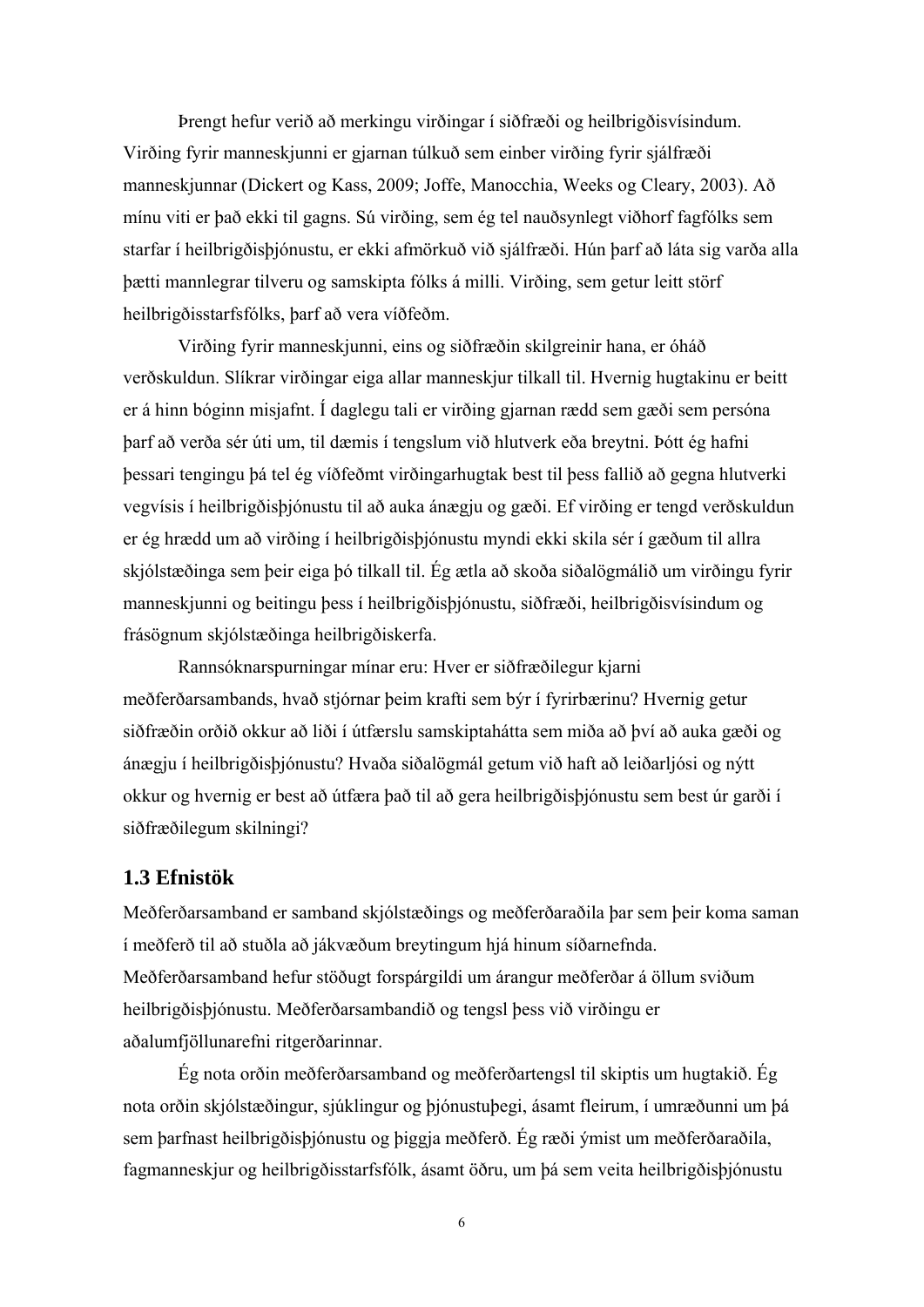og stýra meðferð.

 Ritgerðin skiptist í tvo meginhluta. Sá fyrri segir frá meðferðarsambandinu. Þar er hugtakið skilgreint. Farið er yfir lykilþætti þess og í hvaða skrefum það myndast. Ég segi frá breytingum sem orðið hafa á viðhorfum fagfólks og fræðimanna til meðferðarsambandsins í sögulegu samhengi og tengsla meðferðaraðila við skjólstæðinga almennt. Á árum áður var hlutleysi meðferðaraðila hampað en í dag er vitað að persónuleg áhrif meðferðaraðila á meðferðartengsl og meðferð eru óhjákvæmileg. Þetta tengist miklum breytingum sem hafa átt sér stað í hugmyndafræði og heilbrigðisþjónustu í hinum vestræna heimi á undanförnum áratugum. Hlutverk sjúklinga í dag er ólíkt því sem áður var þegar helsta hlutverk þeirra var að hlýða lækninum. Í dag er reynt að efla vald sjúklinga og innlima gildi þeirra í heilbrigðisþjónustu.

 Ég fjalla einnig um þær margvíslegu breytur sem geta haft áhrif á meðferðartengsl. Þar leika skjólstæðingurinn, meðferðaraðilinn og samspil þeirra í aðstæðunum aðalhlutverk. Hæfileikar meðferðaraðilans sjálfs til tengslamyndunar vegur hins vegar þyngst. Í lok þessa hluta verða þrjár aðferðir kynntar sem taldar eru stuðla að góðu meðferðarsambandi. Því er velt upp hvaða sameiginlegi þáttur meðferðarsambands styrkir ákjósanleg vinnubrögð og viðmót fagfólks í heilbrigðisþjónustu og byggir þannig undir traust, góða tengslamyndun, ánægju og árangur. Sú tilgáta er sett fram að það sé virðing.

 Seinni meginhluti ritgerðarinnar fjallar um virðingu. Ég fjalla stuttlega um hvernig virðing birtist í daglegu lífi. Ég ræði virðingu m.a. út frá siðalögmáli Kants um virðingu fyrir persónunni og höfuðsiðalögmálunum fjórum um virðingu, skaðleysi, velgjörð og réttlæti. Ég tengi umfjöllunina við virðingu í heilbrigðisþjónustu m.a. með umfjöllun um virðingu í fagmennsku. Tengt fagmennsku fer fram umræða um ábyrgð fagfólks í heilbrigðisþjónustu. Ég segi frá því hvernig virðing birtist í siðareglum fagstétta og lögum, reglum og leiðbeiningum tengdum heilbrigðisþjónustu. Ég skoða hvernig virðingarhugtakið virðist túlkuð á stundum óljósan og mismunandi hátt og spennunni sem það veldur. Ég jafnframt frá þremur leiðum sem virðast vera ríkjandi þegar fjallað er um virðingu.

 Ég kappkosta að draga upp skýra mynd af því hvað notendur heilbrigðisþjónustu telja góða þjónusta, svo sem hverjir þykja eftirsóknarverðir eiginleikar og samskiptahættir starfsfólks, hvaða vinnubrögð eru talin til eftirbreytni og hvernig þeir upplifa auðsýnda virðingu. Ég rýni í hvernig þeir meta þessa þætti, og þar með gæði þjónustu, en upplifun á gæðum þjónustu helst í hendur við árangur af henni. Ég tæpi á mikilvægum þáttum sem þarf að hafa í huga í heilbrigðisþjónustu, svo sem varnarleysi þjónustuþega og mikilvægi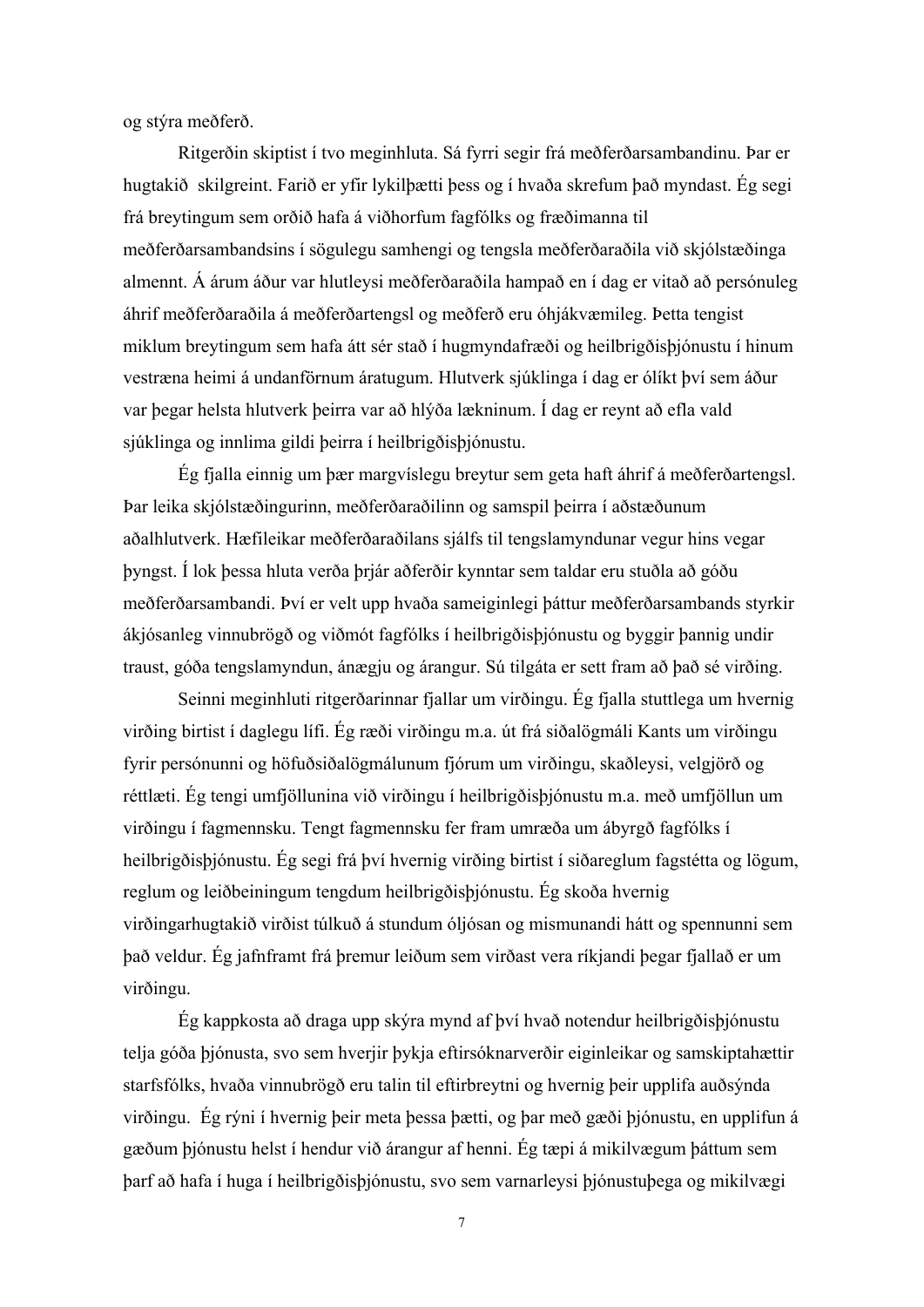þagnarskyldunnar.

 Út frá umfjöllun um upplifanir skjólstæðing á viðmóti og vinnubrögðum fagfólks í heilbrigðisþjónustu set ég fram gagnrýni á þrönga skilgreiningu virðingar fyrir manneskjunni, þ.e. þegar hún er afmörkuð við virðingu fyrir sjálfræði einstaklingsins. Ég renni stoðum undir tilgátu mína, að skjólstæðingar meti upplifaða virðingu í sinn garð út frá fleiri þáttum en einhlítri virðingu fyrir sjálfræði þeirra. Með öðrum orðum, að nota beri víðfeðmara virðingarhugtaks en virðingu fyrir sjálfræði í heilbrigðisþjónustu, m.a. af því að skjólstæðingarnir þarfnast þess. Ég fjalla um ýmsa þætti sem fela í sér víðfeðma virðingu fyrir einstaklingnum, með áherslu á hvernig best er hægt að gera þjónustu úr garði með virðingu að leiðarljósi. Ég leiði líkur að því að virðing sé heppilegasti vegvísirinn og undirstaða góðra samskipta og verka. Ég styðst þar við siðalögmál Kants um virðingu fyrir persónunni, án þess að fylgja honum stíft eftir. Ég leiði rök að því að virðing sé siðferðilegur kjarni þess viðhorfs sem leiðir vönduð vinnubrögð og eftirsóknarvert viðmót, sem helst í hendur við traust meðferðasamband og sjúklingaánægju, sem er nátengd meðferðarárangri.

 Ég geri tilraun til að greina siðfræðilegan kjarna meðferðarsambands. Markmiðið er jafnframt að skoða hvaða siðlögmál ræður för í þankagangi heilbrigðisstarfsfólks sem býr yfir eftirsóknarverðum samskiptaháttum, sem stuðla að sjúklingaánægju og traustum meðferðarsamböndum, og vandar almennt til verka.

 Fullyrðingu Kants um að hver einstaklingur hafi eigingildi og sé markmið í sjálfu sér tel ég hins vegar vera útgangspunkt í umræðu um góða og réttláta heilbrigðisþjónustu. Skilyrðislaust gildi hverrar manneskju styður þá röksemd að verðskuldun á ekki við þegar um virðingu fyrir persónunni er að ræða. Allir sem þiggja þjónustu eiga rétt á að viðhorfið sem býr að baki framkomu fagfólks í þess garð og verkum fagfólks í þágu þess sé virðing. Þessi virðing á að snúast um gildi einstaklingsins, óháð því hver bakgrunnur, hlutverk eða breytni þess er. Virðing í heilbrigðisþjónustu þarf því að vera í þeirri merkingu sem siðfræðin skilgreinir, ótengd verðskuldun. Krafa Kants um jafna virðingu allra manna og að nota þá ekki sem tæki eiga einnig vel við til leiðbeiningar fyrir fagfólk í heilbrigðisþjónustu. Fullkomnu skylduna um að virða sjálfsákvörðunarrétt annarra og virða þannig rétt þeirra til að nota eigin dómgreind er almennt viðurkennd. Ófullkomnu skylduna sem Kant telur menn bera, það er að greiða fyrir markmiðum annarra, þykir mér í raun spanna það hlutverk sem heilbrigðisstarfsfólk hefur sem hugsjón og að atvinnu.

 Koehn ræðir skyldur fagstétta, sem mér þykir eiga vel við í heilbrigðisþjónustu. Ég lít svo á að heilbrigðisstarfsfólk hafi samfélagslegri skyldu að gegna og þurfi að játast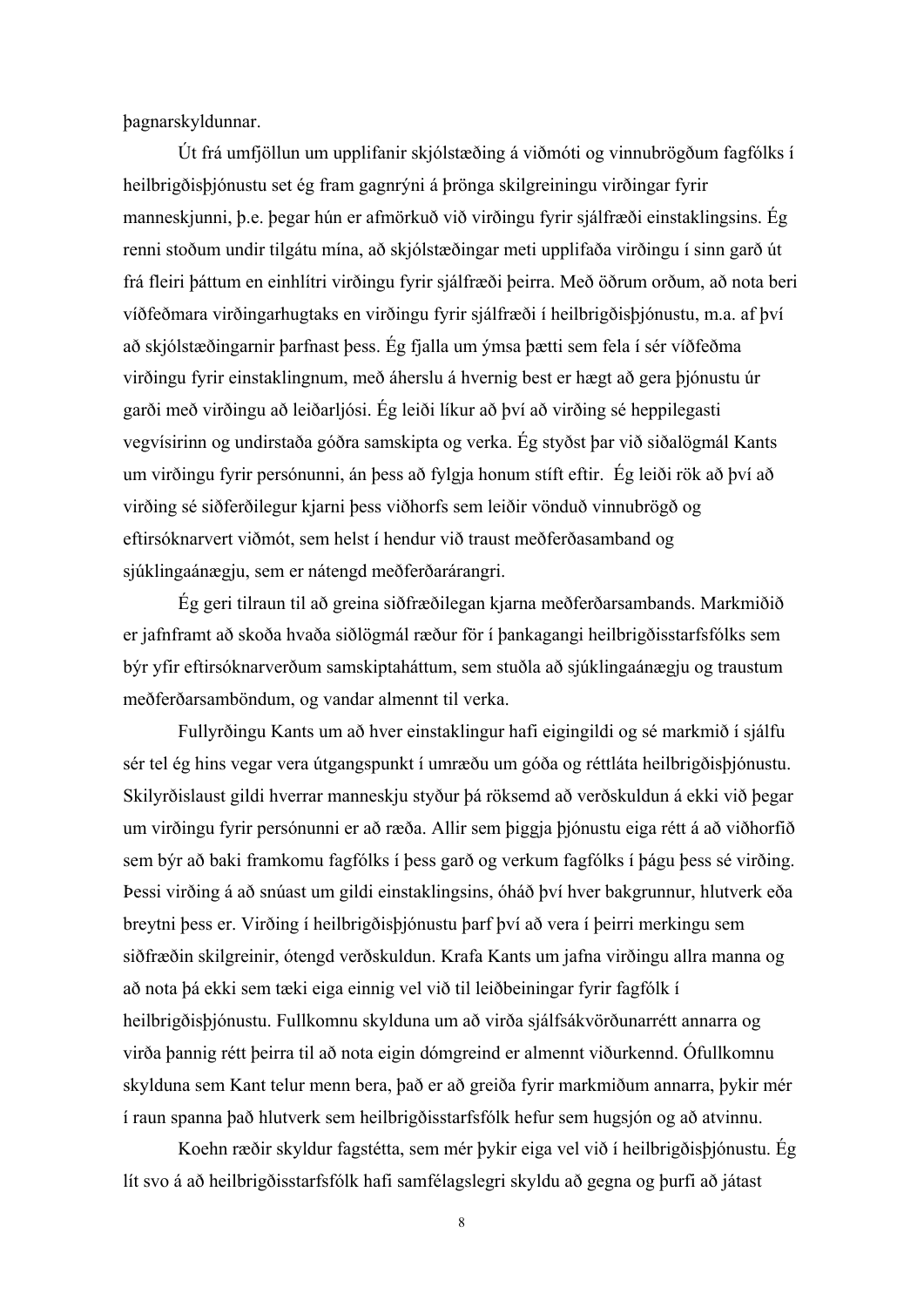ákveðinni hugsjón sem gerir traust í þeirra garð mögulegt. Umræða Koehn um að beita eigin dómgreind en vera ekki handbendi annarra á vel við. Orð beggja höfundanna tel ég get nýst sem þeir leiðarvísar sem fagstéttir í heilbrigðisþjónustu þarfnast.

Virðingarhugtakið sem ég legg til að sé notað til leiðsagnar í heilbrigðisþjónustu er víðfeðmt. Það felur í sér virðingu fyrir sjálfræði en einnig má líta á það sem viðhorf sem hefur áhrif á öll verkefni sem mæta fagfólki í heilbrigðisþjónustu s.s. viðmót, verkefni og vinnubrögð. Virðingarhugtakið sem ég legg til að stuðst sé við í heilbrigðisþjónustu er jafnframt skilyrðislaust, þ.e. óháð verðskuldun. Þannig fæðir skilyrðislaus víðfeðm virðing af sér starfshætti sem reynt er að vanda til handa öllum þeim sem þarfnast heilbrigðisþjónustu. Hún leggur grunn að góðum meðferðarsamböndum, gæðum, ánægju og árangri í heilbrigðisþjónustu.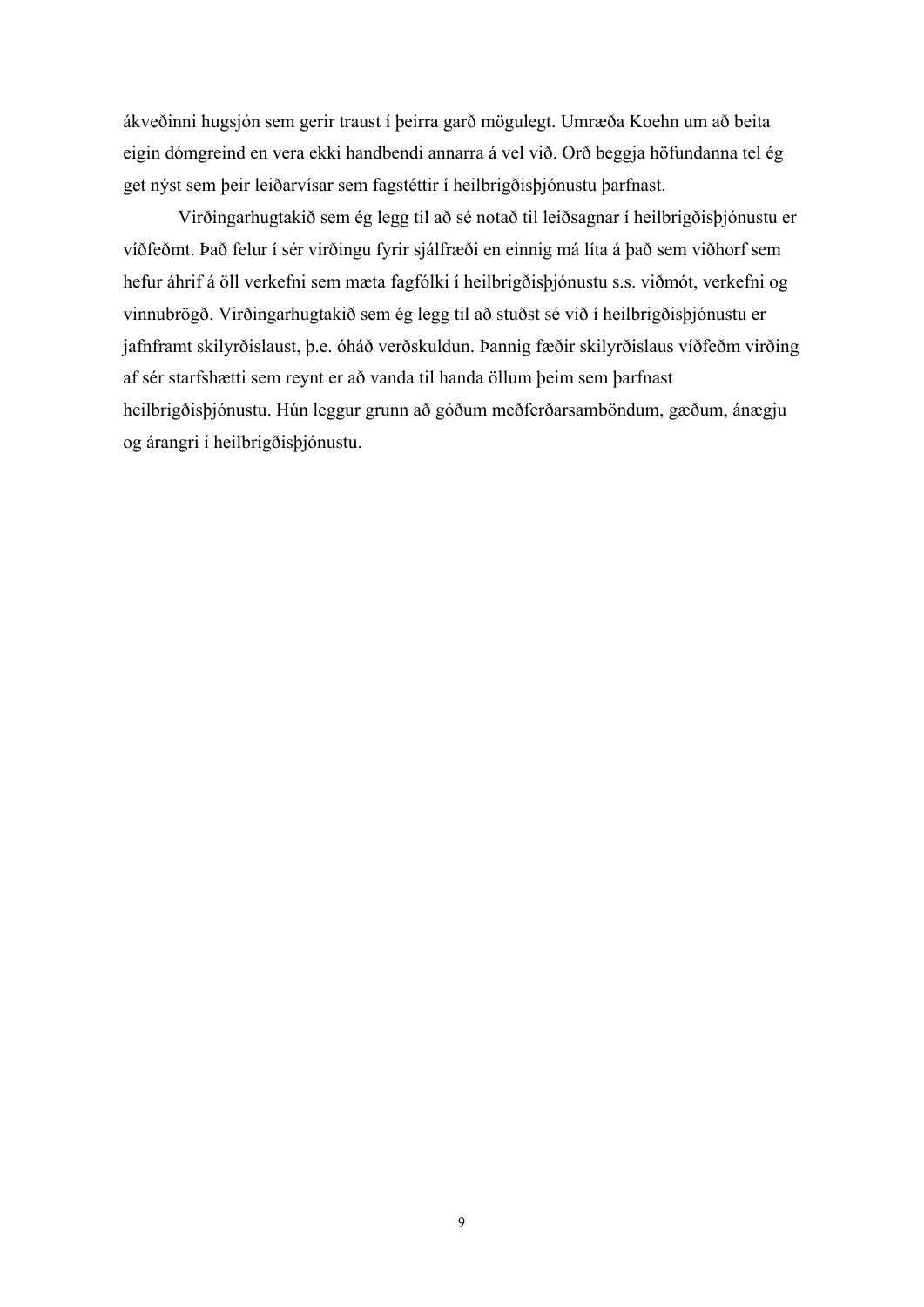# **2. Meðferðarsambandið**

Meðferðarsamband (e. therapeutic alliance) er hugtak sem mikið hefur verið rannsakað og fjallað um í heilbrigðisfræðum, einna mest á sviðum tengdu geðheilbrigði. Í þessum kafla verður hugtakið skilgreint og saga þess rakin, meðal annars í ljósi breytinganna sem hafa orðið á viðhorfum til þess samfara þeirri miklu þróun sem hefur átt sér stað í allri heilbrigðisþjónustu á undanfarinni öld. Fjallað verður um áhrifamátt meðferðarsambandsins hvað varðar árangur meðferðar á öllum sviðum heilbrigðisþjónustu. Sagt verður frá þáttum, sem hafa áhrif á meðferðarsambandið, og þrjár aðferðir kynntar til sögunnar sem rannsóknir sýna að stuðla að myndun góðra meðferðarsambanda. Að lokum verður hugmyndum velt upp um hvað það er sem leiðir samskiptahætti þeirra meðferðaraðila sem sjúklingar tjá almennt ánægju með og byggir undir gott meðferðarsamband en það er að mínu mati dýrmætasta og hagkvæmasta verkfæri sem heilbrigðisstarfsfólk hefur yfir að ráða.

## **2.1 Skilgreining**

Meðferðarsamband er bandalag meðferðaraðila og skjólstæðings þar sem þeir sameinast um að leggjast á eitt til að ná ákveðnu markmiði í þágu þess síðarnefnda. Hugtakið meðferðarsamband lýsir tengslum og samstarfi meðferðaraðila og skjólstæðings/skjólstæðinga í heilbrigðisþjónustu. Ekki hefur verið sammælst um eina skilgreiningu hugtaksins í fræðunum en mikið er byggt á skrifum Bordins (1979) um það. Almennt er talið að grunnur skilvirks meðferðarsambands séu jákvæð tengsl sem fela meðal annars í sér umhyggju, virðingu og traust og að sambandið sjálft sé heilandi í eðli sínu. Lykilþáttur er sameiginlegur skilningur meðferðaraðila og skjólstæðings á því hvert markmiðið er. Þeir vinna svo að því eftir leiðum sem þeir koma sér saman um. Árangurinn, sem vænst er, felst gjarnan í einhverjum breytingum hjá skjólstæðingi, oft bættri andlegri eða líkamlegri heilsu og líðan. Talað er um að sterkt meðferðarsamband sé til staðar þegar skjólstæðingur upplifir skilning og öryggi í samskiptum sínum við meðferðaraðila og ný skilyrði fyrir hann til að vinna að markmiðum sínum skapast (Ackerman og Hilsenroth, 2003; Baldwin, Wampold og Imel, 2007; Bordin, 1979; Del Re, Flückiger, Horvath, Symonds og Wampold, 2012; Pepleu, 1952; Spiers og Wood, 2010).

 Meðferðarsamband getur verið til staðar á öllum þjónustustigum í heilbrigðiskerfinu, þótt mest sé fjallað um það í tengslum við samtalsmeðferð við andlegum kvillum. Meðferðarsamband getur til dæmis verið samband læknis og sjúklings á sjúkrahúsi, geðhjúkrunarfræðings á stofu og einstaklings í meðferð hjá honum eða prests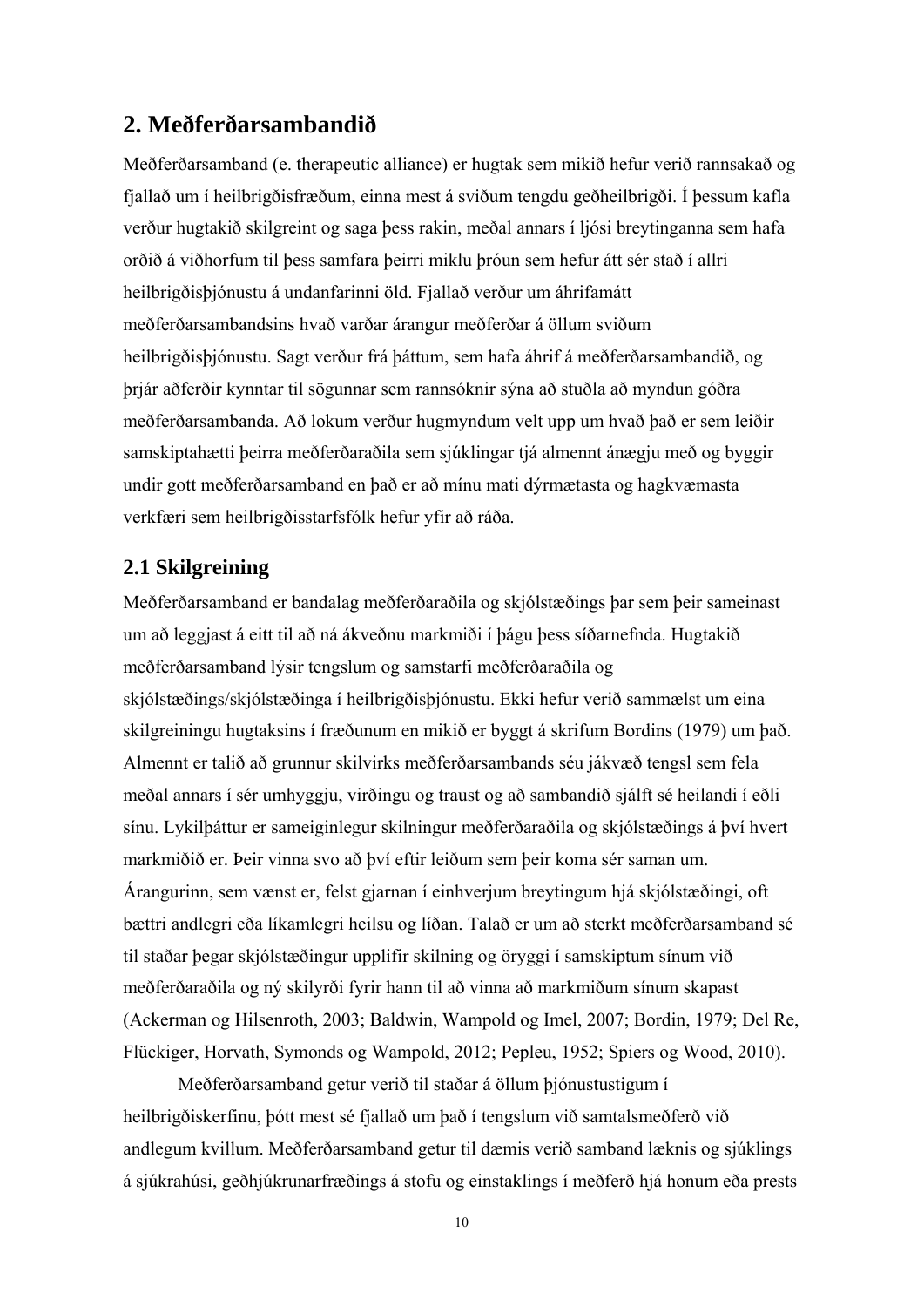og ekkju sem leitar til hans eftir stuðningi. Bordin (1979) taldi jafnframt að slíkt samband gæti verið til milli kennara og nemanda, samfélagshópa og leiðtoga þeirra, foreldra og barna, svo fátt eitt sé nefnt.

 Samkvæmt kenningum Peplau (1952) þróast meðferðarsamband í nokkrum skrefum sem geta skarast. Fyrsta skrefið er að skjólstæðingur leitar sér hjálpar. Sá fasi felur í sér að meðferðaraðili aðstoðar skjólstæðing við að bera kennsl á vanda sinn. Þannig átta þeir sig saman á því hverjar þarfir þess síðarnefnda eru. Á þessu stigi myndast gagnkvæmt traust ef allt gengur að óskum. Næsta skref felur í sér að þarfir skjólstæðingsins eru skilgreindar og sameiginlegt markmið í meðferðarsambandinu er sett fram. Í skrefinu, sem á eftir kemur, fær skjólstæðingurinn í árangursríku meðferðarsambandi möguleika til að nýta þau úrræði, sem eru í boði, sér í hag. Síðasta skref meðferðarsambands á sér stað þegar tilsettum markmiðum er náð og sambandinu lýkur.

 Bordin (1979) segir meðferðarsambandið fela í sér þrjá þætti sem séu lykilatriði til að árangur í meðferð næðist. Þessum þáttum svipar mikið til þess ferils sem Peplau (1952) lýsti. Samkvæmt Bordin er eitt lykilatriðið að meðferðaraðili og skjólstæðingur skoði saman hvernig sá síðarnefndi getur gert breytingar hjá sér til að auka eigin ánægju Þá er vandi skjólstæðings skilgreindur og komist að samkomulagi um hvert markmið meðferðar er og hugmyndum að leiðum til lausna velt upp. Annan lykilþátt segir hann vera samkomulag um hvernig meðferðaraðili og skjólstæðingur bera sig saman að til að ná markmiðinu. Á því stigi er eins konar samningur um samstarfið gerður sem spannar verkefnin sem tekist er á við. Með öðrum orðum: nokkurs konar vinnuáætlun er sett fram varðandi það sem þarf að gera til að ná settum markmiðum. Þriðja lykilþáttinn segir Bordin vera tilfinningatengslin milli skjólstæðings og meðferðaraðila en að markmiðin, sem sett eru, og verkþættirnir, sem verða fyrir valinu, séu nátengd tengslamyndun samstarfsaðilanna.

## **2.2 Saga hugtaksins**

Hugtakið meðferðarsamband á rætur sínar að rekja til sálgreiningar. Fyrstur til að fjalla um það var Sigmund Freud (Elvins og Green, 2008). Hann boðaði að meðferðaraðilar ættu að vera algjörlega hlutlausir, í raun aðeins speglar fyrir tilfinningar skjólstæðinga sinna. Við sálgreiningu voru meðferðaraðilar fjarlægir skjólstæðingum sínum, snertu þá aldrei og horfðu ekki í augu þeirra á meðan á samtali stóð. Meðferðin, sem meðferðaraðilar veittu, átti að vera algerlega laus við áhrif þeirra eigin persónu. Ef þeim heppnaðist ekki það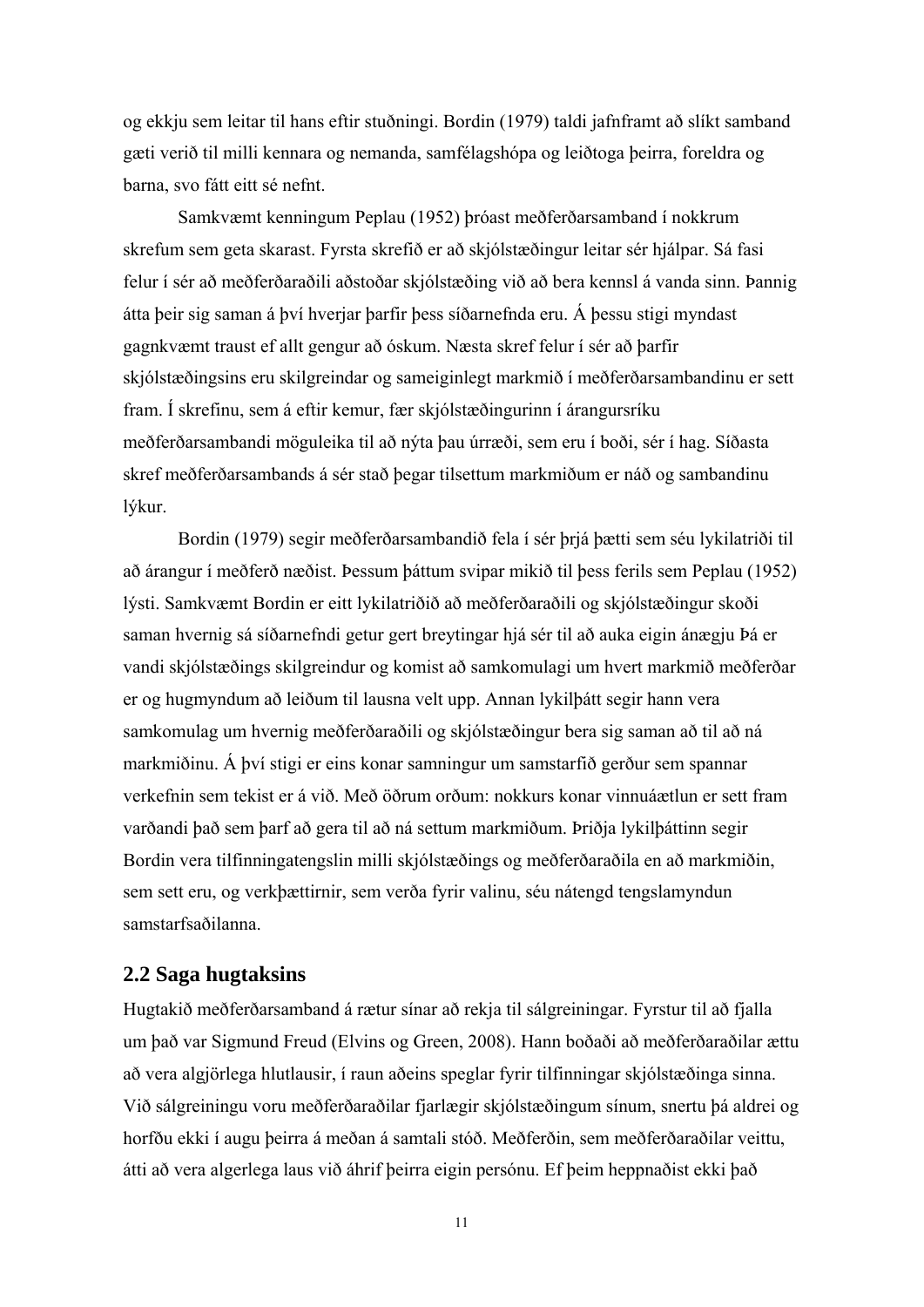ætlunarverk sitt talaði Freud um meðferð sem misheppnaða – jafnvel skaðlega.

 Að nokkrum mönnum undangengnum var það Carl Rogers sem festi hugtakið meðferðarsamband í sessi og er upphafsmaður þeirrar merkingar sem það stendur fyrir í dag. Hann lagði allt aðrar áherslur en Freud. Hugmyndafræði Rogers byggðist á sjúklingamiðaðri meðferð sem hann þróaði snemma á 5. áratug síðustu aldar. Þótt ekki ríki fullkomin eining um hvað sjúklingamiðuð meðferð felur í sér er heilandi samband meðferðaraðila og skjólstæðings í kjarna hennar. Grunninn að skrifum um meðferðarsamband í hjúkrunarfræði lagði Hildegard Peplau um miðja 20. öldina þrátt fyrir að hún hafi ekki notað orðið meðferðarsamband. Saul Rosenzweig fjallaði um ákveðna sameiginlega þætti sem honum sýndist allar árangursríkar meðferðarnálganir búa yfir og skila sér í ábata þeirra. Það var svo Edward Bordin sem fjallaði fyrstur um að meðferðarsambandið væri þessi sameiginlegi þáttur (Bordin, 1979; Elvins og Green, 2008; Gibson, 2012; Hagerty og Patusky, 2003; Morgan og Yoder, 2012; O'Brien, 2001; Rosenzweig, 1936; Shattell, Starr og Thomas, 2007).

 Hugtakið meðferðarsamband hefur þannig tekið stakkaskiptum frá því að Freud fjallaði fyrst um það. Fullyrðingar um að hlutleysi meðferðaraðila sé æskilegt, jafnvel að það sé mögulegt, eru stórlega dregnar í efa, ef ekki alfarið hafnað. Það er nú almennt viðurkennt að persónuleg reynsla fagfólks hefur áhrif á öll störf þess. Þátttakendur í meðferðarsambandi leggja báðir til málanna, litaðir af hugsunum sínum, löngunum, tilfinningum og væntingum. Sjóndeildarhringur fólks er mótaður – og af honum litast upplifun þess og skilningur. Hlutlaus þekking er því í raun ekki til. Þannig eru allar túlkanir meðferðaraðila, ákvarðanir, sem hann tekur, og nálganir, sem hann velur, aldrei byggðar á hlutlausri sérfræðiþekkingu hans einni heldur mun viðameiri heildarsýn (Árnason, 2000; Gastmans, 1998; Gibson, 2012).

## **2.3 Breytingar í heilbrigðisþjónustu**

Breytt viðhorf fagfólks í heilbrigðisþjónustu til persónulegra áhrifa meðferðaraðila og mikilvægis tengslamyndunar í meðferð fléttast saman við þær gríðarlegu stefnubreytingar sem hafa átt sér stað í allri heilbrigðisþjónustu í vestrænum heimi á undanfarinni öld. Líkt og sú krafa var áður gerð til meðferðaraðila að láta ekki í ljós neinar vísbendingar um einkasjálf sitt í meðferðinni var oftast komið fram við sjúklinga eins og manneskjur án skoðana og gilda og nokkurra forsendna til að vita hvað þeim væri sjálfum fyrir bestu. Einblínt var á sjúkleika þeirra. Reynsla sjúklinga, réttur þeirra til að vera upplýstur og taka þátt í ákvörðunum var oftast virt að vettugi. Hlýðni við lækni var um það bil það eina sem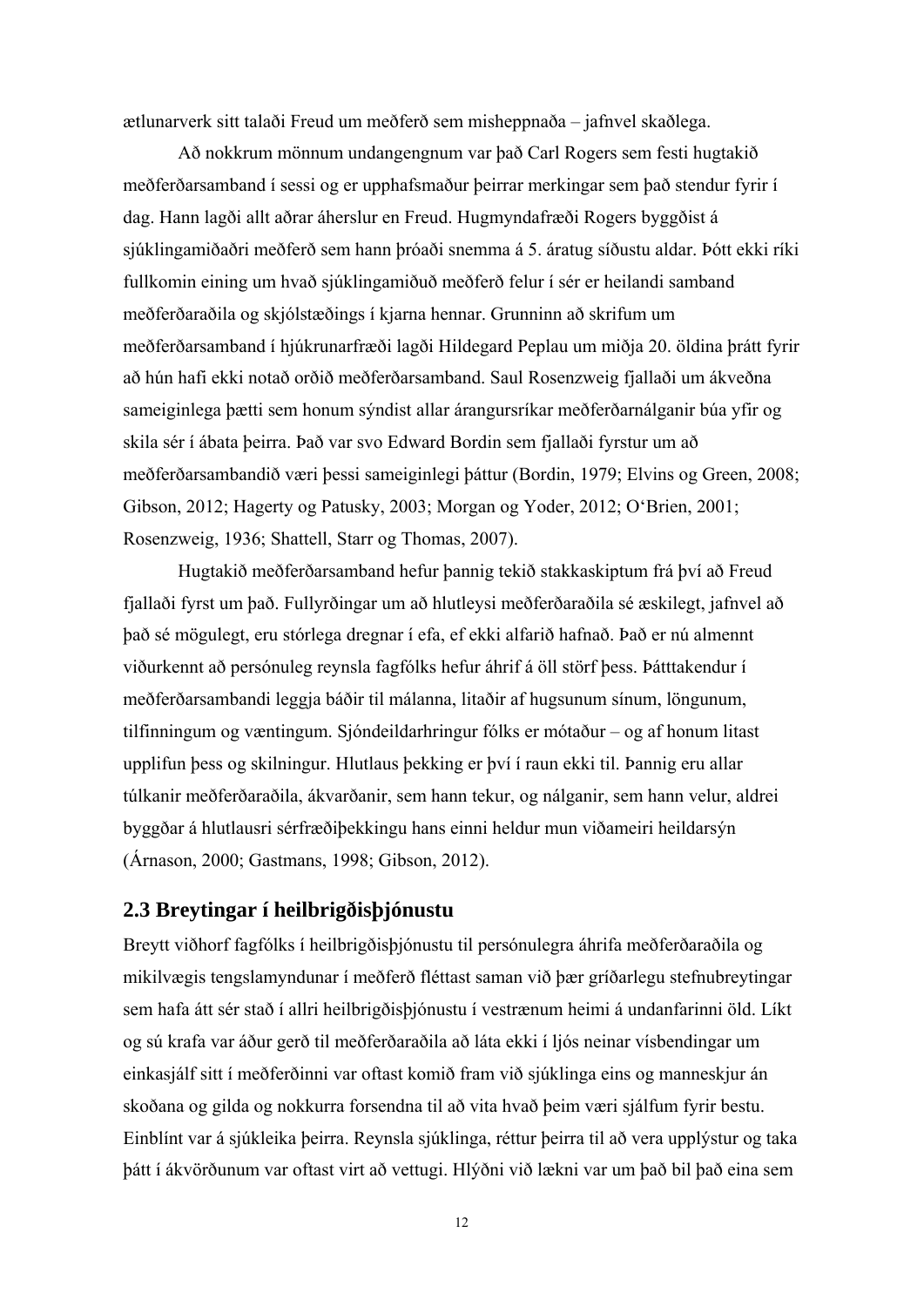krafist var af þeim. Heilbrigðiskerfi voru ennfremur reist í kringum störf og vinnuaðstæður þeirra sem þjónustuna veittu.

 Upp úr 1980 tóku almennir starfshættir í heilbrigðisþjónustu að breytast hratt. Sjálfræði sjúklinga fékk aukið vægi og réttindi þeirra þróuðust. Í dag er frekar reynt að byggja heilbrigðiskerfi upp með tilliti til þarfa þjónustuþeganna. Af þeim sökum hefur stór hluti þjónustu færst frá stofnunum yfir í nærumhverfi þjónustuþega. Sjúklingar eiga ekki lengur að þurfa að sækja þjónustu á forsendum fagfólks. Þekkingu og tækni hefur fleygt fram og aðgengi almennings að heilbrigðistengdum upplýsingum er mun meira en áður. Það er ekki lengur á fárra færi að afla sér þekkingar í heilbrigðisvísindum. Stéttaskipting og þekkingarmunur milli heilbrigðisstarfsfólks og almennings hefur minnkað. Alvaldi lækna og forræðishyggju hefur verið hafnað. Samskipti skjólstæðinga við fagaðila eru mun nær því að vera á jafnréttisgrundvelli. Hegðun sjúklinga hefur breyst til muna, sér í lagi þeirra yngri. Þeir hafa almennt horfið frá hinu áður viðurkennda óvirka sjúklingahlutverki. Sjúklingar í dag gera auknar kröfur um að fá upplýsingar frá heilbrigðisstarfsfólki auk þess sem þeir sinna upplýsingaöflun sjálfir. Þeir taka jafnframt virkari þátt í ákvörðunum, skipulagningu meðferðar og eigin bataferli. Gríðarleg breyting hefur þannig orðið á afstöðu heilbrigðisstarfsfólks og viðhorfum gagnvart skjólstæðingum. Nú er frekar litið á þá sem notendur þjónustu en einbera þiggjendur. Öll meðferðarnálgun hefur þannig, líkt og meðferðarsambandshugtakið, tekið stakkaskiptum í takt við breytta tíma. Heilbrigðisþjónusta hefur færst frá því að vera sjúkdómamiðuð yfir í að vera sjúklingamiðuð (Elvins og Green, 2008; Haes, 2006; Morgan og Yoder, 2012; Strous, Ulman og Kotler, 2006).

 Samband meðferðaraðila og skjólstæðings er kjarni sjúklingamiðaðrar þjónustu (e. patient centered care). Hún er almennt talin vera grundvöllur góðra samskipta í heilbrigðisþjónustu og hafa jákvæð áhrif á árangur meðferðar (Haes, 2006; Morgan og Yoder, 2012). Sjúklingamiðuð þjónusta er heildræn nálgun sem mætir sálfélagslegum jafnt sem líkamlegum þörfum sjúklinga. Hugmyndafræðin felur í sér einstaklingsmiðaða þjónustu. Að sníða þjónustu að einstaklingnum felur meðal annars í sér að fagfólk reynir að skilja aðstæður sjúklings, getu hans og vilja til að taka ákvarðanir, t.d. um eigin meðferð og umönnun. Þjónustan er skipulögð út frá þörfum og óskum einstaklingsins, sem hann tjáir, en ekki eftir hentugleika starfseminnar. Tilgangur sjúklingamiðaðrar þjónustu er meðal annars að valdefla skjólstæðinginn. Það er gert með því að viðurkenna og virða gildi hans. Þau eiga að leiða ákvarðanatöku. Það er til dæmis útfært með því að reyna, sem fyrr sagði, að skilja aðstæður skjólstæðingsins, getu hans og vilja til að taka ákvarðanir og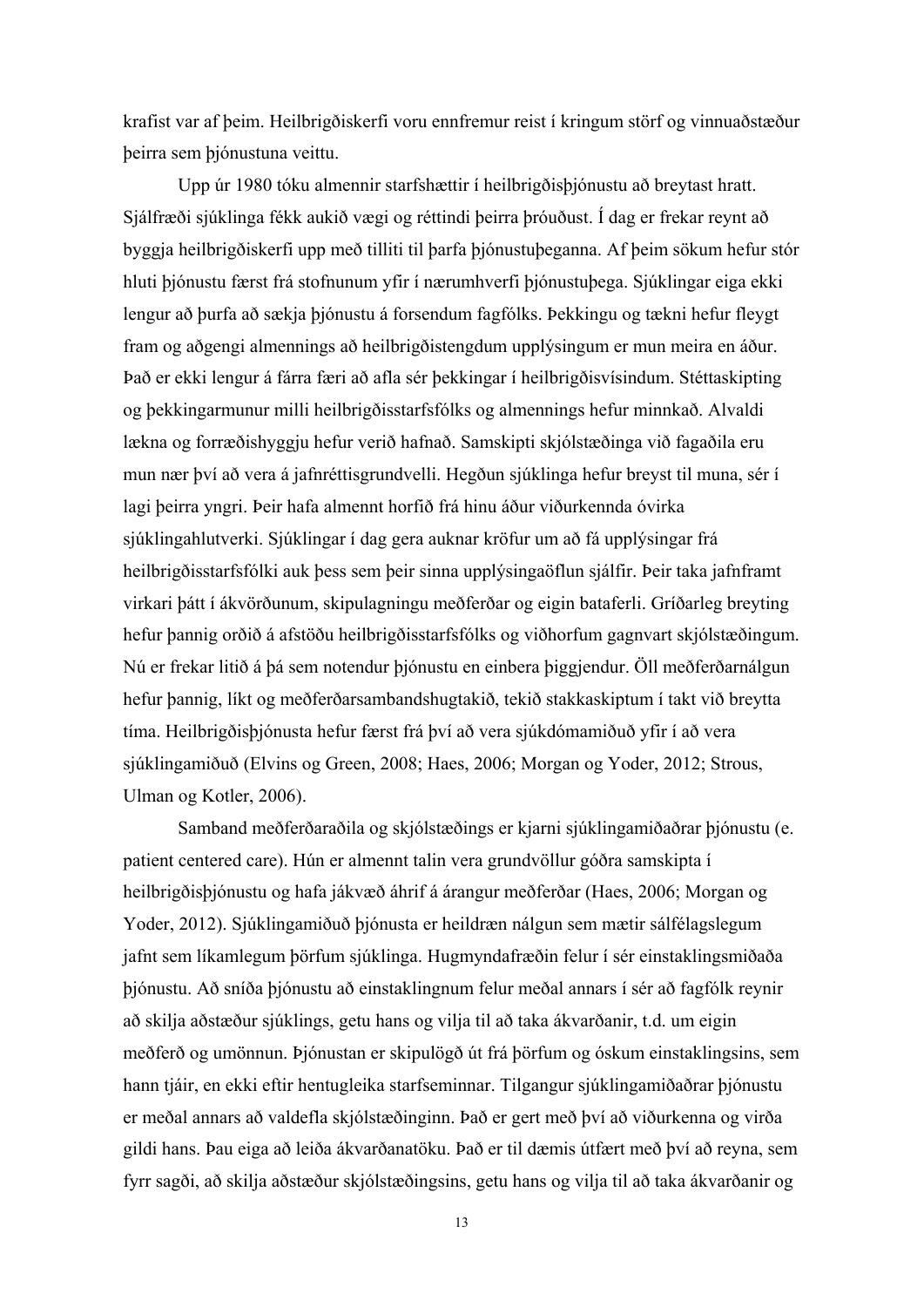bjóða honum valkosti byggða á því. Þannig er hann efldur til að taka þátt í ákvörðunum og þannig er byggt undir sjálfsöryggi hans og sjálfræði sem eykur líkur á sjálfsumönnun hans (Morgan og Yode, 2012).

 Hugmyndafræðin um sjúklingamiðaða þjónustu státar af virðingu. Hún felst í viðurkenningu á einstaklingsins. Hún felst jafnframt í rétti hans til að vera álitinn fær um að taka ákvarðanir um eigin meðferð og umönnun, sem og í því að heilbrigðisstarfsfólk bjóði upplýsingar og faglega þekkingu, sem það býr yfir, og styrki þannig sjálfsákvörðunarrétt hans (Morgan og Yoder, 2012). Upplýsingaskylda fagfólks gerir sjúklingi kleift að vera ábyrgur þátttakandi (Vilhjálmur Árnason, 2003, bls. 116) og þannig hjálpast sjúklingur og heilbrigðisstarfsfólk að við að ná sameiginlegu markmiði. Svona færir sjúklingamiðuð þjónusta ábyrgð og vald til þess sem þiggur þjónustuna að því marki sem hann óskar. Þannig er virðing fyrir sjúklingnum, dreifing valds, upplýsingaflæði og sameiginleg ákvarðanataka þungamiðjan í sjúklingamiðaðri þjónustu (Morgan og Yoder, 2012).

 Þegar rætt er um virðingu fyrir sjálfræði einstaklingsins er ekki ekki átt við að fagfólk virði gagnrýnislaust óskir sjúklings. Siðferðileg ábyrgð þess getur ekki vikið fyrir óskum hans. Virðing fyrir sjálfræði einstaklingsins er bundin aðstæðunum sem hann er í. Þannig getur ábyrgð fagfólks sett valkostum sjúklings mörk. Frelsi hans til að velja og hafna takmarkast jafnan af þeim valkostum sem fagfólk í heilbrigðisþjónustu getur varið með faglegum rökum (Vilhjálmur Árnason, 2003, bls. 116). Þannig geta valkostir alvarlega veiks sjúklings, sem sviptur hefur verið sjálfræði, eða barnungs sjúklings verið fáir. Aðalatriðið tel ég hins vegar vera að sjúklingum sé boðið upp á það val sem hægt er með faglegum rökum að bjóða upp á.

 Hugmyndafræði batamiðaðrar þjónustu er nýrri af nálinni en náskyld hugmyndafræði sjúklingamiðaðrar þjónustu. Báðar nálganirnar setja virðingu fyrir manneskjunni og sjálfsákvörðunarrétti hennar í forgrunn. Aðlögun og þróun batalíkansins átti sér stað innan geðheilbrigðiskerfa og óx samhliða notendahreyfingunum upp úr 9. áratug síðustu aldar. Batamiðuð þjónusta byggir á notendasamráði, valdeflingu sjúklinga og varðveislu sjálfsákvörðunarréttar. Útgangspunkturinn er þjónustuþeginn sjálfur en ekki sjúkdómafræði, veikindi hans eða heilsa. Batalíkanið vinnur að því að auka lífsgæði fremur en að vænta algjörrar lækningar sjúkdóma. Hugmyndafræði batamiðaðrar þjónustu beinir einnig sjónum að sambandi meðferðaraðila og skjólstæðings. Markmið hennar er að efla samstarfið á milli þeirra með því að byggja á trausti, einlægni og heiðarleika. Fagaðilar læra af skjólstæðingnum og vinna með honum. Skjólstæðingurinn er álitinn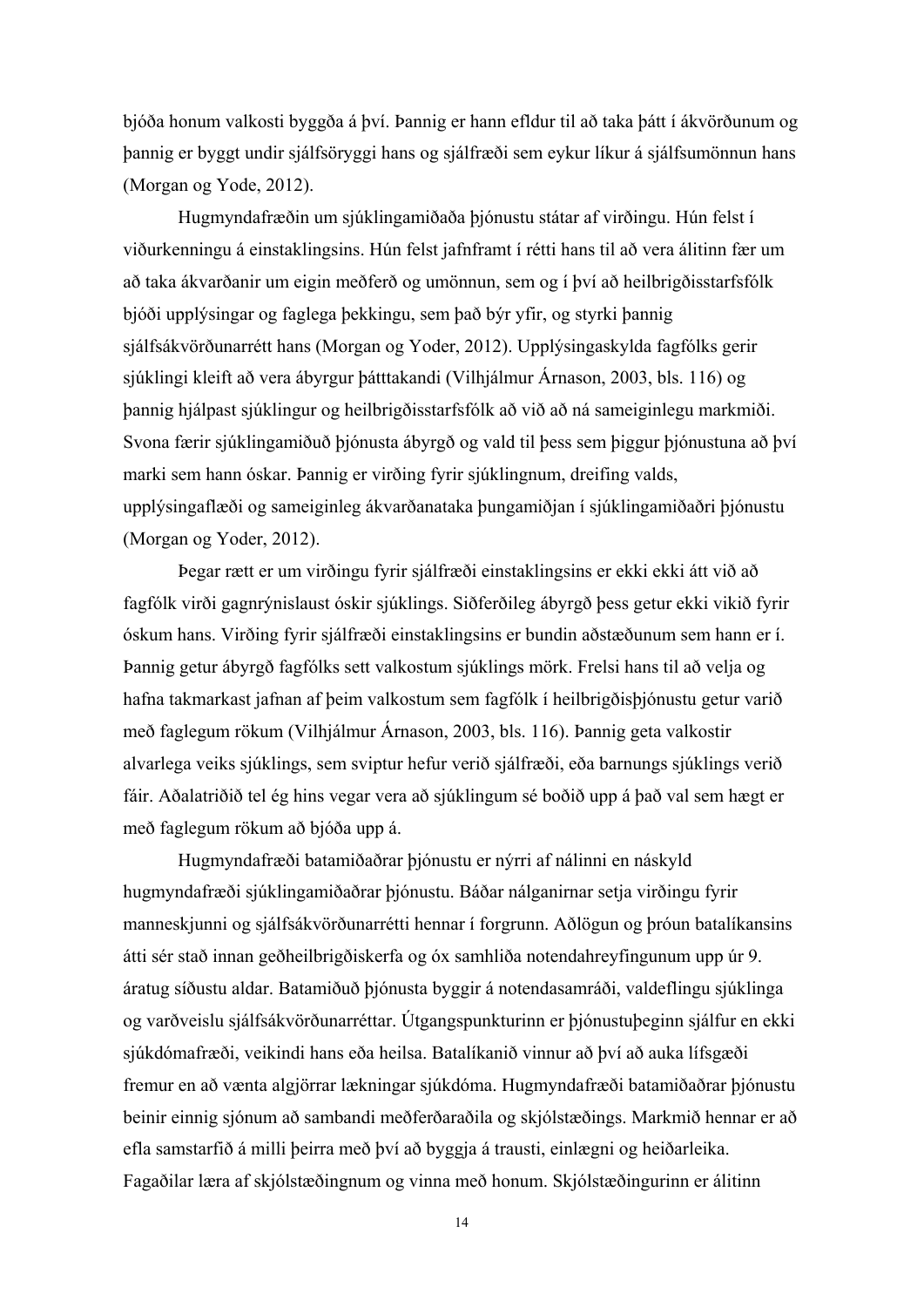sérfræðingur í eigin lífi og tekur ábyrgð á því. Hann er hluti af þjónustuteyminu sem vinnur að markmiðum hans með því að styðja við styrkleika hans og veita honum bjargir með faglegri þekkingu. Skjólstæðingurinn er studdur til að finna þær leiðir sem henta honum í bataferlinu og hafa stjórn á eigin lífi. Í dag viðhafa geðheilbrigðiskerfi, sem vilja státa af gæðum í þjónustu sinni, batamiðaða hugmyndafræði ("Batamiðuð þjónusta – aukin lífsgæði", 2013; Landspítali, e.d.).

## **2.4 Áhrifamáttur meðferðarsambandsins**

Samhliða þessum miklu stefnubreytingum í viðhorfum til hlutverks meðferðaraðila og þjónustuþega og þróunar í uppbyggingu heilbrigðiskerfa hefur kastljós fagstétta, sem starfa í heilbrigðisþjónustu, í auknum mæli beinst að meðferðarsambandinu (Gibson, 2012). Rannsóknir og reynsla fagfólks sýna að flestar samtalsmeðferðir virðast virka sé þeim beitt rétt. Með öðrum orðum: það er hægt að veita einstaklingi aðstoð og ná árangri með nánast öllum gagnreyndum meðferðarformum sem til eru. Þau virðast öll geta verið til gagns – og, það sem meira er, svipaðs gagns. Þess vegna hafa augu fagfólks beinst að meðferðarsambandinu.

 Rosenzweig (1936) var einna fyrstur til að spyrja af hverju mismunandi samtalsmeðferðir, jafnvel byggðar á gríðarlega ólíkri hugmyndafræði, virtust skila keimlíkum árangri. Talsmenn ólíkrar hugmyndafræði álitu yfirleitt að árangur meðferðarnálgananna, sem þeir aðhylltust, mætti rekja til sérkenna meðferðanna. Þeir töldu að þættirnir, sem aðgreindu þær frá annarri hugmyndafræði í samtalsmeðferð, gerðu gæfumuninn. Rosenzweig taldi hins vegar að gæði og árangur meðferðar væru oft ranglega eignuð aðferðinni eða nálguninni sem beitt væri í meðferðinni. Hann áleit andstæða krafta ekki vera að verki, frekar að það væru sameiginlegir þættir meðferða sem sköpuðu góðan, en einsleitan, árangur þeirra. Hann langaði að vita hvaða öfl ólíkar nálganir ættu sameiginleg sem væru græðandi og stuðluðu að góðri útkomu.

 Á þeim 30 árum, sem rannsóknir hafa verið gerðar á þessum sameiginlegu þáttum í öllum mögulegum meðferðarafbrigðum sem ætlað er að stuðla að geðheilbrigði, hefur meðferðarsambandið haft stöðugt forspárgildi um hvernig sjúklingum reiðir af. Gæði meðferðarsambands skjólstæðings og meðferðaraðila eru beintengd meðferðarárangri og batahorfum skjólstæðinga. Það er nú talið vera mikilvægasta forsendan fyrir árangursríkri meðferð. Orsakasambandið milli meðferðartengsla og árangurs virðist haldast þrátt fyrir mismunandi meðferðarleiðir og ólíkar aðstæður. Það þýðir að sambandið milli meðferðaraðila og skjólstæðings hefur meira um árangur meðferðarinnar að segja en allt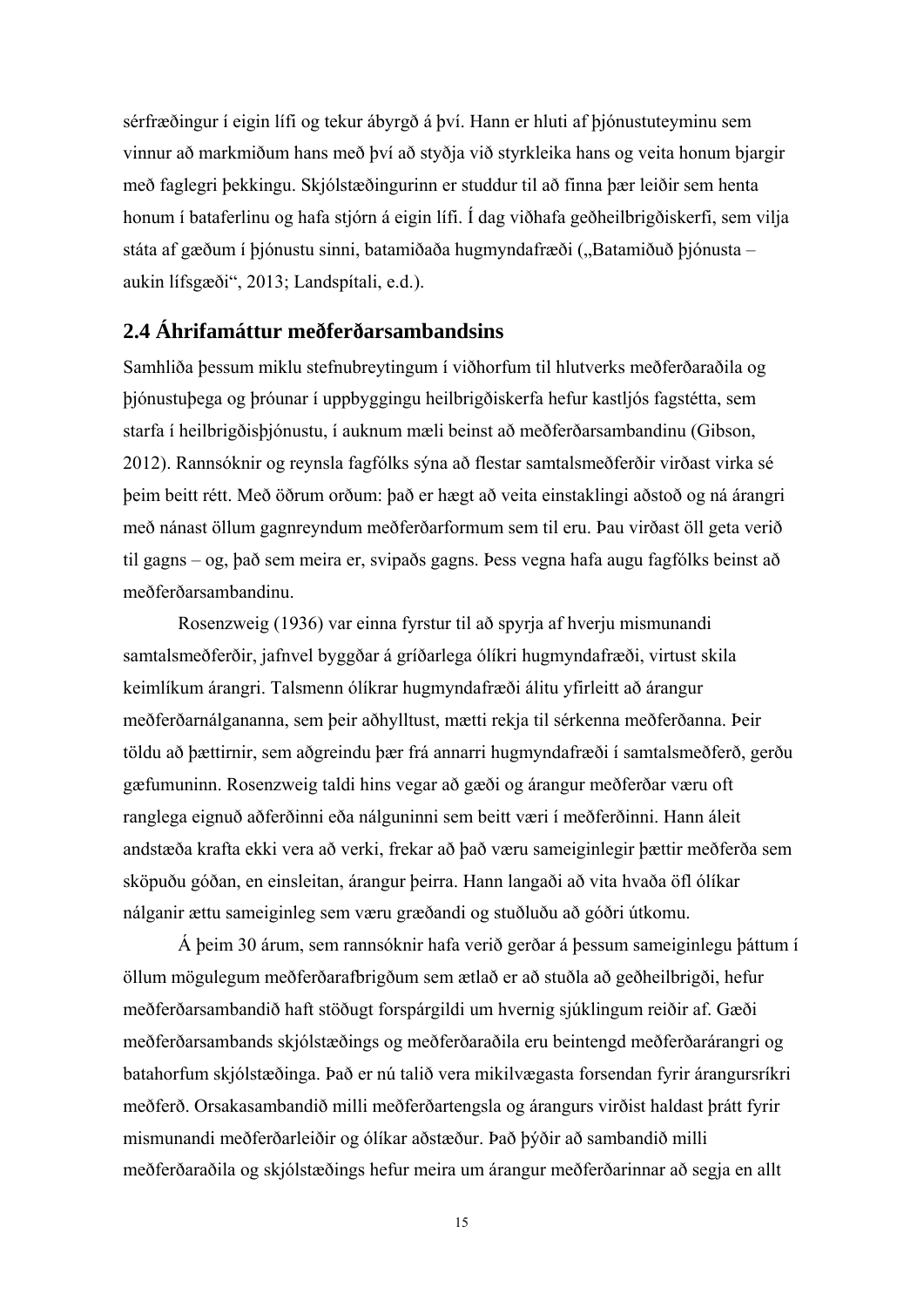annað, þótt mismunandi nálganir henti vissulega mismunandi fólki sem glímir við ólíka kvilla. Ef meðferðum er beitt rétt virka þær á svipaðan hátt. Þetta á bæði við meðferð barna og fullorðinna. Þetta á jafnframt við í allri heilbrigðisþjónustu. Með öðrum orðum: jákvæð áhrif meðferðarsambands eru ekki bundin við meðferð við andlegum kvillum. Það er meðferðarsambandið sem keyrir í gegn breytingar til góðs og er kjarni allrar heilbrigðisþjónustu (Ackerman og Hilsenroth, 2003; Baldwin o.fl., 2007; Bordin, 1979; Del Re o.fl., 2012; Elvins og Green, 2008; Goldfried, 2007; Miller, Duncan, Brown, Sorrell og Chalk, 2006; Rakel, Barrett, Zhang, Hoeft, Chewning, Marchand og Scheder, 2011.). Fullyrða má að sterkt meðferðarsamband milli fagmanneskju í heilbrigðisþjónustu og skjólstæðings sé þeim síðarnefnda til góðs, sama hvers konar meðferð hann þiggur. Því er vert að skoða hvaða þættir hafa áhrif á myndun meðferðarsambands og með hvaða hætti er best að stuðla að myndun góðra meðferðartengsla.

## **2.5 Þættir sem hafa áhrif á meðferðarsambandið**

Samkvæmt Wright og Leahey (2005) eru góð tengsl skjólstæðings og meðferðaraðila forsendur árangursríks meðferðarsambands. Það segir sig kannski sjálft. En nákvæmlega hvað stuðlar að góðum meðferðartengslum? Urmull rannsókna hefur verið gerður á því. Leitast hefur verið við að komast að því hvað skipti skjólstæðinga mestu máli í samskiptum við meðferðaraðila og hvað skapi þannig hinar ákjósanlegustu aðstæður fyrir þá til að vinna að eigin bata og vellíðan.

 Fjölmargir þættir hafa áhrif á kynni, samskipti og samband milli einstaklinga. Allir þekkja það að hafa geðjast einstaklega vel eða illa að einhverjum, sem þeir þekktu jafnvel lítið eða ekkert, án þess endilega að geta tilgreint nákvæmlega hvað olli. Orsakirnar geta verið smáatriði sem eru jafnvel tilviljunum háða, en eru engu að síður miklir áhrifavaldar. Fyrstu kynni skipta sköpum og leggja grunn að viðhorfum gagnvart öðrum sem erfitt getur verið að breyta. Miklir en tilviljanakenndir áhrifavaldar geta verið atriði eins og hvernig annar hvor aðilinn var upplagður í fyrsta skipti sem þeir hittust. Klæðaburður einstaklings er skoðanamyndandi, orðalag hans og líkamstjáning öll. Aðstæðurnar, þar sem fyrstu kynni fóru fram, geta ráðið miklu um upplifunina. Viðhorf manneskju eru svo jafnframt lituð fordómum sem setja mark sitt á mat hennar á öðrum. Þeir geta verið djúpstæðir og fólk getur verið algjörlega ómeðvitað um þá. Uppeldi og fyrri tengsl fólks við sína nánustu hafa áhrif á hvernig fólk tengist hvert öðru. Fólk á einfaldlega misvel saman, því geta valdið óteljandi breytur. Þegar kemur að myndun sambands í meðferð koma fram alls kyns þættir sem hafa áhrif, mikil sem lítil. Mikilvægustu breyturnar eru hins vegar þrjár: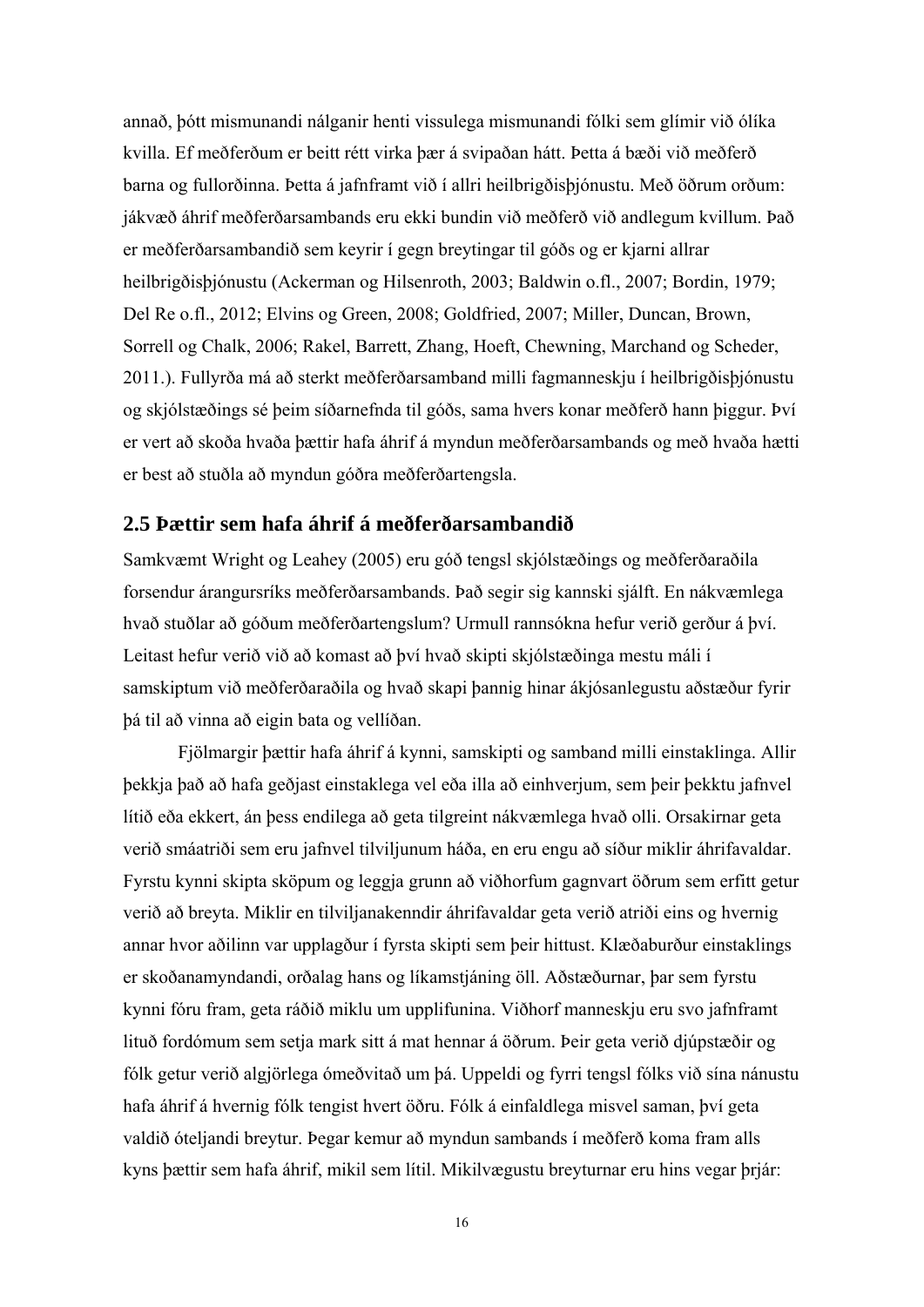skjólstæðingurinn, meðferðaraðilinn og samspil þeirra í aðstæðunum (Baldwin, o.fl., 2007; Peplau, 1952).

 Eins og fyrr sagði eru það ekki einungis aðferðir heilbrigðisstarfsfólks og viðurkennd viðhorf og áherslur í heilbrigðisþjónustu sem hafa tekið stakkaskiptum á undanförnum áratugum. Tækni hefur fleygt fram og mikil breyting hefur átt sér stað í allri heilbrigðisþjónustu með tilliti til tímalengdar og staðsetningar meðferðar. Þjónusta við skjólstæðinga í nærumhverfi þeirra fremur en á stofnunum verður æ algengari. Samhliða þessu hefur tími, sem gefinn er til meðferðar, verið skertur til muna á undanförnum áratugum. Þetta kemur ekki einvörðungu til vegna tækninýjunga heldur að miklu leyti vegna kröfu um lægri kostnað. Meðferðarsambandið spáir best fyrir um árangur stuttrar samtalsmeðferðar, ekki síður en árangur langtímameðferðar. Þar sem tími til meðferðar er gjarnan af skornum skammti skiptir gríðarlegu máli hvernig honum er varið. Að leggja áherslu á myndun góðra meðferðartengsla strax í upphafi meðferðar er því mjög mikilvægt (Spiers og Wood, 2010).

 Styrkur og gæði meðferðarsambandsins ráðast meðal annars af því hversu vel kröfur meðferðarinnar hæfa eiginleikum meðferðaraðila og skjólstæðings en eðlismunur getur verið á meðferðasamböndum eftir því hvers konar hugmyndafræði er beitt. Atferlismótandi meðferð gerir til dæmis allt aðrar kröfur til aðila meðferðarsambandsins en meðferð þar sem aðaláherslan er á náin tengsl og skjólstæðingur deilir innstu tilfinningum sínum og meðferðaraðili segir jafnvel frá sjálfum sér (Bordin, 1979). Líklegt hlýtur þó að teljast að meðferðaraðili velji sér meðferðarnálgun sem hentar persónugerð hans og eiginleikum þannig að aðferð meðferðarinnar hæfi honum og geri honum kleift að mynda góð tengsl við skjólstæðinga sína í þeim ramma sem þeim er búinn.

 Aðstæðurnar, þar sem meðferð fer fram, geta verið mjög ólíkar. Hvernig meðferð kemur til, þ.e. tilefni þess að meðferðaraðili og skjólstæðingur koma saman, leggur grunninn. Vel er hægt að gera sér í hugarlund ólíka upphafsreiti þar sem meðferðaraðili byrjar vinnu sína með skjólstæðingi. Samstarf við einstakling, sem af fúsum og frjálsum vilja leitar til meðferðaraðila og hefur góða getu til úrvinnslu, skapar strax góð sóknarfæri. Einnig verður að hafa í huga að þegar fólk leitar sér sjálft meðferðar hafa fyrstu, og jafnvel mikilvægustu og erfiðustu, skrefin þegar verið stigin. Þegar fólk hefur áttað sig á því að einhverra breytinga er þörf og er reiðubúið að ráðast í þær er vegferðin í átt að bættri líðan og heilsu þegar hafin. Væntingar meðferðaraðilans sjálfs til árangurs í meðferð eru einnig gríðarlega þýðingarmiklar fyrir meðferðarsambandið og þar með hverju meðferð skilar (Ackerman og Hilsenroth, 2003; Rosenzweig, 1936). Það á að sjálfsögðu einnig við um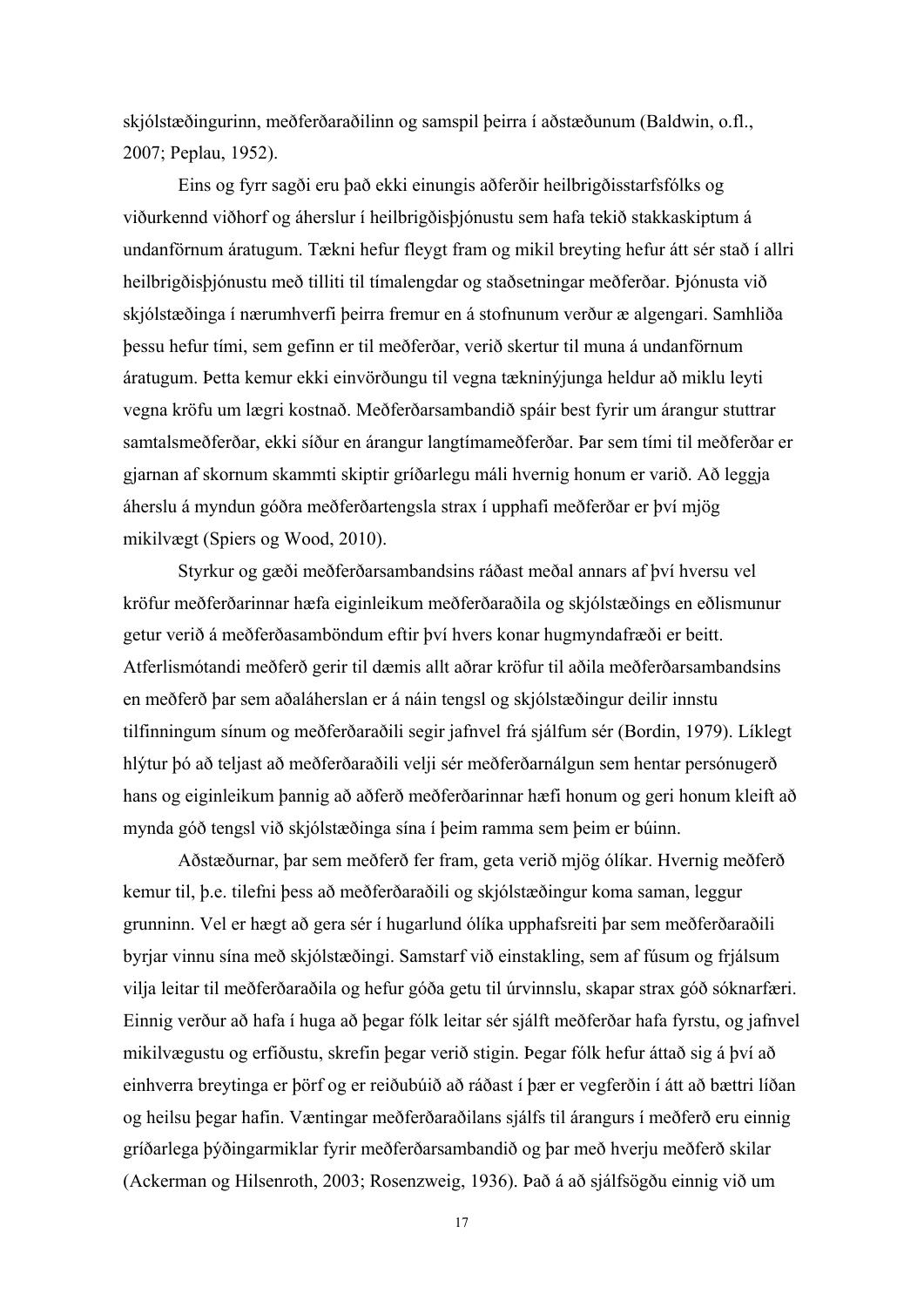skjólstæðingana sjálfa. Sannfæring þeirra um að sá sem hefur tekið að sér að aðstoða þá viti hvað hann er að gera skiptir miklu. Þannig eru yfirleitt ákveðin "placebo"-áhrif að verki í meðferð. Fólki batnar í meðferð að hluta til vegna þess að það væntir þess að batna (Pipher, 2003, bls. 167). Það blasir hins vegar við að það torveldar alla tengslamyndun þegar skjólstæðingur sækir sér ekki sjálfur meðferð, er jafnvel neyddur í hana, eins og gæti átt við í tilfellum ósjálfráða einstaklinga eða fólks sem gengst undir meðferð samkvæmt dómsúrskurði. Aðrir láta tilleiðast að leita sér hjálpar fyrir tilstilli annarra þrátt fyrir litla löngun eða trú á meðferð. Hefðirnar í samfélaginu skapa enn fremur þýðingarmikla umgjörð. Í sumum menningarsamfélögum er þörf fyrir aðstoð við andlegum kvillum ekki félagslega viðurkennd. Ótal aðstæður geta reynt mikið á meðferðaraðilann og hæfni hans að byggja upp skilvirkt meðferðarsamband (Anderson og Gollishian, 1988; Spiers og Wood, 2010).

 Eins og fyrr hefur verið sagt hefur mikið verið rýnt í meðferðarsambandið á undanförnum áratugum, breytur innan þess og tengsl þess við meðferðarárangur. Breyturnar, sem skoðaðar hafa verið, hafa hins vegar fyrst og fremst verið veikindaeinkenni og eiginleikar skjólstæðinganna og hvað er gert í meðferðinni (Ackerman og Hilsenroth, 2003). Í rannsókn Spiers og Woods (2010) mátu meðferðaraðilar gæði meðferðarsambanda sinna við ólíka einstaklinga og þátt skjólstæðinga í myndun sambands. Til trafala við myndum meðferðarsambands töldu meðferðaraðilarnir, sem rætt var við, ef þeir upplifðu skort á samvinnu og trausti í sinn garð, óheiðarleika hjá skjólstæðingi og ábyrgðarleysi varðandi eigin þátttöku, svo sem mætingu og heimavinnu. Saga um erfiða hegðun og ofbeldi, sér í lagi gegn börnum, dró einnig úr líkum á skilvirku sambandi. Þótt vísbendingar séu um að félagsleg staða, persónuleiki, tengslamyndunar- og samskiptahæfileikar skjólstæðinga hafi áhrif á uppbyggingu meðferðarsambands virðist breytileiki þeirra, svo sem aldur, kyn eða sjúkdómsgreining, hins vegar ekki hafa mikið forspárgildi hvað varðar gæði og styrk meðferðarsambands almennt (Elvins og Green, 2008; Miller, Hubble og Duncan, 2008).

 Þrátt fyrir allar þessar að því er virðist endalausu breytur sem geta haft áhrif á myndun meðferðarsambands sýna rannsóknir hins vegar að það sem meðferðaraðili leggur til málanna hefur mest vægi hvað gæði meðferðarsambands varðar. Eiginleikar, persónuleiki, hæfileikar og viðmót meðferðaraðilans hafa mun meira vægi en það sem sjúklingurinn kemur með að borðinu. Þannig er það meðferðaraðilinn sem ræður mestu um hvernig tekst til við myndun meðferðarsambands. Það sem máli skiptir í meðferð er þannig hver stýrir henni og virðist þá hvorki reynsla hans, þjálfun né hugmyndafræði vera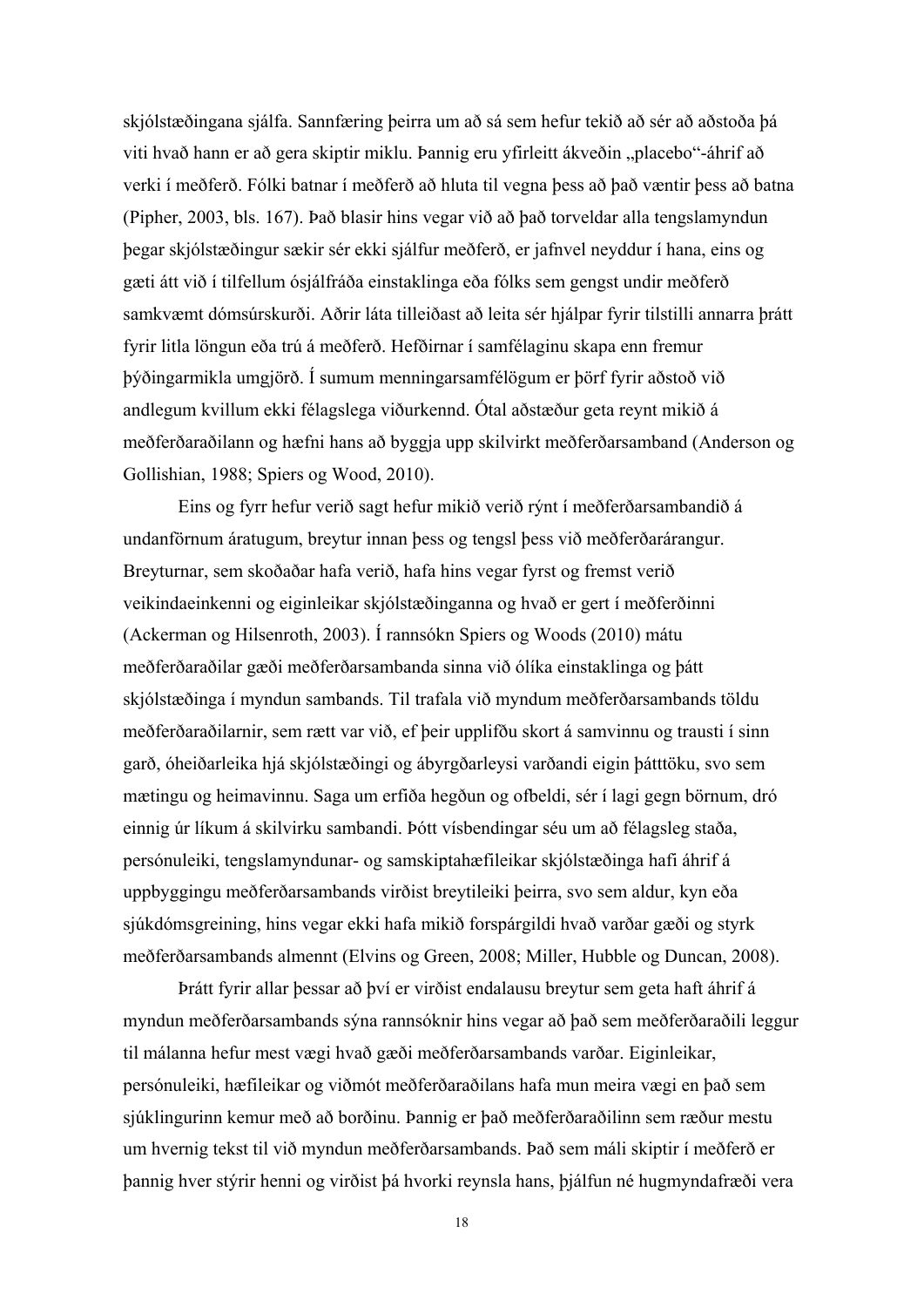lykilatriði (Ackerman og Hilsenroth, 2003; Baldwin, o.fl., 2007; Del Re o.fl., 2012; Elvins og Green, 2008; Miller o.fl., 2008; Spiers og Wood, 2010).

 Aðstæðurnar þar sem meðferð fer fram, skjólstæðingarnir sem sækja meðferð, væntingar sem þeir hafa til meðferðar og samspil meðferðaraðila og skjólstæðings – allt þetta er breytingum háð. Bæði djúpstæðir þættir og einberar tilviljanir geta valdið því hvernig til tekst við myndun meðferðarsambands. Geta meðferðaraðila til að skapa jarðveg fyrir jákvæðar breytingar innan þess breytilega ramma, sem honum er settur, hefur hins vegar best forspárgildi um hvort gott meðferðarsamband myndast. Það bendir til að meðferðaraðilar eigi frekar að huga að eigin framlagi til meðferðarsambands en nokkru öðru, svo sem hamlandi eiginleikum skjólstæðinga sinna eða vandamálum tengdum aðstæðum (Baldwin, o.fl., 2007). Mikilvægast virðist vera fyrir meðferðaraðila að skoða með hvaða móti þeir geta eflt sig til að hafa jákvæð áhrif á myndun meðferðarsambands við skjólstæðinga sína – og þar með á árangur meðferðar. Framlag þeirra er hins vegar gríðarlega margþætt.

 Síðar í ritgerðinni mun ég fjalla um hvaða persónulegu eiginleikar meðferðaraðila og þættir í viðmóti þeirra eru taldir líklegir til að stuðla að myndun góðra meðferðartengsla. Sú umræða mun fara fram í tengslum við umfjöllun um virðingu í heilbrigðisþjónustu, hvað skjólstæðingar telja góða þjónustu og hvernig þeir meta það. Ákveðin vinnubrögð og tækni, sem meðferðaraðilar geta viðhaft, hafa hins vegar sannað sig sem hvatar fyrir góð meðferðartengsl. Um þau er vert að fjalla.

## **2.6 Hvað stuðlar að góðu meðferðarsambandi?**

#### **2.6.1 "Not knowing"**

Að vissu leyti eru meðferðarsamræður ekkert öðruvísi ferli en venjulegar samræður þar sem fólk leitast við að skilja hvert annað. En það sem meðferðaraðili aðhefst er ekki úr lausu lofti gripið. Það sem hann segir er ekki tilviljunum háð (Anderson og Goolishian, 1988). Hvernig meðferðaraðili beitir sér í meðferð skiptir mestu máli í því hvernig til tekst við uppbyggingu skilvirks meðferðarsambands og úrlausn vandamála. Það er forvitnilegt að skoða hvers konar tækni þeir meðferðaraðilar beita sem skjólstæðingar segja að gagnist sér vel. Í fræðunum birtast ákveðnar aðferðir sem þeir sem taldir eru góðir meðferðaraðilar og stuðla að traustum meðferðarsamböndum eiga sammerkt. Eina nálgun, sem ég hef mætur á, tel ég sameina sérstaklega vel virðingu fyrir skjólstæðingum og vitneskju um ólíka sjóndeildarhringi einstaklinga, auk þess sem reynt er að draga úr valdamisræmi milli meðferðaraðila og skjólstæðings.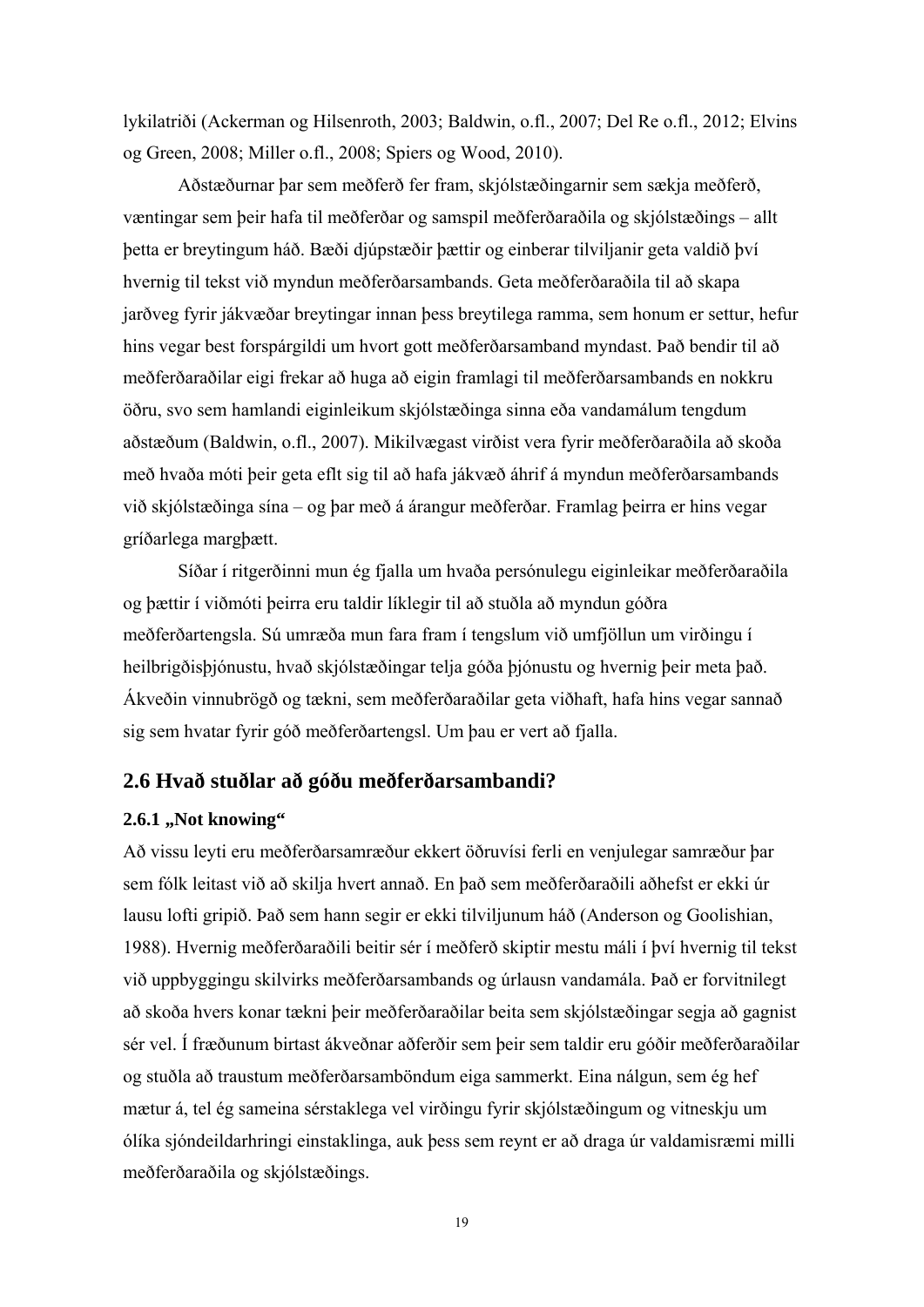Árið 1988 kynntu Anderson og Goolishian til sögunnar hugtakið "not knowing". Vinna þeirra á rætur sínar að rekja til tilrauna þeirra til að vinna á skilvirkari máta með skjólstæðingum sem hefðbundnar nálganir í samtalsmeðferð hentuðu ekki. Grunnurinn að meðferðarforminu, sem þau unnu að, byggir umfram allt á samvinnu meðferðaraðila og skjólstæðings þar sem þeim síðarnefnda er skipað í sérfræðisess. Grunnviðhorfið er að meðferðaraðilinn komi að sambandinu sem nemandi til að læra um líf viðmælanda síns. Hann er sérfræðingur í ákveðnu fagi en alls ekki í lífi annars. Skjólstæðingurinn er sérfræðingurinn í sínu lífi, raunveruleika sínum og vanda. Það er samvinnuverkefni þeirra að hjálpa meðferðaraðilanum að skilja svo hann geti orðið að liði. Þótt þessi nálgun einblíni á sérfræðiþekkingu skjólstæðingsins í sínum málefnum og vanþekkingu meðferðaraðilans á þeim gerir hún ekki lítið úr fagþekkingu meðferðaraðilans. Þessi meðferðarnálgun byggir ekki á því að meðferðaraðili viti ekkert eða kasti fyrir róða þekkingu sinni eða nýti hana ekki í nafni þess að vita ekki. Þvert á móti leggur hann fremur álit sitt og aðstoð af mörkum og er ábyrgur fyrir því að skapa verklag og andrúmsloft þar sem heilandi samræður geta átt sér stað.

 Þessi meðferðarnálgun felur í sér að meðferðaraðilinn deilir hugsunum sínum með skjólstæðingi sínum. Túlkun hans fer ekki fram í hljóði heldur er bæði yrt og óyrt. Hann segir upphátt það sem hann telur sig skilja og gefur það sömuleiðis til kynna með líkamstjáningu. Túlkun hans er þannig samskiptaferli. Það sem er sagt fær merkingu þegar það berst á milli einstaklinganna. Þannig getur skjólstæðingurinn komið í veg fyrir mistúlkun og misskilning og hjálpað meðferðaraðilanum að skilja. Einstaklingarnir leggjast svo saman yfir það sem þeir sammælast um að þarf að vinna með og leita lausna.

 Meðferðaraðilinn reynir eftir fremsta megni að vera opinn, áhugasamur, sveigjanlegur og auðmjúkur. Hann hefur það jafnframt í huga að öll sú þekking, sem hann öðlast á málum skjólstæðings síns, er einungis túlkun hans á því sem skjólstæðingurinn segir honum. Hann reynir eftir fremsta megni að sjá viðfangsefnin eins og skjólstæðingur hans sér þau en er meðvitaður um að hann getur einungis séð hlutina frá eigin sjónarhorni sem byggist á þekkingu hans, reynslu og manngerð (Anderson, 2005; Anderson og Goolishian, 1988). Sjóndeildarhringur okkar er mótaður. Við sjáum ekkert með algjörlega hlutlausum gleraugum. Því er hlutlaus þekking ekki til og við getum aldrei skilið aðra fullkomlega (Árnason, 2000). Það er mikilvægt fyrir meðferðaraðila að vera meðvitaðir um þetta.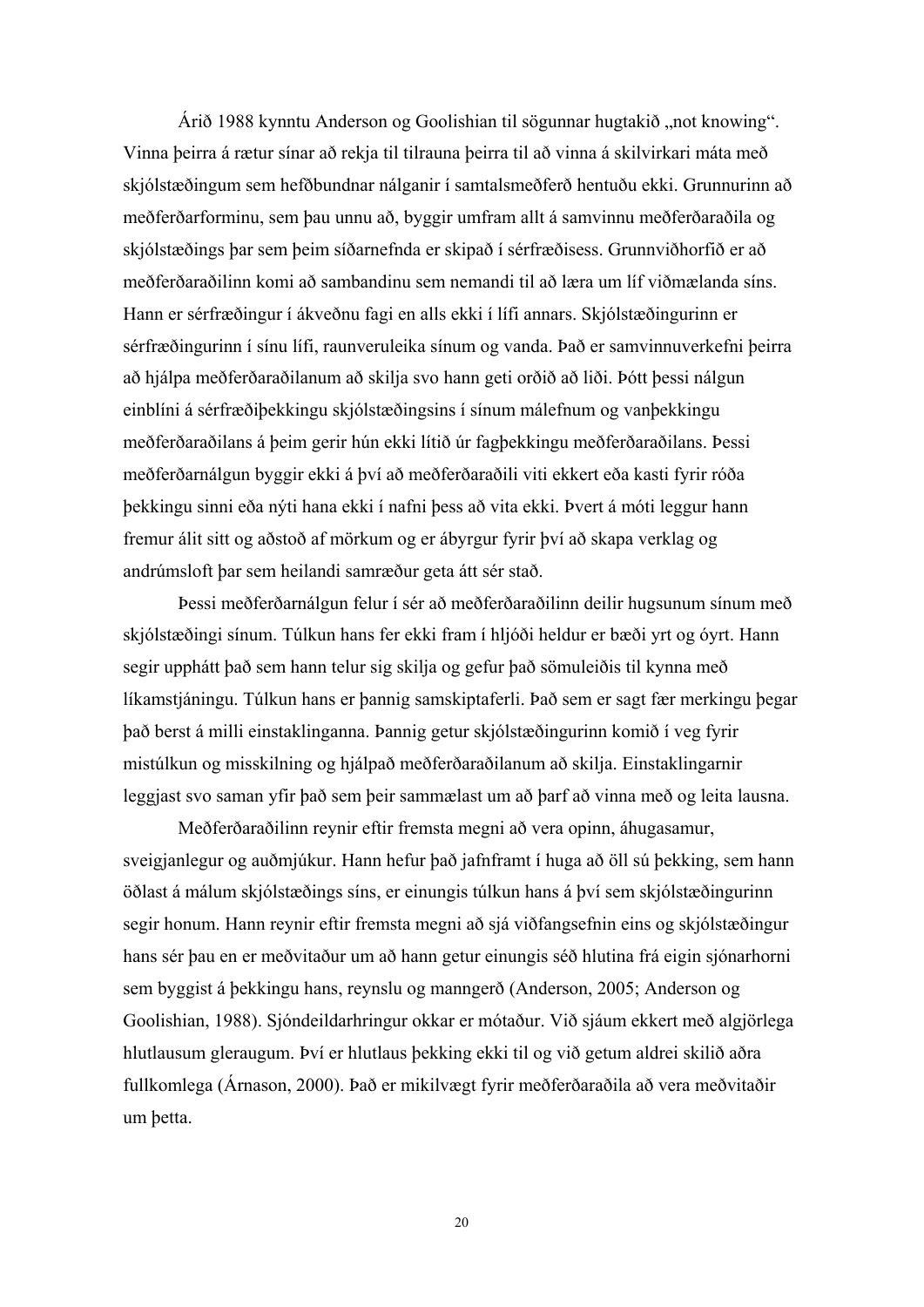#### **2.6.2 Þegar meðferðaraðili deilir af sjálfum sér**

Krafan um nálgun í samtalsmeðferð af hálfu meðferðaraðila, sem einkenndist af hlutleysi og litlum inngripum, var sterk á árum áður eins og fyrr hefur verið rætt. Talið var að skjólstæðingnum væri fyrir bestu að uppgötva leiðir til að bæta hag sinn "upp á eigin spýtur" í meðferð. Í dag er vitað að algjört hlutleysi er borin von þar sem áhrifa allra sem koma að meðferð gætir óhjákvæmilega hversu mikið sem reynt er að sporna gegn því. Upplýsingar um meðferðaraðila streyma frá honum hvort sem honum líkar það betur eða verr. Við það eitt að stíga inn á skrifstofu meðferðaraðila fær skjólstæðingur gríðarlegt magn upplýsinga um hann. Enn frekari upplýsingar hrannast svo upp þegar hann skoðar til dæmis útlit og klæðaburð meðferðaraðila, orðaval, svipbrigði og látbragð. Hvernig meðferðaraðili skilur og túlkar það sem skjólstæðingur hefur fram að færa, segir jafnframt afar mikið um hann sjálfan. Manneskjan er einfaldlega viðstöðulaust að gefa eitthvað upp um sjálfa sig óafvitandi (Gibson, 2012; Myers og Hayes, 2006; Zur, 2008).

 Gagnsemi einlægra og opinna samskipta af hálfu meðferðaraðila er almennt viðurkennd í dag. Ein nálgun, sem áður hlaut ekki náð fyrir augum fræðimanna en þykir almennt til gagns í dag, er fólgin í því þegar meðferðaraðili deilir af sjálfum sér með frásögn (e. therapist self disclosure). Sjálfsfrásögn felst í því þegar meðferðaraðili veitir skjólstæðingi vísvitandi upplýsingar um sjálfan sig. Þetta geta verið upplýsingar sem standa alfarið utan við meðferðina sjálfa, svo sem varðandi búsetu hans, fjölskylduhagi eða áhugamál. Þetta geta verið upplýsingar um persónulega þætti, til dæmis tilfinningar, gildi og lífs- eða starfsreynslu. Upplýsingarnar geta einnig varðað vangaveltur um það sem á sér stað í meðferðinni og tilfinningar gagnvart skjólstæðingi – í raun hvað sem er (Gibson, 2012; Henretty og Levitt, 2010; Mallow, 1998; Myers og Hayes, 2006).

 Ástæður þess að meðferðaraðili velur að deila af sjálfum sér eða segja frá því sem brýst um innra með honum geta jafnframt verið margvíslegar. Oft eru upplýsingarnar formlegri í upphafi meðferðar og innilegri er líður á. Tilgangur sjálfsfrásagnarinnar getur til dæmis verið að sýna gott fordæmi og hvetja þannig skjólstæðing til að segja frá sjálfum sér. Þessa nálgun er hægt að nýta til að benda á sameiginlega fleti, jafna vald, auka nánd, byggja upp trúnað og traust, leiðrétta misskilning eða aðstoða skjólstæðing við að skilja eigin tilfinningar. Í lok meðferðar nota margir sjálfsfrásögn til að svipta hulunni af því sem fram fór í meðferð, tjá væntumþykju og kveðja. Tilgangurinn á hins vegar alltaf að vera að meðferðaraðilinn meti það svo að frásögn hans geti aukið gæði meðferðar, styrkt meðferðarsambandið og stutt skjólstæðing hans í vegferð sinni að bættri líðan og heilsu (Gibson, 2012; Henretty og Levitt, 2010; Myers og Hayes, 2006).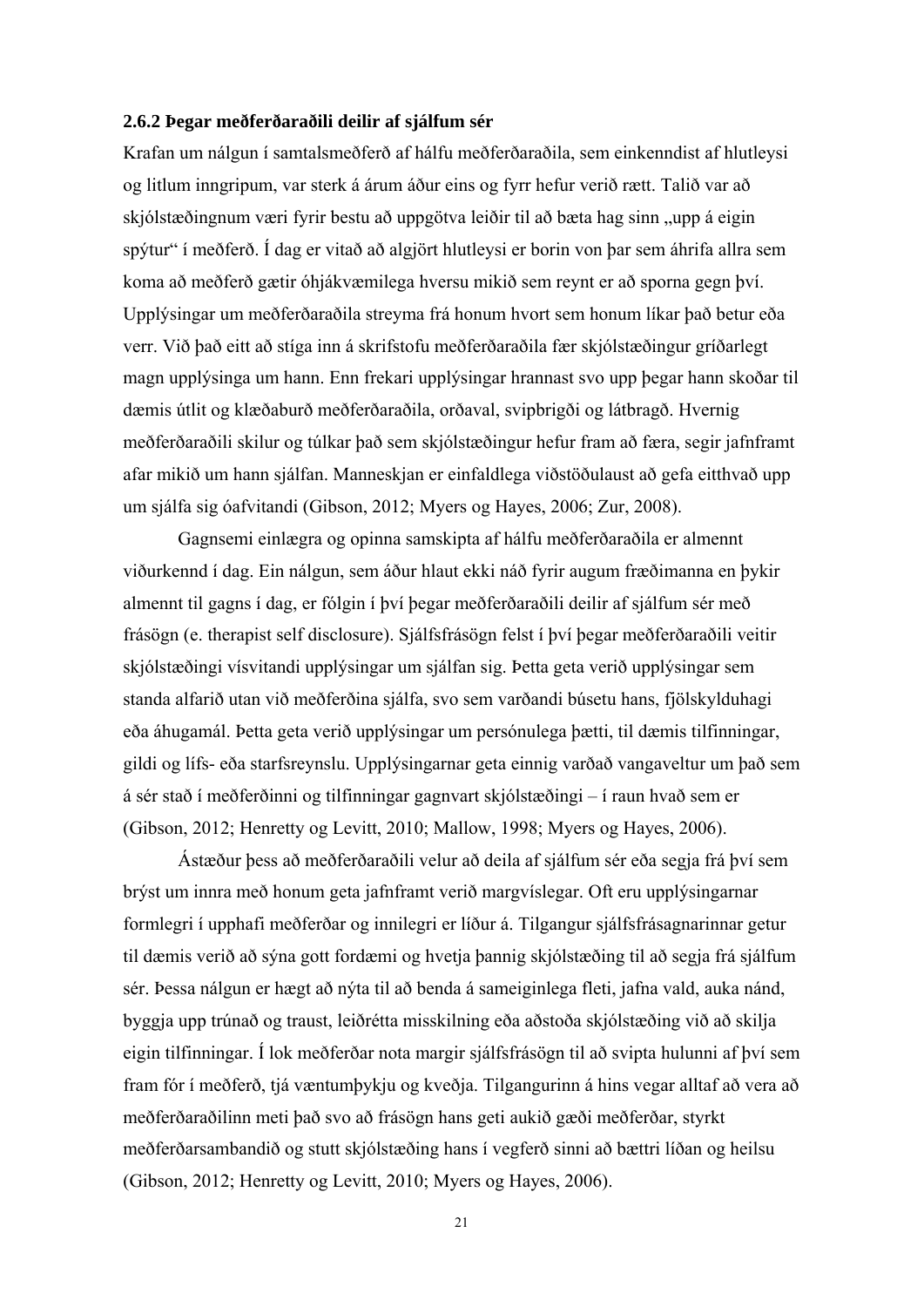Meðferðaraðilar verða að vera vissir um að breytni þeirra sé í þágu skjólstæðings en ekki keyrð áfram af eigin þörfum (Myers og Hayes, 2006). Innihald frásagnar er augljóslega lykilatriði. Tímasetning skiptir gríðarlegu máli. Það sem getur verið viðeigandi á einum tímapunkti getur verið allsendis óviðeigandi á öðrum tíma með sama einstaklingi. Það sem einum skjólstæðingi er sagt og gefur góða raun getur svo haft þveröfug áhrif á næsta mann. Ein áskorunin, sem sjálfsfrásögn felur í sér, er hversu erfitt er að finna nákvæmlega út hvað skjólstæðingurinn vill eða vill ekki vita og hver áhrif og gagnsemi þess sem sagt er verða. Þótt traust sé til staðar að mati meðferðaraðila og hann telji til gagns og við hæfi að segja frá sjálfum sér getur hann ekki reitt sig á að mat skjólstæðings sé það sama. Upplifun og túlkun ólíkra einstaklinga eru einfaldlega misjafnar, jafnvel þótt þeir deili sömu aðstæðum og atburðarás. Meðferðaraðili þarf að reyna eftir fremsta megni að gera sér í hugarlund hvernig skjólstæðingur mun túlka og nýta sér þær upplýsingar sem hann fær. Mikilvægt er að vera meðvitaður um að oft falla ummæli ekki í þann jarðveg sem talið var. Það þarf að meta hvert tilfelli fyrir sig gaumgæfilega (Gibson, 2012; Henretty og Levitt, 2010; Myers og Hayes, 2006; Rober, 2005).

 Niðurstöður rannsókna virðast almennt benda til jákvæðra áhrifa sjálfsfrásagna. Skjólstæðingar eru líklegri til að lýsa meðferðaraðila sínum sem hlýjum og tjá að þeim líki betur við þá ef þeir segja eitthvað frá sjálfum sér. Svo virðist hins vegar vera að mat á sjálfsfrásögnum sé háð gæðum meðferðarsambands því þeir sem meta meðferðarsambandið lélegt eru síður ánægðir með frásögn meðferðaraðila af sjálfum sér (Gibson, 2012; Henretty og Levitt, 2010; Myers og Hayes, 2006).

 Yfirgnæfandi meiri hluti meðferðaraðila segir skjólstæðingum sínum einhvern tíma frá sjálfum sér. Flestir segjast þó nota það sparlega sem almennt er viðurkennt að sé rétt beiting þess. Hugmyndafræði og reynsla meðferðaraðila og andlegt ástand skjólstæðinga hefur veruleg áhrif á hvort meðferðaraðili segir frá sjálfum sér (Gibson, 2012). Persónuleiki meðferðaraðila hefur svo áhrif á hversu vel honum líkar við skjólstæðing sinn, hversu mikla umhyggju hann ber fyrir honum og hversu tilbúinn hann er til að segja frá sjálfum sér og fyrri reynslu (Bordin, 1974). Alveg eins og skjólstæðingur þarfnast öruggs umhverfis til að opna sig þá sýna rannsóknir að traust milli einstaklinga er forsenda þess að meðferðaraðili deili upplýsingum um sig (Gibson, 2012). Ef reiknað er með að sjálfsfrásögn meðferðaraðila auki gæði þá má reikna með að skjólstæðingar njóti mismikilla gæða í meðferð eftir því hversu mikið traust meðferðaraðili telur sambandið innibera.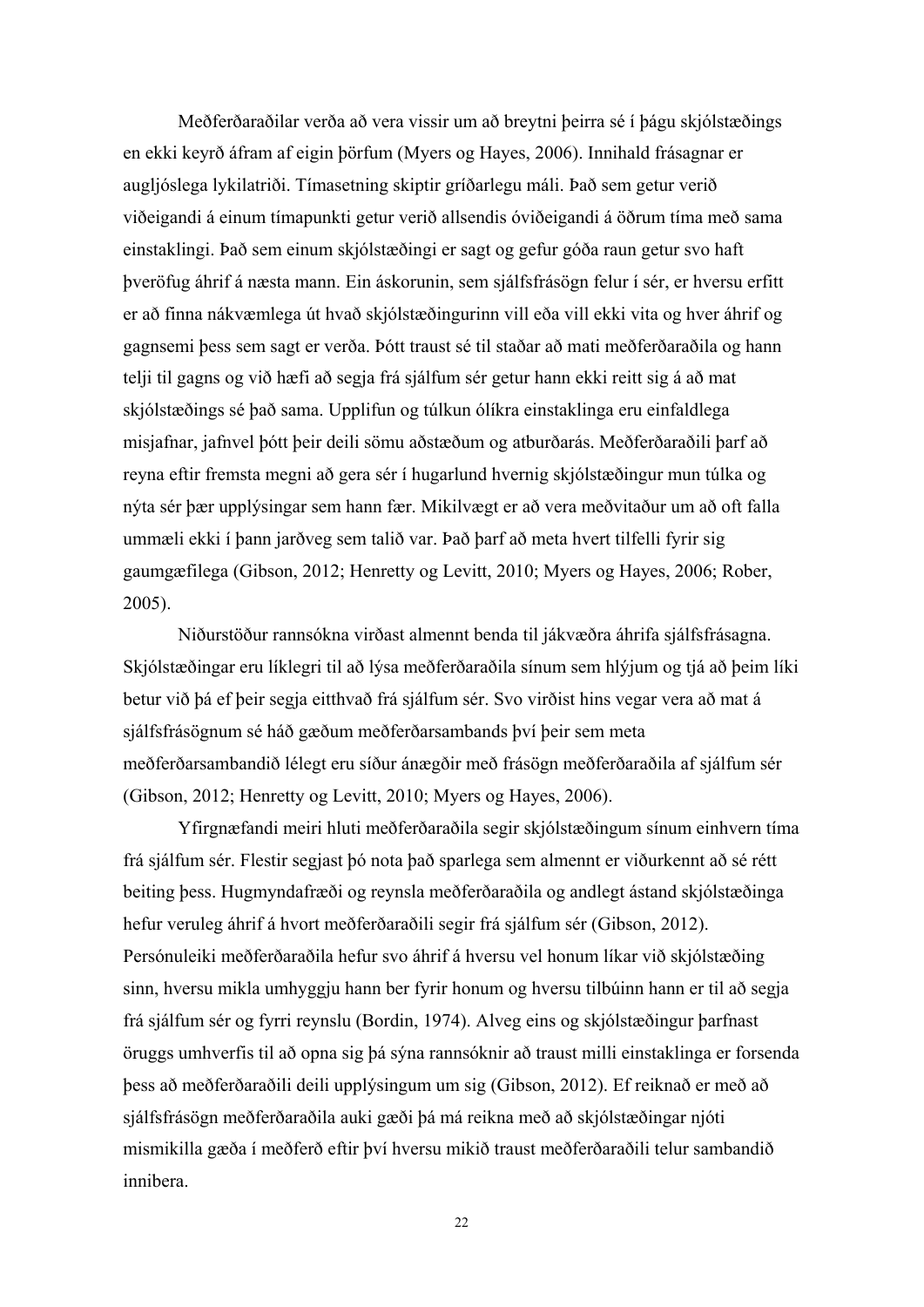#### **2.6.3 Endurgjöf frá skjólstæðingi**

Ákveðnar nálganir meðferðaraðila eru taldar vænlegar til myndunar góðs meðferðarsambands. Seinni tíma rannsóknir hafa enn fremur leitt í ljós að mörg einföld atriði stuðla að því að sumir meðferðaraðilar ná betri tengslum við skjólstæðinga sína en aðrir. Er þá átt við starfshætti sem gera þeim kleift að bregðast betur við þörfum skjólstæðinga sinna þannig að tengslamyndun þeirra og þjónusta, sama á hvaða hugmyndafræði hún byggir, beri góðan árangur.

 Þegar hefur verið fjallað um að hugmyndafræði meðferðaraðila skiptir ekki mestu máli fyrir gæði meðferðarsambands, ánægju skjólstæðinga og árangur. Miller o.fl. (2008) hefur verið hugleikið af hverju skjólstæðingum sumra meðferðaraðila vegnar marktækt betur en skjólstæðingum annarra. Rannsóknir þeirra hafa meðal annars beinst að því sem þeir kalla framúrskarandi meðferðaraðila og hvernig þeir beita ákveðnum aðferðum til þess að ná framúrskarandi árangri með skjólstæðingum sínum. Meginniðurstaða þeirra er sú að þeir meðferðaraðilar, sem bera af, fara kerfisbundið og með gagnrýnum augum yfir störf sín með tilliti til þess hvað skilar árangri og hvað má betur fara í meðferð.

 Miller o.fl. (2008) útiloka að tilviljanir eða meðfæddir hæfileikar meðferðaraðila ráði för. Þeir túlkuðu niðurstöður sínar þannig að framúrskarandi meðferðaraðilar vinni einfaldlega harðari höndum að því að bæta hæfni sína en aðrir og að leiðin sem þeir fara til þess, sé endurgjöf frá þjónustuþegunum sjálfum. Þannig bera þeir meðferðaraðilar, sem skara fram úr, stanslaust saman nýjar upplýsingar við það sem þeir vita fyrir og bæta þannig þekkingu sína markvisst. Miller o.fl. (2008) leggja því til ásamt fleirum (Del Re o.fl., 2012) að endurgjöf frá þjónustuþegum og rýni meðferðaraðila á eigin starfsháttum út frá því sé besta leiðin til að bæta sig í starfi.

 Ekki er sama hvernig mat þjónustuþega fer fram. Það dugir ekki að spyrja einungis skjólstæðinga hvað þeim finnst því sú aðferð er afskaplega ónákvæm. Fagfólk telur sig oft hafa kannað viðhorf skjólstæðinga sinna þannig þrátt fyrir að það sé ekki upplifun skjólstæðinganna að þeir hafi verið spurðir álits. Þaðan af síður er það fullnægjandi að meðferðaraðili leggi á það huglægt mat hvernig hann telur gæði þjónustu eða tengsl við skjólstæðing vera. Þótt hann geti haft tilfinningu fyrir því er það einungis ágiskun. Rannsóknir sýna endurtekið að einkunnir, sem skjólstæðingar gefa meðferðarsambandinu, hafa mun meira forspárgildi um bata en tegund meðferðar eða mat meðferðaraðilans sjálfs á meðferðarsambandinu. Notendur þjónustu meta þarfir sínar og gæði þjónustu ef til vill allt öðruvísi en meðferðaraðilinn – og líklega allt öðruvísi en aðrir skjólstæðingar hans. Þjónustuþegar fela jafnframt stundum óánægju sína fyrir kurteisissakir (Calsyn,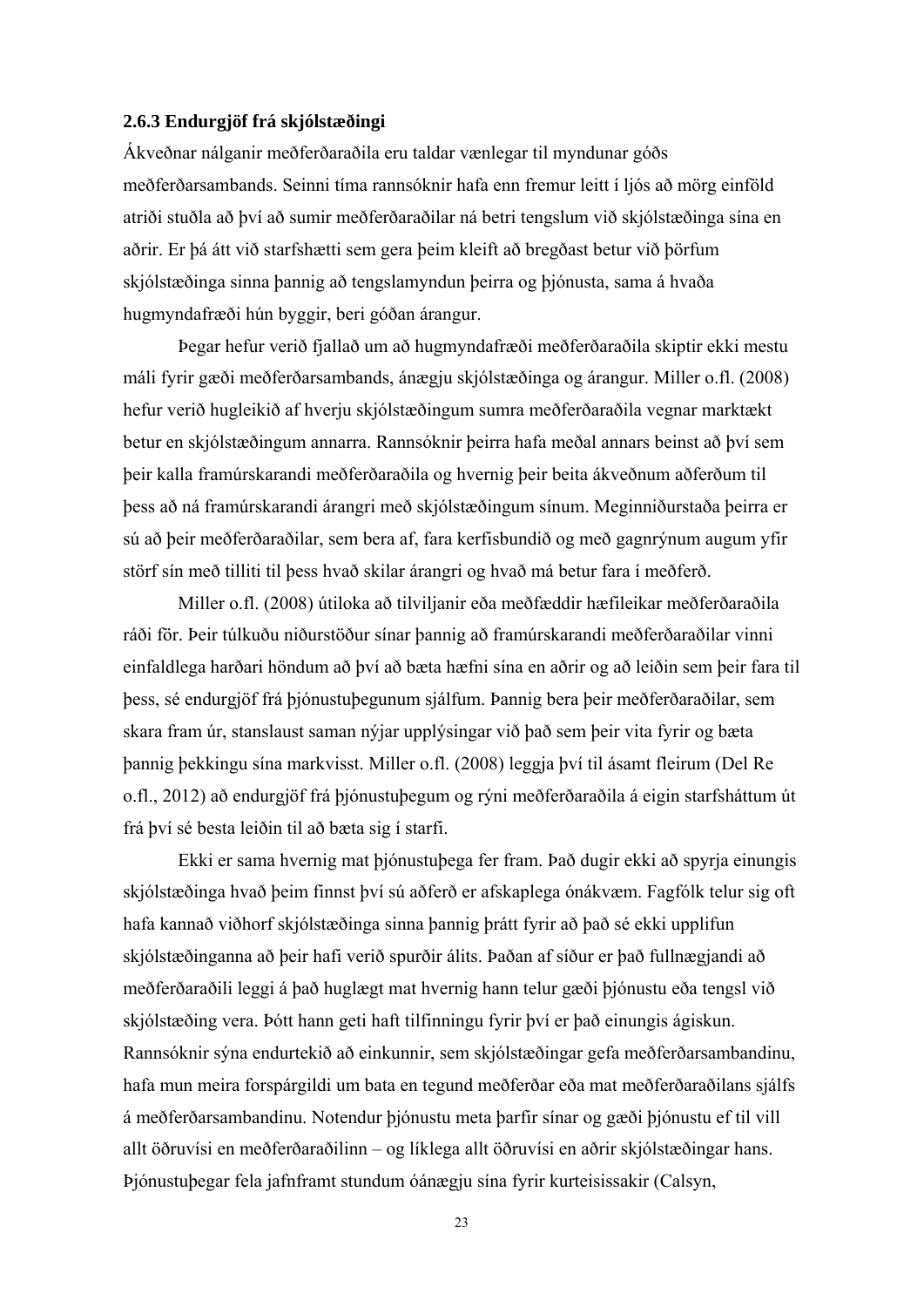Klinkenberg, Morse og Lemming, 2006; Duncan, Miller og Hubble, 2007; Junghan, Leese, Priebe og Slade, 2007).

 Nákvæmt mat þjónustuþeganna sjálfra á meðferðinni er nauðsynlegt ef vilji er til að nýta sér mat þeirra til að bæta þjónustu. Það þarf að styðjast kerfisbundið við stöðluð og áreiðanleg tæki, svo sem sérhannaða skriflega spurningalista (Duncan o.fl., 2007). Það er til mikils að vinna. Rannsóknir sýna að það eitt að spyrja skjólstæðing álits um þjónustu styrkir meðferðarsamband milli meðferðaraðila og skjólstæðings. Með öðrum orðum: að fá skjólstæðing til að meta árangur og gæði meðferðar eykur árangur hennar. Meira að segja, þegar illa gengur, lýsa skjólstæðingar ánægju með það að fá að segja frá hvað þeim líkar ekki og hvað þeim líkar. Að biðja skjólstæðinga um að taka þátt á þennan máta valdeflir þá og eykur vægi þeirra í meðferðinni (Duncan o.fl., 2007; Miller, Duncan, Brown, Sorrell og Chalk, 2006; Miller, Hubble og Duncan, 2008).

## **2.7 Meðferðarsambandið og virðing**

Eins og fram hefur komið skiptir viðhorf sjúklinga og upplifun þeirra af þjónustu verulegu máli fyrir árangur meðferðarinnar. Ánægja er drifkraftur því hún eflir samvinnu, þrautseigju og meðferðarheldni. Reynsla mín í starfi styður það. Ánægju með veitta þjónustu stafar jafnframt að mestu leyti af góðum tengslum skjólstæðings við heilbrigðisstarfsfólkið sem sinnir meðferð hans, þ.e. af meðferðarsambandinu eða meðferðarsamböndunum sem hann er þátttakandi í. Það er einnig mín reynsla. Meðferðarsambandið er jafnframt sá þáttur sem hefur mest forspárgildi um árangur meðferðar. Þetta er ástæðan fyrir því að í verkefni, sem miðar að því að skoða hvað skiptir skjólstæðinga í heilbrigðisþjónustu máli, hvað leiðir vel unnin störf fagfólks og hvernig má best gera þjónustuna úr garði, þykir mér grundvallaratriði að skilgreina og fjalla um meðferðarsambandshugtakið og þróun þess. Það er dýrmætasta verkfærið sem fagfólk í heilbrigðisþjónustu hefur yfir að ráða. Það gerir ljóst mikilvægi þess að ræða um hluta þeirra ótalmörgu þátta sem hafa áhrif á myndun meðferðarsambands og nefna til sögunnar vinnubrögð sem eru talin líkleg til að stuðla að uppbyggingu þess.

 Mér leikur hins vegar forvitni á að kanna hvaða sameiginlegi þáttur það er í viðmóti meðferðaraðila, samskiptum hans og vinnubrögðum sem skjólstæðingar í heilbrigðisþjónustu kunna best að meta; með öðrum orðum hver sé kjarni þess sem þeim líkar og stuðlar þar með að ánægju, traustu meðferðarsambandi og árangri. Eftir að hafa grandskoðað meðferðarsambandshugtakið frá mörgum sjónarhornum er tilgáta mín sú að virðing fyrir manneskjunni sé kjarni þess sem skjólstæðingar þrá; það viðhorf leiði af sér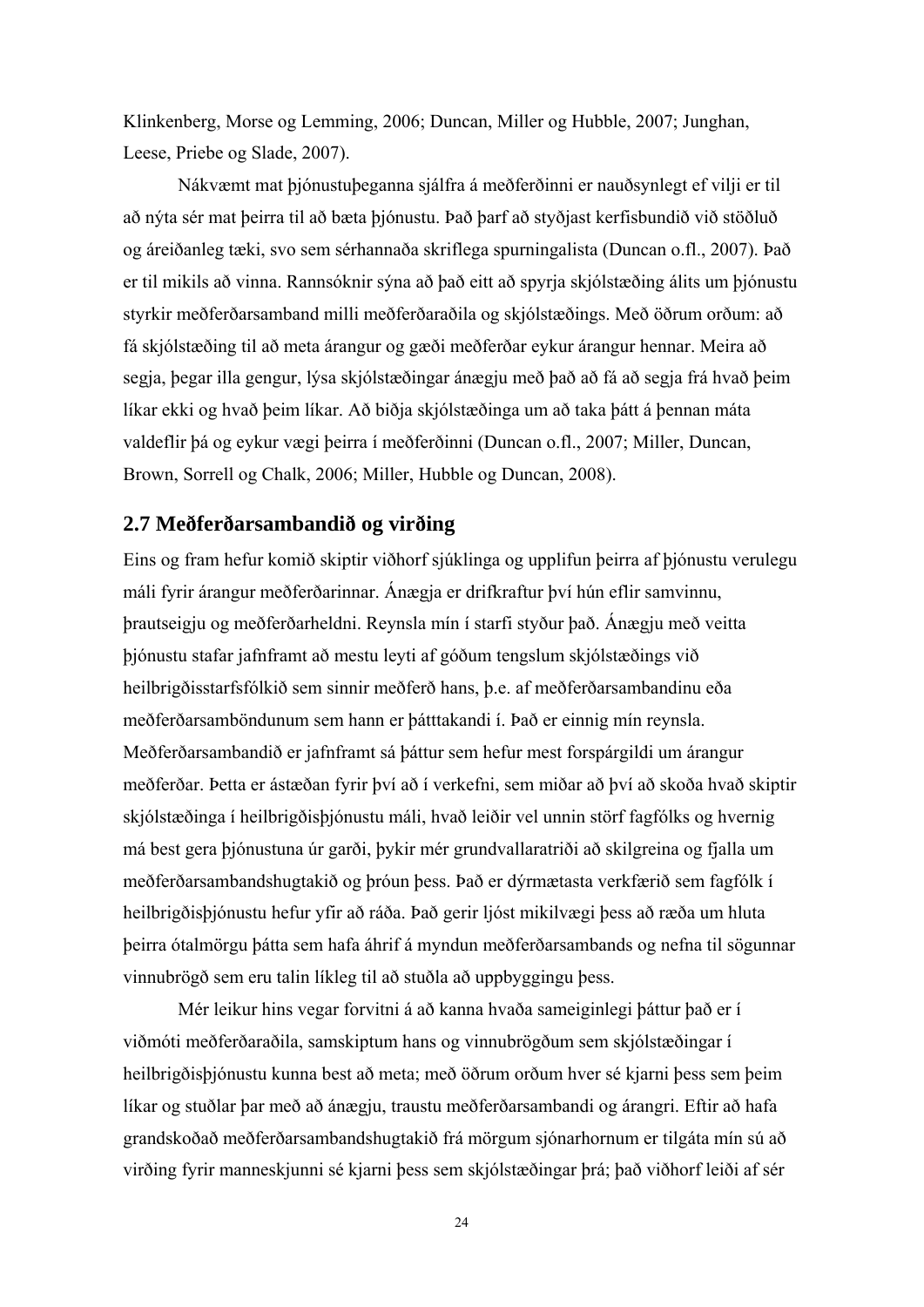fallega og faglega framkomu og vönduð vinnubrögð hjá fagfólki í heilbrigðisþjónustu. Þess vegna ætla ég að rannsaka virðingarhugtakið. Í því skyni skoða ég hvernig virðing er túlkuð, hvernig henni er beitt og hvernig hún birtist í daglegu lífi, siðfræðikenningum, heilbrigðisvísindum og lögum, svo og leiðbeiningum og reglugerðum sem tengjast heilbrigðisþjónustu. Að lokum skoða ég lýsingar þjónustuþega í heilbrigðisþjónustu og leiði rök að því að virðing sé sá siðferðilegi kjarni sem býr að baki góðu meðferðarsambandi og ánægjulegum upplifunum skjólstæðinganna.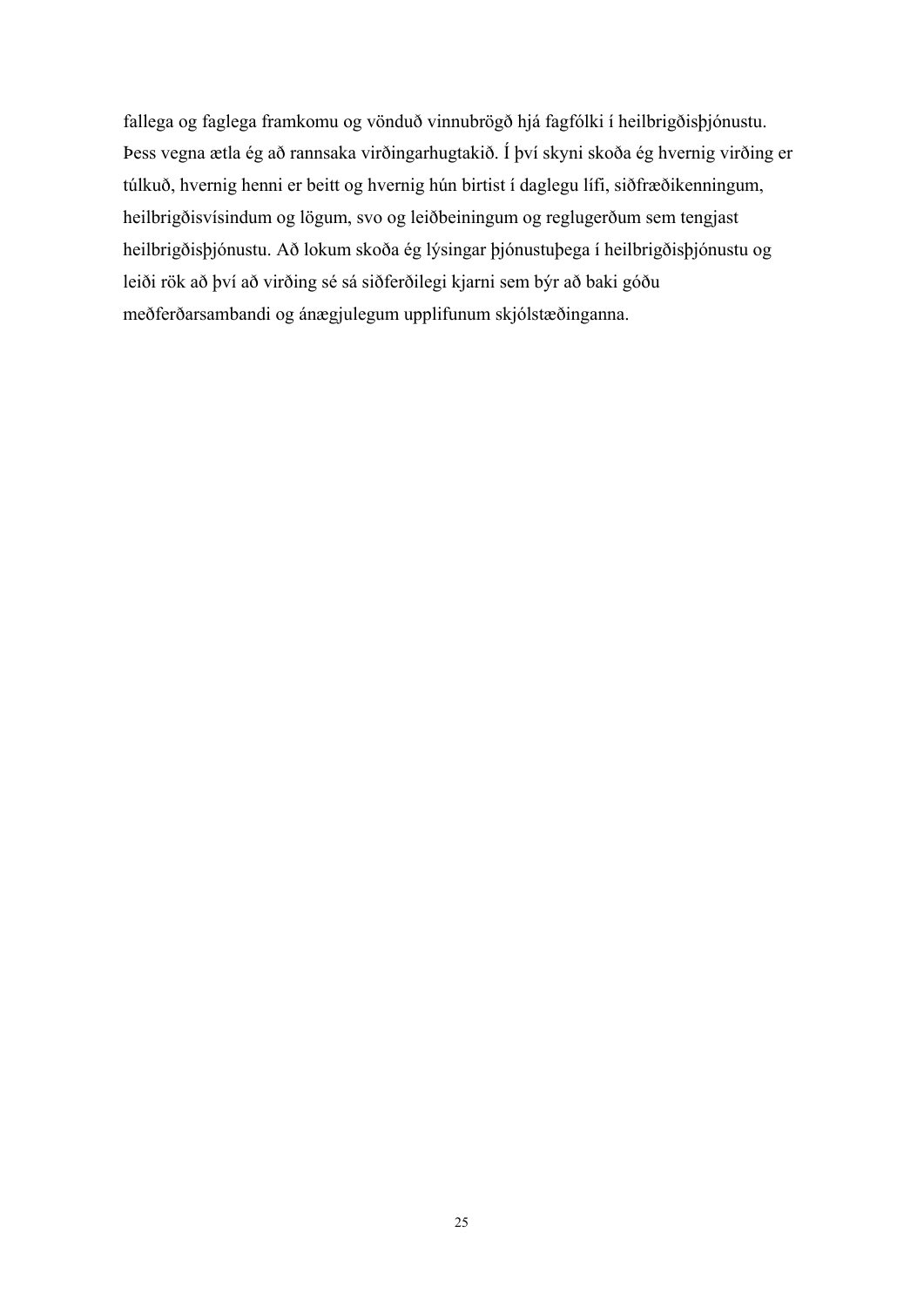# **3. Virðing fyrir persónunni**

Það er ríkjandi hugsjón í heiminum að manneskjan eigi tilkall til virðingar, að hún hafi skilyrðislaust gildi. Hugsjónin leiðir af sér skylduna að auðsýna sjálfum sér og öðrum ætíð virðingu. Skilyrðislaus virðing fyrir persónunni er leiðandi þáttur í mörgum siðfræðikenningum Virðing og tilraunir mannsins til að tryggja henni sess teygir anga sína í skólastofur, landslög, heilbrigðisstefnur, alþjóðlegar siðareglur og siðareglur fagstétta.

 Hvað virðing nákvæmlega merkir og felur í sér og hvernig ber að auðsýna hana er öllu óskýrara og flóknara í frásögn. Merking hugtaksins er að vissu leyti á reiki. Þegar ritað og rætt er um virðingu er misjafnt hversu víðfeðma túlkun virðingar er átt við, til dæmis hvort átt er við fleira en virðingu fyrir sjálfræði einstaklingsins. Eins er misjafnt hvort hún er tengd verðskuldun eða er skilyrðislaus. Kröfurnar, sem eru gerðar, eru mjög ólíkar eftir því hvernig hugtakinu er beitt. Þessi margbreytileiki veldur ákveðinni spennu.

 Í meginatriðum virðast vera ríkjandi þrjár ólíkar leiðir til að fjalla um virðingu. Virðingarhugtakið, sem almennt er stuðst við í daglegu tali, er víðfeðmt, það varðar fleira en virðingu fyrir sjálfsákvörðunarrétti manneskjunnar. Virðing í daglegu tali er hins vegar gjarnan tengd verðskuldun. Þannig getur fólk þurft að ávinna sér virðingu og getur jafnvel tapað henni. Virðing, eins og oft er fjallað um hana í siðfræði, er þröng, nánast afmörkuð við virðingu fyrir sjálfræði einstaklingsins. Hún er hins vegar einvörðungu tengd sjálfstæðu virði manneskjunnar, algjörlega óháð verðskuldun. Eins og virðing er innlimuð í lög, reglugerðir, stefnur og leiðbeiningar er oft tiltölulega óljóst hvað átt er við með virðingu. Hún er almennt tengd við gildi persónunnar og ótengd verðskuldun en afar óskýrt er hvernig hugtakinu er beitt umfram það. Í ofannefndum skjölum er virðing fyrir sjálfræði einstaklingsins jafnvel ein nefnd en skyldurnar, sem leiddar eru af siðalögmálinu, eru mun víðari en svo að um virðingu aðeins fyrir sjálfræði geti verið að ræða. Ég mun fjalla um þennan merkingarmun í kaflanum. Ég mun jafnframt leitast við að fanga hugtakið og merkingu þess út frá umfjöllun sem það hefur hlotið í siðfræði og fræðum tengdum heilbrigðisþjónustu.

 Immanuel Kant nýtur sviðsljóssins í siðfræðinni. Ég tek mið af hugmyndafræði hans án þess að fylgja henni í einu og öllu. Höfuðsiðalögmálin fjögur, sem öðlast hafa sess í heilbrigðis- og lífsiðfræði: velgjörð, réttlæti, skaðleysi og virðing fyrir sjálfræði, fá einnig nokkra umfjöllun. Ég set jafnframt fram gagnrýni á þrönga skilgreiningu virðingar, það er þegar virðing felur einvörðungu í sér virðingu fyrir sjálfræði einstaklingsins.

Ég tengi skrif Daryls Koehn um fagmennsku við virðingu í heilbrigðisþjónustu. Í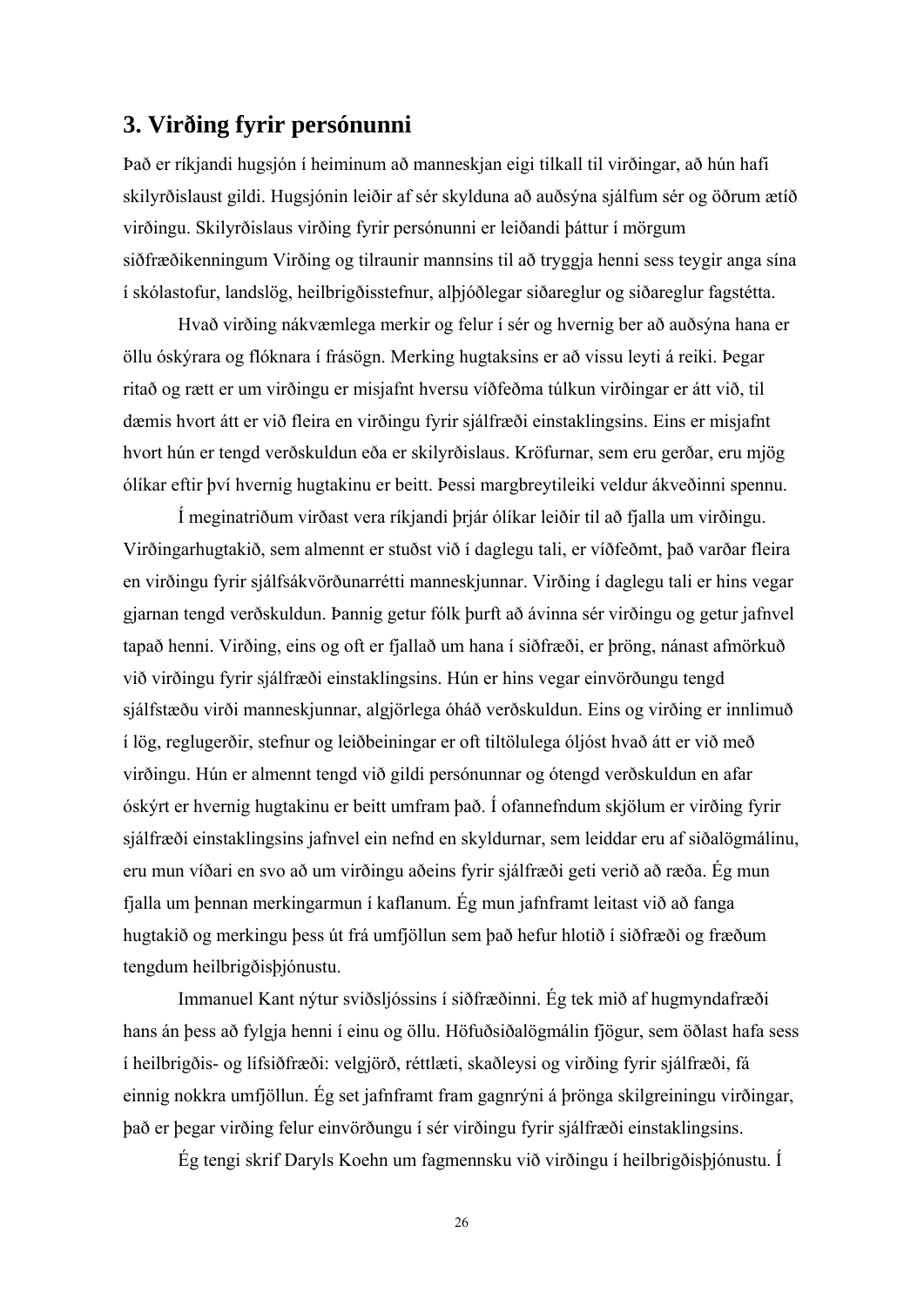umfjöllun um virðingu í heilbrigðisþjónustu er þjónusta á sjúkrahúsum í brennidepli þótt rætt sé um kerfið í heild sinni. Umræðan ber keim af grunni mínum í geðheilbrigðisþjónustu. Ég mun kappkosta að draga upp mynd af því í hverju heilbrigðisstarfsfólk og notendur heilbrigðisþjónustu telja virðingu vera fólgna, svo og hvernig það mat fer fram. Ég tæpi á þeim þáttum sem þarf að taka tillit til í heilbrigðisþjónustu svo sem varnarleysi þjónustuþega og þagnarskyldunnar og hvernig það sé best gert.

 Tilgangurinn er að greina hver er siðfræðilegur kjarni meðferðarsambands. Markmiðið er jafnframt að skoða hvaða siðalögmál ræður för í þankagangi heilbrigðisstarfsfólks sem ræður yfir eftirsóknarverðum samskiptaháttum, sem stuðla að sjúklingaánægju og traustum meðferðarsamböndum og vandar almennt til verka.

 Að lokum mun ég fjalla um þá þætti sem mér þykja þarfnast sérstakrar athygli þegar sjónum er beint að virðingu í heilbrigðisþjónustu. Það eru bæði þættir sem sjúklingum eru bersýnilegir sem og þættir sem eru þeim verr sýnilegir en draga engu að síður dám af því hvort virðing er höfð að leiðarljósi í þjónustu. Tilgangurinn er að skoða hvernig siðfræðin getur stutt við góða heilbrigðisþjónustu. Ég legg til leiðir sem ég tel líklegar til að styðja við virðingu í heilbrigðisþjónustu en ég tel virðingu vera verðugasta vegvísinn og undirstöðu góðra samskipta og verka.

## **3.1 Virðing í daglegu lífi**

Virðing fyrir manneskjunni er eitt af grunngildum samfélagsins og leikur yfirleitt lykilhlutverk í lífi okkar. Uppeldi barna miðar að því að kenna þeim að þekkja reglur og hefðir menningarinnar sem fjölskyldan tilheyrir. Þetta eru leiðbeiningar fyrir lífið, umgengisreglur sem eru meðal annars sniðnar í kringum virðingu fyrir manneskjum. Þær snúa að samfélaginu í heild og okkur sjálfum. Á fyrstu æviárunum lærum við grundvallarreglurnar. Sem dæmi má nefna gildi þess að skiptast á og bíða í röð, þar sem kennd er virðing fyrir löngunum annarra. Kurteisi fær gjarnan mikla athygli, þar sem virðing fyrir líðan annarra er í forgrunni. Stundvísi er atriði, sem lögð er áhersla á, þar sem sjónum er beint að virðingu fyrir tíma annarra. Þessar samskiptareglur forða einstaklingnum frá árekstrum við aðra og eru honum þannig líka sjálfum til hagsbóta. Skoðanir og viðhorf uppalenda varðandi verðskuldun fléttast jafnframt inn í uppeldið en allt miðar þetta að því að barni þyki það sjálfsagt að bera virðingu fyrir öðrum manneskjum.

Við vonumst ekki síður til að í uppvextinum berist þau skilaboð til barna að bera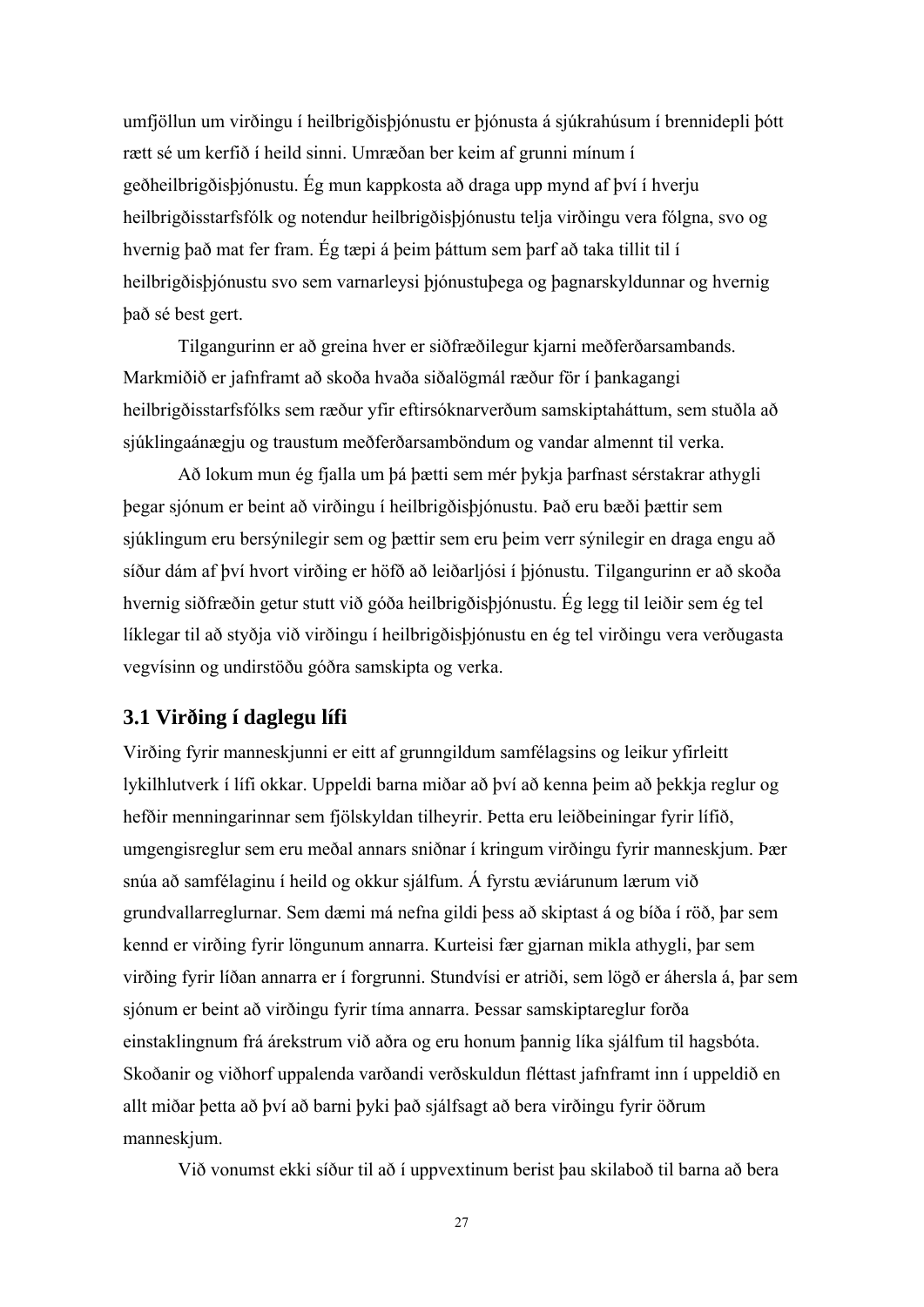virðingu fyrir sjálfum sér. Kennslustundir í skólum felast til dæmis í leiðsögn um andlega og líkamlega umhirðu, svo sem mildi í eigin garð, hollt mataræði og reglulega hreyfingu. Þannig er börnum kennt að bera virðingu fyrir eigin persónu með því að láta sér þykja vænt um hana og hugsa vel um hana. Mikilvæg skilaboð eru fólgin í fræðslu um umráðarétt hvers og eins yfir eigin líkama, rétt fólks til að sæta ekki illri meðferð eða framkomu og réttinn til að ákvarða lífi sínu farveg. Kjarni þeirrar kennslu er að manneskjur hafi gildi og verðskuldi virðingu. Sú virðing, sem við berum fyrir okkur sjálfum og öðrum, litar öll samskipti okkar og gengur þannig sem rauður þráður í gegnum lífið.

 Hugtakinu virðingu fyrir manneskjunni er ekki alltaf beitt á sama hátt né er það skilið eins. Annars vegar er það sú merking virðingar sem fólk á almennt við í daglegu tali. Í hversdagslegum samtölum er almennt átt við þá virðingu sem fólki er ætlað að vinna sér inn eða eignað í tengslum við skyldur þess, hlutverk og hegðun. Við spjöllum um virðingu okkar fyrir öðrum og lýsum með því yfir velþóknun eða vanþóknun á viðkomandi og atferli hans. Við segjumst gjarnan bera mikla virðingu fyrir þeim sem okkur þykir hafa ræktað hlutverk sitt vel, hvert sem það er, eða afrekað eitthvað. Við tjáum litla virðingu fyrir þeim sem við teljum hafa brotið af sér eða hlaupist undan skyldum, hverjar sem þær eru. Virðing í daglegu tali er tengd verðskuldun. Hún er afar ólík siðferðilegu kröfunni um skilyrðislausa virðingu fyrir manneskjum.

 Hvaða hegðun er talin virðingarverð eða ástæða til að uppskera virðingarleysi er misjöfn eftir því hver metur. Samfélagið, sem við lifum í, og menningin, sem mótar okkur, hefur mikil áhrif á hvað okkur þykir gott og eftirsóknarvert eða til skammar. Afstaða einstaklings til verðskuldunar virðingar byggist á hans eigin gildum, verðmætamati og hugmyndum um ábyrgðarsvið og skyldur. Ákveðin þemu ríkja í þeim efnum en þar er blæbrigðamunur á. Einhver sem lítur svo á að framúrskarandi færni í viðskiptum með fjármuni sé á færi fárra en að sama skapi eftirsóknarverð getur borið gríðarlega virðingu fyrir farsælum viðskiptakóngi. Annar sem er upptekinn af öðrum minna veraldlegum gæðum getur fundið fyrir virðingarleysi í garð viðskiptamannsins fyrir að beina ekki sjónum að öðrum viðfangsefnum sem hann sjálfur telur verðugri, eða sinna ekki verkefnum sem hann telur mikilvægari en viðskipti. Þannig ræðum við oft um virðingu eins og hún sé ekki afstaða, sem allir eiga tilkall til, heldur umbun sem fólk öðlist í krafti hlutverks eða þurfi að vinna fyrir. Þannig er virðing tengd verðskuldun.

 Hins vegar er virðingin sem manneskjan er talin eiga heimtingu á af þeirri einu ástæðu að hún er manneskja. Það er sú virðing sem siðfræðin skilgreinir almennt,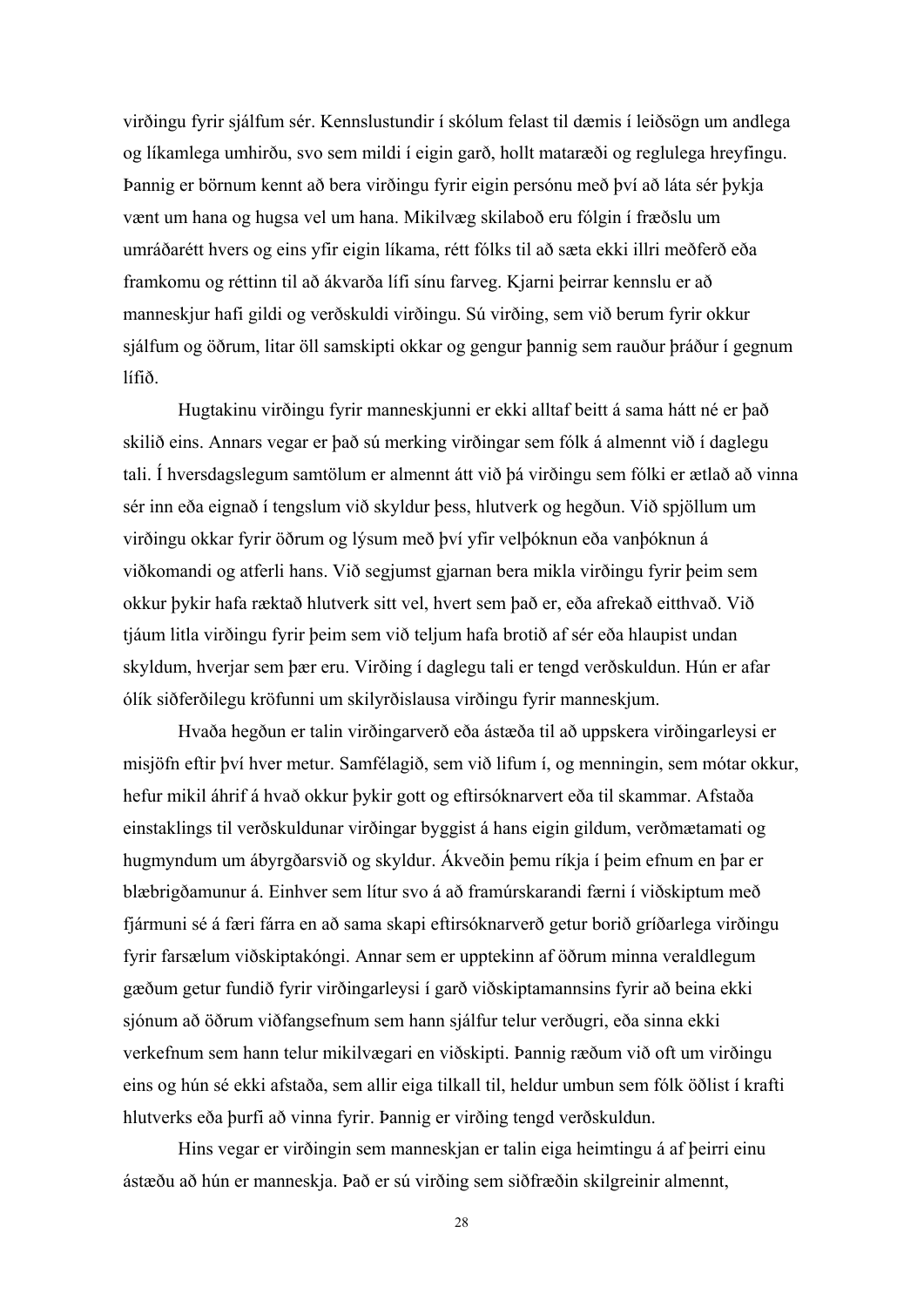siðalögmálið um virðingu fyrir manneskjunni (Vilhjálmur Árnason, 2003, bls. 23). Kjarni þeirrar virðingar er viðurkenning á skilyrðislausu virði mannsins og jöfnum rétti allra til að búa við ákveðin gæði og vera laus undan ákveðinni áþján. Þessi skilyrðislausa virðing er nátengd réttlætishugtakinu og mannréttindum. Hún krefur okkur um að virða ekki að vettugi líðan persónu, langanir hennar, markmið og gildi og annað sem skiptir hana máli, svo fremi sem það sé skynsamlegt og sanngjarnt. Þetta er sú virðing sem okkur ber skylda til að bera fyrir öðrum manneskjum, algerlega óháð öðrum breytum. Þetta er sú virðing sem ég tel að sé sterk í uppeldi barna í menningu okkar þótt einstaklingsbundin hugmyndafræði uppalenda sé samtvinnuð og breytileg milli þeirra og daglegt tal geti valdið ruglingi. Þetta er sú skilyrðislausa virðing sem heilbrigðisstarfsfólki ber að sýna öllum skjólstæðingum sínum – án fyrirvara um þau þrek- eða illvirki sem þeir kunna að hafa unnið. Hins vegar getur verið auðveldara að rita en iðka.

## **3.2 Siðfræði virðingar**

#### **3.2.1 Kant um virðingu**

Að manneskjan eigi rétt á virðingu og ákveðnum réttindum óháð öðrum breytum er rótgróið í siðfræði. Það viðhorf má að miklu leyti þakka Immanuel Kant en það er eitt megininntak siðfræði hans sem hann ritaði um í bók sinni *Grundvöllur að frumspeki siðlegrar breytni* og kom út árið 1785. Hann var fyrsti vestræni heimspekingurinn til að staðsetja virðingu í brennidepil siðfræðilegrar greiningar. Hann staðhæfði að allar manneskjur hefðu skilyrðislaust innra gildi í þeirri merkingu að gildi þeirra væri ekki tilkomið vegna neins annars. Hann fullyrti jafnframt að í eigingildinu væri fólgin göfgi sem væri hátt hafin yfir allt verð eða markaðsgildi hluta. Hann sagði að persónan væri þannig hlutlægt markmið sem hefði sína eigin tilvist að markmiði (Kant, 2003, bls. 152 og 162).

 Af þessu grunngildi leiddi Kant ríkulegar skyldur gagnvart öllu mannfólki. Hans orð voru: "Breyttu þannig að þú komir aldrei fram við manneðlið, hvort sem það er í persónu þín sjálfs eða persónu allra annarra, einungis sem tæki heldur ávallt um leið sem markmið" (Kant, 2003, bls. 153). Þetta er lögmál Kants um virðingu fyrir persónunni. Bjargföst trú hans var að almennt hefði fólk getu og rétt til að beita eigin dómgreind. Röng breytni getur að hans mati bæði falist í því að einstaklingur misnotar annan eða leyfir öðrum að misnota sig. Skyldan, sem siðalögmálið um virðingu fyrir persónunni leiðir af sér, er tvíþætt. Fullkomna skyldan er að nota aðra ekki á neikvæðan hátt, nánar tiltekið að virða sjálfsákvörðunarrétt þeirra með því að halda sig frá því að ráðskast með þá.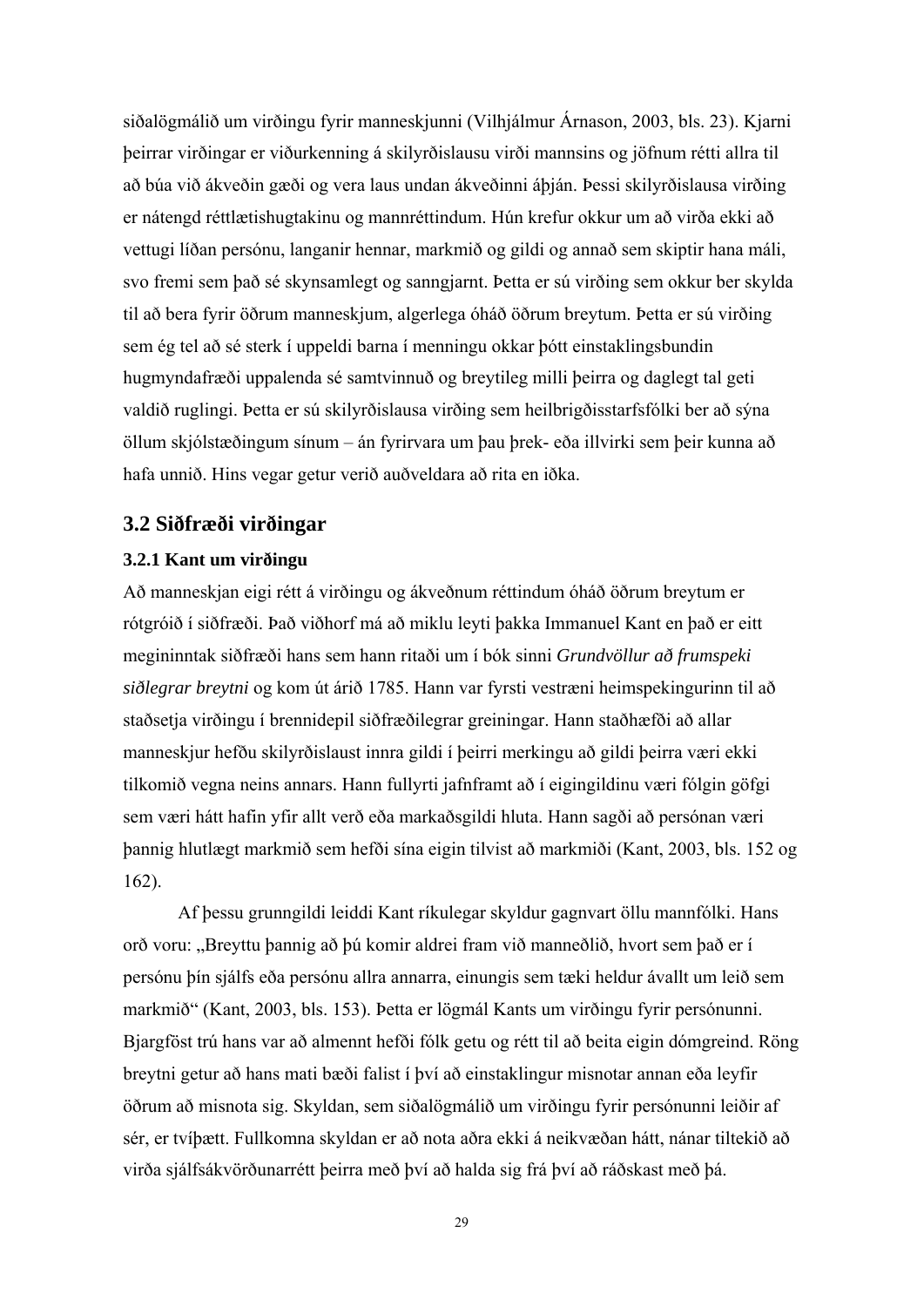Ófullkomna skyldan er að greiða fyrir sanngjörnum markmiðum annarra, það er að nálgast þá á styðjandi máta. Þetta eru tvær ólíkar kröfur í mannlegum samskiptum sem hann boðar, kröfu um nálægð og kröfu um fjarlægð. Lögmálið um gagnkvæman kærleik sagði Kant hvetja menn til að nálgast hver annan. Lögmálið um gagnkvæma virðingu kvað hann hins vegar hvetja þá til að halda sér í fjarlægð hver frá öðrum. Þannig lagði Kant grunn að siðferðisskyldunni að koma fram við fólk sem sjálfráða einstaklinga (Vilhjálmur Árnason, 2008, bls. 100).

 Tilmæli Kants voru einnig á þá leið að aldrei skyldi maður breyta í siðferðisefnum öðruvísi en á þann hátt að hann sjálfur gæti viljað að allir aðrir breyttu einnig á samskonar máta. Með öðrum orðum, að af lífsreglu manns mætti leiða almennt lögmál (Kant, 2003, bls. 111). Öll voru tilmælin í þeim tilgangi að stuðla að þeirri gagnkvæmu virðingu sem Kant taldi mannskepnuna eiga heimtingu á. Honum virðist ekki hafa þótt mannfólkinu veita af leiðbeiningum fyrir lífið. Sem manneskjur höfum við nefnilega þá náttúrulegu eðlishvöt að fullnægja hneigðum okkar og stuðla að eigin vellíðan. Markmið hneigða okkar brjóta gjarnan í bága við skyldur okkar. Af þeim sökum kann svo að fara að við viljum alls ekki að okkar eigið hegðunarmynstur, með öðrum orðum lífsregla, verði að almennu lögmáli. Við erum líkleg til að gera undantekningu fyrir okkur sjálf af sérhagsmunaástæðum (Kant, 2003, bls. 145). En við erum einnig skynsemisverur. Og Kant fullyrti að skynsemin væri okkar vald því hún kallaði fram góðan vilja til að gera það sem væri rétt, af skyldurækni. Þannig vitum við hvað okkur ber að gera, hverjar skyldur okkar eru. Togstreitan, sem ríkir milli þess sem við eigum að gera og þess sem okkur langar að gera, einkennir siðferðið að mati Kants.

 Skyldan býður okkur að gera það sem er rétt, af skyldurækni og virðingu við siðalögmálið. Samkvæmt Kant ræðst siðferðisgildi athafnar af því einu hvort hún er unnin af skyldu eða hneigð. Afleiðingar gjörða okkar, hvort sem þær eru fyrirséðar eða ófyrirséðar, breyta engu þar um. Siðferðilegt réttmæti hegðunar skal því einungis dæmt af þeim vilja sem er að baki hennar. Við getum fyrir vikið ekki metið athöfn af því einu að hið rétta hafi verið framkvæmt. Þannig getur verk verið gott og í samræmi við skylduboð án þess að nokkuð sé vitað um siðferðilegt inntak þess. Hegðun getur nefnilega verið í samræmi við skyldu án þess að vera unnin af skyldu. Það eru ekki gjörðirnar, sem maður sér, sem skipta þar máli heldur innri lögmál. Ásetningur sker úr um það (Kant, 2003, bls. 118). Þess vegna er nauðsynlegt að skoða hvað býr að baki.

 Frægt er dæmi Kants af kaupmönnunum þremur sem allir breyttu rétt í starfi sínu (Vilhjálmur Árnason, 2008, bls. 87*–*88). Það gerðu þeir hins vegar af ólíkum ástæðum. Sá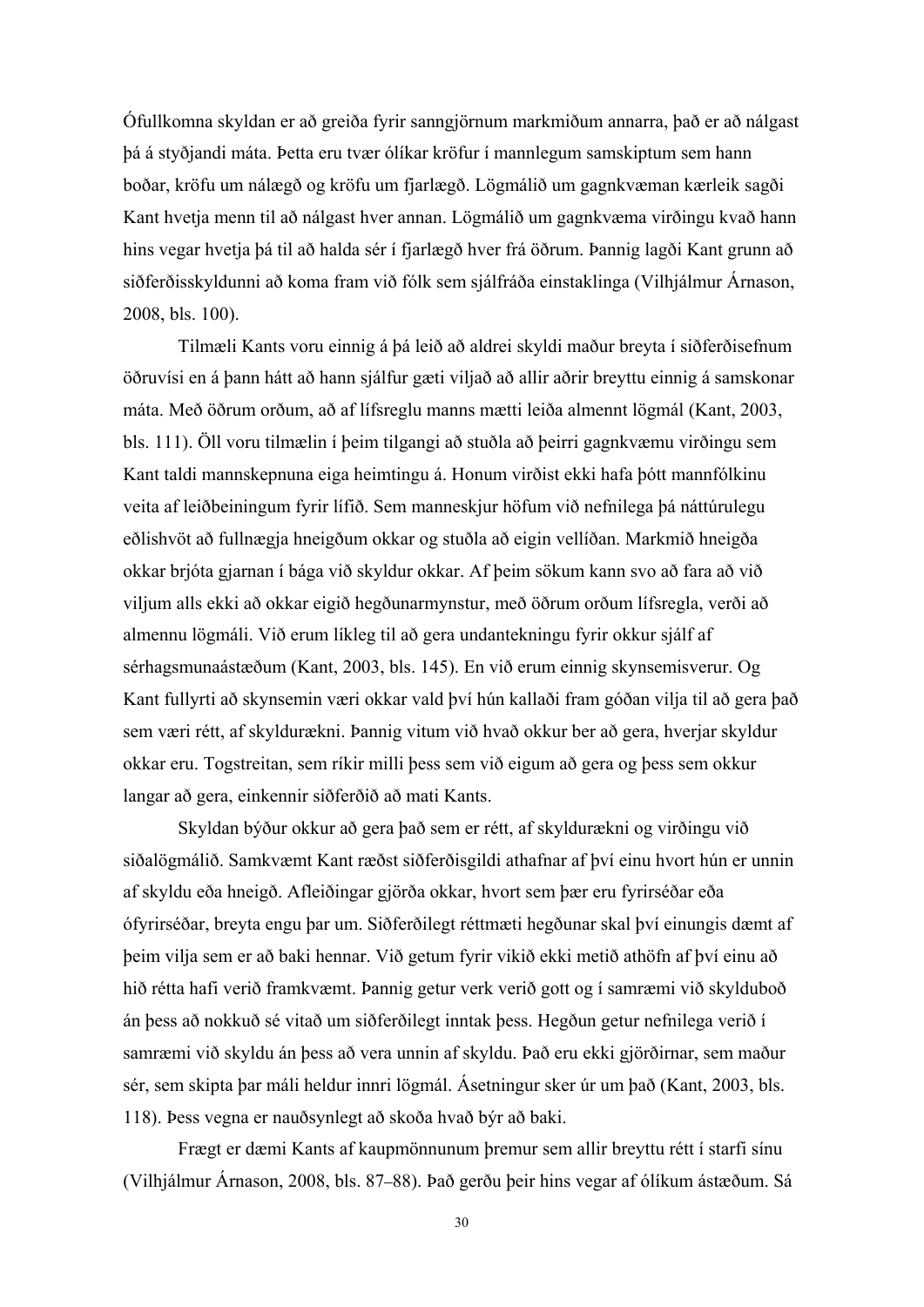fyrsti breytti rétt vegna þess að hann vissi að það borgaði sig, að það væri gott fyrir viðskiptin. Það hafði ekkert siðferðisgildi að mati Kants. Annar gerði það vegna þess að hann gat ekki hugsað sér að svíkja neinn. Sá hefði verið til fyrirmyndar að mati margra. Að dómi Kants hafði breytni hans hins vegar heldur ekkert siðferðisgildi þótt hún væri lofsverð, þar sem hún réðist af hneigð en ekki skyldu. Þriðja kaupmanninn langaði hins vegar gjarnan að hafa fé af viðskiptavinum sínum. Hann lét það þó vera vegna þess eins að það er rangt. Þann kaupmann einan sagði Kant breyta siðferðilega. Breytni þriðja kaupmannsins sagði hann hafa siðferðisgildi sem væri ofar öllu. Samkvæmt Kant er það því viljinn til að gera það sem er rétt, af því að það er rétt, sem er einn að baki siðferðilega lofsverðri breytni.

#### **3.2.2 Höfuðsiðalögmálin fjögur**

Beauchamp og Childress gáfu í fyrsta sinn út bók sína *Principles of Biomedical Ethics* árið 1979. Bókin skilgreindi fjögur siðalögmál: Skaðleysi, velgjörð, virðingu og réttlæti. Skrif þeirra um þessi fjögur höfuðsiðalögmál, sem eru almennt talin máttarstólpar í lífsiðfræði, mótuðu þær grunnhugmyndir sem ríkja í dag. Þrátt fyrir að eiga uppruna sinn í siðfræðilegri leiðsögn á framferði rannsakenda gagnvart þátttakendum í rannsóknum á fólki hefur notkun höfuðsiðalögmálanna færst yfir á alla heilbrigðisþjónustu.

 Siðalögmálið um skaðleysi boðar að umfram allt annað skuli rannsakendur og heilbrigðisstarfsfólk forðast að valda þátttakendum rannsókna og skjólstæðingum heilbrigðisþjónustu skaða. Þannig mega rannsóknir eða þjónusta ekki fela í sér ónauðsynlega eða óásættanlega áhættu fyrir fólk. Það þýðir að ekki má bjóða fólki að taka þátt í starfsemi þar sem áhættumörk eru ekki viðunandi. Siðalögmálið um velgjörð spannar einnig skyldu fólks að skaða ekki aðra. Það fjallar ekki síður um skylduna að leggja sitt af mörkum til að hjálpa öðrum að ná markmiðum sínum og stuðla að velferð þeirra. Þannig felur lögmálið í senn í sér að lágmarka skaða og hámarka ábata viðfangsefna eða þjónustuþega. Þetta gerir ljósa þörfina fyrir vandað mat á áhættu og ávinningi (Vilhjálmur Árnason, 2003, bls. 175).

 Siðalögmálið um réttlæti lætur sig varða hvernig byrðum og gæðum er skipt milli fólks. Það snýst til dæmis um aðgengi samfélagshópa og einstaklinga að heilbrigðisþjónustu og dreifingu áhættu og ávinnings rannsókna. Við rannsóknir á fólki hefur lögmálið mikið gildi fyrir vernd varnarlausra hópa. Sagan kennir okkur að ekki veitir af aðhaldi og eftirliti við rannsóknir þar sem varnarlausir hópar hafa gjarnan verið látnir taka áhættu í rannsóknum sem unnar eru til gagns fyrir valdameiri hópa.

<sup>31</sup>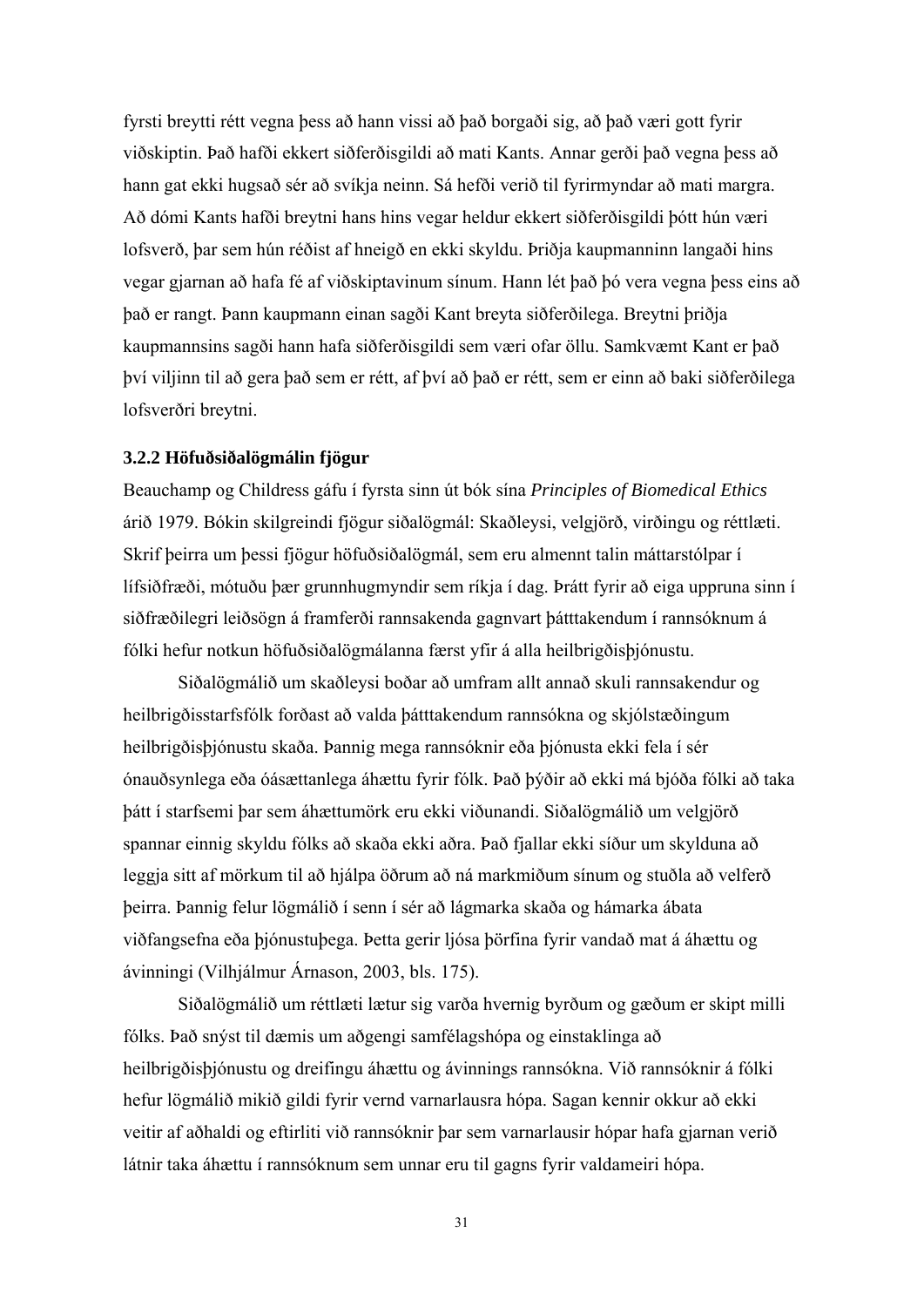Skólabókardæmi eru rannsóknir sem Vesturlandabúar hafa framkvæmt á fólki í þróunarlöndum.

 Siðalögmálið um virðingu fyrir manneskjunni er það lögmál sem hlotið hefur mesta umfjöllun í fræðunum. Þetta höfuðsiðalögmál gerir tvenns konar kröfur. Önnur krafan er neikvæð. Hin er jákvæð. Neikvæða krafan útlistar rétt manneskju til að vera laus undan stjórnandi hömlum og afskiptum annarra. Þess er t.d. krafist að gengist sé við réttindum einstaklingsins til að hafa skoðanir og ákvarða eigin markmið með því að velja og framkvæma út frá eigin hagsmunum, gildum og trú. Jákvæða krafan sem siðalögmáliðvarðar réttmæta heimtingu einstaklinga um að sjálfsákvörðunarréttur þeirra sé ekki aðeins virtur heldur einnig styrktur. Það felur í sér skyldu fólks að efla getu annarra til að taka sjálfráðar ákvarðanir. Samkvæmt siðalögmálinu um virðingu fyrir persónu má hún ráða sér sjálf svo lengi sem hún skaðar ekki aðra. Jafnframt á að styrkja hana til sjálfræðis. Beauchamp og Childress (2001) leggja ríka áherslu á að virðing fyrir sjálfræði sé ekki bara hugsjón sem getur átt við í rannsóknum og heilbrigðisþjónustu. Þeir fullyrða að virðing fyrir sjálfræði sé óhjákvæmileg, fagleg skylda. Í heilbrigðisfræðum og lífsiðfræði hefur það átt sér stað að virðing fyrir manneskjunni hefur verið þrengd. Hún hefur umbreyst í einbera virðingu fyrir sjálfræði (Beach, Roter, Wang, Duggan og Cooper, 2006; Dickert og Kass, 2009; Joffe o.fl., 2003. Sú skilgreining hefur fest sig í sessi, í fræðunum og huga fólks.

 Siðalögmálið um virðingu fyrir sjálfræði er einfalt og skýrt. Skilgreiningin, sem snýr að heilbrigðisþjónustu, er á þessa leið: Heilbrigðisstarfsfólki ber, svo fremi sem það getur, að auka hlutdeild skjólstæðinga í ákvörðunum er varða þeirra eigið líf. Þetta skal gert bæði með því að hefta skjólstæðinga ekki og með því að skapa nauðsynleg skilyrði fyrir þá til sjálfráðrar breytni. Skylda heilbrigðisstarfsfólks er að skapa forsendur fyrir skilning og ákvarðanatöku einstaklinga. Það má til að mynda gera með upplýsingagjöf og með því að afla upplýsts samþykkis. Siðalögmálið um virðingu fyrir manneskjum fyrirskipar t.d. að fólk taki einungis þátt í rannsóknum og þiggi heilbrigðisþjónustu af fúsum og frjálsum vilja. Siðfræðileg umfjöllun á okkar tímum um samband skjólstæðings og meðferðaraðila í heilbrigðisþjónustu hefur beint sjónum að þessu siðalögmáli. Áherslan hefur verið á sameiginlega ákvarðanatöku meðferðaraðila og skjólstæðings og virðingu fyrir sjálfræði þess síðarnefnda (Beauchamp og Childress, 2001, bls. 63–64; Joffe o.fl., 2003).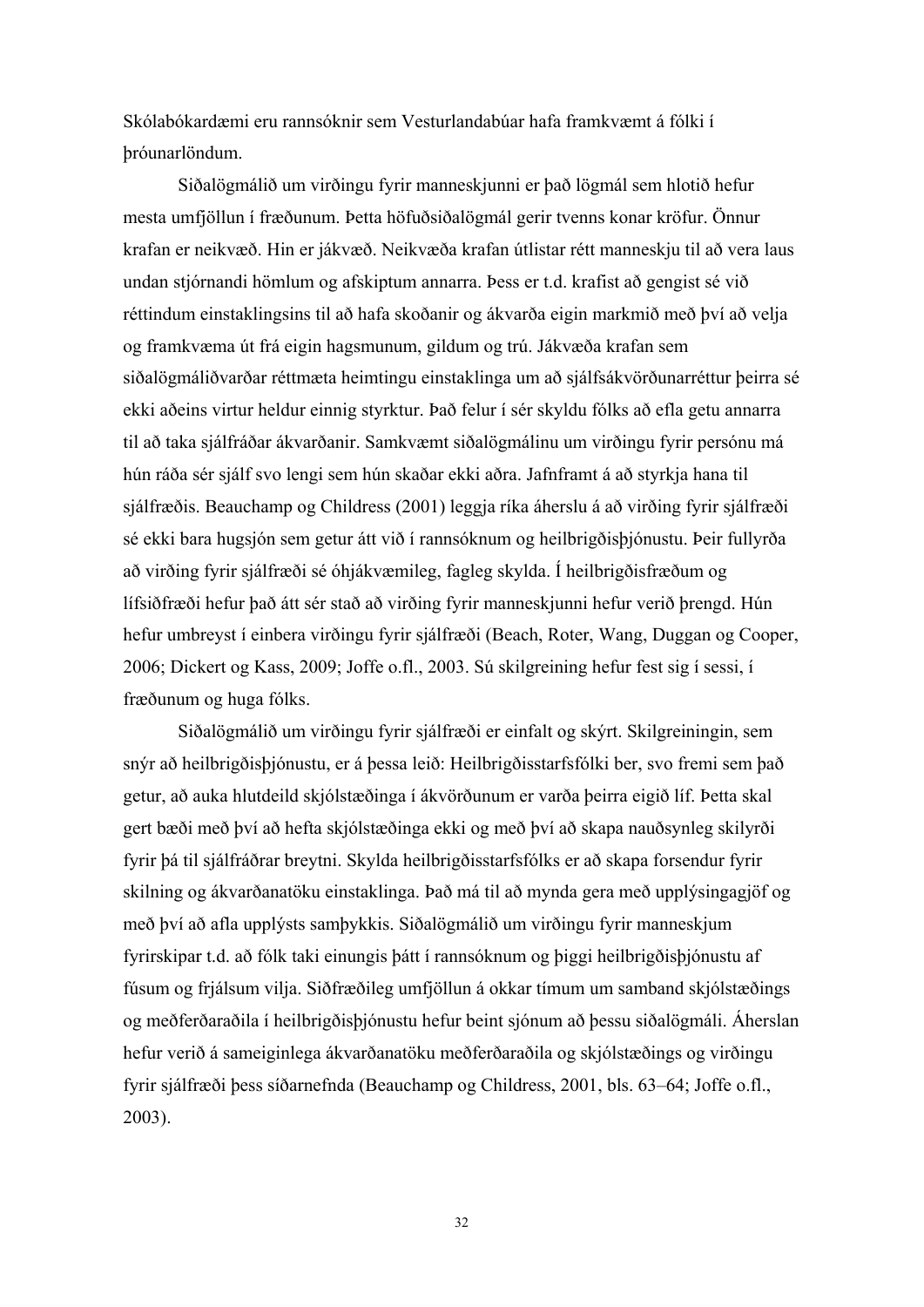#### **3.2.3 Koehn um fagmennsku**

Heilbrigðismenntaðar fagstéttir veita mikilvæga þjónustu. Heilbrigðisstarfsfólk býr yfir sérþekkingu sem almenningur hefur ekki yfir að ráða. Skjólstæðingar leita til fagfólks til að verja verðmæti sín, svo sem heilsu sína, sem þeir geta ekki gert einir síns liðs. Valdamisræmi milli fagmanns í heilbrigðisþjónustu og skjólstæðings er viðurkennd staðreynd. Einstaklingar, sem eru í þörf fyrir þjónustu, geta verið varnarlausir, í óvenjulegum og ókunnugum aðstæðum, með vanlíðan eða í ójafnvægi, í tímaþröng og algjörlega háðir því að fá aðstoð. Fólk er að öllu jöfnu ekki reiðubúið að treysta hverjum sem er fyrir verðmætum sínum. Þegar fólk þarfnast heilbrigðisþjónustu og mikið liggur við getur það á hinn bóginn verið í þeirri stöðu að neyðast til að treysta á þann sem þjónustuna veitir til að vinna að úrlausn sinna mála eins og best verður á kosið. Fagfólki ber siðferðileg skylda til að standa undir þeim væntingum og rækja hlutverk sitt vel (Koehn, 1994, bls. 54–68).

 Starfsstéttir í heilbrigðisþjónustu, svo sem læknar, hjúkrunarfræðingar og sálfræðingar, heyra til fagstétta. Daryl Koehn (1994, bls. 54–68) er á þeirri skoðun að meðlimir starfsstéttar þurfi að uppfylla ákveðin skilyrði eigi stéttin að geta talist fagstétt. Hún segir að fagmennska byggi á sérþekkingu og ákveðnum starfsháttum og þankagangi sem sé nauðsynlegur til að tryggja skjólstæðingum viðeigandi og réttláta þjónustu. Koehn segir að fagmaður þurfi ætíð að sinna störfum sínum með það að markmiði að standa undir traustinu sem til hans er borið. Hún telur því traust vera kjarna fagmennsku.

 Koehn (1994, bls. 54–68) segir sérþekkingu vera eitt atriðanna sem eru nauðsynleg fyrir fagmennsku. Hún sé hins vegar engan veginn nægjanlegt skilyrði fagmennsku því þekking eða færni framkalli ekki sjálfkrafa fagleg vinnubrögð. Koehn telur það hvernig og í hvaða tilgangi sérfræðingur nýtir hæfni sína skera úr um hvort hann er fagmaður eður ei. Einstaklingur getur nefnilega vel notað sérfræðiþekkingu sína til illra jafnt sem góðra verka. Þannig ályktar hún að tilgangur starfsmanns skipti mestu um fagmennsku hans. Að hennar viti er skýrt að fagfólk þarf að játast ákveðinni hugsjón. Það þarf að skuldbinda sig hagsmunum skjólstæðinga sinna og góðum verkum í þeirra þágu. Hún fullyrðir að hagsmunir almennings varði fagstéttir, að þær hafi því samfélagslegri skyldu að gegna. Enn fremur segir hún fagstéttir þurfa að lýsa yfir þessari skuldbindingu og velvild sem á að leiða störf þeirra og tryggja þannig traust almennings í þeirra garð.

 Hæfni fagmanns og traust í samskiptum hans við skjólstæðing er mikilvægt. Dómgreind fagmanns er ekki síður mikilvægur þáttur. Skjólstæðingar geta ekki alltaf að fullu vitað hvaða þjónustu þeir þarfnast. Þeir þurfa gjarnan aðstoð við að skilgreina það.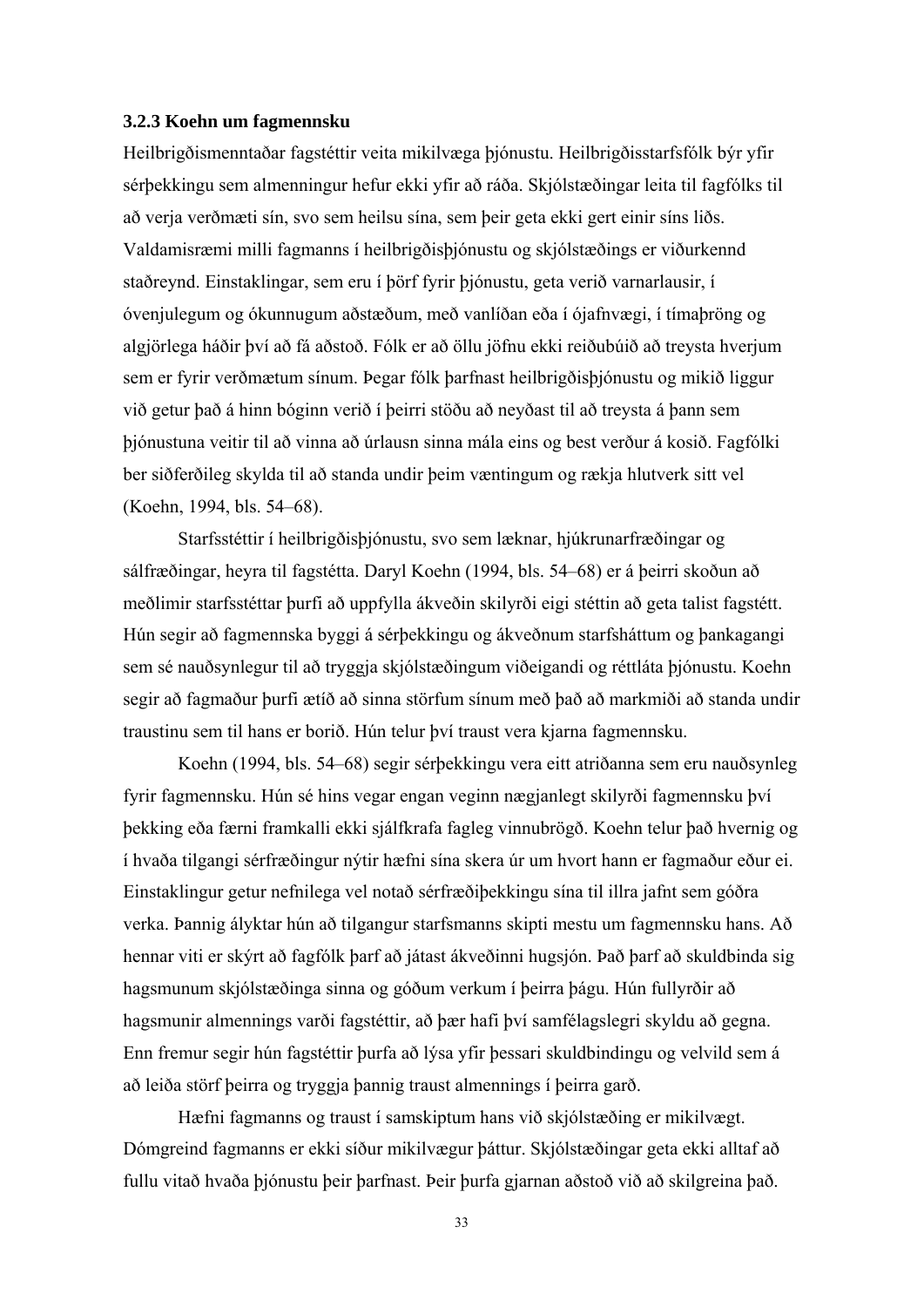Þeir leita til fagmanns sem metur þarfir þeirra út frá aðstæðum þeirra og sögunni sem þeir segja. Fagmaðurinn rannsakar, með skjólstæðingnum, hvers hann þarfnast, hvað hann vill og hvað honum er fyrir bestu og saman komast þeir að niðurstöðu. Það getur jafnvel verið önnur niðurstaða en skjólstæðingurinn ætlaði fyrir fram. Fyrir kemur að fólk vilji jafnvel úrræði sem eru sjálfum sér eða öðrum skaðlegt (Koehn, 1994, bls. 54-68).

 Koehn (1994, bls. 54–68) leggur ríka áherslu á að fagmaður haldi skýrri sýn á markmið skjólstæðinga sinna án þess að vera handbendi þeirra, í þeim skilningi að hann geri hvað sem skjólstæðingi hugkvæmist. Koehn bendir á að hlutverk fagfólks sé viðameira en að fylgja einhlítum fyrirmælum. Það verður að hafa getu og leyfi til að beita eigin dómgreind. Frekar skal það nýta sérfræðiþekkingu sína af virðingu fyrir markmiðum skjólstæðinga sinna til að halda áfram á réttri braut. Það getur falið í sér erfiða markasetningu og jafnvel tímabundna óánægju sjúklinga. Langanir skjólstæðinga geta nefnilega verið í trássi við markmið þeirra.

 Það er ekki hlutverk heilbrigðisstarfsfólks að uppfylla langanir skjólstæðinga. Heilbrigðisstarfsfólk á ekki að þjóna óskum sjúklings eins og hann sé viðskiptavinur þeirra. Siðferðileg ábyrgð þess getur ekki vikið fyrir óskum hans. Þótt virðing sé borin fyrir sjálfræði sjúklings er sjálfræði hans takmarkað af faglegri ábyrgð fagfólksins sem ber ábyrgð á meðferð hans. Frelsi sjúklings til að velja og hafna takmarkast gjarnan af þeim valkostum sem honum eru boðnir innan ramma meðferðar. Hlutverk fagfólks í heilbrigðisþjónustu er þannig hvorki að taka af sjúklingi ráðin, né þjóna óskum hans gagnrýnislaust, fremur að gerast bandamaður hans í leitinni að lausnum (Vilhjálmur Árnason, 2003, bls. 114–116).

 Langanir bæði meðferðaraðila og skjólstæðings geta á tímum verið í trássi við markmið þess síðarnefnda. Til dæmis getur verið gagnlegt að taka sem dæmi ungan, ósjálfráða dreng sem glímir við vanlíðan og hegðunarerfiðleika og er lagður inn á barnageðdeild af þeim sökum. Hlutverk fagmanns getur falist í því að aðstoða hann til að öðlast betri samskiptafærni, af því að hann óskar þess eða af því að faglegt mat er að það sé honum brýnt. Sú þjálfun getur falið í sér mikla vaxtarverki fyrir hann, ef svo má að orði komast. Slík þjálfun getur jafnframt reynt mikið á fagfólkið, sem að meðferðinni kemur, og gert að verkum að það langar til að milda kröfur til drengsins. Feli faglegt mat það í sér að honum sé það ekki fyrir bestu er það skylda heilbrigðisstarfsfólksins að fylgja þeirri meðferðaráætlun sem gerð hefur verið. Annars er ekki verið að vinna að markmiði drengsins. Að sjálfsögðu skal allt til þess gert að vinnan, sem lögð er á herðar drengnum, sé gerð honum eins bærileg og kostur er og leitast eftir að gera vel við hann á öðrum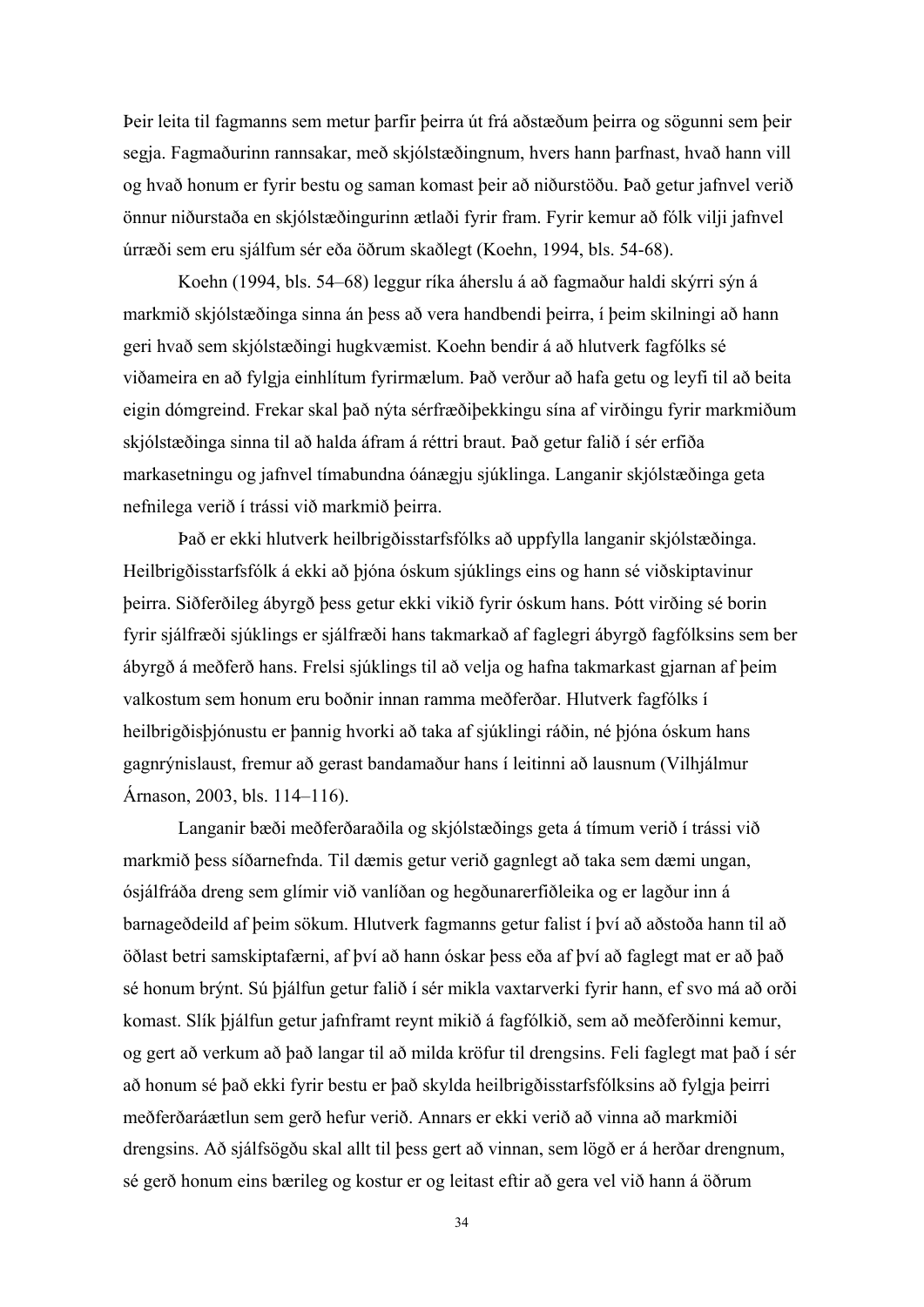sviðum. En markmið hans er að öðlast betri hæfni í samskiptum og því ber að stefna að.

 Annað dæmi er hægt að taka af ungri konu sem beitir því skaðlega bjargráði að skaða sjálfa sig líkamlega þegar andleg vanlíðan hellist yfir hana. Hún leitar á náðir heilbrigðiskerfisins til að ná tökum á líðan sinni og hegðun. Hennar tilfelli er gagnlegt að skoða út frá "fyrsta og annars stigs löngunum" (Vilhjálmur Árnason, 2003, bls. 115). Það eru markmið hennar að láta af sjálfskaða sínum. Hana langar til að hætta að langa til að skaða sig þegar henni líður illa. Það er "annars stigs löngun" hennar. Hún er tilkomin af því að hún veit að sjálfskaðinn, "fyrsta stigs löngun" hennar, getur meðal annars skilið eftir ör, valdið sýkingum og jafnvel dregið hana til dauða.

 Unga konan er sjálfráð þótt hún skaði sig. Hún þarf ekki að velja skynsamlega, "rétta" kostinn", sem væri að skaða sig ekki, til þess að vera það. Það nægir að hún sé fær um að meta valkostina. Sjálfskaðinn, með öðrum orðum löngun hennar, stríðir gegn markmiðum hennar. Gagnreynd þekking segir að aðstoð við hana til að ná þeim markmiðum feli meðal annars í sér að styðja hana til að axla ábyrgð á eigin hegðun. Það getur falið í sér þá verkþætti að taka ekki alltaf af henni völdin þegar henni stafar ógn af sjálfri sér. Það felur í sér að taka þarf áhættu.

 Fagfólk, sem kemur að meðferðinni, getur vegna eigin óöryggis og vanlíðunar langað að tryggja öryggi hennar, til dæmis með því að svipta hana sjálfræði og leggja inn á geðdeild. Ungu konunni getur á tímum, sem hún treystir sjálfri sér illa, óskað eftir að ábyrgðin sé tekin af henni og verið afar ósátt sé það ekki gert. Ef gagnreynd þekking býður hins vegar að unga konan muni líklega ekki ná markmiðum sínum með ítrekuðum sjálfræðissviptingum og innlögnum ber okkur að svipta hana ekki því tækifæri til að ná þeim. Markmið hennar eru gagnleg bjargráð og bætt heilsa og leiðin að þeim getur verið torveld. Það þarf vart að taka fram að vandað mat á ávinningi og áhættu skal alltaf fara fram áður en andlega veikir sjúklingar eru gerðir ábyrgir fyrir eigin öryggi.

 Stundum gerir fagþekking heilbrigðisstarfsfólks að verkum að það breytir á annan hátt en skjólstæðingar þeirra óska í þeim tilgangi að vinna að markmiðum sem skjólstæðingarnir hafa skilgreint. Það getur valdið mikilli óánægju um tíma eins og fyrr sagði en skilar sér vonandi í flestum tilfellum í árangri og þar með ánægju til lengri tíma litið. Virðing í samskiptaháttum getur hins vegar mildað vanlíðan og óánægju til muna. Meðferðarsambandið getur hvatt sjúkling áfram á erfiðum tímum og gert reynslu hans bærilegri því hann tekst á við verkefnin í trausti þess að meðferðaraðilinn beiti sérfræðiþekkingu sinni til góðs í þágu hans. Það er mín reynsla.

Sérþekking fagstétta gerir að verkum að afar erfitt getur verið fyrir skjólstæðing og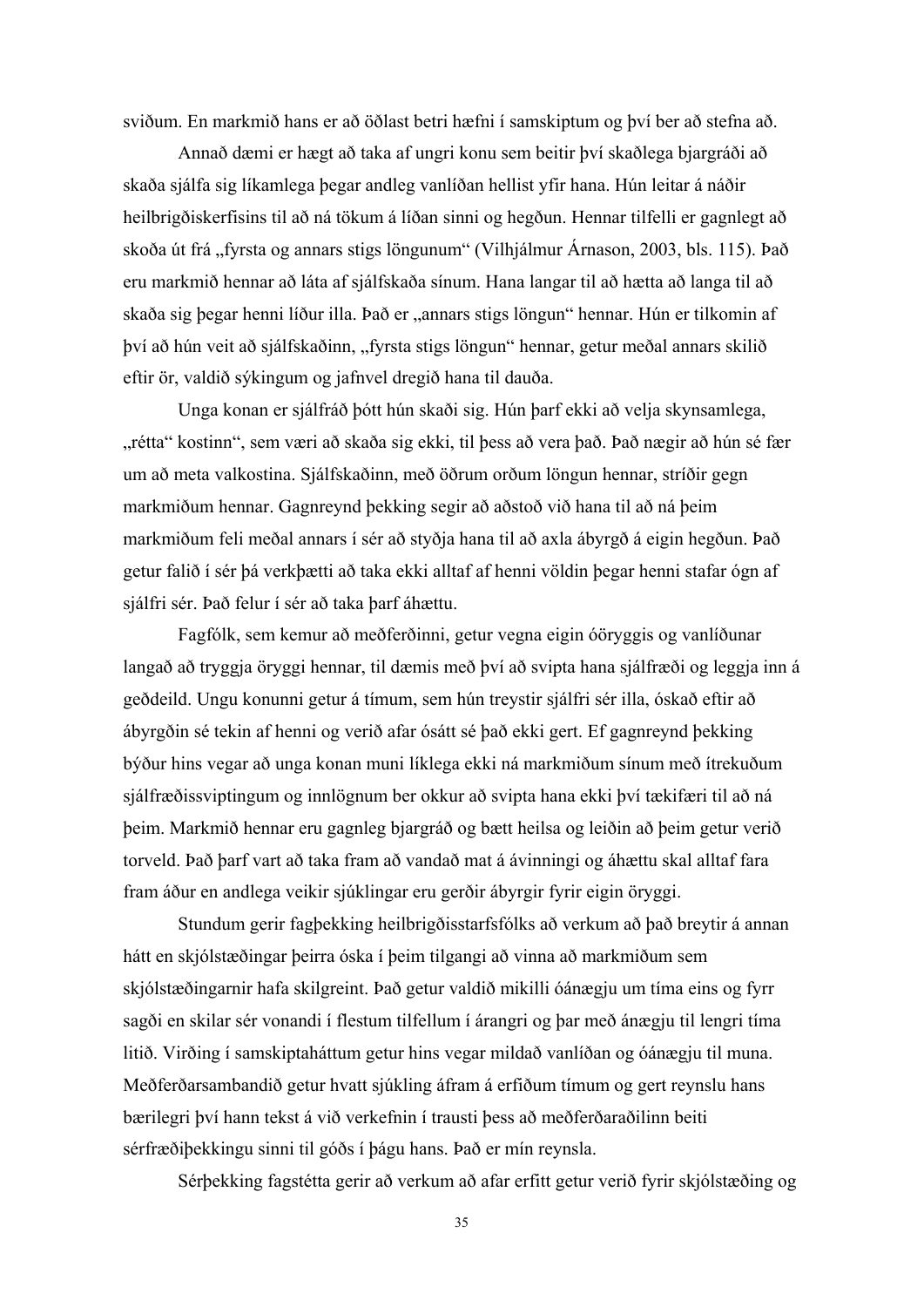aðra að meta gæði veittrar þjónustu nema að litlu leyti. Það er ekki á hvers manns færi að hafa eftirlit með eða gagnrýna störf fagmanna. Í fagþekkingu er fólgið sjálfræði. Það leiðir af sér kröfu á hendur fagstéttar að meðlimirnir komi sér saman um gæðaviðmið. Fagstétt þarf sjálf að sinna gæðaeftirliti með störfum stéttarmeðlima og veita aðhald. Fagstéttir gegna þessari skyldu því það getur í raun enginn annar. Þannig er mikil ábyrgð lögð á herðar meðlima fagstétta (Koehn, 1994, bls. 54–68).

 Tilgangur þessarar ritgerðar er meðal annars að skoða hvaða siðfræðilegi vegvísir og hvaða aðferðir eru vel til þess fallin að styðja heilbrigðisstarfsfólk til góðra verka í þágu skjólstæðinga sinna. Ég hef þegar rökstutt mikilvægi þess að beina sjónum að og byggja undir samband meðferðaraðila og skjólstæðings. Meðferðarsamband er handhægasta verkfæri heilbrigðisstarfsfólks sem það getur nýtt til góðs fyrir notendur á öllum sviðum heilbrigðisþjónustu. Það er er einfalt, ódýrt og hefur geysilega mikið um árangur að segja.

 Varðandi siðfræðilegar vörður til leiðbeiningar heilbrigðisstarfsfólki, bæði til að stuðla að góðum vilja og til að styðja hann, tel ég höfuðsiðalögmálin fjögur henta vel. Þau eru góður rammi utan um starfsemi sem þessa. Líkt og ég nefndi fyrr í ritgerðinni hallast ég að því að virðing fyrir persónum sé forsenda góðs viðhorfs og góðra vinnubragða í heilbrigðisþjónustu.

 Kant og Koehn þykja mér koma mikilvægum atriðum um virðingu í orð. Kant segir að eðlilega langi fólk ekki alltaf að breyta siðferðilega rétt og að í siðferðinu geti falist togstreita. Svo kann að vera að menn viti hvað er rétt en samt langað annað. Það er þörf áminning. Fullyrðing Kants um að hver einstaklingur hafi eigingildi og sé markmið í sjálfu sér tel ég jafnframt vera útgangspunkt í umræðu um góða og réttláta heilbrigðisþjónustu. Þegar ég tala um réttlæti í heilbrigðisþjónustu á ég ekki við aðgengi að henni, fremur að vandað sé til vinnu og viðmóts fyrir alla notendur hennar. Skilyrðislaust gildi hverrar manneskju styður þá röksemd að verðskuldun á ekki við þegar um virðingu fyrir persónunni er að ræða. Allir sem þiggja þjónustu eiga rétt á að viðhorfið, sem býr að baki framkomu fagfólks í þeirra garð og verkum fagfólks í þágu þess, sé virðing fyrir gildi einstaklingsins, sama hver bakgrunnur, hlutverk eða breytni þess er. Virðing í heilbrigðisþjónustu þarf því að vera í þeirri merkingu sem siðfræðin skilgreinir, ótengd verðskuldun. Krafa Kants um jafna virðingu allra manna og um að nota manneskjuna ekki sem tæki eiga einnig vel við til leiðbeiningar fyrir fagfólk í heilbrigðisþjónustu. Fullkomna skyldan um að virða sjálfsákvörðunarrétt annarra og virða þannig rétt þeirra til að nota eigin dómgreind er almennt viðurkennd en ófullkomna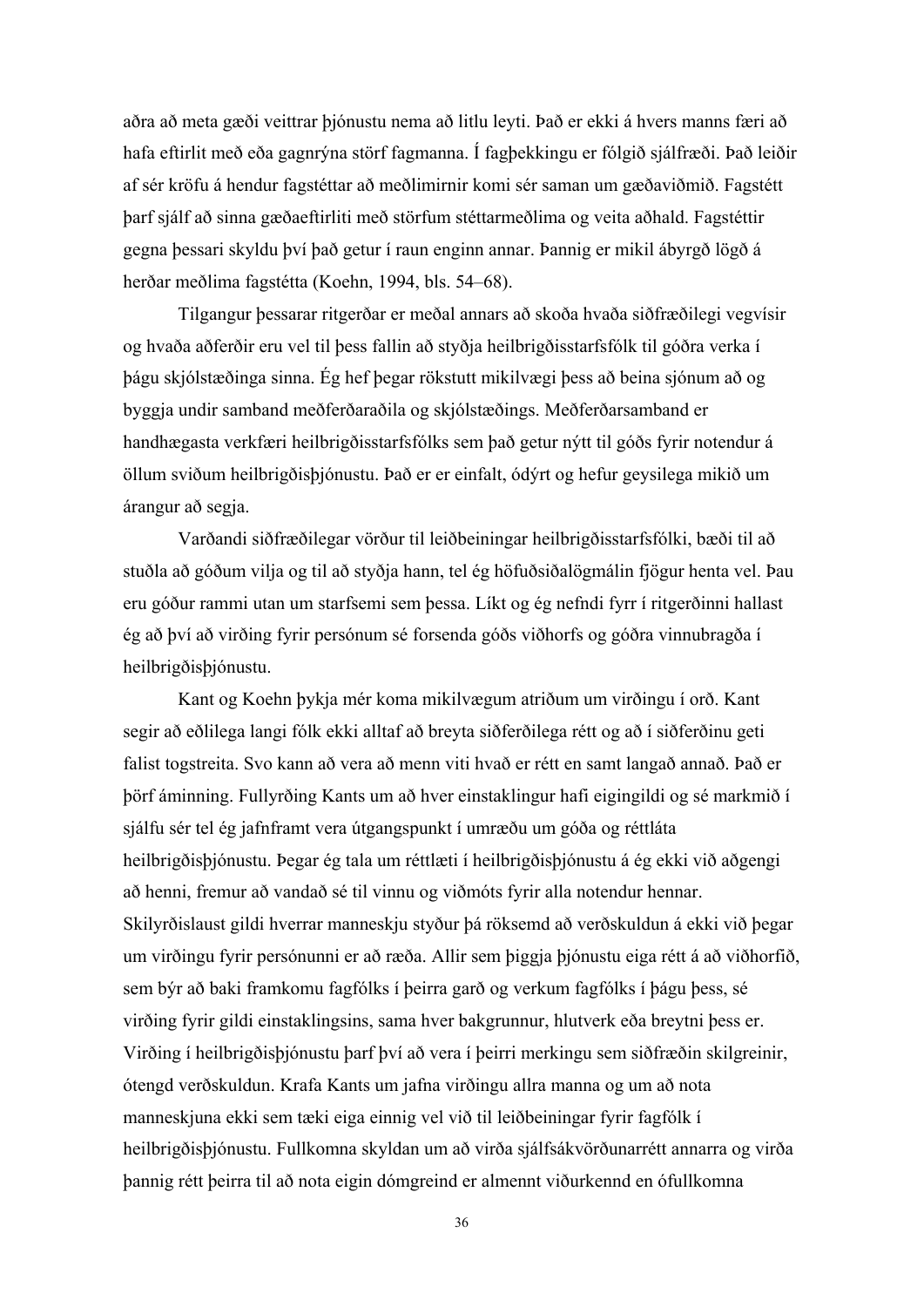skyldan, sem Kant telur menn bera, það er að greiða fyrir markmiðum annarra, spannar að minni hyggju það hlutverk sem heilbrigðisstarfsfólk hefur sem hugsjón og að atvinnu.

 Koehn ræðir skyldur fagstétta. Mér þykja þær kröfur einnig eiga vel við í heilbrigðisþjónustu. Ég lít svo á að heilbrigðisstarfsfólk hafi samfélagslegri skyldu að gegna. Þótt fólk hafi starf sitt vissulega að atvinnu tel ég að margir líti á starfið sem hugsjón í bland við lífsviðurværið. Fagstéttirnar hafa sérfræðiþekkingu sem gerir eftirlit með störfum þeirra erfitt, ef ekki ómögulegt, og traustið í þeirra garð er þeim mun mikilvægara. Það gerir augljósa nauðsyn þess að þankagangurinn stjórnist af virðingu og hinum höfuðsiðalögmálunum þremur þannig að traustið, sem almenningur ber til fagfólksins, sé reist á traustum grunni. Umræða Koehn um að beita eigin dómgreind en vera ekki handbendi skjólstæðings þykir mér jafnframt lykilatriði fagmennsku. Orð beggja höfundanna tel ég get nýst sem þeir leiðarvísar sem fagstéttir í heilbrigðisþjónustu þarfnast.

## **3.3. Virðing í heilbrigðisþjónustu**

#### **3.3.1 Virðing í sögunni, lögunum og reglunum**

Fyrir tíma gagnreyndrar þekkingar í heilbrigðisvísindum voru rannsóknir óformlegur hluti heilbrigðisþjónustu. Engar formlegar rannsóknarleiðbeiningar voru til. Læknar prófuðu sig einfaldlega áfram með meðferð á skjólstæðingum sínum. Þátttakendur í þessum tilraunum voru sjaldnast meðvitaðir um þátttöku sína og gáfu þaðan af síður samþykki sitt fyrir henni (Park og Grayson, 2008). Gjörbreyting varð á rannsóknarstarfi eftir síðari heimsstyrjöldina þegar flett var ofan af ómanneskjulegum rannsóknum nasista á gyðingum. Í Nürnberg-réttarhöldunum voru rannsakendur og læknar, sem áttu hlut að máli, ásamt fleirum úr röðum nasista dregnir fyrir dóm. Afsprengi réttarhaldanna var Nürnberg-yfirlýsingin. Hún var sett saman til að takast á við grimmdarverk nasista en greiddi jafnframt götu Helsinki-yfirlýsingarinnar sem Alþjóðasamtök lækna gáfu út árið 1964. Læknastéttinni þótti hún að hluta bera ábyrgð á því að draga úr líkum á að viðlíka hryllingur og pyntingar nasista endurtæki sig, enda hafði fólkið, sem framdi illvirkin, varið sig með því að engar siðareglur um þátttöku fólks í rannsóknum hefðu verið til (Dennis, 1999; Jón Snædal, 2014; Park og Greyson, 2008; Vísindasiðanefnd, e.d.). Annað alræmt dæmi um misnotkun á varnarlausum þátttakendum vísindarannsókna fór fram í Suðurríkjum Bandaríkjanna á árunum 1932–1972 og er kennt við bæinn Tuskegee (Dennis, 1999; Joffe o.fl., 2003; Levine, Faden, Hammerschmidt, Eckenwiler og Sugerman, 2004; Park og Greyson, 2008; Sutton, Erlan, Glad og Siminoff, 2003). Flett var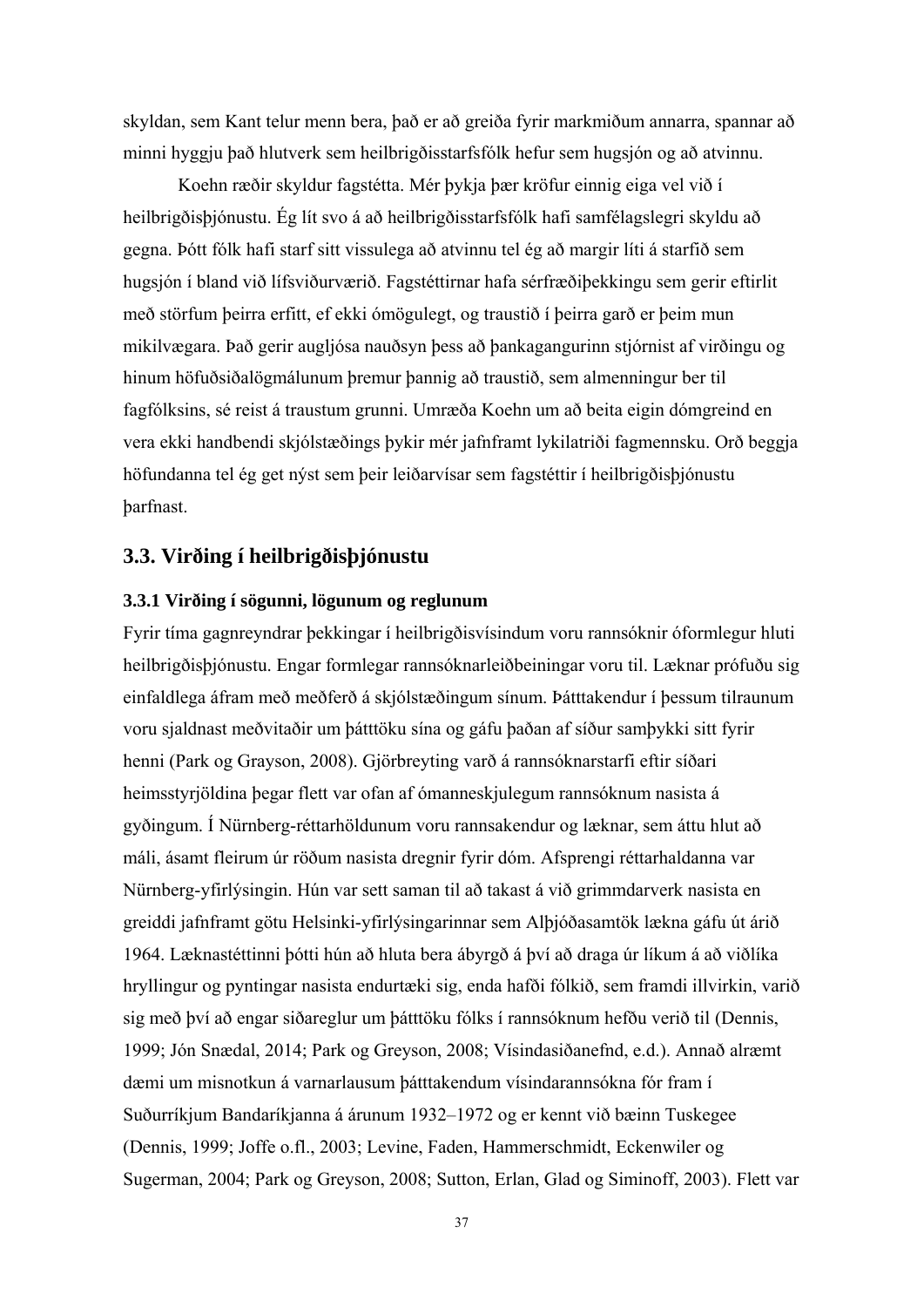ofan af svikunum á 8. áratug síðustu aldar. Sú uppljóstrun var aðalhvatinn að Belmontskýrslunni sem var gefin út árið 1978. Skýrslan er tímamótaverk á sviði siðfræði og rannsókna í heilbrigðisvísindum. Helsti tilgangur hennar var að stuðla að vernd þátttakenda í vísindarannsóknum. Hún lagði siðferðilegan grunn fyrir núverandi reglugerðir um framgang rannsókna á mönnum. Þar er "varnarlausum" einstaklingum og hópum fyrst lýst og fjallað um nauðsyn verndar þeirra. Þrátt fyrir upptök sín í rannsóknum á mönnum er Belmont-skýrslan ekki síður mikilvægur leiðarvísir í almennri framkvæmd heilbrigðisþjónustu (Dennis, 1999; Joffe o.fl, 2003; Levine o.fl., 2004; Park og Greyson, 2008; Sutton o.fl., 2003; U.S. Department of health & human services, e.d.).

 Sagan geymir mýmörg dæmi misnotkunar í nafni framfara í heilbrigðisvísindum. Þótt ótrúlegt megi virðast eru þessi skelfilegu dæmi ekki svo fjarlæg í tíma. Viðbrögðin við þeim hafa verið að reyna að tryggja þátttakendum rannsókna vernd með leiðbeiningum, siðareglum og lagasetningum. Afraksturinn hefur jafnframt verið vernd til handa þeim sem þarfnast heilbrigðisþjónustu. Við skoðun virðast siðareglur fagstétta með heilbrigðismenntun á Íslandi almennt fela í sér ákvæði um ábyrgð og traust. Virðing fyrir skjólstæðingnum er einnig í forgrunni.

 Í siðareglum íslenskra hjúkrunarfræðinga (http://hjukrun.is/sidareglur/, e.d.) segir að kjarni hjúkrunar sé umhyggja fyrir skjólstæðingnum, virðing fyrir lífi hans og mannhelgi. Lögð er áhersla á að hjúkrunarfræðingur hjúkri af virðingu fyrir einstaklingnum, reisn hans og hinu einstaka í hverjum manni án þess að fara í manngreinarálit. Þar er aðalhlutverk hjúkrunarfræðings sagt vera að efla heilbrigði, bæta líðan og lina þjáningar skjólstæðings með því að sinna þörfum hans – í samvinnu við hann sjálfan. Sjálfræði einstaklingsins er sérstaklega tilgreint og að hjúkrunarfræðingur skuli vegna þess ætíð hafa samráð við skjólstæðing og virða rétt hans til ákvarðanatöku um eigin meðferð. Tekið er fram að hjúkrunarfræðingi beri að stuðla að því að skjólstæðingur geti tekið upplýsta ákvörðun. Honum er enn fremur skylt að bera hag skjólstæðings ætíð fyrir brjósti, vera málsvari hans og standa vörð um rétt hans, þar með talinn rétt hans til einkalífs með því að gæta trúnaðar og þagmælsku. Gerð er grein fyrir faglegri og lagalegri ábyrgð hjúkrunarfræðings á eigin störfum og skyldu hjúkrunarfræðings til að viðhalda þekkingu sinni og færni og að taka ekki að sér verkefni sem hann ræður ekki við. Allt er þetta byggt á virðingu fyrir hagsmunum skjólstæðings. En virðing fyrir skjólstæðingnum dugir ekki til ein og sér. Hjúkrunarfræðingi ber einnig skylda til – samkvæmt siðareglunum – að virða vinnustað sinn, stétt sína – og sjálfan sig. Mér þykir siðareglurnar ríma vel við þær siðfræðilegu hugmyndir sem Kant og Koehn útlista.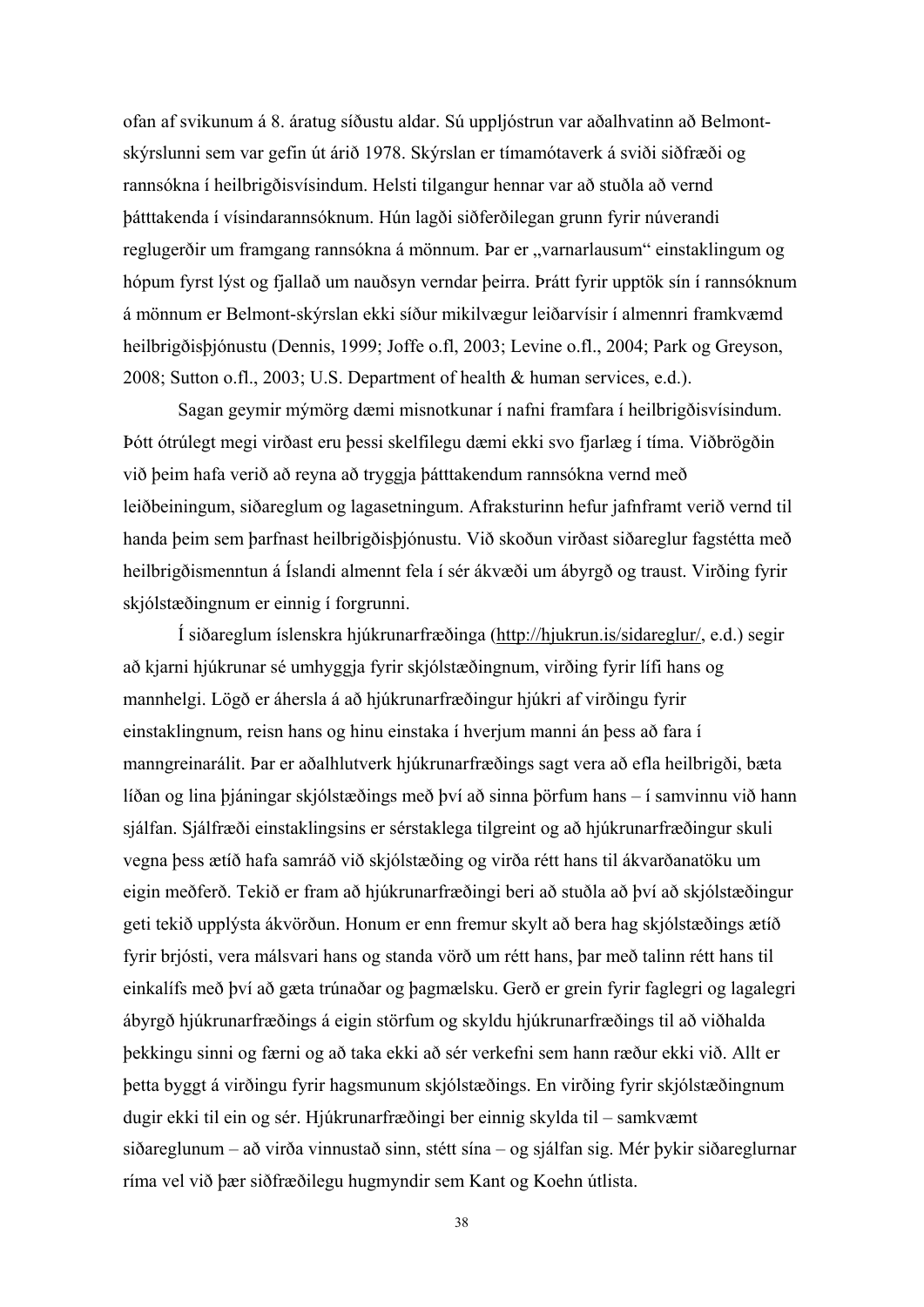Enginn vafi leikur á að fagmennska, virðing fyrir gildi einstaklingsins og traust er lykilþáttur í viðeigandi og góðri og réttlátri þjónustu. Heilbrigðisstarfsfólk og skjólstæðingar viðurkenna virðingu og traust sem kjarna meðferðarsambandsins sem hefur mikið forspárgildi um árangur meðferða af hvaða toga sem þær eru. Siðareglurnar bera þess merki. Lög um réttindi sjúklinga frá árinu 1997

(http://www.althingi.is/lagas/134/1997074.html) gera það einnig. Lögunum er ætlað að "tryggja sjúklingum tiltekin réttindi í samræmi við almenn mannréttindi og mannhelgi og styrkja þannig réttarstöðu þeirra gagnvart heilbrigðisþjónustunni". Í lögunum er meðal annars tiltekið að heilbrigðisstarfsmaður skuli leitast við að koma á traustu sambandi milli sín og sjúklings. Í 21. grein er skjalfest virðing fyrir sjálfræði með því að tiltaka að sjúklingur beri ábyrgð á heilsu sinni eftir því sem það er á færi hans og ástand hans leyfir; einnig að honum beri eftir atvikum að vera virkur þátttakandi í meðferð sem hann hefur samþykkt. Tekið er fram að sjúklingur megi sjálfur ákvarða hvort hann vill þiggja meðferð og sé hann ófær um það skuli hann engu að síður hafður með í ráðum eins og kostur er. Í lögunum er sérkafli um upplýsingar og samþykki og talið upp að sjúklingur eigi rétt á upplýsingum jafnóðum um heilsufar sitt og batahorfur, fyrirhugaða meðferð, áhættu hennar, gagnsemi og aðra valkosti. Þess er getið að sjúklingur megi hafna því að fá upplýsingar og ef sjúklingur eigi í hlut, sem ekki getur tekið við upplýsingum skuli annar, með hans samþykki, fenginn í staðinn svo sem náinn aðstandandi eða lögráðamaður. Sautjánda greinin fjallar um mannhelgi sjúklings. Þar stendur skýrt: "Heilbrigðisstarfsmenn og aðrir, sem starfs síns vegna hafa samskipti við sjúkling, skulu koma fram við hann af virðingu."

 Gæðastaðlar og þjónustustefnur, sem fjallað var um í kaflanum á undan samfara umfjöllun um breytingar í heilbrigðisþjónustu, landslög, alþjóðleg skjöl og reglugerðir, siðareglur og yfirlýst réttindi sjúklinga, miða öll að því að tryggja virðingu fyrir einstaklingum sem þarfnast heilbrigðisþjónustu. Mér virðist sem þrönga skilgreiningin á virðingu, það er einhlít virðing fyrir sjálfræði, sem þó gjarnan er talað um í ofannefndum lögum, reglum og leiðbeiningum, sé ekki endilega það sem átt er við. Ég get með öðrum orðum ekki betur séð en að virðing fyrir sjálfræði sé tilgreind en jafnframt gerð krafa um mun víðari skilning. Það styður kenningu mína um að einber virðing fyrir sjálfræði dugi skammt til að spanna það sem virðing fyrir manneskjum raunverulega þýðir í hugum fólks og leiðbeiningar og reglur reyna að tryggja.

 Ég ætla að skoða frásagnir og lýsingar einstaklinga, sem þarfnast hafa heilbrigðisþjónustu, af upplifunum sínum í samskiptum við fagfólk í heilbrigðisþjónustu.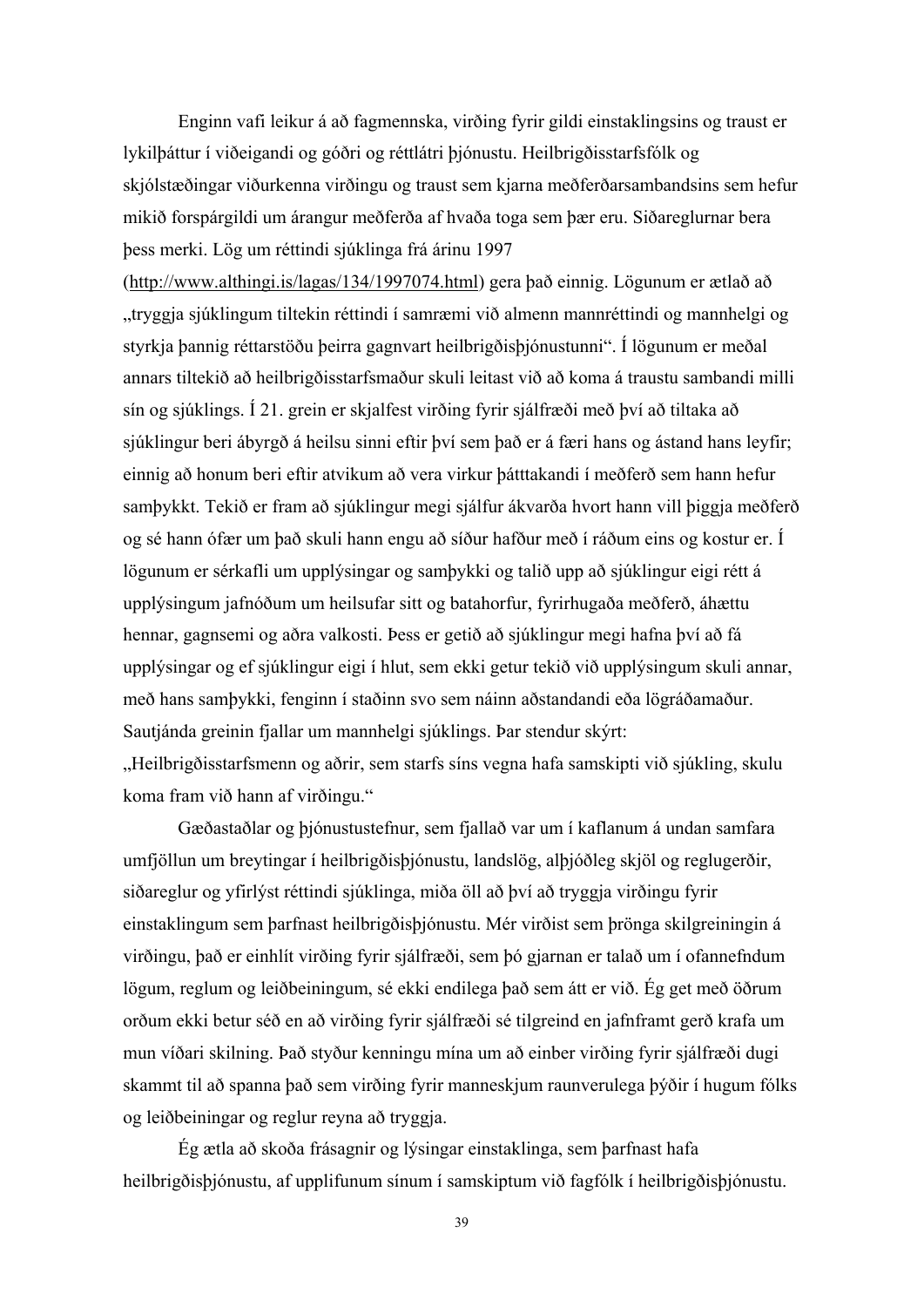Mér leikur forvitni á að vita á hverju þeir byggja mat sitt þegar þeir meta gæði samskipta við heilbrigðisstarfsfólk, meðferðartengsl og heildræn gæði þjónustu. Mig langar einnig til að skoða hvort ég get rennt stoðum undir þá tilgátu mína að skjólstæðingar meti virðingu í sinn garð, eins og þeir upplifa hana, út frá fleiri þáttum en einhlítri virðingu fyrir sjálfræði þeirra. Með öðrum orðum vil ég kanna hvort beitingar víðfeðmara virðingarhugtaks en virðingar fyrir sjálfræði sé þörf í heilbrigðisþjónustu.

#### **3.3.2 Hvað kunna skjólstæðingar að meta í heilbrigðisþjónustu?**

Flestir myndu sambykkja að engin starfsemi höndlar jafn "verðmætan varning" og heilbrigðisþjónusta. Heilsa og jafnvel líf sjúklings er í húfi. Manneskjan er í höndum heilbrigðisstarfsfólksins og stundum alfarið upp á þekkingu þess og velvild komin. Mistök geta verið dýrkeypt. Sjúklingur getur átt allt sitt undir því að meðferðaraðilinn kunni sitt fag og vandi til vinnu sinnar. Hann á rétt á því. Hvort sú er raunin getur hann hins vegar átt erfitt með að bera skynbragð á eins og Koehn benti réttilega á. Flókin og tæknileg starfsemi eins og heilbrigðisþjónusta getur verið illskiljanleg þjónustuþeganum. Hann hefur ekki fullnægjandi forsendur til að greina fræðilega og tæknilega þekkingu, reynslu og færni heilbrigðisstarfsfólksins sem sinnir honum. Sjúklingurinn á erfitt með að meta heildræn gæði þjónustunnar sem hann þiggur. Ekki er þó víst að hann átti sig á því. Rannsóknir sýna að sjúklingar gera hvað þeir geta til að skilja heilbrigðisþjónustu og meta hvort hún gengur sem skyldi. Í því skyni skoða þeir og dæma þá liði þjónustunnar sem eru þeim sýnilegir og skiljanlegir. Þeir meta hvað þeir geta og draga ályktanir um gæði þjónustu út frá því. Þeir skoða þætti eins og samskiptahæfni og viðmót fagfólks, meðferðarsambandið, umhverfi og aðbúnað (Benapudi Berry, Frey, Parish og Rayburn, 2006).

 Þótt samskiptahæfni og viðmót fagfólks í heilbrigðisþjónustu hafi ekki forspárgildi um gæði allra þjónustuþátta eru þessir þættir afar mikilvægir. Hér að framan er fjallað um hvernig virðing er viðhorf sem birtist bæði í viðmóti og starfsháttum. Þannig tel ég líklegt að gæði viðmóts geti stundum spáð fyrir um gæði starfshátta. Hvað sem því líður hefur ánægja sjúklinga með þjónustu forspárgildi um árangur meðferðar og er talinn marktækur vísir á gæði þjónustu (González-Valentín, Padín-López og Ramón-Garrido, 2005. Að því sögðu skiptir máli að skoða hvaða þættir þjónustuþegum þykir mikilvægir, þ.e. sem eru líklegir til að leiða af sér ánægju þeirra með þjónustu og aukin gæði meðferðarsambanda. Fróðlegt er að reyna að greina svör þeirra, því að það ætti að gefa vísbendingu um hvaða samskiptahætti væri gagnlegt að efla og bæta þannig gæði þjónustu.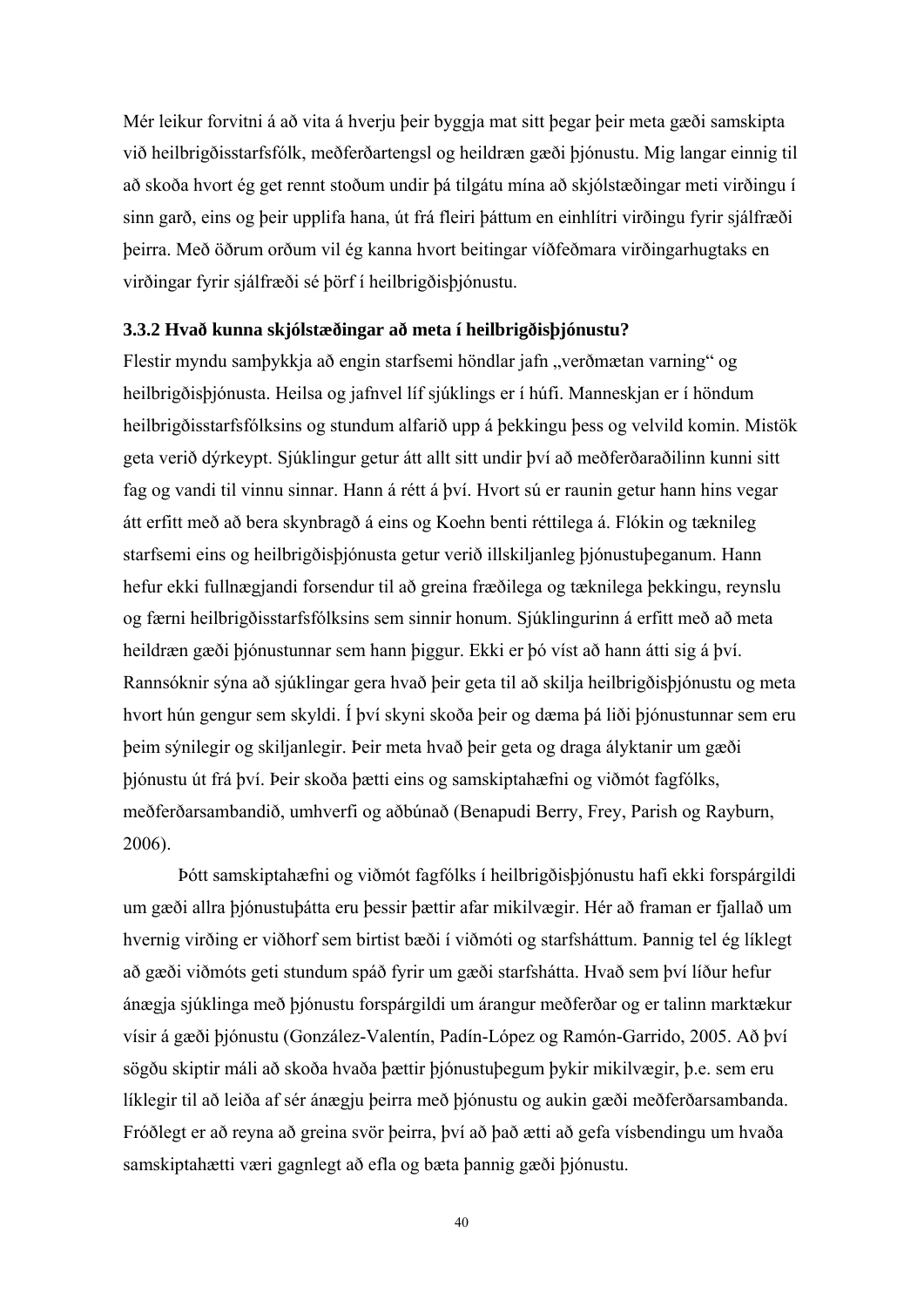Mikið hefur verið rýnt í samskipti heilbrigðisstarfsmanna og skjólstæðinga þeirra. Rannsóknir, byggðar á frásögnum notenda heilbrigðisþjónustu, á því hvaða eiginleikar meðferðaraðila þykja ákjósanlegir og eru þannig líklegir til að styðja við traust og ánægju og myndun góðra meðferðarsambanda hafa verið framkvæmdar. Þær rannsóknir, sem hafa verið gerðar, snúa aftur á móti gjarnan að einni fagstétt. Hins vegar má reikna með því að frásagnir af einni stétt sé hægt að yfirfæra á aðrar starfsstéttir. Niðurstöðurnar sýna að ákveðnir þættir í viðmóti og vinnubrögðum heilbrigðisstarfsfólks eru oftast taldir eftirsóknarverðir.

 Benapudi o.fl. (2006) tóku viðtöl við sjúklinga sem höfðu nýlega þegið þjónustu á sjúkrahúsi. Sjúklingarnir voru spurðir hvað þeir teldu einkenna góða og slæma lækna. Viðmælendum þótti meðal annars eftirsóknarvert að læknir væri öruggur. Mat þátttakenda á öryggi læknis byggði meðal annars á því hvort hann virtist hafa reynslu og vera afslappaður. Það segir sig kannski sjálft að þeir sem þurfa að leita sér heilbrigðisþjónustu segi færni meðferðaraðila vera mikilvægt atriði. Meðferðaraðilar þurfa að vera hæfir til að aðstoða skjólstæðing á erfiðum tíma. Skjólstæðingar vilja geta reitt sig á þá og þeir þurfa að bregðast við af festu og öryggi (Ackerman og Hilsenroth, 2003). Þátttakendum í rannsókn Benapudi o.fl. (2006) þótti að sama skapi til eftirbreytni að læknir væri athugull og nákvæmur. Læknir var talinn nákvæmur ef hann veitti ítarlegar útskýringar, helst skriflegar, fylgdi því eftir sem hann sagðist ætla að gera og segðist hafa leitað álits annarra eða viðað að sér frekari upplýsingum í flóknum tilvikum. Sjúklingunum þótti jafnframt ákjósanlegt að læknir væri aðgengilegur og viljugur til að verja tíma í að sinna sjúklingi. Hvort læknir væri viljugur til þess að verja tíma með sjúklingi dæmdu þátttakendur af því hvort hann var rólegur í fasi og hreyfingum og sinnti fleiri verkefnum með sjúklingi en honum bar beinlínis skylda til. Þessi vilji er nátengdur áhuga en hann var einnig tilgreindur sem mikilvægur kostur læknanna. Trú meðferðaraðila á eigin getu og sannfæring hans um að það sem hann hefur fram að færa beri árangur skipta einnig sköpum. Það skilar sér í áhuga og því að hann virkar traustvekjandi á skjólstæðinga sína, sem er sjúklingum afskaplega mikilvægt (Ackerman og Hilsenroth, 2003; Baldwin o.fl., 2007; Elvins og Green, 2008; Rosenzweig, 1936).

 Í rannsókn þeirra Benapudi o.fl. (2006) sögðust viðmælendur telja lækni það til tekna væri hann persónulegur. Það mátu sjúklingarnir út frá því hvort hann virtist hafa áhuga á lífi þeirra, segði eitthvað frá sjálfum sér, notaði snertingu og kímni á viðeigandi hátt, léti aðstandendur skipta sig máli og myndi eftir smáatriðum. Að vera beinskeyttur á þann hátt að upplýsingar væru veittar skýrt og afdráttarlaust án flókins fræðimáls eða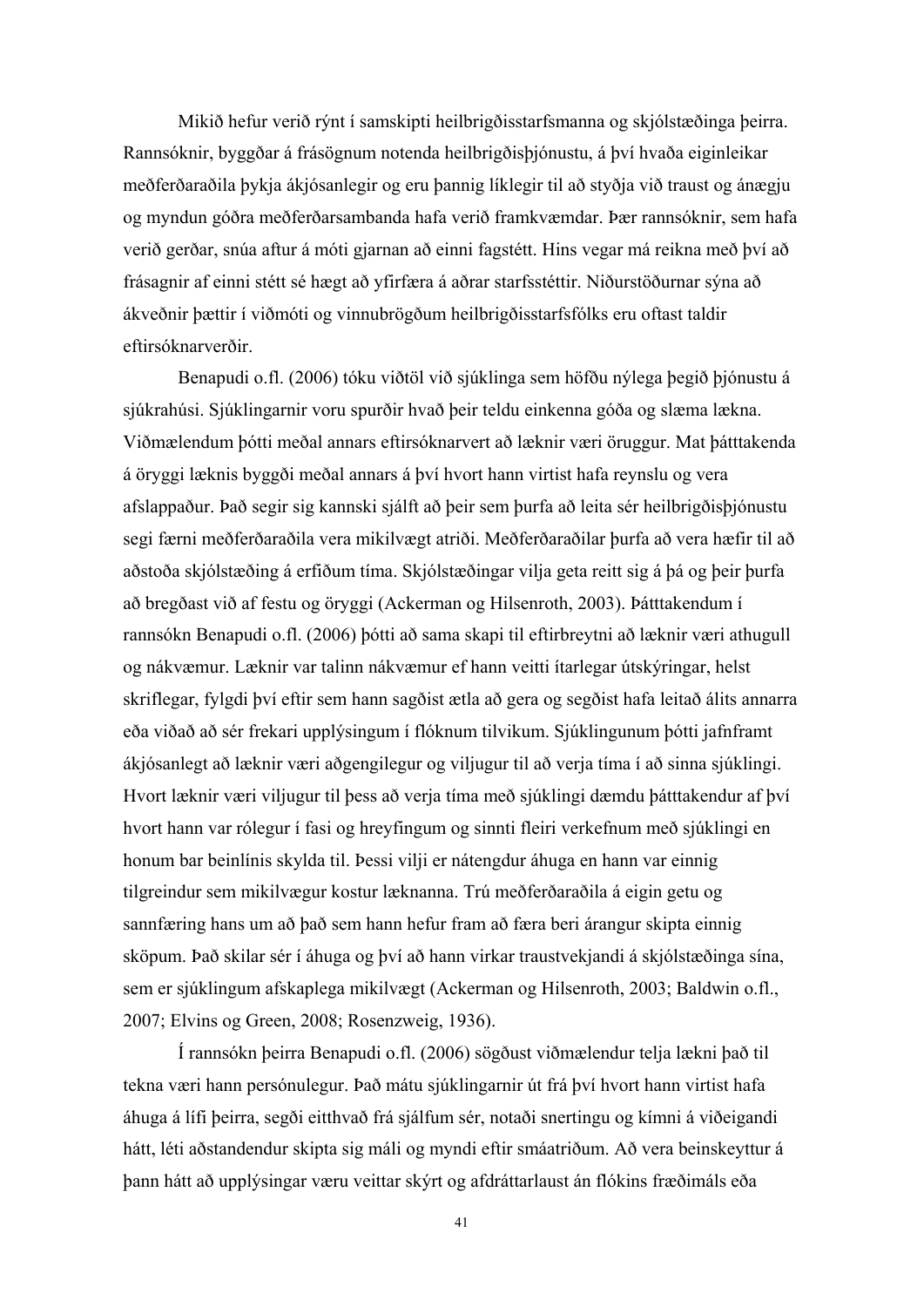klisja var einnig talinn kostur að mati viðmælenda þeirra. Einlægni, heiðarleiki og hreinskilni eru enn fremur ítrekað talin til jákvæðra eiginleika í viðmóti meðferðaraðila (Ackerman og Hilsenroth, 2003; Baldwin o.fl., 2007; Elvins og Green, 2008).

 Að meðferðaraðili sé sveigjanlegur, skilningsríkur, hlýr, umhyggjusamur og styðjandi eru stef sem endurtekið koma upp sem mikilvægir þættir í fari meðferðaraðila þegar notendur þjónustu eru spurðir álits. Að meðferðaraðili sé reiðubúinn að bregðast við þörfum skjólstæðings er merki um sveigjanleika að mati þjónustuþega. Að vera tilbúinn til þess að láta þarfir skjólstæðings ráða för helst í hendur við að vera styðjandi og umhyggjusamur (Ackerman og Hilsenroth, 2003; Baldwin o.fl., 2007; Elvins og Green, 2008). Hlýju getur meðferðaraðili sýnt á margvíslegan máta og að miklu leyti með óyrtum skilaboðum. Bros, viðeigandi snerting, hlátur, augnsamband, opin líkamsstaða og óskipt athygli bera vott um hlýju. Að vera áhugasamur og styðjandi einnig nátengt hlýju viðmóti (Benapudi o.fl., 2006; Rosenzweig, 1936; Shattell o.fl., 2007). Þeir sem viðhafa hlýja, vinalega og hughreystandi nálgun eru af skjólstæðingum taldir betri meðferðaraðilar en þeir sem eru formlegir og bjóða ekki fram hughreystingu. Hinir fyrrnefndu ná enn fremur betri meðferðarárangri með skjólstæðingum sínum (Rakel o.fl., 2011). Er þá átt við að þeir sem búa yfir þessum kostum nái betri tengingu við skjólstæðinga sína, myndi betri meðferðarsambönd og nái þannig betri árangri. Þegar fjallað er um hvernig meðferðaraðili sýni best stuðning kemur fram að þess er óskað að hann sé leiðbeinandi en ekki skipandi. Hann þarf engu að síður að vera drífandi þannig að hann hrífi skjólstæðing með sér til breytinga (Rosenzweig, 1936; Shattell o.fl., 2007).

 Viðmælendur Benapudis o.fl. (2006) sögðu samhygð mikilvæga hjá góðum lækni. Samhygð er skilgreind sem hæfileiki til að setja sig í spor annarra. Hún er þannig nátengd skilningi. Samhygð er tilraun meðferðaraðila til að reyna af öllum mætti að skilja viðmælanda sinn þrátt fyrir að viðurkennt sé að aldrei sé fullkomlega hægt að skilja líðan eða aðstæður annarra. Meðferðaraðili reynir að komast eins nálægt því og hægt er. Samhygð felur í sér að heyra það sem sagt er ásamt því að lesa í líkamsstöðu, látbragð og raddblæ viðmælandans. Til að sýna samhygð þarf einnig hæfni til að koma skilningi sínum til skila í orðum þannig að skjólstæðingurinn hafi tækifæri til að leiðrétta túlkun meðferðaraðila (Ackerman og Hilsenroth, 2003; Benapudi o.fl., 2006; Rakel o.fl., 2011). Lykilatriðið í samhygð er þó ekki að meðferðaraðili hitti naglann á höfuðið í greiningu sinni á líðan eða upplifun einstaklings. Það eru frekar samskiptin og tengingin sem eiga sér stað þegar meðferðaraðili reynir að setja sig í spor hins. Samhygð getur hjálpað mikið til í samskiptum ólíkra einstaklinga því hún styrkir umburðarlyndi og umhyggju fyrir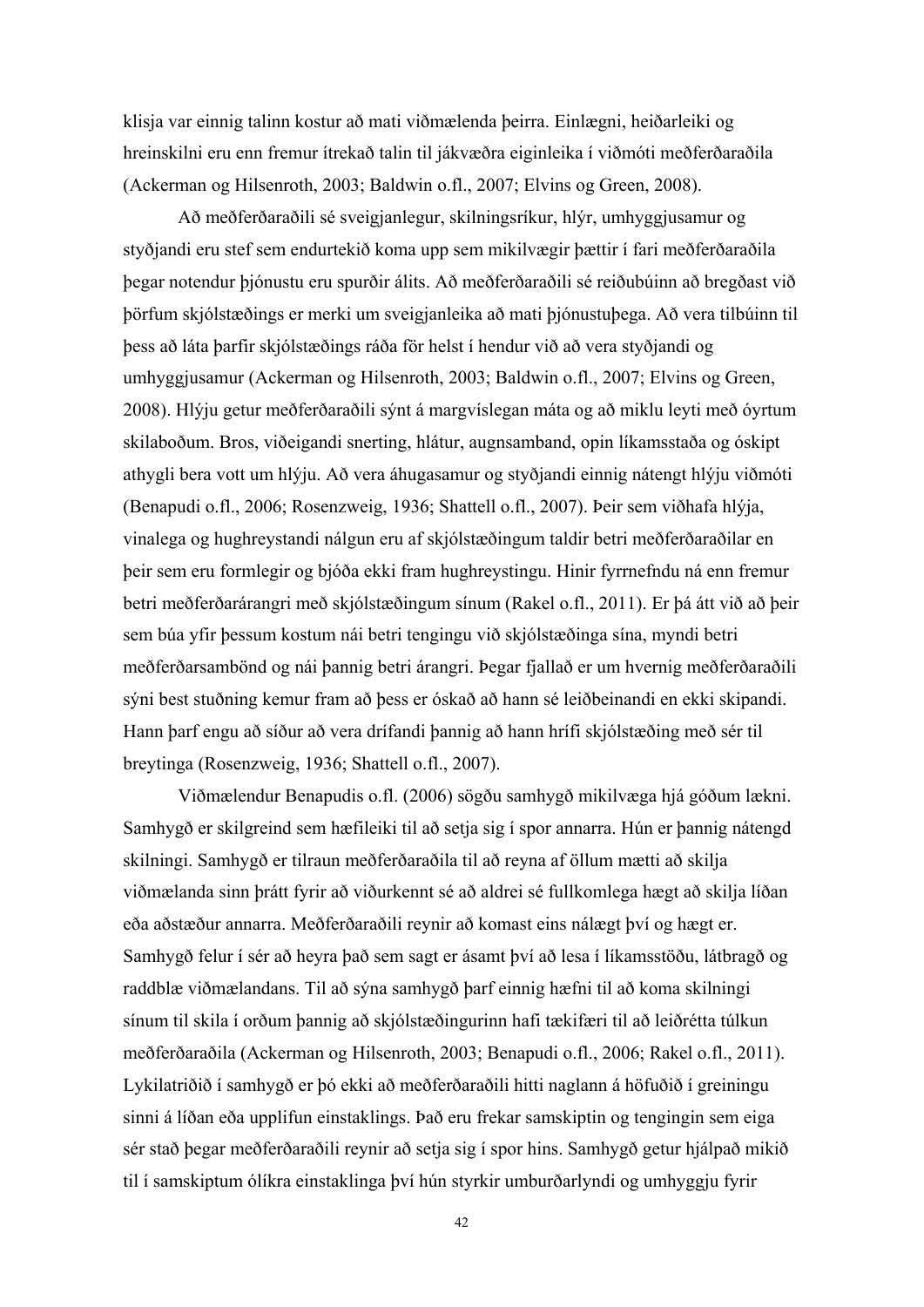velferð annarra. Samhygð er mjög ólík samúð þar sem vorkunnsemi kemur ekki við sögu í samhygð (Strous, o.fl., 2006). Samhygð er í kjarna góðra tengsla við skjólstæðing (Ackerman og Hilsenroth, 2003; Rakel o.fl., 2011; Strous, o.fl. 2006). Hún er hins vegar einungis gagnleg þegar hún fer saman með skynsemi og skýrri hugsun (Pipher, 2003, bls. 145).

 Umhyggja, sem er náskyld samhygð, var mikilvægur þáttur í huga þeirra sjúklinga sem höfðu þurft að leita sér heilbrigðisþjónustu og lögðu rannsókn Dickerts og Kass (2009) lið. Umhyggja er skilgreind bæði sem tilfinning og vilji til að gera vel fyrir annan einstakling í merkingarbæru sambandi. Umhyggja snýst um þarfir fólks, ekki einungis rétt þess (Beauchamp og Childress, 2001, bls. 369). Í rannsókn Dickerts og Kass (2009) mátu sjúklingarnir umhyggju af merkjum um að starfsfólkinu væri ekki sama, heldur vildi gera vel við skjólstæðinga sína og vinna að því að bæta heilsu þeirra. Munur var hins vegar á svörum og hugmyndum karla og kvenna um hvað þau töldu vera vitnisburð um virðingu í framkomu heilbrigðisstarfsfólks. Konurnar lögðu meiri áherslu á samhygð og umhyggju en karlarnir á sjálfsákvörðunarrétt sinn. Feminísk gagnrýni á ríkjandi siðfræðikenningar hefur einmitt meðal annars snúið að því að nægri athygli sé ekki beint að umhyggju og samhygð sem mikilvægum umhugsunarefnum í siðfræði (Dickert og Kass, 2009).

 Í siðareglum hjúkrunarfræðinga má sjá að umhyggja er ásamt virðingu útgangspunktur. Í hjúkrunarfræði hefur einmitt mikið verið rætt um umhyggju (Papastavrou, Efstathiou, Tsangari, Suhonen, Leino-Kilpi, Patiraki ... og Merkouris, 2012). Umhyggja í hjúkrunarfræði hefur verið skilgreind sem siðferðilegt viðhorf sem skýri bæði viðhorf hjúkrunarfræðinga og gjörðir. Kjarni umhyggju og siðferðisgildi hennar er viðurkenning á því að sjúklingurinn er einstaklingur sem þarfnast aðstoðar (Gastmans,1999). Umhyggjusiðfræði á upptök sín í feminískum skrifum. Þar er sjónum meðal annars beint að því að svo virðist sem konur og karlar hafi tilhneigingu til að líta veröldina, og þar með siðfræði, misjöfnum augum. Konur eru taldar líklegri til að hugsa og taka ákvarðanir út frá umhyggjuþáttum en karlar sennilegri til að mynda sér skoðanir á því hvað er rétt og rangt út frá áherslu á réttindi og skyldur (Beauchamp og Childress, 2001, bls. 370). Umhyggjusiðfræði setur enga eina kenningu í kjarna sinn. Hún leiðir ekki af sér algildar reglur eða tilmæli til fólks um ákveðinn hugsunarhátt og hún leggur heldur ekki áherslu á rétt fólks til gæða. Margar siðfræðikenningar ganga út frá því að hlutleysi sé forsenda siðferðilegrar ákvarðanatöku. Talsmenn umhyggjusiðfræði hafa hins vegar lagt áherslu á að hlutleysi geti verið löstur í ákveðnum aðstæðum (Beauchamp og Childress, 2001, bls. 372). Þar af leiðandi gerir umhyggjusiðfræði hlutlausum útreikningum sem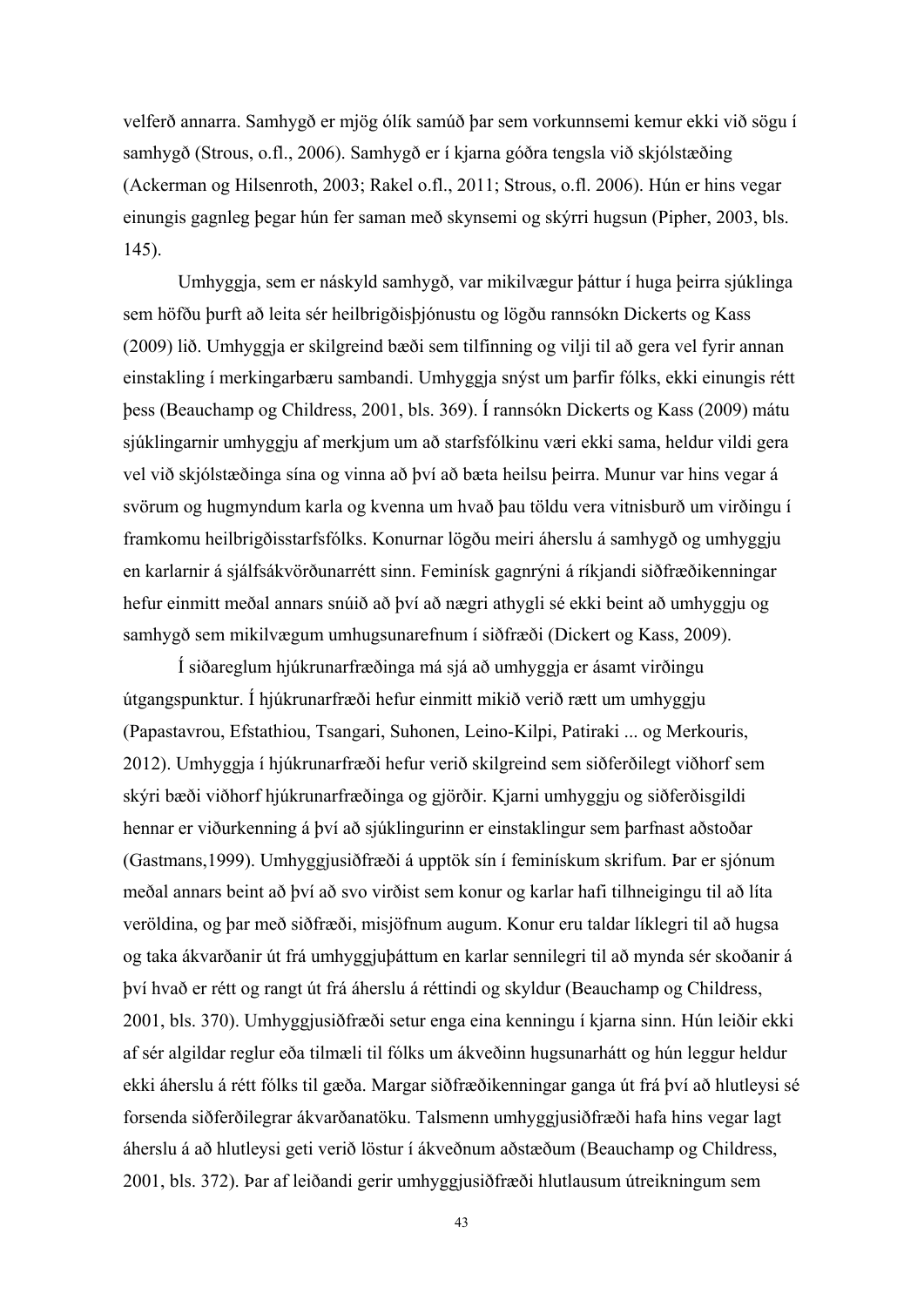leiðarvísi um hvað sé vænlegt að gera ekki hátt undir höfði. Frekar leggur hún áherslu á að óáþreifanlegri þættir eins og tilfinningar, sem fyrirfinnast í nánum samböndum, svo sem samhygð, tryggð og ást, ráði för (Beauchamp og Childress, 2001, bls. 369). Umhyggjusiðfræðingar taka inn í myndina þær óhjákvæmilegu og eðlilegu tilfinningar, sem flest mannfólk upplifir, og setja mark sitt svo sannarlega á allar aðstæður. Þannig getur ákveðin hegðun borið vott um umhyggju og virðingu við ákveðnar aðstæður en verið óviðeigandi í öðrum (Beauchamp og Childress, 2001, bls. 373). Umhyggjusiðfræði er á margan hátt afar ólík kantískri siðfræði með sín algildu lögmál sem ekki má hvika frá á neinn hátt – sama hvaða aðstæður koma upp. Sameiginlegur þáttur kantískrar siðfræði og umhyggjusiðfræði er hins vegar veigamikill því báðar kenningarnar beina ekki einvörðungu sjónum að því hvað manneskjan, til dæmis heilbrigðisstarfsmaðurinn, gerir heldur hvernig hann gerir það og af hverju. Til dæmis skiptir það ekki einungis máli hvort hjúkrunarfræðingurinn heldur eða rýfur trúnað heldur hvernig hann gerir það, hvað knýr hann áfram í því ferli, þ.e. hvaða hvati er að baki.

 Virðing, samhygð og umhyggja koma endurtekið fram þegar fjallað er um hvaða eiginleikar og þættir í viðmóti heilbrigðisstarfsfólks eru taldir eftirsóknarverðir. Allt bendir til að þetta séu lykilþættir sem skjólstæðingi þykir nauðsynlegir fyrir góð tengsl við meðferðaraðila (Goldfried, 2007; Rosenzweig, 1936; Shattell o.fl., 2007). Hvernig ber að auðsýna notendum heilbrigðisþjónustu virðingu hefur ekki verið skilgreint nákvæmlega, ekki frekar en hugtakið sjálft. Reynt hefur verið að rannsaka virðingu sem afmarkað fyrirbæri í heilbrigðisþjónustu en fáar rannsóknir hafa verið gerðar á því hvað notendunum þykir virðingarverð nálgun (Dickert og Kass, 2009; Papastavrou o.fl., 2012). Þótt þekkingu sé ábótavant er forvitnilegt að rýna aðeins í brot af þeim niðurstöðum sem til eru um hvernig sjúklingum þykir virðing og vanvirðing heilbrigðisstarfsfólks birtast.

 Viðmót meðferðaraðila, sem ber virðingu fyrir skjólstæðingi sínum, er ekki dæmandi. Það ber þess merki að hann líti á skjólstæðing sinn sem jafnréttháa manneskju þrátt fyrir reginmun á sérfræðiþekkingu þeirra og að þeir séu ekki jafningjar í aðstæðunum. Er þá átt við að meðferðaraðili tekur tillit til sjónarhorns skjólstæðings, skoðana hans og langana. Til að bera virðingu fyrir skjólstæðingi sínum þarf meðferðaraðili að hafa áhuga á því sem skjólstæðingurinn hefur að segja, tilfinningum hans og velferð (Goldfried, 2007; Rosenzweig, 1936; Shattell o.fl., 2007).

 Dickert og Kass (2009) leituðu til þjónustuþega eftir svörum um virðingu sem þeir höfðu upplifað í heilbrigðisþjónustu. Þeir báðu sjúklingana um að lýsa því hvað í samskiptum við starfsfólk þeir töldu vera vísbendingu um að virðing væri fyrir þeim borin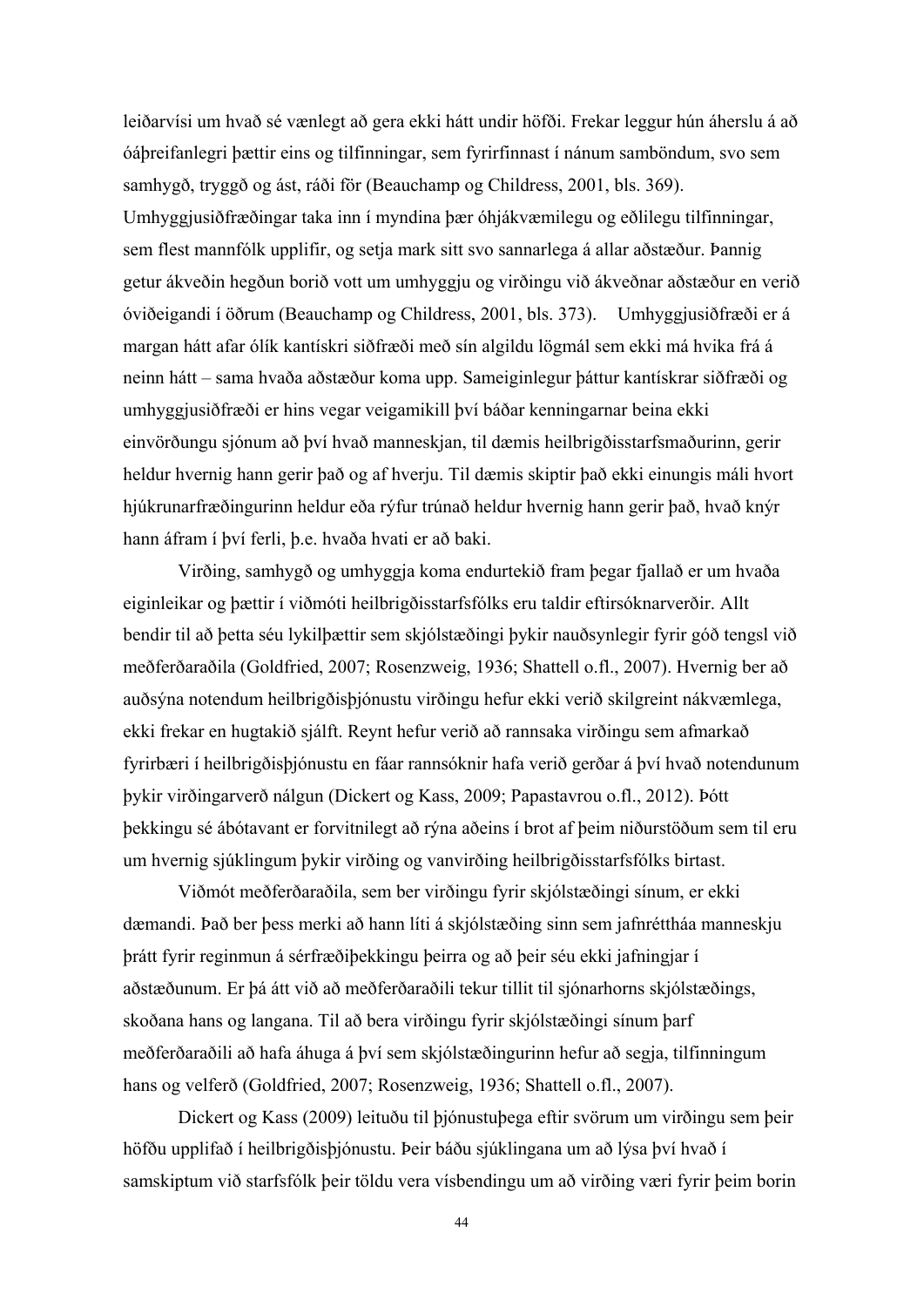og hvað þeir túlkuðu sem virðingarleysi. Jákvæða reynslan, sem oftast var lýst, reyndist vera sú upplifun að hlustað væri á þá og að þarfir þeirra, jafnt líkamlegar sem andlegar, skiptu máli og þeim væri veitt eftirtekt. Að finna fyrir samhygð starfsfólks var ítrekað nefnt sem vitnisburður um virðingu. Þátttakendur tilgreindu að þeir hefðu upplifað viðurkenningu á því að sjúklingur væri manneskja sem hefði sjálfstætt gildi. Í því fólst einnig viðurkenning á breytileika hvers og eins en vísbendingar þess voru – að mati þátttakenda – að þjónustan væri á einhvern hátt sniðin að þörfum einstaklinga. Nefnt var að virðing fyrir sjálfræði og sjálfsákvörðunarrétti væru þýðingarmiklir þættir virðingar og bent á mikilvægi þess að gildi sjúklinga væru tekin til greina og þeim leyft að taka ákvarðanir er vörðuðu eigin meðferð. Upplýsingagjöf töldu viðmælendur veigamikinn lið þjónustu sem virðing er fólgin í. Þeir sem Benapudi o.fl. (2006) ræddu við í rannsókn sinni sögðu virðingu læknis fyrir sjúklingi hafa miklu þýðingu. Virðingu sögðu þeir sýnda til dæmis með einföldum athöfnum eins og því að gefa skýringu á eða afsaka bið, hlusta vel og trufla ekki þegar sjúklingur talaði, bjóða upp á leiðsögn en taka einnig til greina álit sjúklings. Að gæta reisnar sjúklings eftir bestu getu við nauðsynlega líkamsskoðun var talið augljóst og veigamikið merki virðingar.

 Þrátt fyrir að vera langt í frá tæmandi yfirlit gefa þessar frásagnir innsýn í hvað sjúklingum þykir skipta máli í heilbrigðisþjónustu. Almennt beindust athugasemdir sjúklinganna að framkomu heilbrigðisstarfsfólksins fremur en tæknilegri færni þeirra. Ekki er þó hægt að lesa úr svörunum að fræðileg þekking og færni skipti minna máli en samskiptahæfni. Fremur ætti að túlka niðurstöðurnar þannig að erfitt sé fyrir þjónustuþega að meta fræðilega þekkingu og reynslu eins og fjallað var um hér að framan. Nauðsynlegt er fyrir heilbrigðisstarfsfólk að búa yfir góðri faglegri og tæknilegri kunnáttu. Það er grunnforsenda góðrar þjónustu. Rannsóknir sýna að séu sjúklingar neyddir til að velja milli tæknilegrar hæfni og samskiptafærni fagfólks velja flestir tæknilega hæfni. Þar sem sjúklingar geta hins vegar illa metið slíka þætti og dæma þjónustuna fyrst og fremst af samskiptum við starfsfólk er ekki síður mikilvægt að fagfólk í heilbrigðisþjónustu tileinki sér samskiptafærni (Benapudi o.fl., 2006).

 Hér hefur verið talinn upp fjöldi eiginleika og samskiptahátta meðferðaraðila sem þjónustuþegarnir nefna. Mikilvægt er að skoða þá til að fá sem besta heildarmynd af upplifunum þjónustuþega í samskiptum við fagfólk í heilbrigðisþjónustu og hvernig þeir leggja mat á þjónustuna sem þeir fá. Það er nauðsynlegt ef ætlunin er að greina stef í upplifunum þeirra í þeim tilgangi að skoða hvor eitthvert sameiginlegt viðhorf fagfólks í heilbrigðisþjónustu efli góð samskipti og störf. Hafa ber í huga, eins og fyrr hefur verið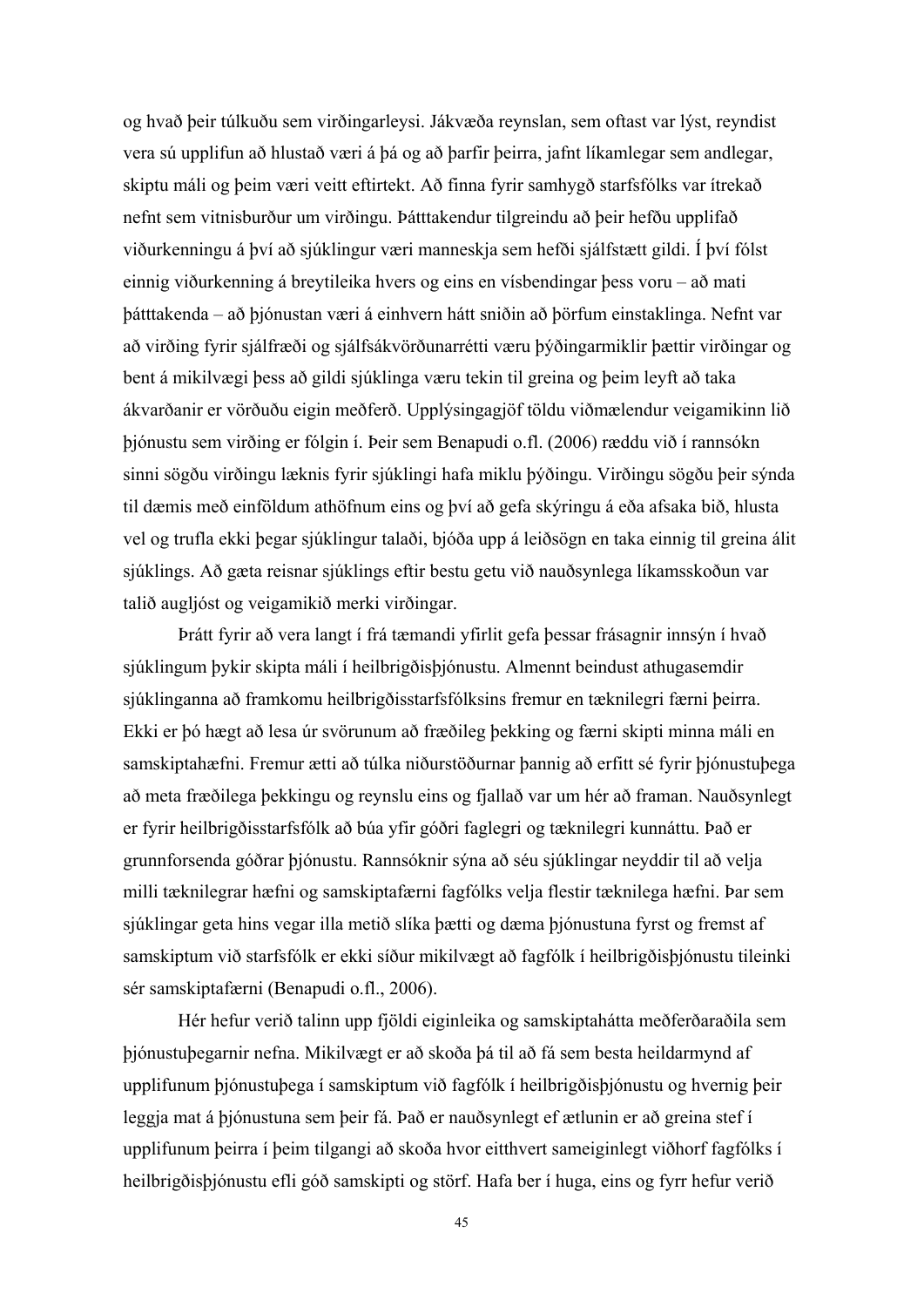fjallað um, að tengsl sjúklinga við meðferðaraðila hafa áhrif á alla upplifun hinna fyrrnefndu. Hvernig þeir svo dæma gæði þjónustu byggir að mestu leyti á ánægju þeirra með meðferðartengslin. Gæði meðferðartengsla og upplifun skjólstæðinga af gæðum þjónustu getur síðan haft gríðarleg áhrif á meðferðarárangur. Þetta helst allt í hendur.

 Þau þemu, sem birtast hjá notendum, snúa að viðmóti heilbrigðisstarfsfólks: upplifun af virðingu fyrir manngildi ólíkra einstaklinga, áhuga og umhyggju, varðveislu reisnar og sjálfsákvörðunarrétti. Við umfjöllun þessara jákvæðu þátta verður ljóst hversu nátengdir þeir allir eru. Þannig virðist til dæmis erfitt að sýna samhygð án þess að vera athugull, að vera hlýr án þess að vera umhyggjusamur, vera drífandi án þess að vera áhugasamur og þar fram eftir götunum. Þættirnir, sem eru nefndir, eru margir. Mögulega eru stofnar þeirra ekki eins margir og atriðin sem nefnd eru. Ennfremur er sennilegt að í samtölum við marga viðmælendur komi fram einstaklingsbundinn breytileiki í tjáningu og því séu mörg atriði nefnd. Það sem ég þykist sjá er að undirrót allra þessara þátta er sú sama: virðing. Ég held að þeir jákvæðu þættir, sem þjónustuþegar nefna aðspurðir um hvað þeim þykir eftirsóknarvert í viðmóti og vinnubrögðum meðferðaraðila, eigi allir upptök sín í virðingu fyrir gildi manneskjunnar sem þjónustunnar þarfnast. Við skoðun á virðingu í samskiptum í heilbrigðisþjónustu er jafnframt bersýnilegt að sú virðing, sem vænst er, felur í sér fleira en virðingu fyrir sjálfræði einu. Það kemur skýrt fram í frásögnum þjónustuþeganna.

 Virðing er í mínum skilningi víðfeðmt fyrirbæri sem fæðir af sér vilja til að gera vel á öllum sviðum heilbrigðisþjónustu að því gefnu að hún sé skilyrðislaus í þeim skilningi að ekki sé farið í manngreinarálit. Ég er sannfærð um að virðing fyrir persónunni er það sem leiðir góð samskipti og vel unnin störf í réttlátri heilbrigðisþjónustu. Ég er sannfærð um að virðing fyrir persónunni er forsenda góðrar þjónustu. Ég tel það ekki vera til mikils gagns að reyna að aðgreina form virðingar og raða eftir mikilvægi. Fremur þykir mér vænlegt til skilnings og árangurs að halda öllum birtingarmyndum skilyrðislausrar virðingar á lofti og viðurkenna tengingu þeirra.

 Þrátt fyrir endurteknar umræður og skrif um virðingu virðist á hinn bóginn allsendis óljóst hvað sú víðfeðma virðing, sem talin er eftirsóknarverð af sjúklingum, felur í sér. Þannig er svo komið að þrátt fyrir gildi víðtækrar virðingar í hugum fólks og þeirrar almennu skoðunar að virðing heyri til sjálfsagðra mannréttinda og sé forsenda umhyggju hefur hún ekki hlotið viðeigandi greiningu. Þetta er staðreynd jafnvel þótt víðtæk virðing fyrir persónunni liggi til grundvallar í siðareglum þjóða og alþjóðlegum skjölum. Ennfremur er alls kyns ruglingur með merkingu virðingarhugtaksins sem stafar af miklum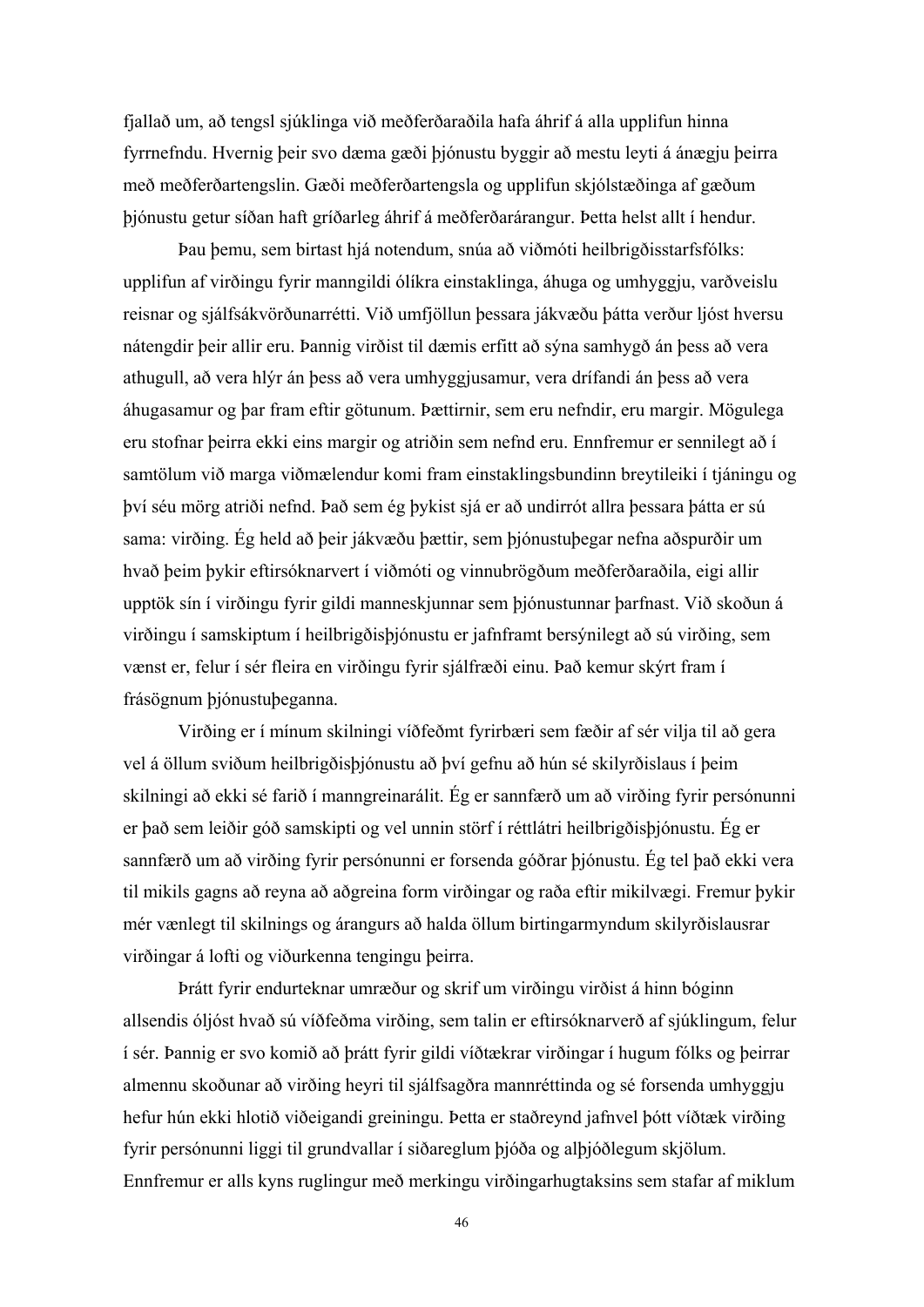mun á notkun þess í daglegu tali og í umræðum um virðingu fyrir manneskjunni í heimspeki og lífsiðfræði (Dickert og Kass, 2009; Joffe o.fl., 2003; Papastavrou o.fl., 2012). Þrátt fyrir það ætla ég að fjalla um hvernig er hægt að byggja undir virðingu. Sú virðing sem ég fjalla um er bæði víðfeðm og skilyrðislaus þannig að hún varðar alla notendur heilbrigðisþjónustu og alla fleti þjónustunnar.

#### **3.3.3 Hvernig er virðing ástunduð í heilbrigðisþjónustu?**

Þau geta verið flókin og vandmeðfarin samskiptin sem heilbrigðisstarfsfólk á við skjólstæðinga á erfiðum tímabilum í lífi þeirra líkt og raunin getur verið hjá þiggjendum heilbrigðisþjónustu. Það er í raun nauðsynlegt að ræða aðeins um varnarleysi sjúklinga og það sem meðal annars veldur því áður en farið er að ræða hvernig virðingar er gætt í heilbrigðisþjónustu. Heilbrigðisþjónusta er nefnilega afar ólík annarri þjónustu sem fólk sækir sér af fúsum og frjálsum vilja. Ástæðurnar fyrir þörf á heilbrigðisþjónustu geta verið erfiðar og þörfin fyrir hjálp brýn. Fólk, sem glímir við veikindi, er almennt talið varnarlaus hópur því að fólk er gjarnan veikt fyrir þegar það þarfnast aðstoðar heilbrigðisfagstétta.

 Einstaklingur, sem þjáðst hefur af erfiðum veikindum til langs tíma, stendur höllum fæti. Fólk, sem að öllu jöfnu stendur vel en þarfnast tímabundið aðstoðar, er auðsæranlegt á þeim tímapunkti. Það er mögulega alvarlega veikt eða slasað, með verki, kvíðið, óttaslegið, dapurt, ringlað, máttfarið, meðvitundarlítið eða í áfalli. Sjúklingar geta verið í andlegu og líkamlegu ástandi sem þeir hræðast. Þeir geta verið alfarið upp á aðstoð annarra komnir, í aðstöðu sem þeir kæra sig ekki um. Þeir missa stjórn á aðstæðum sínum að ákveðnu marki. Margur er vanur því að leggja upp úr klæðaburði og snyrtimennsku. Eftir langvinn veikindi, áföll eða í langvarandi erfiðu hugarástandi getur fólk hreinlega verið að glíma við það að vera ótilhaft og illa út lítandi, jafnvel lyktandi því aðstæður og ástand býður ekki upp á venjubundna umhirðu. Það er kannski ekki stórvægilegt vandamál í samhengi hlutanna en allt ofantalið getur haft mikil áhrif á hvernig fólk upplifir eigin reisn og sjálfsmynd.

 Fólk leitar sér almennt ekki geðheilbrigðisþjónustu á bestu eða hamingjuríkustu tímabilunum í lífi sínu. Því er einmitt þveröfugt farið þegar heilbrigðisvandamál steðja að. Skjólstæðingur leitar á náðir heilbrigðiskerfis með vandamál sín. Oft eru það mál sem honum hefur ekki tekist sjálfum að leysa þrátt fyrir ítrekaðar tilraunir. Hann getur verið beygður og þarfnast aðstoðar. Það getur verið mikið undir. Einstaklingar, sem takast á við andleg veikindi, eru enn útsettir fyrir fordómum, mismunun, aðkasti og ofbeldi. Það sem verra er, þeir eru líklegri til að fá lakari heilbrigðisþjónustu en aðrir hópar (Young, Klap,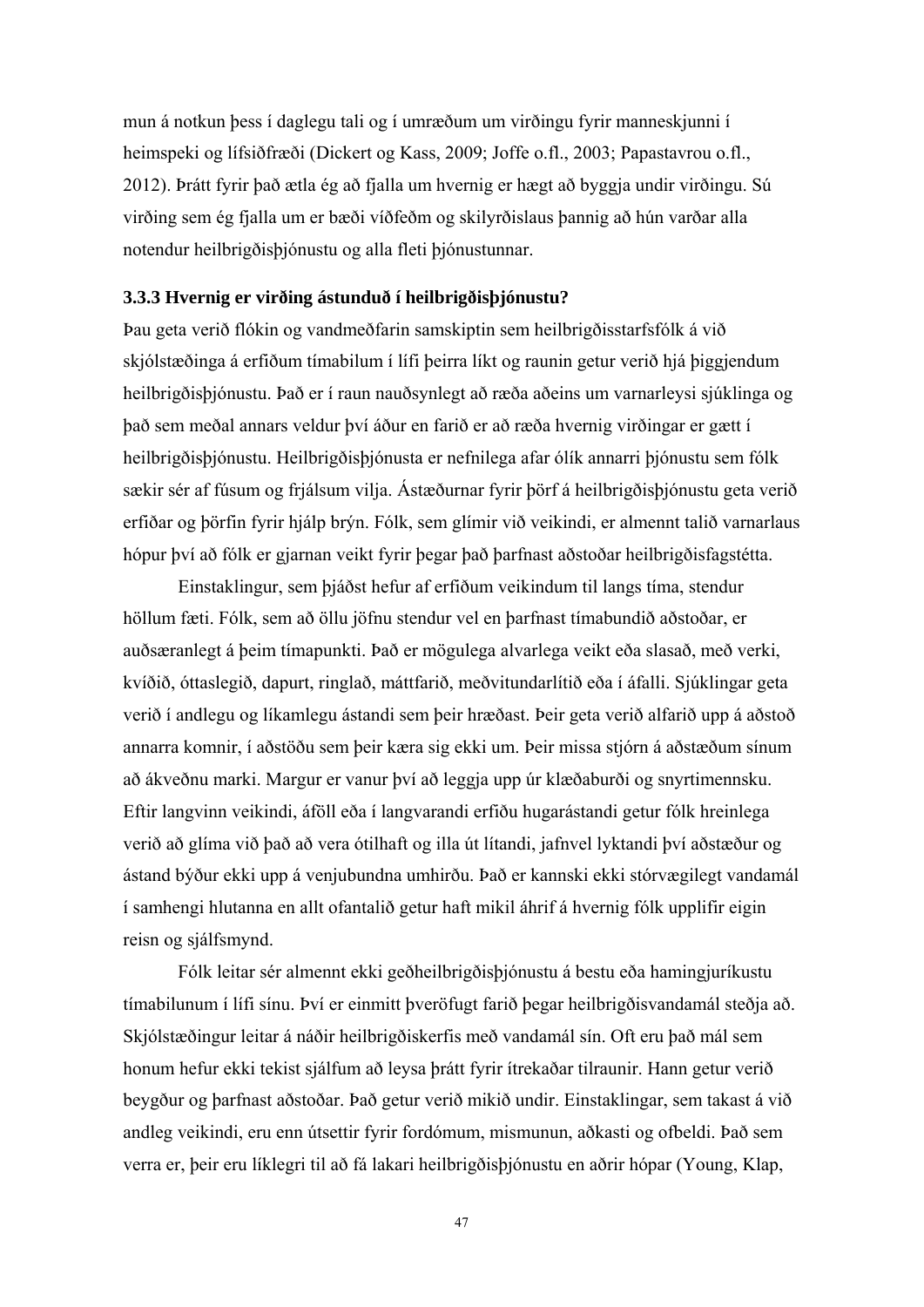Sherbourne og Wells, 2001).

 Dreifing valds í meðferðarsambandinu er ójöfn – sama hver skjólstæðingurinn og bakgrunnur hans er. Hvort sem skjólstæðingurinn er langveikur geðsjúklingur eða mikils metinn borgari í tímabundnum vanda, hvort sem hann sækir sér þjónustu af fúsum og frjálsum vilja, í skyndi eða eftir hentugleika, í jafnvægi eða ójafnvægi, alvarlega eða lítillega veikur o.s.frv. er einstaklingur sem sjúklingur líklega í allt öðru hlutverki en hann er vanur. Innan veggja heilbrigðiskerfisins eru flestir staddir í umhverfi sem er þeim allsendis ókunnugt. Umhverfið getur verið flókið og illskiljanlegt öðrum en þeim sem starfa þar. Þrátt fyrir miklar breytingar á væntingum og kröfum sjúklinga á undanförnum áratugum og breyttri nálgun í heilbrigðisfræðum er einstaklingurinn ef til vill í stöðu sem gerir honum ekki kleift að setja fram margar kröfur eða átta sig á hvaða kröfur hann á rétt á að séu uppfylltar. Enn fremur getur verið nær ógerlegt fyrir hann að hafa eftirlit með gæðum þjónustu eins og áður hefur komið fram. Þar að auki hafa þeir sem glíma við langvarandi og erfið veikindi gjarnan lært að treysta eigin dómgreind illa. Það elur af sér enn minni áræðni til að verja eigin hagsmuni. Þessi sami hópur á sér í ofanálag síst málsvara sem getur sinnt hagsmunagæslu fyrir hans hönd. Einstaklingurinn sem sjúklingur hefur í flestum tilvikum fáa valkosti aðra en að treysta ókunnugum fyrir meðferð sinni og heilsu.

 Augljósu rangindin eru alvarlegt sinnuleysi, misnotkun og annað ofbeldi gagnvart þeim einstaklingum sem þarfnast aðstoðar. Þetta eru aðstæður sem meðferðaraðilar hafa tök á að skapa í krafti varnarleysis skjólstæðinga og valdamisræmis. Sagan er því miður drifin slíkum frásögnum. Líkt og annars staðar í samfélaginu getur starf með varnarlausum hópum laðað að sér einstaklinga sem hneigjast til misnotkunar. Siðferðilegrar umræðu um þennan flokk er hins vegar ekki þörf, til þess eru rangindin of augljós. Í kjölfar breyttrar nálgunar og áherslna í heilbrigðisþjónustu hefur mikill kraftur verið settur í að þjónusta sé veitt á jafningjagrundvelli. Meðferðaraðili og skjólstæðingur eru aftur á móti aldrei raunverulegir jafningjar.

 Manneskjan á tilkall til einkalífs. Það er réttur hennar og nauðsynlegt velferð hennar og þroska. Það er hverjum manni mikilvægt að geta sjálfur ákveðið hvaða þáttum úr einkalífi sínu hann deilir með öðrum og hvaða þáttum hann heldur leyndum. Þörfin fyrir einkalíf er ein af grunnþörfum mannsins og grundvöllur sjálfræðis einstaklingsins (Ástríður Stefánsdóttir, 2006; Bok, 1983, bls. 230–239; Green, 1995; Holloway, 2004; Leino-Kipli, Välimäki, Dassen, Gasull, Lemonidou, Scott, 2001; Siegel, 2008; Vilhjálmur Árnason, 2003, bls. 82).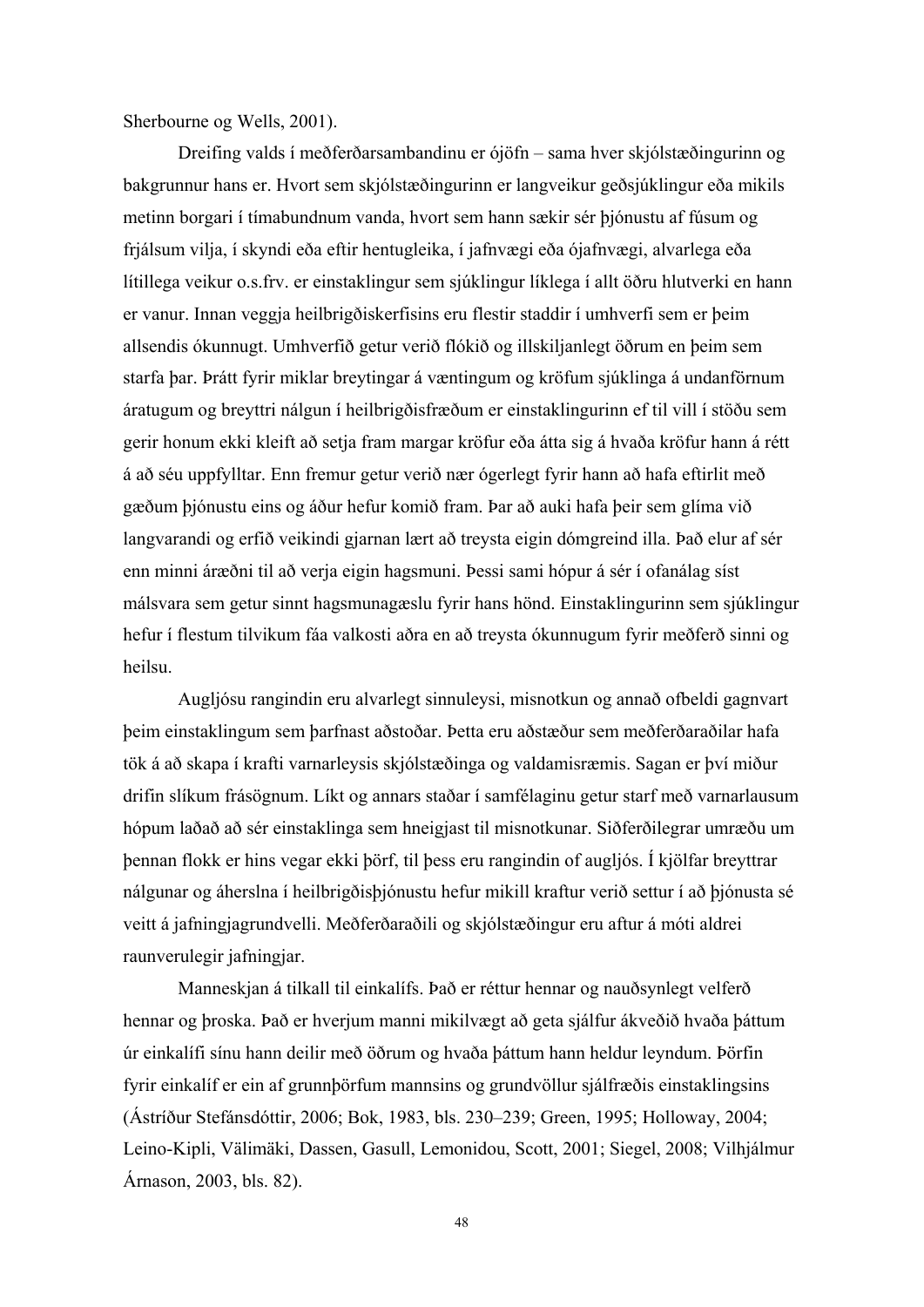Sjúklingur, sem þarfnast heilbrigðisþjónustu, er ekki síður varnarlaus í ljósi þess að hann getur þurft að berskjalda sig fyrir heilbrigðisstarfsfólki, annaðhvort með því að afhjúpa sig andlega eða líkamlega eða hvort tveggja. Hann getur þurft að fórna einkalífi sínu í skiptum fyrir aðstoð. Mat á andlegu ástandi krefur sjúkling ekki síður um nekt en líkamleg skoðun, ef svo má að orði komast. Sjúklingurinn getur þurft að veita aðgang að viðkvæmum upplýsingum um sig. Hann getur þurft að ljóstra upp meiru um sig en hann kærir sig um. Hann hefur aftur á móti ekki alltaf val um það. Upplýsingarnar, sem hann er krafinn um, geta verið nauðsynlegar fyrir rétta greiningu og meðferð og stuðla þannig að því að hann eigi sem besta möguleika á að fá bót meina sinna. Til að gögnin verði sem áreiðanlegust getur hann þurft að svara nærgöngulum spurningum. Þær geta til dæmis varðað lífsreynslu, heilsutengda hegðun og hugarstarf, svo sem áföll og ákvarðanir, mataræði, fjölda rekkjunauta, vímuefnaneyslu, erfiðar og skammarlegar hugsanir og svo mætti lengi telja. Þetta geta verið upplýsingar sem fólk deilir ekki einu sinni með sínum nánustu og vildi fyrir alla muni halda fyrir sjálft sig ef það hefði kost á því. Sjúklingar geta einnig þurft að gangast undir ítarlega líkamsskoðun. Líkamlegar rannsóknir á sjúklingi geta krafist þess að sjúklingur fækki fötum og sé snertur á viðkvæmum stöðum, innan líkama sem utan, með höndum heilbrigðisstarfsmanna og/eða tækjum og tólum. Þetta getur í senn verið niðurlægjandi og sársaukafullt. Hinar ýmsu spurningar og rannsóknir geta einnig fært upp á yfirborðið upplýsingar sem varða fleiri en einstaklinginn sjálfan sem getur skapað siðferðilegar klemmur (Dickens og Cook, 2000; Leino-Kilpi o.fl., 2001).

 Trúnaðinum, sem heilbrigðisstarfsfólk er bundið samkvæmt lögum, er ætlað að draga úr varnarleysi sjúklinga hvað upplýsingar þess og einkalíf varðar. Hippokrates orðaði þagnarskylduna með eftirfarandi hætti: "Á allt það, sem mér kann að bera fyrir augu og að eyrum, þá er ég er að starfi mínu, mun ég líta sem leyndarmál og þegja yfir..." (Vilhjálmur Árnason, 2003, bls. 81). Skýr ákvæði um þagnarskylduna má finna í siðareglum fagstétta sem sinna heilbrigðisþjónustu á Íslandi. Í íslenskum hegningarlögum eru ákvæði um trúnaðarskyldu opinberra starfsmanna, svo og í lögum um löggiltar heilbrigðisstéttir. Lög um réttindi sjúklinga frá 1997 segja afdráttarlaust frá þeim trúnaði sem sjúklingum ber að sýna. Trúnaðarbrestur heilbrigðisstarfsmanns getur því varðað áminningu, brottvikningu úr starfi, leyfissviptingu, sekt og/eða fangelsisvist (Dickens og Cook, 2000; Holloway, 2004). Öllum þessum vörðum er ætlað að tryggja rétt fólks til einkalífs og stjórnar á eigin upplýsingum vernd og tryggja að upplýsingar um þjónustuþega heilbrigðiskerfis séu ekki notaðar á skaðlegan hátt. Þagnarskyldan þjónar þeim tilgangi að verja einkalíf sjúklinga, við aðstæður þar sem varnar er svo sannarlega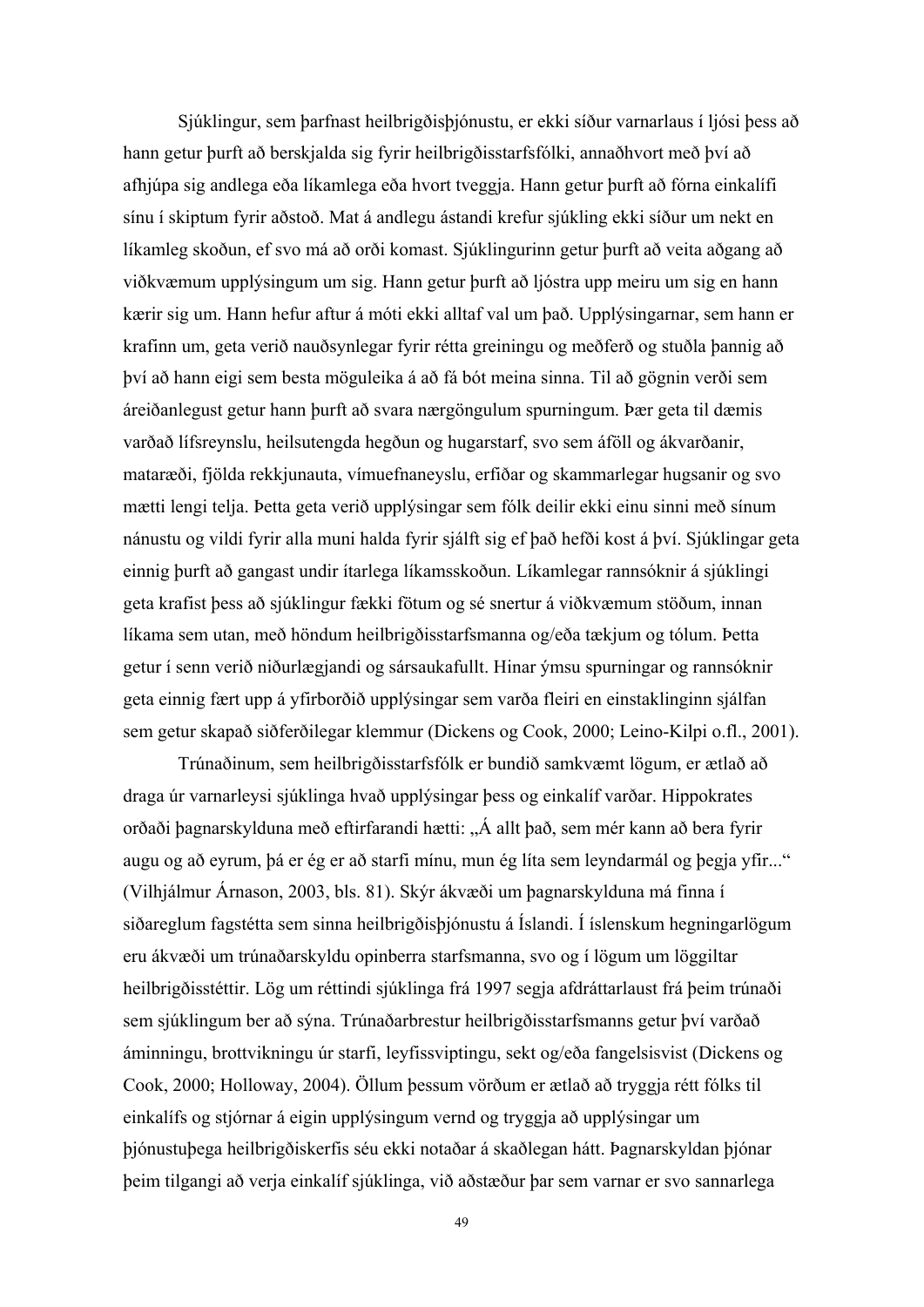þörf.

 En einkalíf er ekki bara réttur fólks, eitthvað sem fagstéttum í heilbrigðisþjónustu og ráðamönnum ber að verja vegna þess að það eru mannréttindi. Þagnarskyldan er jafnframt nytsöm. Það er erfitt að opinbera sig fyrir öðrum, sér í lagi ókunnugum, og af illri nauðsyn fremur en eigin vali. Auðvelt er að gera sér í hugarlund hversu miklu erfiðara væri að fela sig í hendur heilbrigðisstarfsmanns ef það væri ekki gert í trausti þess að þessi ókunnugi aðili væri bundinn trúnaði og mætti ekki fara með upplýsingarnar, sem hann fengi í hendurnar, að vild. Fólk, sem þarfnast heilbrigðisþjónustu, verður að geta gengið að því sem vísu að það fái hana án þess að fórna friðhelgi sinni (Ástríður Stefánsdóttir, 2006). Þagnarskyldan treystir trúnað milli sjúklings og heilbrigðisstarfsfólks sem auðveldar samstarfinu að bera ávöxt (Vilhjálmur Árnason, 2003, bls. 81). Að öðrum kosti væri mikil hætta á því að fólk treysti sér ekki til að greina frá öllum þeim upplýsingum sem skipta máli – eða leita sér almennt hjálpar (Bok, 1983, bls. 230–239). Með öðrum orðum: þagnarskyldan auðveldar fólki að þiggja nauðsynlega þjónustu. Hún er forsenda árangursríkrar heilbrigðisþjónustu – sem er samfélaginu öllu til heilla (Ástríður Stefánsdóttir, 2006; Bok, 1983, bls. 230–239; Vilhjálmur Árnason, 2003, bls. 81). Þagnarskyldan er í raun forsenda fyrir góðu meðferðarsambandi.

 Þagnarskyldan er nátengd virðingu. Virðing fyrir sjálfræði, bæði í vísindarannsóknum og heilbrigðisþjónustu, hefur notið sviðsljóssins, eins og fyrr hefur verið sagt. Það hefur verið á kostnað víðari túlkunar virðingar. Ég hef þegar farið yfir ástæður þess að virðing fyrir sjálfræði sé ekki fullnægjandi virðing. Umræðan um virðingu fyrir sjálfræði hefur hins vegar skilað miklu. Til marks um það má nefna markvissa notkun upplýsts samþykkis í heilbrigðisþjónustu og rannsóknum í dag. Ég tel að nemar og nýlega útskrifað fagfólk í heilbrigðisvísindum fái almennt þokkalega leiðsögn í að standa vörð um sjálfræði skjólstæðinga sinna. Ég er nokkuð viss um að forræðishyggja sé sá pyttur sem helst er reynt að byrgja í kennslu og aðlögun í starfi. Fullyrðingar Kants um að ekki sé hægt að gera öðrum gott út frá eigin hugmyndum um hamingjuna (að dómgreindarlausum undanskildum) heldur einungis samkvæmt hugmyndum einstaklingsins sjálfs um hamingjuna standast tímans tönn og fá pláss í umræðunni. Þær þykja mér góð varða. Sé manneskjunni ætluð virðing þurfum við einfaldlega að treysta henni til að vera fær um að meta eigin athafnir og finna lífi sínu þann farveg sem hún sjálf telur mikilvægan. Það er skylda okkar að taka hennar eigið verðmætamat alvarlega (Vilhjálmur Árnason, 2003, bls. 113).

Ég álít að tíma sé vel varið í námi og starfi að byggja virðingu fyrir sjálfræði inn í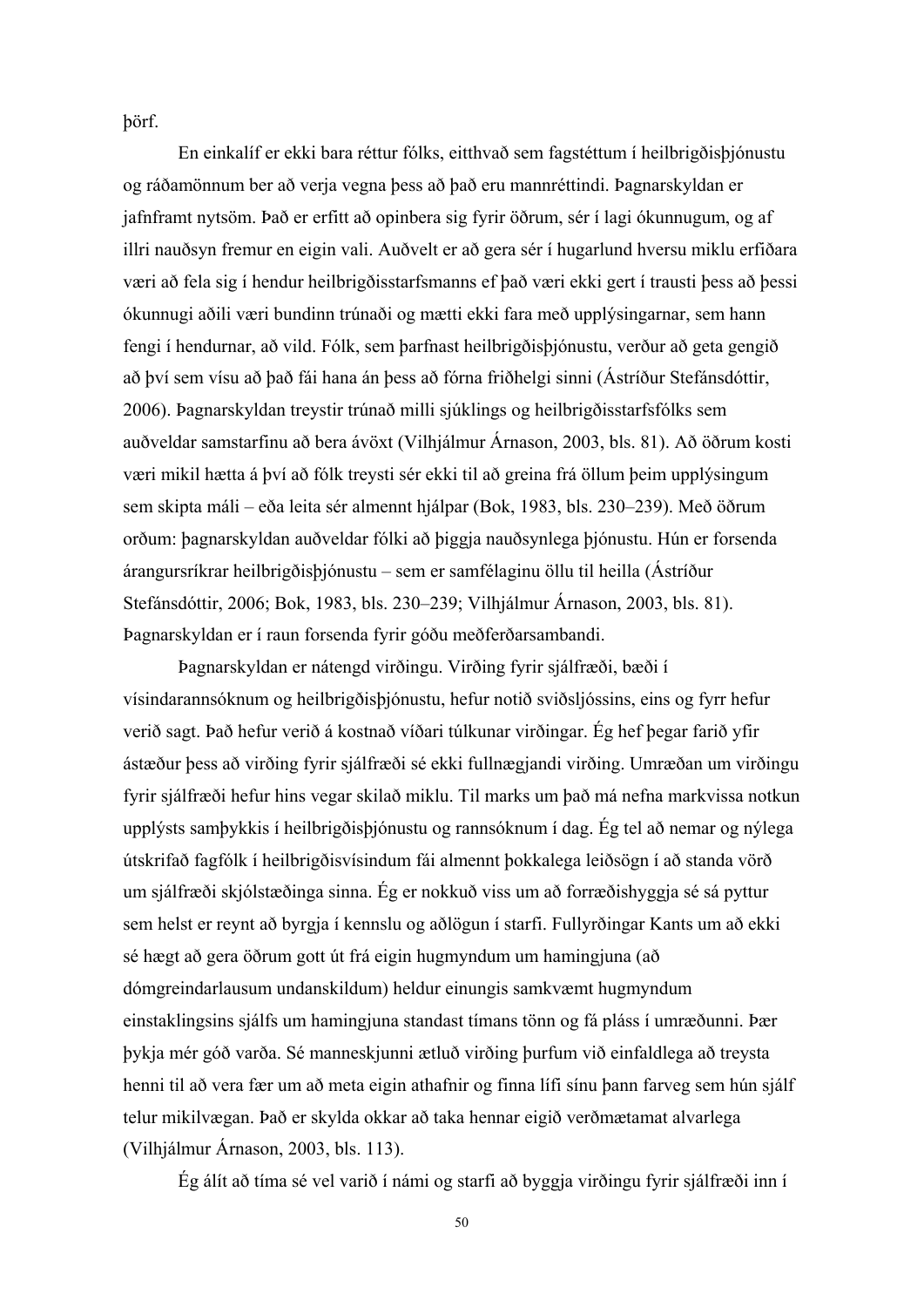faglegan þankagang heilbrigðisstétta. Að fagfólk ætli í góðri trú að greiða fyrir öðrum, það er skjólstæðingi sem er fær um að taka ákvarðanir, á kostnað sjálfsákvörðunarréttar hans tel ég hins vegar vera pytt sem ekki er í raun óeðlilegt fyrir velmeinandi heilbrigðisstarfsfólk að ramba á barmi eða falla í stöku sinnum. Ef til vill útskýrir það athyglina sem sú gryfja fær. Forræðishyggja, sem á upptök sín í velgjörð, þykir mér verðug til umræðu enda finnst mér hægt að ganga út frá því að velviljað fagfólk vilji sneiða hjá þeim mistökum og því geti skilað miklu að ræða um hvernig hægt er fyrirbyggja þau.

 Breytt sýn og nálgun í heilbrigðisþjónustu nútímans styður við virðingu fyrir sjálfræði einstaklingsins – að minnsta kosti í þjónustu sem þjóðir vilja státa af. Við virðumst hafa lært af sögunni og umræðunni og sameinast um að verja sjálfræði einstaklingsins. Skjólstæðingar heilbrigðisþjónustu eru í æ ríkari mæli þátttakendur í þjónustu fremur en einberir þiggjendur eins og fyrr hefur verið greint frá. Það er mikil breyting frá því sem áður var þegar læknar voru taldir alvitrir og sjúklingahlutverkið fól fyrst og fremst í sér hlýðni við þá. Í dag er álit sjúklinga talið skipta máli og þekking þeirra talin verðmæt. Þeir eru enn fremur taldir eiga rétt á því að tekið sé mark á skoðunum þeirra og gildi þeirra innlimuð í meðferðina og umönnunina sem þeir kjósa að þiggja eða þiggja ekki. Þátttaka felur bæði í sér rétt sjúklinga og ábyrgð þeirra.

 Valkostir eru álitnir eðlilegur liður í fyrsta flokks þjónustu þótt svo sannarlega sé staðreyndin oft sú að ekki er í reynd boðið upp á mikið val, hvort sem það er tíma-, fjármagns-, úrræða- eða þekkingarskortur eða jafnvel eitthvað annað sem veldur. Að gefa svigrúm fyrir breytileika í þjónustu til dæmis á sjúkrahúsum getur varðað stóra hluti jafnt sem smáa en verið afar þýðingarmikið. Valið getur snúist um leyfi til að hafna lífsnauðsynlegri meðferð eða velja sér meðferðaraðila. Það getur einnig snúið að smávægilegu valdi yfir dagskipulagi á stofnun, svo sem fótaferðartíma, matseðli eða heimsóknartímum. Þetta er ný hugsun og er að breiðast út á fleiri stöðum, svo sem á öldrunarheimilum, í þjónustu við fatlaða og í skólakerfinu. Að bjóða upp á valkosti felur í sér virðingu fyrir einstaklingnum, þekkingu hans og breytileika manna á milli. Að mínu mati felur þetta í sér virðingu fyrir sjálfræði og gildi hvers og eins.

 Með því að láta álit skjólstæðings sig varða nýtir kerfið það sem einstaklingurinn hefur fram að færa. Um leið er stutt við styrkleika hans og getu. Það hvetur aftur til sjálfstæðis og sjálfsöryggis, mikilvægra þátta þegar einstaklingurinn er varnarlaus, eins og oft er í heilbrigðisþjónustu. Að efla sjálfstæði eykur áræðni sjúklings sem greiðir aftur fyrir þátttöku hans í ákvarðanatöku sem aftur ýtir undir sjálfræði. Þetta helst allt í hendur.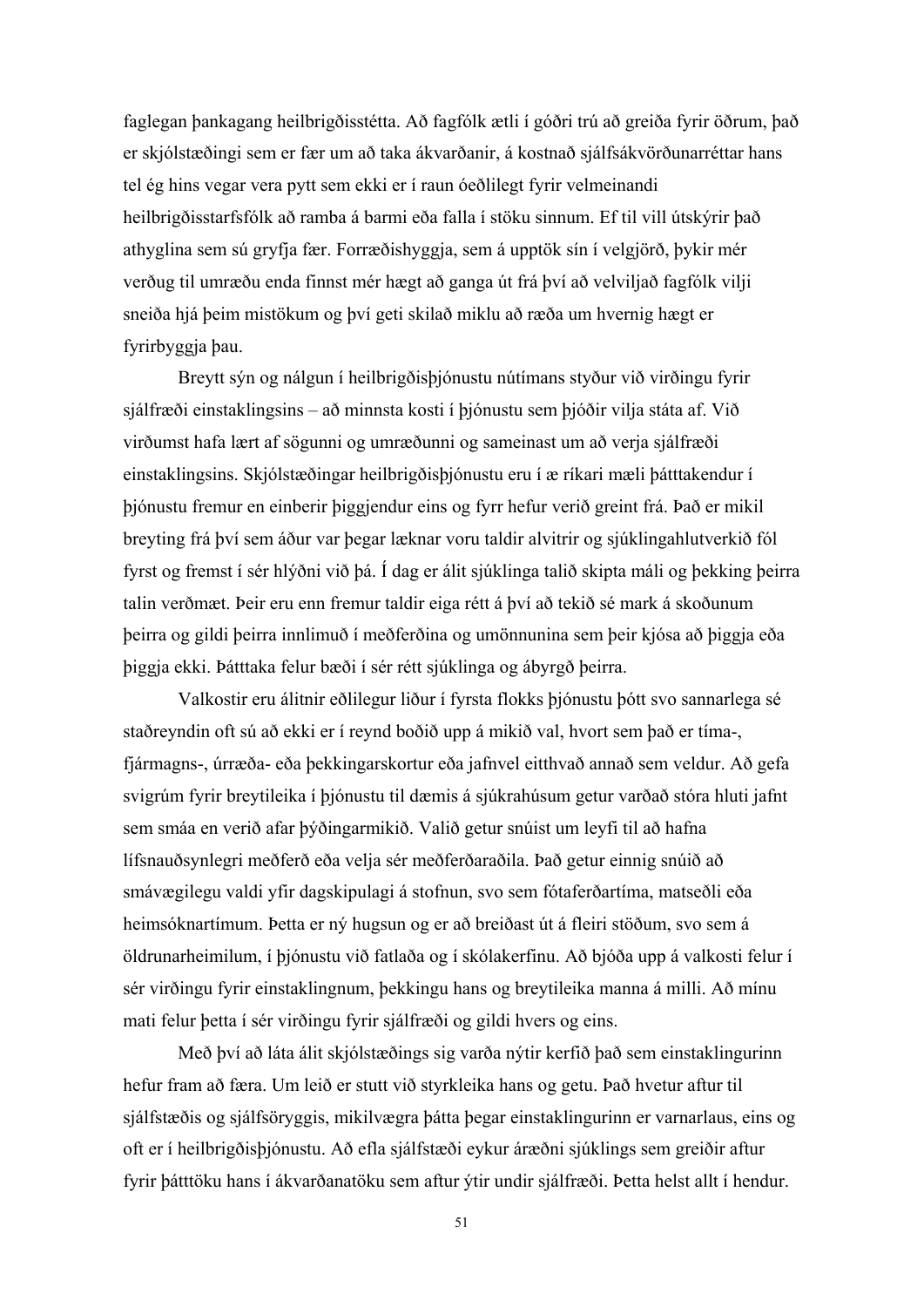Þátttaka í eigin umönnun eykur vægi sjúklinga og valdeflir þá og eykur einnig líkur á enn frekari sjálfsumönnun og fylgni við ráðleggingar og skynsamlegar ákvarðanir um eigin heilsu (Morgan og Yoder, 2012). Virðing fyrir sjálfræði í heilbrigðisþjónustu er ekki bara eitthvað sem sjúklingar eiga rétt á – virðing er líka hagkvæm.

Eins og áður hefur komið fram getur verið menningarmunur á hvað þykir auðsýnd virðing og auðsýnt virðingarleysi. Það er bundið við hefðir og venjur í samfélagi. Það sem er menningarbundið varðar gjarnan útfærslu á þjónustu, atriðin sem eru á yfirborðinu. Þetta eru mikilvæg atriði en jafnframt þau sem tiltölulega auðvelt er að breyta. Virðing í viðhorfum gagnvart öðrum manneskjum er að mínu mati djúpstæðari. Djúpstæð virðing varðar stóru og veigamiklu atriðin, heildarmyndina. Lengri tíma tekur að gera breytingar á henni. Það getur bæði verið jákvætt og neikvætt. Séu falleg viðhorf ríkjandi, til dæmis á stofnun, þarf mikið til að kollsteypa þeim. Að sama skapi getur verið torvelt að gera breytingar til góðs þar sem skaðleg viðhorf hafa skotið rótum.

 Rannsóknir sýna að það er ákveðinn skortur á samleitni milli upplifana heilbrigðisstarfsfólks og sjúklinga. Það getur verið ósamræmi í sýn fólks á atburðarás og samskipti sem það þó upplifir saman (Papastavrou o.fl., 2012). Hver og einn sér veröldina frá sínu sjónarhorni eins og rætt hefur verið um. Því má ekki gleyma. Það liggur því síður en svo alltaf í augum uppi hvað sjúklingar telja mikilvægt og hvernig þeir forgangsraða því sem skiptir þá máli. Það verður sennilega aldrei hægt að spá fyllilega fyrir um hvernig virðing er best auðsýnd. Upplifun skjólstæðinga er jafnframt óhjákvæmilega misjöfn. Þau mynstur, sem koma fram þegar gerðar eru athuganir á því hvernig þjónustuþegum heilbrigðiskerfa þykir heilbrigðisstarfsfólk sýna virðingu við störf sín, gefa okkur hins vegar góðar vísbendingar. Þessi stef styðja við þá hugmynd að djúpstæð virðing nái að einhverju leyti út yfir menningarlegan mismun. Þannig tel ég að ef einstaklingur hefur tamið sér djúpstæða virðingu fyrir manneskjum og þekki viðteknar venjur í samfélagi geti hann að öllum líkindum gert virðingu fyrir öðrum góð skil. Heilbrigðisstarfsfólk þarf að læra að þekkja þessi sameiginlegu þemu – það almenna. Að sama skapi þarf það að hafa í huga ólík gildi og sjónarhorn einstaklinganna sem það sinnir – það einstaka. En fyrst og fremst þarf það að hlúa að eigin hugarfari. Þannig tel ég virðingu, ánægju skjólstæðinga og traustum meðferðarsamböndum helst tryggt pláss í heilbrigðisþjónustu – og þar með sem best stuðlað að gæðum þjónustunnar.

#### **3.3.3.1 Virðing – sú hlið sem skjólstæðingur sér**

Víðfeðma virðingin, sem ég tel vera þá virðingu sem þarf að hafa að leiðarljósi í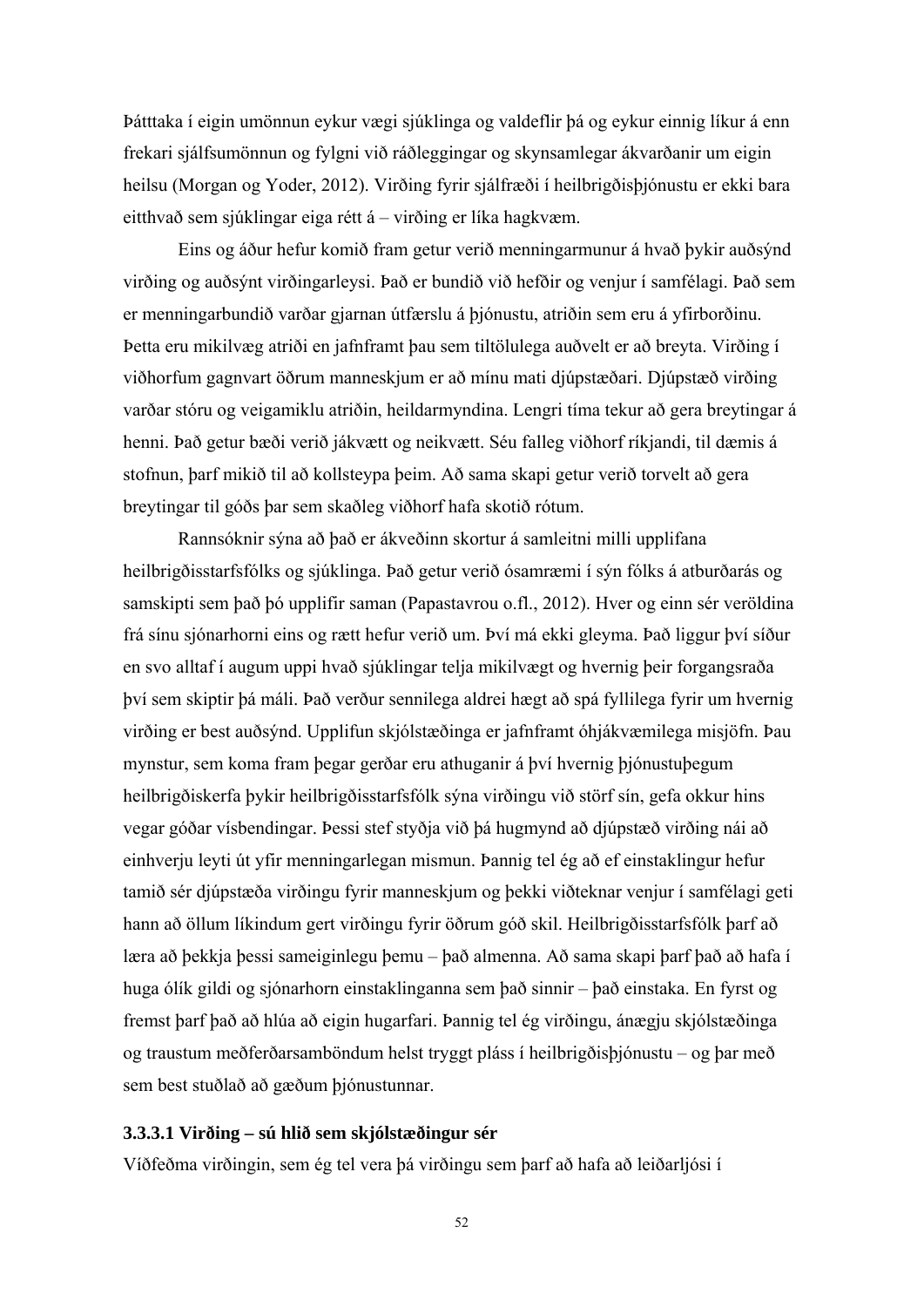heilbrigðisþjónustu, er sú virðing sem birtist í viðhorfum, allri framkomu og starfsháttum heilbrigðisstarfsfólks. Hegðun heilbrigðisstarfsmanns er nokkuð áreiðanlegur vísir virðingar. Hún er það sem snýr að þjónustuþeganum, er honum sýnileg. Hún er í raun það eina sem skjólstæðingur getur lagt mat á eins og fram hefur komið. Framkoma og viðmót fagfólks í heild sinni eru vegin og metin af skjólstæðingum þeirra. Orðaval, raddbeiting og líkamstjáning segja skjólstæðingum sögu. Hvernig snertingu og augnsambandi er háttað er grandskoðað. Þetta mat hefur úrslitaáhrif á hvernig heilbrigðisþjónusta er metin í heild sinni. Aðstæður og einstaklingar eru aftur á móti ólík og því er engin ein uppskrift til að nálgun sem sjúklingum þykir ætíð eftirsóknarverð. Að einhverju leyti getur breytileg hegðun verið viðeigandi í breytilegum aðstæðum, í samskiptum við ólíkar manneskjur. Það sem flestir skjólstæðingar eru hins vegar að leita að í framkomunni er það sama: merkjum um þekkingu og færni, áhuga og umhyggju – og virðingu sem birtist í þessu öllu.

 Ákveðnar þumalfingursreglur í samskiptum í heilbrigðisþjónustu gilda, eru viðtekin venja og þykja sjálfsagðar til að auðsýna virðingu fyrir persónu. Þá grunnþætti lærir heilbrigðisstarfsfólk á sínum fyrstu námsárum. Að kynna sig fyrir sjúklingi á viðeigandi hátt í upphafi samskipta og útskýra hlutverk sitt er einn þeirra grunnþátta. Það gefur sjúklingi til kynna að starfsmaðurinn lúti ákveðnum kurteisisvenjum. Það segir einnig þá sögu að starfsmaðurinn sjái sjúklinginn sem persónu en ekki einungis til dæmis sem sjúkdóminn, sem hann er með, eða verkið sem þarf að vinna. Það segir sjúklingnum jafnframt að starfsmanninum þyki eðlilegt að gefa sér tíma til að sýna honum þá virðingu að heilsa og bíða eftir leyfi til að fara inn á umráðasvæði hans, hvort sem það er líkamlegt eða andlegt. Það er einnig til marks um að starfsmanni þyki sjálfsagt að sjúklingur sé upplýstur um hvaða þjónustu hann muni fá og frá hverjum. Þannig er vægi hans í ferlinu staðfest.

 Mat á ástandi sjúklings felur í sér að hann þarf að berskjalda sig ætli hann að fá sem besta greiningu og úrlausn á vanda sínum. Eins og áður hefur verið fjallað um getur mat á líkamlegu ástandi krafist þess að sjúklingur afklæði sig. Hann getur þurft að leyfa ókunnugum að snerta sig, jafnvel á viðkvæmum stöðum. Hvernig snertingu er háttað skiptir máli. Nákvæma skoðun á líkama sjúklings er hægt að framkvæma á afar ólíkan máta með tilliti til verndar reisnar sjúklings. Að biðja um leyfi áður en sjúklingur er afklæddur eða líkami hans snertur ber vott um virðingu og dregur úr líkum á niðurlægingu. Það styður við reisn sjúklings að starfsmaður leggi sig fram við að lágmarka nekt hans með því að afhjúpa eins lítið af líkama hans og komist er af með, í eins stutta stund og hægt er. Einfaldar athafnir eins og að draga fyrir tjöld eða loka dyrum geta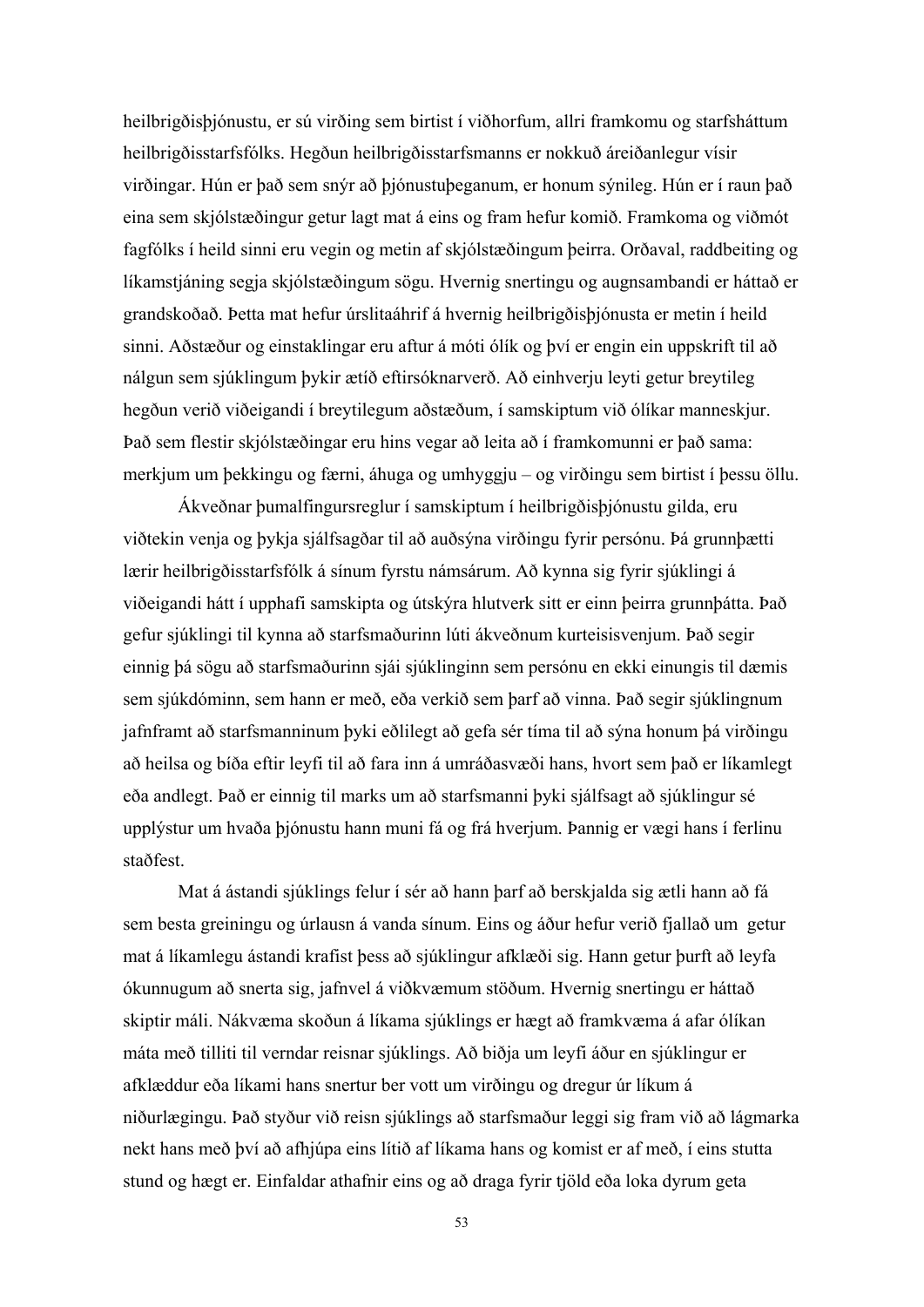takmarkað fjölda þeirra sem eru ásjáandi. Það dregur verulega úr upplifun sjúklinga að einkalíf þeirra sæti innrás (Branch Jr., 2006). Að heilbrigðisstarfsfólk gefi sér tíma til slíkra hluta, þrátt fyrir annríki, borgar sig. Samhliða skoðun á líkamlegri heilsu þurfa sjúklingar oft að svara spurningum um viðkvæma þætti sem þeir vildu síst ræða við ókunnuga. Hvernig ágengar spurningar eru orðaðar geta þar skipt sköpum, sem og hverjir eru áheyrendur, bæði með tilliti til líðanar sjúklings og þess hvaða upplýsingar um sig sjúklingur treystir sér til að gefa upp. Magn upplýsinga, sem hann treystir sér til að deila, getur haft áhrif á batahorfur.

 Starf innan heilbrigðiskerfis getur falið það í sér að færa sjúklingi erfið tíðindi svo sem fregnir af sjúkdómsgreiningu. Þótt greining á tilteknum sjúkdómi sé heilbrigðisstarfsmanninum jafnvel daglegt brauð skal hann setja sig í spor þess veika og bera virðingu fyrir því að hann stendur mögulega frammi fyrir einum af erfiðari stundum lífs síns. Það getur leiðbeint honum við að sinna hlutverki sínu á viðeigandi hátt, sýna samhygð og hlýju. Það ber vott um virðingu að standa við orð sín, svo sem að vinna verk sem heitið hefur verið eða að hafa samband þegar því hefur verið lofað. Ítrekaður dráttur á að verkefni séu leyst, svo ekki sé talað um augljós merki þess að heilbrigðisstarfsmaður gleymi því sem hann ætlaði að gera fyrir sjúkling, getur verið tákn um leti eða sinnuleysi í huga sjúklingsins. Það getur dregið verulega úr trausti og öryggistilfinningu sem hefur keðjuverkandi áhrif á alla upplifun þjónustuþegans af þjónustunni til hins verra. Stundvísi, alveg eins og í daglegu lífi, er merki þess að tími skjólstæðings skipti máli og að starfsemi stofnunar gangi sem skyldi. Í annasömu starfsumhverfi, þar sem álag getur verið ófyrirséð og óútreiknanlegt, kann að vera erfitt að halda tímaramma. Það hefur valdið mörgum heilbrigðisstarfsmanninum álagi og hugarangri.

 Tíminn, sem gefinn er til samskipta, er dýrmætur. Skjólstæðingar kunna að meta þann tíma sem varið er til umönnunar þeirra og þjónustu við þá. Almennt er það túlkað sem teikn áhuga og umhyggju að gefa dágóðan tíma til samtals við sjúkling. Tilgangur umræðu og lengd hennar þarf ekki að vera meginatriði. Frekar er það umhyggjan, sem samtalið getur verið til marks um, sem vegur þungt á metunum. Samtal getur verið sterkt merki þess að skoðanir einstaklings skipti máli. Hvernig á sjúklingur annars að geta komið óskum sínum og tilfinningum betur á framfæri en með orðaskiptum við meðferðaraðila? Í samræðum fær hann tækifæri til að hafa áhrif á meðferð og þjónustu. Samræður geta leitt til sameiginlegra ákvarðana (Árnason, 2000). Enn fremur er tími, sem gefinn er til samtals, tækifæri fyrir heilbrigðisstarfsmann til að meta ástand og heilsu sjúklings, svo sem koma auga á hrörnun eða bata, en einnig til að hughreysta, fræða og upplýsa. Þessi tími er einnig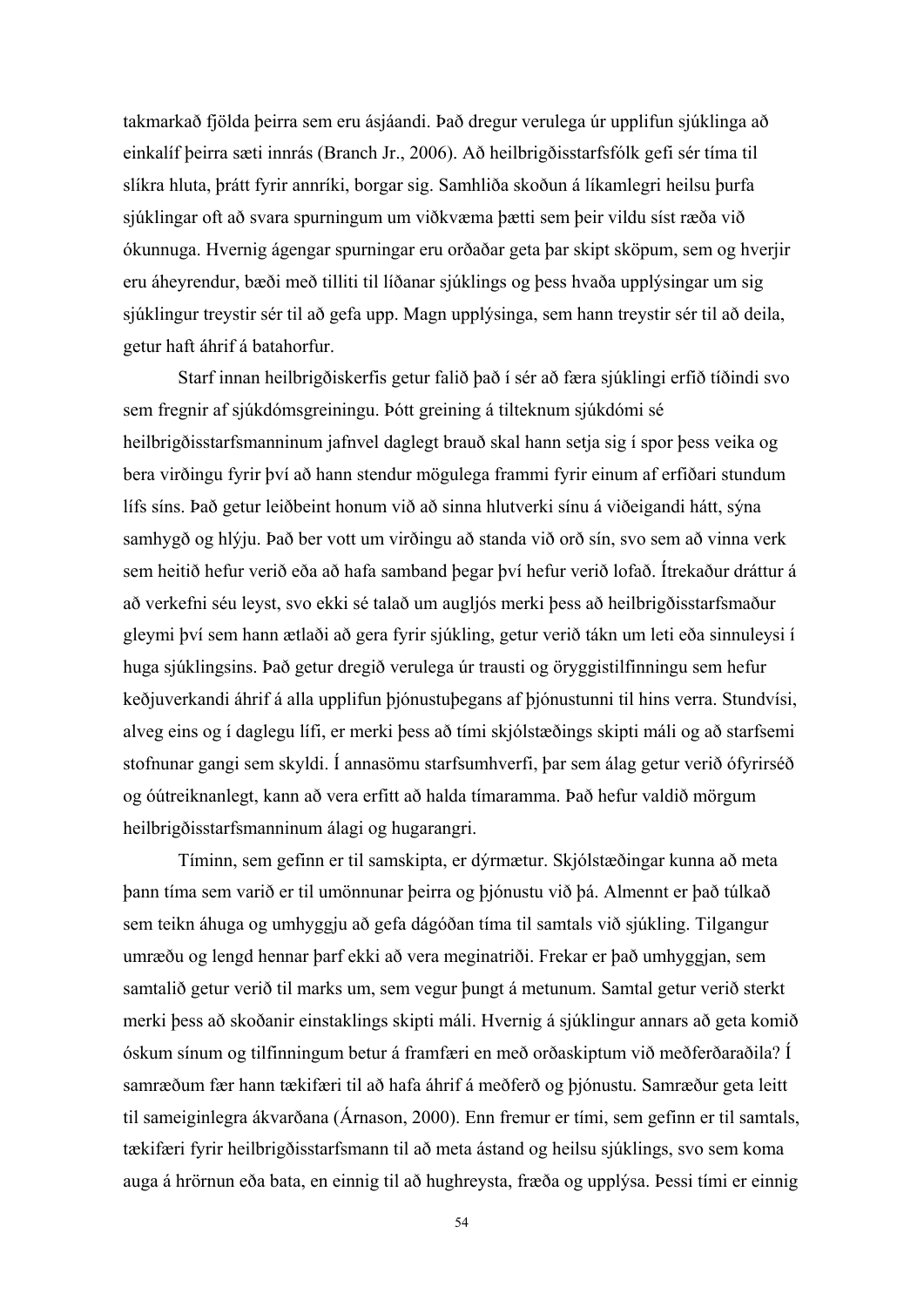mjög mikilvægur fyrir traust meðferðarsamband sem við höfum þegar staðfest að er sérstaklega dýrmætt (Papastavrou o.fl., 2012. Samtal við skjólstæðing er lykilatriði í góðri heilbrigðisþjónustu.

 En að tala við sjúkling dugir ekki eitt og sér. Tryggja þarf eftir bestu getu að sá tími, sem varið er í samskipti við sjúkling, sé til gagns. Tímalengd og umræðuefni eru ekki þær breytur sem hafa mest forspárgildi um gæði samtals. Það er framkvæmdin sem skiptir máli. Og framkvæmdin stjórnast af hugarfari meðferðaraðila og þekkingu hans á því hvernig stýra skuli samræðum af virðingu fyrir skjólstæðingi, í hans þágu. Óyrt tjáning meðferðaraðila leggur ekki síður af mörkum til heildarupplifunar skjólstæðings á samskiptunum en orðin sem hann velur að láta frá sér fara. Það er vel hægt að vera líkamlega á staðnum með skjólstæðingi en vera víðsfjarri í huganum. Það er ekki með öllu ófyrirgefanlegt, við erum mannleg, en það getur sent skjólstæðingi þau skilaboð að skoðanir hans skipti ekki máli, að hann skipti ekki máli. Það letur hann til frekari tjáningar. Veita þarf því eftirtekt sem sjúklingur segir. Það þarf raunverulega að hlusta (Árnason, 2000). Ef það er ekki gert má nokkuð fastlega reikna með að viðmælandi taki eftir því – og þá má velta fyrir sér hvaða tilgangi samtalið þjónaði. Meðferðaraðili þarf að geta sett sig í spor skjólstæðinga sinna og veitt þá þjónustu sem hann sérhæfir sig í af umhyggju og virðingu. Erfitt er fyrir meðferðaraðila að gera sér upp samhygð og áhuga. Það er mín skoðun að meðferðaraðila beri að þjálfa þá hæfileika sína og leggja rækt við að viðhalda þeim. Heilbrigðisstarfsfólk hlýtur almennt að búa yfir þeim hæfileikum; hvað hefði annars dregið það að starfinu?

### **3.3.3.2 Virðing – sú hlið sem skjólstæðingur sér ekki**

Ég hef hér á undanfjallað um virðingu í heilbrigðisþjónustu, hvernig sagan hefur áhrif á hvernig hún birtist í þjónustustefnum, lögum, reglum og leiðbeiningum heilbrigðisstarfsfólki til handa. Ég tel að sögunni, þar sem sjálfsákvörðunarréttur fólks var gróflega vanvirtur, og þeim römmum, sem maðurinn skapaði í tilraunum til að sporna við að viðlíka misnotkun endurtæki sig, megi "kenna um" hvernig virðing hefur orðið að virðingu fyrir sjálfræði. Ég hef farið yfir hvernig skjólstæðingar í heilbrigðisþjónustu meta gæði þjónustu og komist að því að það er ekki virðing fyrir sjálfsákvörðunarrétti þeirra sem er þeim hugleikin umfram annað. Ég hef bent á að það eru fyrst og fremst samskipti og tengsl við þá sem þjónustuna veita sem sjúklingar nefna, aðspurðir um hvað skipti þá máli í heilbrigðisþjónustu. Í kaflanum hér á undan um meðferðarsambandið kemur fram að meðferðartengslin hafa einmitt mest forspárgildi um hvernig sjúklingum í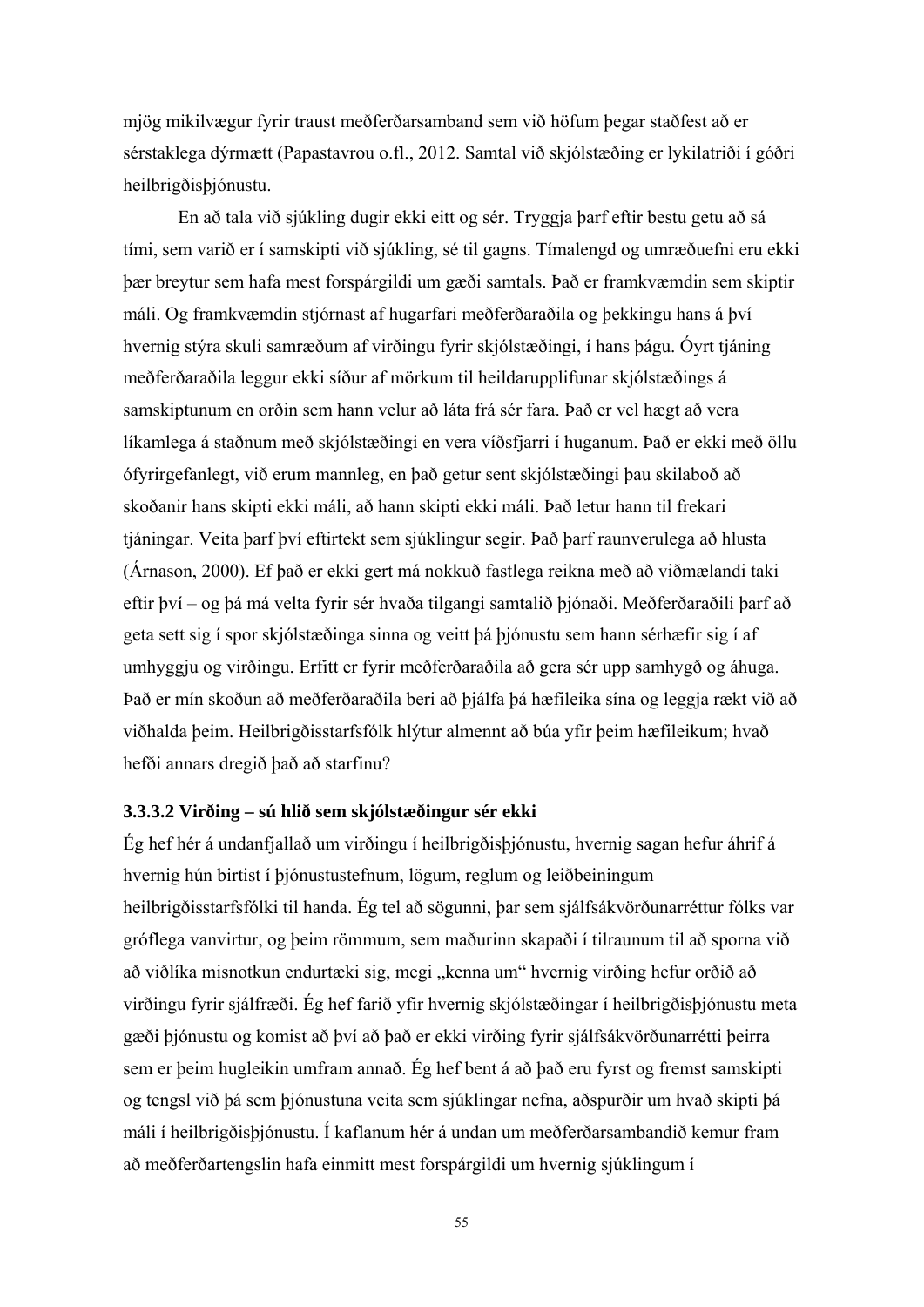samtalsmeðferð reiðir af og þau hafa gríðarleg áhrif á hvernig sjúklingum í meðferð við líkamlegum kvillum vegnar. Þannig eru ánægja sjúklinga með heilbrigðisþjónustu og batahorfur þeirra tengd. Þar af leiðandi er ánægja sjúklinga með veitta þjónustu góður mælikvarði á gæði þjónustunnar. Hér á undan nefndi ég nokkur grunnatriði varðandi það hvernig koma megi fram við þjónustuþega af virðingu og auka líkur á góðum meðferðartengslum, ánægju og árangri af meðferð.

 Það eru ákaflega margir þættir í lífinu sem varða hagsmuni okkar sem við getum ekki haft eftirlit með. Þótt margir þjónustuþættir séu undir gæðaeftirliti í heilbrigðisþjónustu á það sama við þar. Eins og áður hefur komið fram eru ákveðnir þættir sem sjúklingum eru ekki sýnilegir eða þeir eru ekki meðvitaðir um. Virðing er jafnframt fólgin í mun fleiru en því sem kemur þjónustuþegum alltaf fyrir sjónir. Þeir geta þannig með litlu, eða engu, móti haft eftirlit með ákveðnum störfum heilbrigðisstarfsfólks og siðferðilegu framferði þess. Margt sem skjólstæðingar hvorki heyra né sjá og eru ekki meðvitaðir um getur hins vegar skipt miklu máli. Það getur verið alfarið undir fagmanninum einum komið hvort hann vandar til þeirra verka – af virðingu fyrir skjólstæðingnum, með markmið hans að leiðarljósi. Ég ætla að fjalla aðeins um nokkur verkefni sem fagfólk í heilbrigðisþjónustu sinnir en skjólstæðingar þeirra hafa jafnvel ekki hugmynd um.

 Þagnarskyldan, sem stendur vörð um einkalíf skjólstæðinga, er sjálfsögð. Hennar þekkja flestir til. Þagnarskyldan er gott dæmi um starfshætti sem varða sjúklinga verulega en þeir geta illa haft eftirlit með. Hvort hún er ætíð virt sem regla geta þeir ekki með neinu móti metið. Hún er bundin við landslög og ákveðið eftirlit er haft með að henni sé framfylgt sem eykur sennilega líkur á því að heilbrigðisstarfsfólk rjúfi ekki trúnað. Það er hins vegar fjarri því að vera fullkomin trygging. Sjúklingar verða einfaldlega að vona það og treysta því að heilbrigðisstarfsfólk standi við trúnaðinn sem þeir heita. Heilbrigðisstarfsfólki ber hins vegar að virða hann óháð því hvort skjólstæðingar þeirra verða varir við rof á trúnaði eða varðveislu hans. Lög um réttindi sjúklinga taka fyrir skyldu heilbrigðisstarfsfólks til að virða þagnarskyldu, meira að segja að sjúklingi látnum. Maðurinn hefur tilkall til réttinda og virðingar þótt hann verði þeirra ekki var, geti ekki krafist eða notið þeirra. Hvernig virðingar sjúklings og reisnar er gætt að honum fjarstöddum er ekki síður mikilvægt en hvernig virðingu og reisnar er gætt að honum viðstöddum. Þetta á við í tilfelli sjúklinga sem eru sofandi, meðvitundarlausir, látnir eða andlega ófærir um að meta þagnarskylduna, til dæmis alvarlega þroskaskertir eða geðsjúkir og sjúklingar með skerta heilastarfsemi. Þessi dæmi sýna einmitt hvernig virðing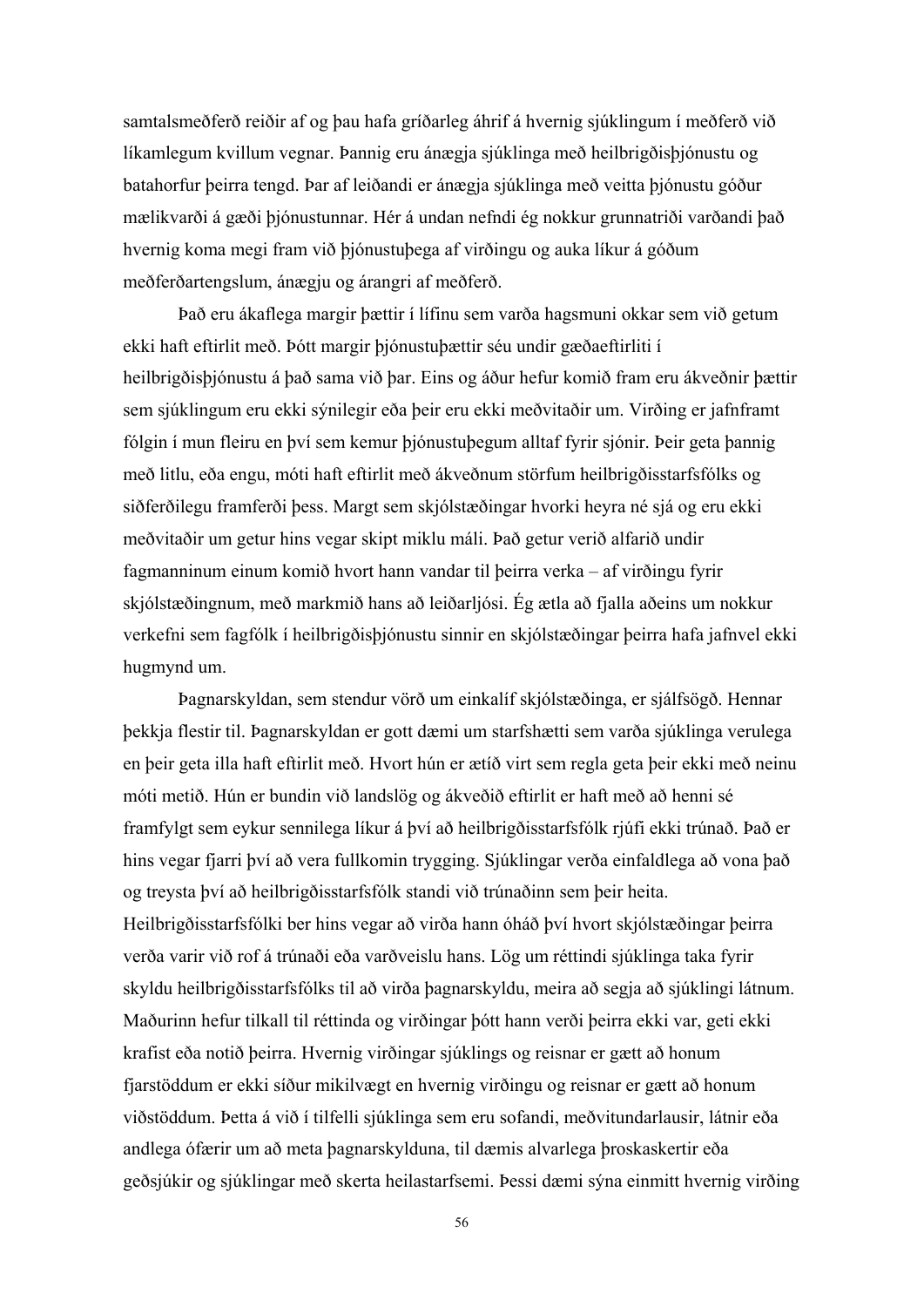fyrir sjálfræði getur verið takmarkaður hluti virðingarkröfunnar.

 Samkvæmt þeim svörum, sem þjónustuþegar gáfu í tengslum við upplifun sína á heilbrigðisþjónustu, er reisn hluti af virðingu. Nefndu þeir til dæmis hvernig líkamlegri skoðun var háttað með tilliti til verndar reisnar þeirra. Siðareglur hjúkrunarfræðinga (e.d.) gera einnig kröfur til stéttarinnar að hjúkra þannig að gætt sé að reisn skjólstæðinganna. Reisn manneskjunnar getur orðið fyrir áföllum í heilbrigðisþjónustu og spurning hvort reisn fólks verður fyrir meira hnjaski en þörf er á í höndum fagfólksins. Það er trúa mín að almennt sé sá hugsunarháttur ríkjandi meðal heilbrigðisstarfsfólks að komið skuli fram við fólk af virðingu, jafnvel þótt það sé allsendis ófært um að annast eða verja sig sjálft eða gæta að eigin reisn, og að af þeim sökum leggi fagfólk hart að sér að forða skjólstæðingum sínum frá niðurlægingu og skömm. Unglingspiltur með alvarlega andlega og líkamlega fötlun, sem heldur hvorki þvagi né hægðum, getur átt reisn sína undir því að starfsfólk gæti að hreinlæti hans og snyrtimennsku. Starfsfólkinu ber að gera það jafnvel þótt pilturinn sé ekki meðvitaður um störf þeirra. Að sama skapi getur varðveisla reisnar aldraðrar konu með minnisglöp, sem áður mátti ekki vamm sitt vita og hefur samfara versnandi sjúkdómi farið að hrópa hátt gróf fúkyrði af og til, verið í höndum starfsfólks. Starfsfólkið getur stuðlað að reisn þessarar konum og á því að gera, með því að sjá til þess að hún sé ekki í margmenni á slíkum stundum. Að koma í veg fyrir að hópur samsjúklinga verði vitni að því þegar starfsfólk þarf að yfirbuga og halda fastri æstri og ógnandi ungri konu í geðrofi á geðdeild kemur í veg fyrir að hún tapi allri reisn. Ekkert af framantöldum einstaklingum hefur andlega getu til að gæta að eigin reisn á tíma sem reisn þeirra þarf vernd. Ekkert þeirra áttar sig jafnvel á þörfinni fyrir vernd. Sé hins vegar varðveisla reisnar möguleg er það á ábyrgð fagfólks að standa vörð um reisn skjólstæðinga sinna.

 Í þessu samhengi er vert að fjalla um orðræðu heilbrigðisstarfsfólks en hún tengist reisn sem fólk fær, eða fær ekki, að njóta. Orðræðu verða þjónustuþegar sjaldnast varir enda ekki ætlunin að þeir séu áheyrendur að öllum samskiptum starfsmanna á milli. Hvernig málefni þjónustuþega eru rædd er nátengt menningu á vinnustað. Það er til eftirbreytni ef orðræðan byggir á virðingu fyrir einstaklingnum. Ef orðræðan stýrist af niðurlægjandi og ásakandi athugasemdum í garð þjónustuþega er brýnt að taka á því. Umræðan um hinn svokallaða "erfiða sjúkling" er dæmi um slíkt sem er vel þekkt í heilbrigðiskerfum. Það getur hins vegar reynst þrautinni þyngra að breyta orðræðu á vinnustað, því ummæli fólks byggja á fordómum og viðhorfum þess og starfshópsins og þau geta verið rótgróin. Gagnlegar spurningar til að spyrja sjálfan sig, sé vilji til að hlúa að virðingu fyrir skjólstæðingum í daglegu tali, geta verið: Mætti einstaklingurinn, sem ég er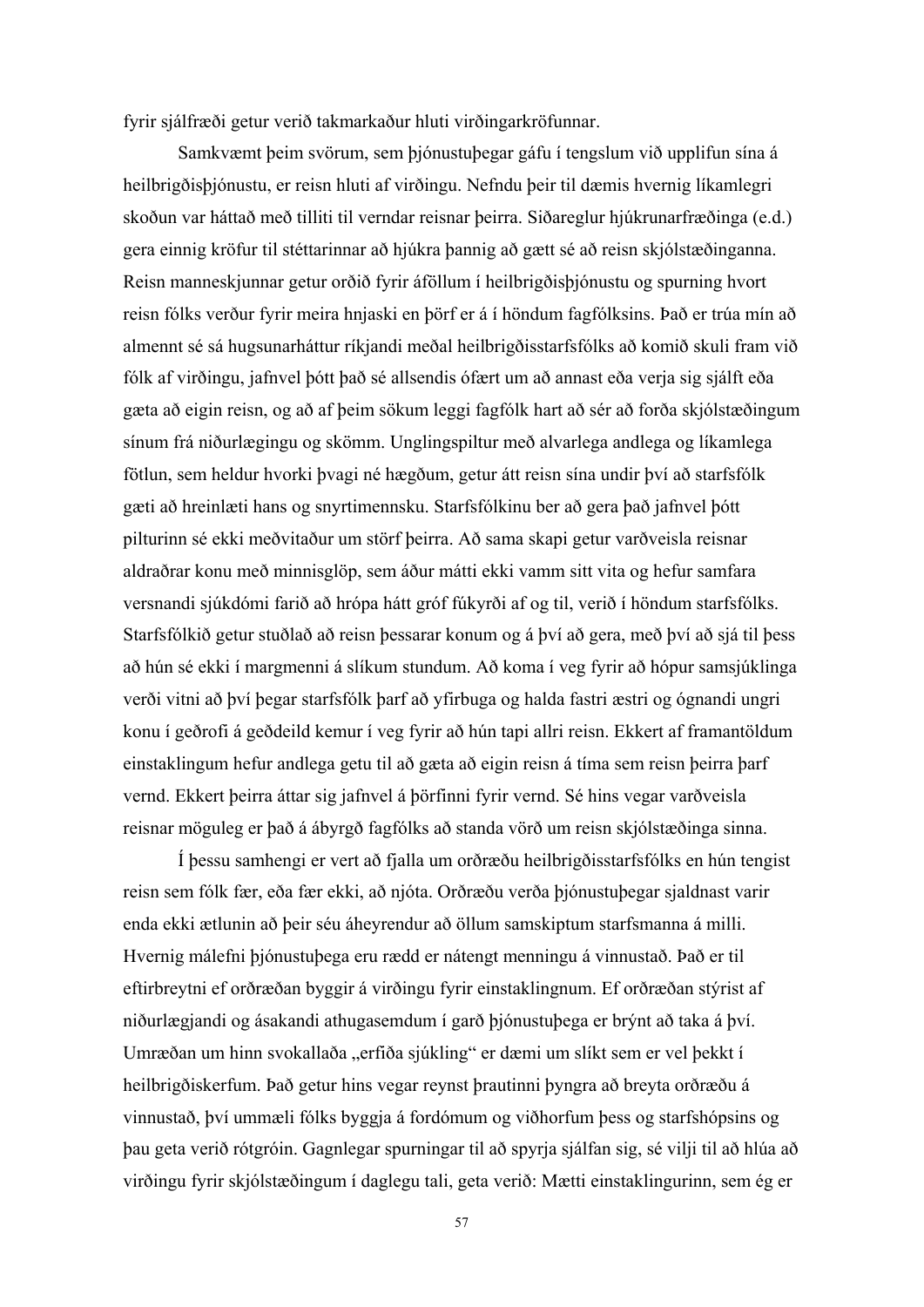að tala um, heyra það sem ég segi? Gæti ég sagt þetta við hann?

 Öll störf fagfólks eru gegnsýrð af viðhorfum þeirra. Virðing starfsmanns fyrir sjálfum sér, stétt sinni og starfi, kerfinu í heild sinni og þeim sem hann þjónustar litar alla hans starfshætti. Heilbrigðisstarfsmaður á sjúkrahúsi, sem gætir þess vandlega að þvo og sótthreinsa hendur sínar á meðan hann er við vinnu, er dæmi um einstakling sem sýnir í verki virðingu fyrir þeim sem hann þjónustar. Af virðingu við skjólstæðinga sína sinnir hann starfi sínu af natni og dregur til dæmis úr hættu á smiti sjúklinga á milli. Hvernig starfsmaður sinnir slíkri smitgát verða skjólstæðingar hans líklega aldrei varir við – og ef til vill leiðir hann sjálfur hugann aldrei að því hvað leiðir störf hans. Sennilega er það sambland af virðingu, fylgni við reglur og ótti við eftirlit sem hefur áhrif – en virðing er það sem við einblínum á. Verkum þessum er sinnt í kerfinu á hverri stundu. Þau eru óteljandi. Þau eru engu færri eða lítilvægari en þau sem snúa beint að skjólstæðingum heilbrigðiskerfisins og eru til þess fallin að hægt er að vega þau og meta.

#### **3.4 Lokaorð um virðingu**

Við ítarlega skoðun á virðingu í daglegu lífi, siðfræði og lögum og reglum í heilbrigðisþjónustu og fagstéttum sem starfa innan hennar birtast ákveðin atriði sem upp úr standa og mér þykir ástæða til að ræða frekar. Virðing, eins og hún er rædd í daglegu lífi, hefur víða merkingu og fleira en virðing fyrir sjálfræði fellur undir merkingu hennar. Hún er hins vegar tengd verðskuldun. Virðing eins og hún er oft rædd í siðfræði er þröng, nánast afmörkuð við virðingu fyrir sjálfræði einstaklingsins. Hún er hins vegar einvörðungu tengd sjálfstæðu virði manneskjunnar, algjörlega óháð verðskuldun. Eins og virðing er rædd í lögum, reglugerðum og leiðbeiningum gerðum fyrir heilbrigðisþjónustu virðist merking virðingar eitthvað vera á reiki. Hún er almennt tengd við gildi persónunnar og ótengd verðskuldun en afar óskýrt er hvernig hugtakinu er beitt umfram það. Virðing fyrir sjálfræði er gjarnan nefnd í leiðbeiningum en svo er jafnvel síðar í sömu leiðbeiningum vísað í mun víðfeðmara virðingarhugtak en það sem virðing fyrir sjálfræði spannar.

 Virðingin, sem er tengd verðskuldun, er afar ólík siðfræðilegu kröfunni um virðingu sem fólk á heimtingu á einfaldlega í krafti manngildis. Virðing fyrir einberu sjálfræði er allt önnur virðing en sú víðfeðma sem fólk óskar eftir að vera aðnjótandi samkvæmt þeim rannsóknum sem hafa verið gerðar. Kröfurnar eru mjög ólíkar eftir því hvernig hugtakinu er beitt. Það er einfaldlega mjög ruglingslegt hvernig farið er með þetta mikilvæga hugtak. Það veldur ákveðinni spennu.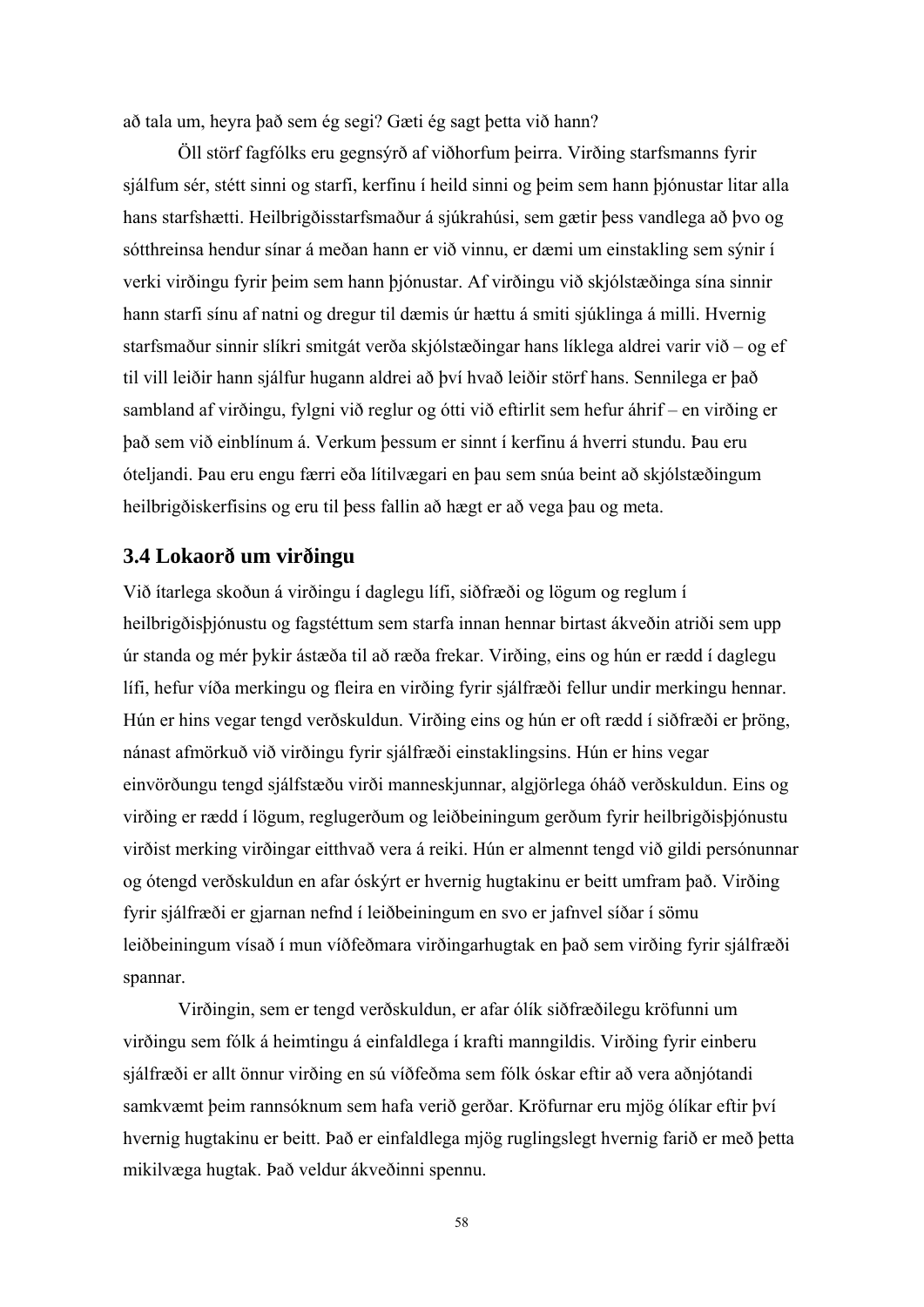Ég hrífst af umfjöllun Kants um virðingu fyrir manneskjunni, að allar manneskjur hafi skilyrðislaust gildi og séu markmið í sjálfu sér. Skyldurnar sem hann útlistar, fullkomnu skylduna að nota engan sem tæki og ófullkomnu skylduna að greiða fyrir markmiðum annarra, þykja mér góðir vegvísar í þjónustu innan heilbrigðiskerfis. Þannig felur virðing fyrir manneskjunni einfaldlega í sér að virða markmið persónunnar og styðja hana í átt að þeim. Ég lít svo á að einstaklingar, sem þarfnast heilbrigðisþjónustu, þurfi aðstoð við að nálgast ákveðin markmið. Markmiðin geta verið eins misjöfn og einstaklingarnir sem að þeim stefna en í heilbrigðisþjónustu snúast þau líklega flest um heilsutengd málefni. Hins vegar er það einstaklingsins að setja markmiðin, innan sanngjarnra og faglegra marka. Ég lít svo á að það sé aðalhlutverk heilbrigðisstarfsfólks að styðja einstaklinginn til að ná markmiðunum að því marki sem hann hefur vitsmunalega getu til að ákveða eigin markmið og svo fremi sem markmiðin séu ekki skaðleg öðrum.

 Sú virðing, sem ég tel að sé best fallin til þess að leiða góða og réttláta heilbrigðisþjónustu, er þannig ekki háð verðskuldun. Hún er hins vegar víðfeðmari en sú sem er bundin við virðingu fyrir sjálfræði. Mér virðist mega tengja hana siðalögmáli Kants um virðingu fyrir persónunni. Með siðalögmál hans að leiðarljósi leggur fagfólk í heilbrigðisþjónustu sérstaka merkingu í líf hvers einstaklings sem það þjónustar og skuldbindur sig því að koma fram við manneskjuna sem markmið í sjálfu sér. Það getur verið vegvísir fagmanneskju til að starfa í þágu skjólstæðings síns á öllum sviðum, ósýnilegum jafnt sem sýnilegum.

 Koehn leggur mikilvægar skyldur á herðar fagstéttum sem mér þykja vel til þess fallnar að aðstoða við að halda skýrri sýn á markmið þjónustuþega án þess að verða handbendi þeirra. Að byggja undir markmið skjólstæðinganna felur nefnilega ekki í sér að styðja við dynti þeirra. Dómgreind fagfólks má ekki verða undir vegna löngunar þeirra til að þóknast skjólstæðingum sínum og eiga þægileg samskipti við þá. Fagfólk er ekki leiguþý. Frekar skal það nýta sérfræðiþekkingu sína af virðingu fyrir markmiðum skjólstæðinga sinna til að feta rétta braut. Það getur jafnvel falið í sér tímabundna óánægju sjúklinga eins og dæmi voru nefnd um fyrr í kaflanum. Langanir þeirra geta nefnilega verið í trássi við markmið þeirra.

 Eftir gaumgæfilega skoðun á því hvað notendur heilbrigðisþjónustu tjá ánægju með, þ.e. góð tengsl, hvernig best megi stuðla að ánægju og árangri meðferðar og hvernig þetta tvennt helst í hendur, hef ég komist að þeirri niðurstöðu að virðing sé sá þáttur sem er ómissandi í meðferðarsambandinu og forsenda góðrar heilbrigðisþjónustu. Það samrýmist þeim upplýsingum sem ég hef fengið í gegnum tíðina í starfi mínu þegar ég hef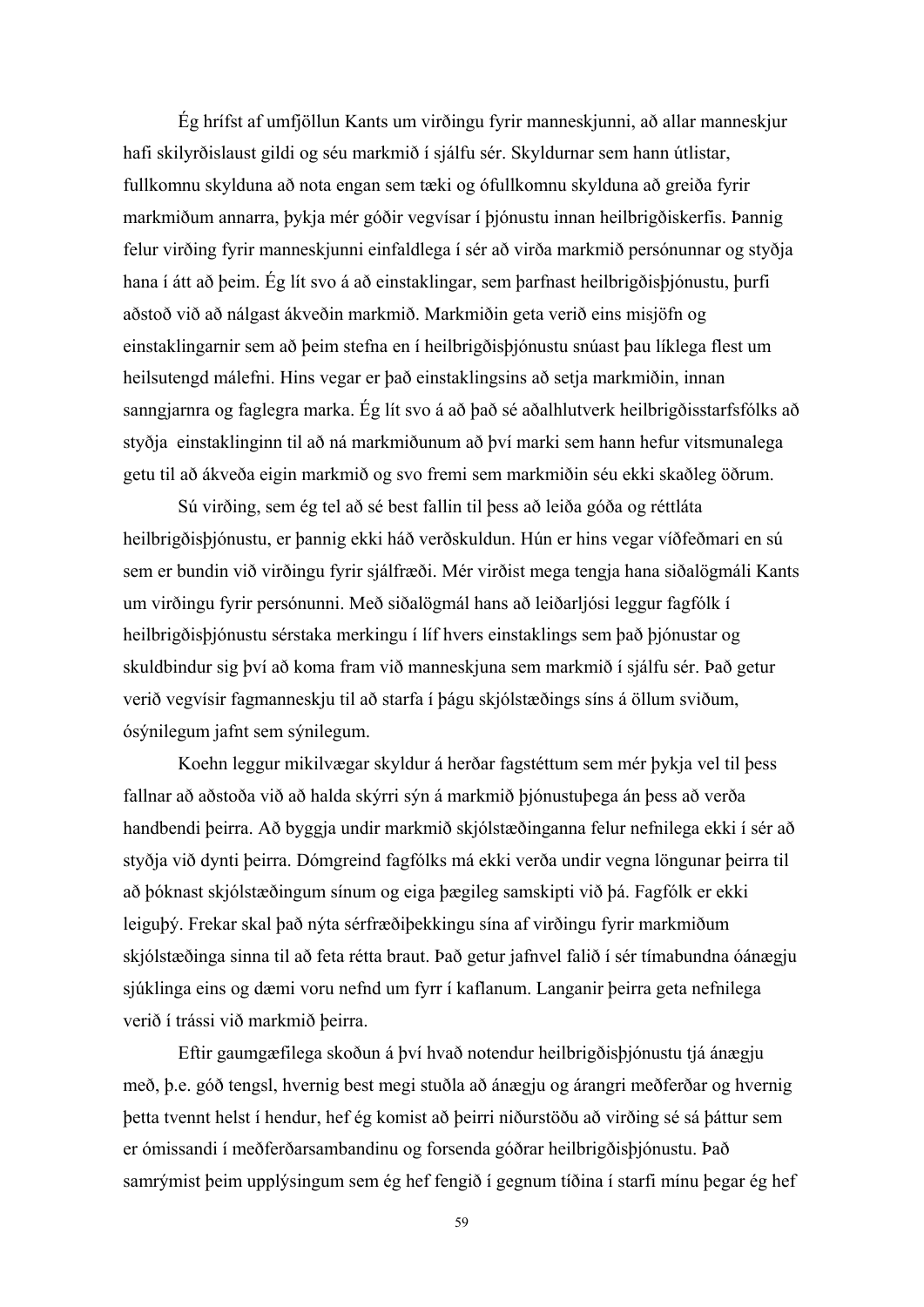leitað eftir svörum um hvað skipti þjónustuþega mestu máli: að upplifa virðingu. Það samrýmist jafnframt því sem ég hef upplifað þegar ég fer í huga mínum yfir hvaða starfsfólk viðhefur vinnubrögð sem mér þykir til eftirbreytni. Þau felast í að sýna virðingu, sjálfu sér, starfi sínu og skjólstæðingum sínum.

 Sú túlkun virðingarhugtaksins, sem ég tel best til þess fallna að vera varða og drifkraftur fyrir góða heilbrigðisþjónustu, felur í sér skilyrðislausa virðingu fyrir persónunni. Hún er engu háð öðru en manngildi manneskjunnar. Þannig eiga allir skjólstæðingar, sem þarfnast heilbrigðisþjónustu, tilkall til hennar. Grunnur hugtaksins er að sérstök merking er lögð í líf hvers og eins skjólstæðings, að heilbrigðisstarfsmaður skuldbindi sig til að koma fram við manneskjuna sem markmið í sjálfu sér, nota hana aldrei sem tæki og byggja undir skynsamleg og sanngjörn markmið hennar.

 Virðingarhugtakið, sem ég legg til að sé notað til leiðsagnar í heilbrigðisþjónustu, er enn fremur víðfeðmt. Sú túlkun virðingar felur í sér virðingu fyrir sjálfræði einstaklingsins. Þó ber að hafa í huga, samanber umræðuna fyrr í kaflanum, að það að virða sjálfræði einstaklingsins í heilbrigðisþjónustu felur ekki í sér að uppfylla allar langanir hans og óskir. Sjálfræði sjúklings er veikt í þeim skilningi að hann hefur takmarkað val í heilbrigðisþjónustu. Sjálfræði hans eru takmörk sett með hliðsjón af faglegri ábyrgð fagfólksins sem veitir honum meðferð (Vilhjálmur Árnason, 2003, bls. 114–116).

 Virðing fyrir sjálfræði er hins vegar aðeins hluti virðingar. Víðfeðm virðing felur í sér mun fleira. Víðfeðm virðing er að mínu viti viðhorf, hugarfar sem unnið er út frá. Svo notað sé tungutak Gadamers má sjá víðfeðma virðingu fyrir sér sem hluta af sjóndeildarhring fagmanneskjunnar sem litar þannig öll störf hennar, viðmót og vinnubrögð. Þannig fæðir skilyrðislaus víðfeðm virðing af sér starfshætti sem reynt er að vanda til. Virðingin er kraftur sem stuðlar að ákjósanlegum vinnubrögðum, hvort sem um er að ræða til dæmis viðhald þekkingar og færni, vinnusemi eða skýra stefnu í átt að markmiðum sjúklings þrátt fyrir mótlæti. Áhugi fagfólks, vilji þeirra til að verja tíma með sjúklingum, hlýja, traust, varðveisla reisnar, umhyggjusemi, heiðarleiki og samhygð, svo fátt eitt sé nefnt af þeim þáttum sem sjúklingar segjast kunna að meta, eru einnig sprottin af víðfeðmri virðingu. Þannig hefur víðfeðm virðing jafnframt áhrif á allt viðmót fagmanneskju svo sem orðaval, raddbeitingu og snertingu. Hún er líkleg til að vera sýnileg í öllum verkum. Sjúklingar verða hennar varir og kunna að meta hana. Hún leggur grunn að góðum meðferðarsamböndum, ánægju og árangri.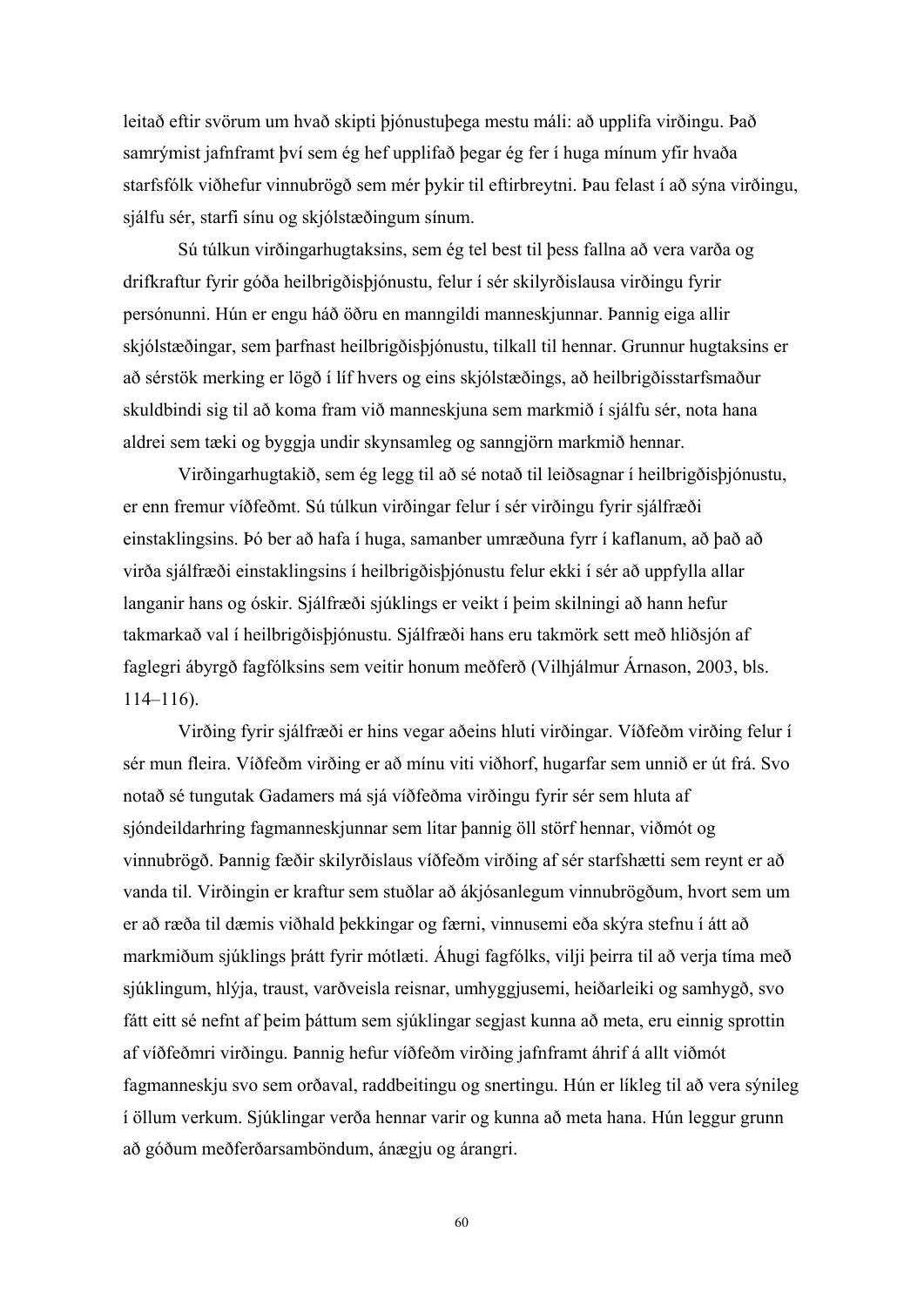# **Niðurstöður**

Tilgangur þessarar ritgerðar var að skoða hver er siðfræðilegur kjarni meðferðarsambands og hvernig siðfræðin getur orðið fagfólki í heilbrigðisþjónustu að liði í daglegum störfum til að auka gæði þjónustu og ánægju skjólstæðinga.

Reynsla mín úr starfi sem hjúkrunarfræðingur er sú að meðferðarsambandið skipti afar miklu máli fyrir allan framgang meðferðar, bata og ánægju sjúklinga. Nú er vitað að traust meðferðarsamband og sjúklingaánægja eru áreiðanlegir mælikvarðar á gæði þjónustu og hafa góð áhrif á árangur, hvar svo sem meðferðin fer fram í heilbrigðiskerfinu. Það er fyrst og fremst aðkoma meðferðaraðila að meðferðarsambandinu sem ræður hvernig tekst til við myndun þess og framgang. Eftir að hafa rýnt í meðferðarsambandið er ég enn sannfærðari um að það sé til mikils að vinna fyrir fagfólk í heilbrigðisþjónustu að þekkja bæði mátt trausts meðferðarsambands og leiðir til að byggja undir slíkt. Í góðu meðferðarsambandi býr kraftur sem er meiri en summa krafta þeirra sem að sambandinu koma.

Virðing er mikilvægt hugtak. Hins vegar er töluverður ruglingur með nákvæma merkingu þess. Í siðfræði og heilbrigðisvísindum er gjarnan rætt um afmarkaða virðingu fyrir sjálfræði einstaklingsins. Að mínu viti er það ekki til gagns. Rannsóknir sýna að ánægja sjúklinga með veitta heilbrigðisþjónustu og mat þeirra á gæðum hennar byggir fyrst og fremst á mati þeirra á tengslum og samskiptum við fagfólk. Við greinagóða skoðun á svörum þjónustuþega um hvað skiptir þá máli í heilbrigðisþjónustu er það bersýnilegt að einhlít virðing fyrir sjálfræði dugir ekki til að spanna það sem þeim þykir mikilvægt í þjónustunni.

 Tilgáta mín í þessi verkefni var sú að virðing meðferðaraðila fyrir manneskjunni væri forsenda góðra meðferðartengsla. Að þannig væri siðalögmálið um virðingu fyrir persónunni siðfræðilegur kjarni meðferðarsambands, því án virðingar væri traust meðferðarsamband ógerlegt. Greining á svörum þjónustuþega styður þá tilgátu. Það samrýmist þeim upplýsingum sem ég hef fengið í gegnum tíðina í starfi mínu þegar ég hef leitað eftir svörum um hvað skipti þjónustuþega mestu máli: að upplifa virðingu. Það samrýmist jafnframt því sem ég hef upplifað þegar ég fer í huga mínum yfir hvaða vinnubrögð starfsfólk viðhefur sem mér þykir til eftirbreytni. Þau felast í því að sýna sjálfu sér, starfi sínu og skjólstæðingum sínum virðingu.

 Ég hrífst af umfjöllun Kants um virðingu fyrir manneskjunni. Ég styðst við hugmyndir hans án þess þó að fylgja honum eftir í einu og öllu. Grunnur þess sem mér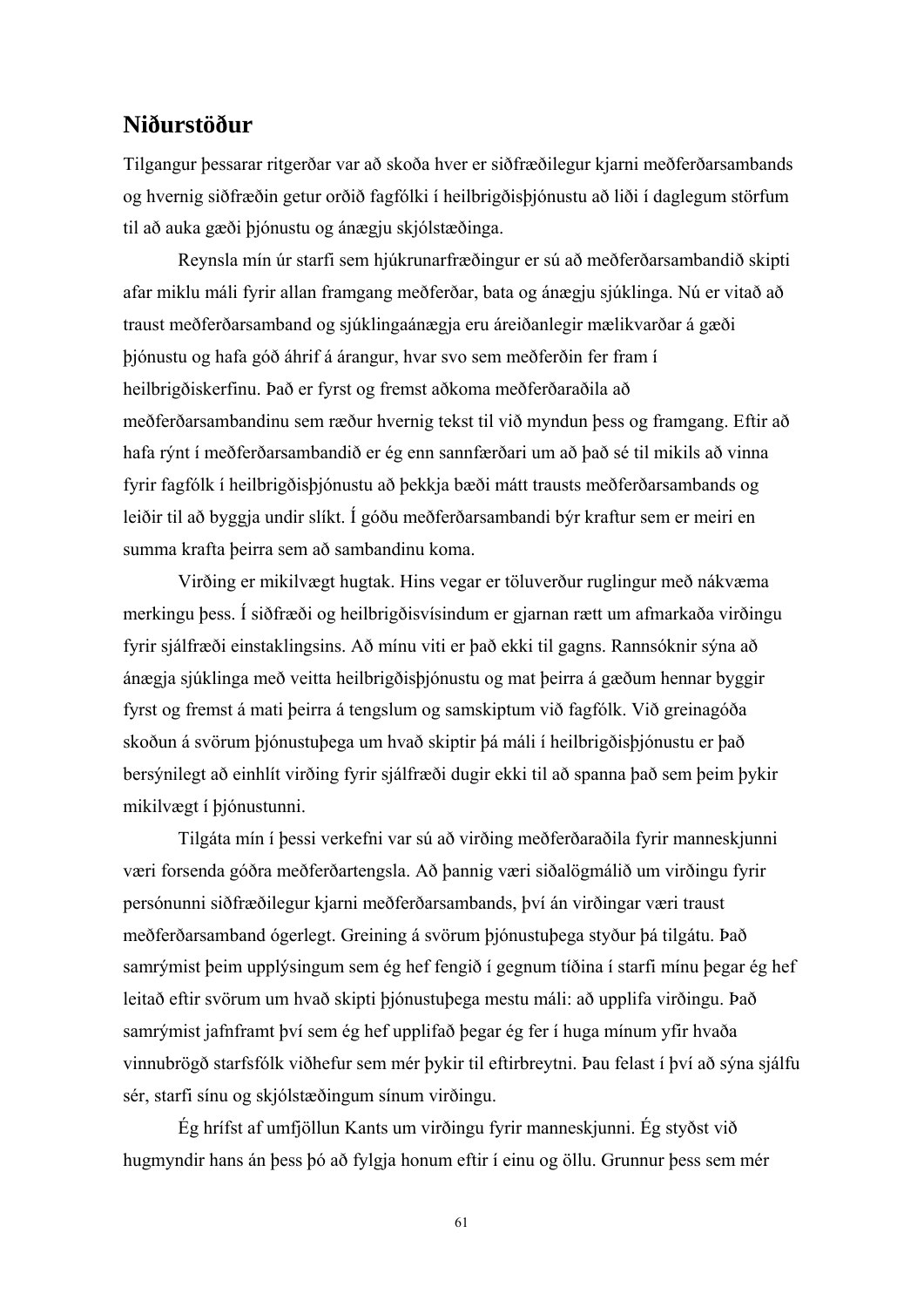hugnast svo vel er að sérstök merking er lögð í líf hvers og eins skjólstæðings. Þannig skuldbindur heilbrigðisstarfsmaður sig því, að koma fram við manneskjuna sem markmið í sjálfu sér, nota hana aldrei sem tæki og byggja undir skynsamleg og sanngjörn markmið hennar. Ég tel skilyrðislausa virðingu fyrir manneskjunni vera það sem, fyrst og fremst, leiðir vel unnin störf í heilbrigðisþjónustu, viðmót sem sjúklingar kunna að meta og vönduð vinnubrögð. Þessi virðing er laus við öll tengsl við verðskuldun. Þannig eiga allir skjólstæðingar sem þarfnast heilbrigðisþjónustu tilkall til hennar.

 Leiðarljósið í meðferðarsambandi eru markmið skjólstæðings. Þau eru það sem vinna skal að, séu þau skynsamleg og sanngjörn. Koehn leiðir mikilvæga umræðu varðandi það: að byggja undir markmið skjólstæðinga felur ekki í sér að styðja við dynti þeirra, allar óskir eða langanir. Fagfólk er ekki leiguþý. Þetta tengist mikilvægri umræðu um virðingu fyrir sjálfræði sjúklinga. Það er yfirleitt veikt í þeim skilningi að það lýtur hömlum sem fagleg ábyrgð heilbrigðisstarfsfólks skapar. Valkostirnir sem sjúklingar hafa eru almennt bundnir innan ákveðins ramma. Fagfólk verður að nýta sérfræðiþekkingu sína af virðingu fyrir markmiðum skjólstæðinga sinna. Fagfólk á að stýrast af hagsmunum skjólstæðinga sinna án þess þó að vera handbendi þeirra, dómgreind skipar stóran sess í fagmennsku.

 Niðurstaða mín er að efla þurfi skilning á mikilvægi góðs meðferðarsambands, sérstaklega þarf að efla þekkingu og hæfni meðferðaraðila á þessu sviði. Einnig er ljóst að efla þarf umræðu og vitund um virðingarhugtakið. Ég trúi að góður stuðningur fyrir fagfólk í heilbrigðisþjónustu getur hlotist af víðfeðmu virðingarhugtaki sem fangar skilyrðislausa virðingu fyrir gildi hvers skjólstæðings. Manneskjan er markmið í sjálfri sér óháð öðrum breytum, og fagaðilar skulu stefna að markmiðum hennar, séu þau sanngjörn og skynsamleg. Þessi víðtæka skilgreining á virðingu spannar þætti sem snúa að vinnubrögðum, viðmóti og hugarfari fagfólks og er þannig líkleg til að skapa forsendur til að allir skjólstæðingar í heilbrigðisþjónustu njóti þess sem þeim þykir skipta máli.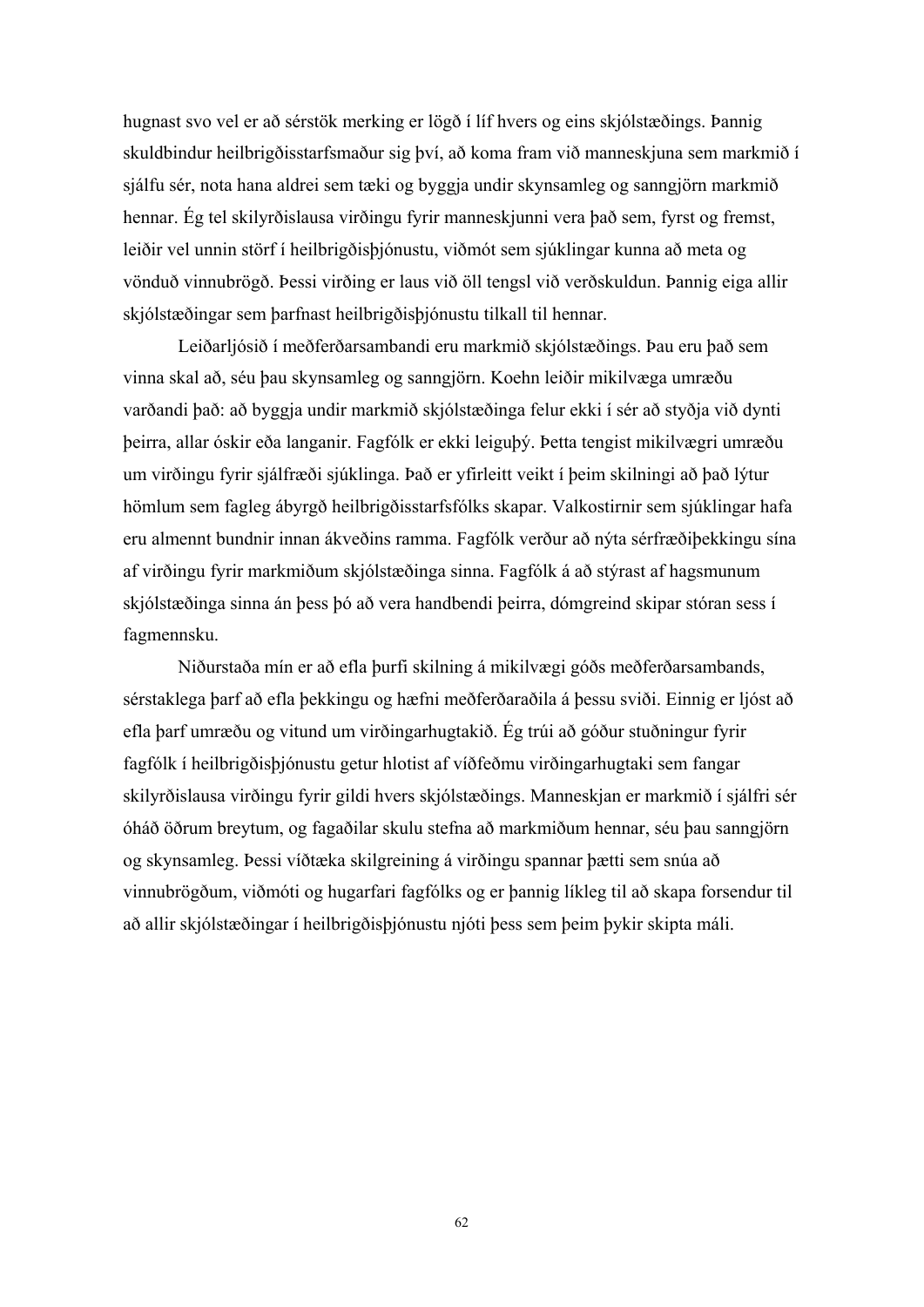# **Heimildaskrá**

- Ackerman, S.J. og Hilsenroth, M.J. (2003). A review of therapist characteristics and techniques positively impacting the therapeutic alliance. *Clinical psychology review, 23*, 1-33.
- Anderson, H. (2005). Myths About "Not knowing". *Family Process, 44*(4), 497-504.
- Anderson, H. og Goolishian, H.A. (1988). Human systems as linguistic systems: Preliminary and evolving ideas about the implications for clinical theory. *Family process, 27*, 371-393.
- Árnason, V. (2000). Gadamerian dialogue in patient-professional interaction. *Medicine, Health care and philosophy, 3*, 17-23.
- Ástríður Stefánsdóttir. (2006). Þagnarskyldan: her eru hin siðferðilegu rök? *Læknablaðið, 92*, 325-327.
- Baldwin, S.A., Wampold, B.E. og Imel, Z.E. (2007). Untangling the Alliance-outcome correlation: Exploring the relative importance of therapist and patient variability in the alliance. *Journal of consulting and clinical psychology, 75*(6), 842-852.
- Batamiðuð þjónusta aukin lífsgæði. (2013, mars). *Geðhjálp*, bls. 1 og 5. Sótt 26. febrúar 2014 af http://www.visir.is/ExternalData/pdf/serblod/SD130314.pdf
- Beach, M.C., Roter, D.L., Wang, N., Duggan, P.S. og Cooper, L.A. (2006). Are physicians' attitudes of respect accurately perceived by patients and associated with more positive communication behaviors? *Patient education and counseling, 62*, 347-354.
- Benapudi, N.M., Berry, L.L., Frey, K.A., Parish, J.T. og Rayburn, W.L. (2006). Patients' perspectives on ideal physician behaviors, *81*(3), 338-344.
- Beauchamp, T.L. og Childress, J.F. (2001). *Principles of biomedical ethics.* (5. Útgáfa). New York: Oxford University Press.
- Bordin, E.S. (1979). The generalizability of the psychoanalytic concept of the working alliance. *Psychotherapy: Theory, research and practice, 16*(3), 252-260.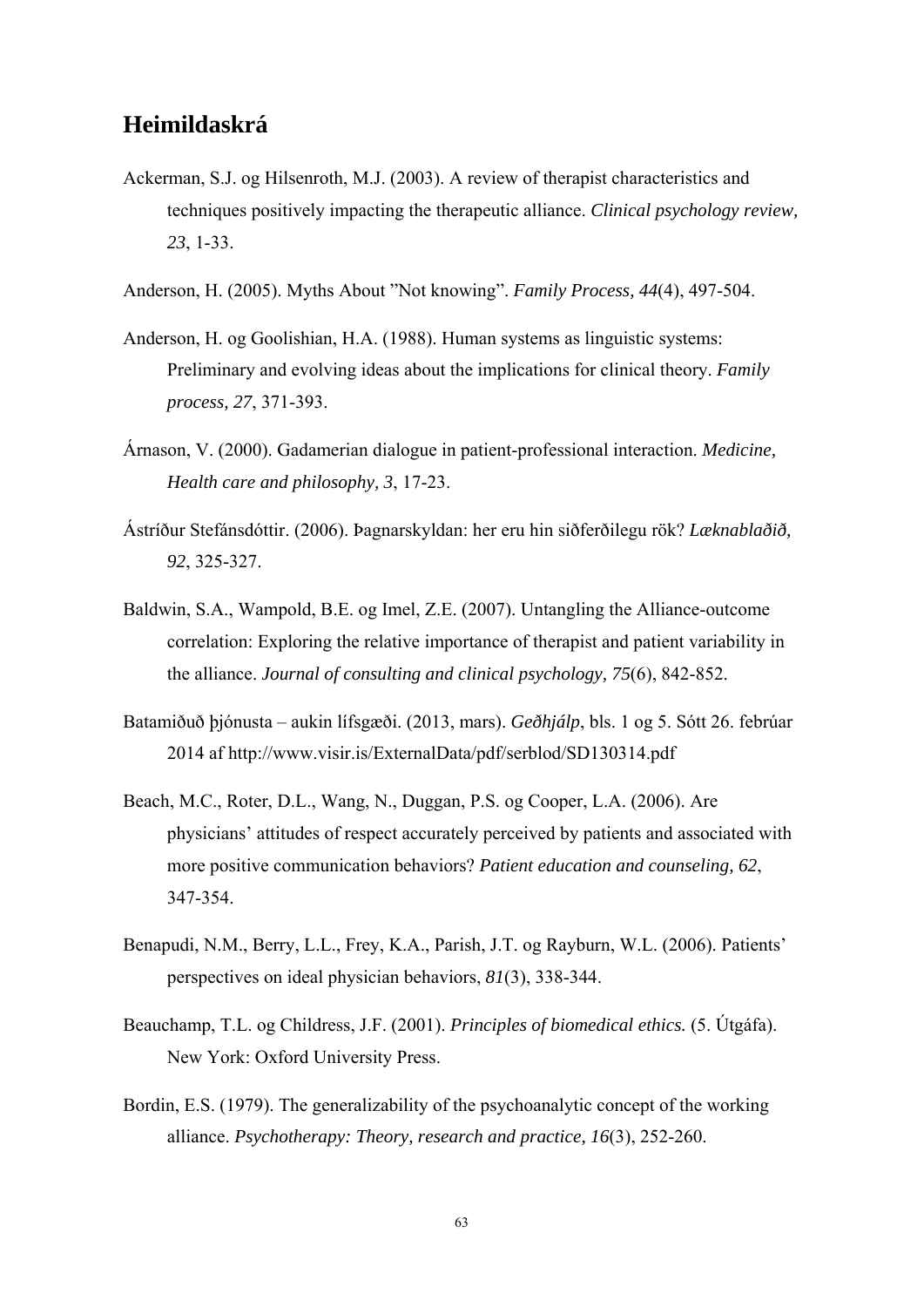- Bok, S. (1983). The limits of confidentiality. Í J.C. Callahan (ritstj.), *Ethical issues in professional life* (bls. 230-239). New York: Oxford University Press.
- Branch Jr., W.T. (2006). Viewpoint: Teaching respect for patients. *Academic Medicine, 81*(5), 463-467.
- Del Re, A.C., Flückiger, C., Horvath, A.O., Symonds, D. og Wampold, B.E. (2012). Therapist effects in the therapeutic alliance-outcome relationship: A restrictedmaximum likelihood meta-analysis. *Clinical psychology review, 32*, 642-649.
- Dennis, B.P. (1999). The origin and nature of informed consent: Experiences among vulnerable groups. *Journal of professional nursing, 15*(5), 281-287.
- Dickens, B.M. og Cook, R.J. (2000). Law and ethics in conflict over confidentiality? *International journal of gynecology and obstetrics, 70*, 385-391.
- Dickert, N.W. og Kass, N.E. (2009). Understanding respect: Learning from patients. *Journal of medical ethics, 35*, 419-423.
- Duncan, B., Miller, S. og Hubble, M. (2007). How being bad can make you better. Developing a culture of feedback in your practice. *Psychotherapy networker, 57*, 36- 45.
- Calsyn, R.J., Klinkenberg, W.D., Morse, G.A. og Lemming, M.R. (2006). Predictors of the working alliance in assertive community treatment. *Community mental health journal, 42*(2), 161-175.
- Elvins, R. og Green, J. (2008). The conceptualization and measurement of therapeutic alliance: An empirical review. *Clinical psychology review, 28*, 1167-1187.
- Gastmans, C. (1998). Interpersonal relations in nursing: a philosophical-ethical analysis of the work of Hildegard E. Pepleu. Journal of advanced nursing, 28(6), 1312-1319.

Gastmans, C. (1999). Care as a moral attitude in nursing. *Nursing ethics, 6*(3), 213-223.

- Gibson, M.F. (2012). Opening up: Therapist self-disclosure in theory, research and practice. *Clinical social work journal, 40*, 287-296.
- Goldfried, M.R. (2007). What has psychotherapy inherited from Carl Rogers? *Psychotherapy: Theory, research, practice, training, 44*(3), 249-252.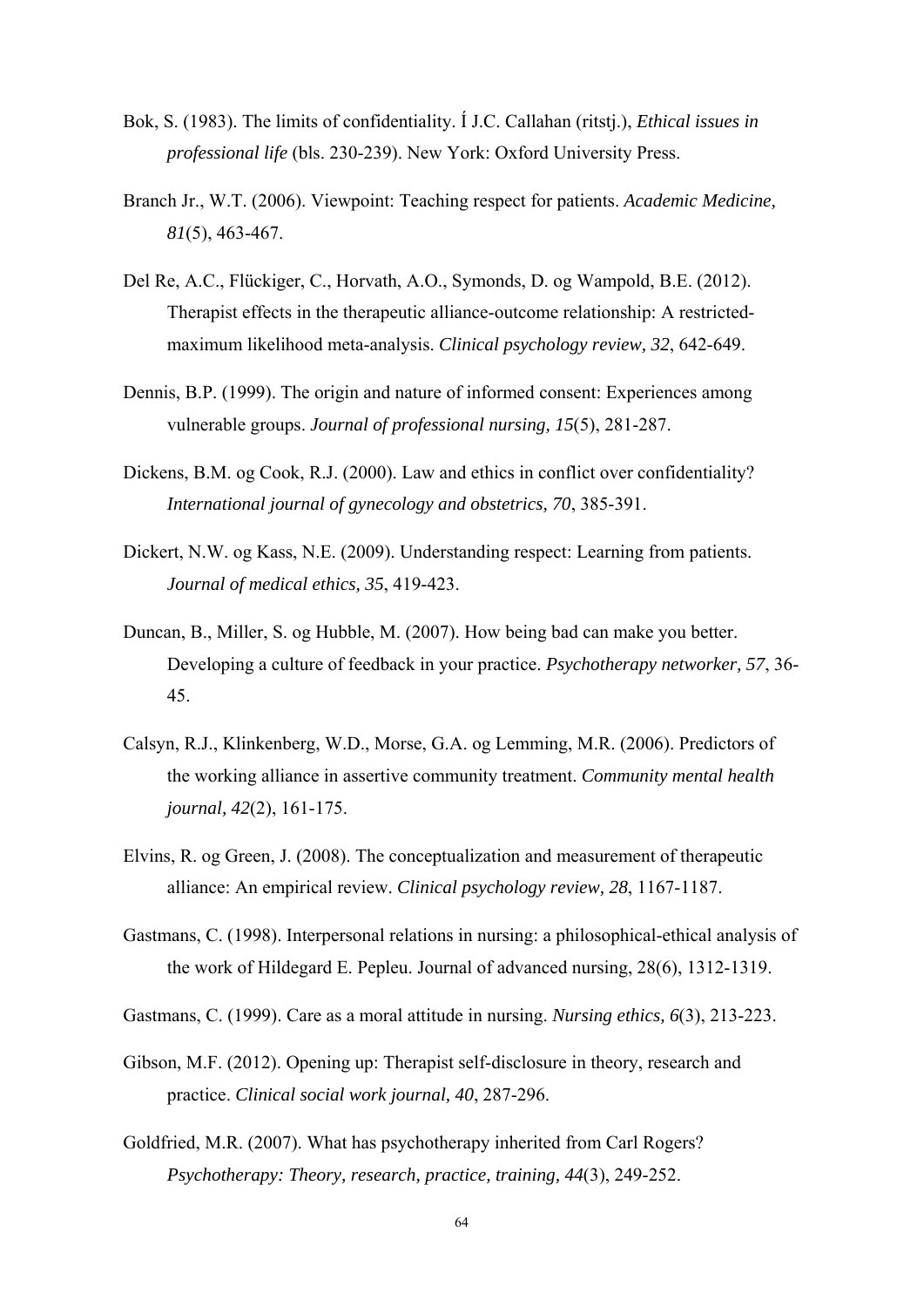- González-Valentín, A., Padín-López, S. og de Ramón-Garrido, E. (2005). Patient satisfaction: A strategy for quality assessment. *Patient education and counseling, 12*, 225-233.
- Green, S.A. (1995). The ethical limits of confidentiality in the therapeutic relationship. *General hospital psychiatry, 17*, 80-84.
- Haes, H. (2006). Dilemmas in patient centeredness and shared decision making: A case for vulnerability. *Patient education and counseling, 62*, 291-298.
- Hagerty, B. N. og Patusky, K. L. (2003). Reconceptualizing the nurse-patient relationship. *Journal of Nursing Scholarship,35*(2), 145-150.
- Henretty, J.R. og Levitt, H.M. (2010). The role of therapist self-disclosure in psychotherapy: A qualitative review. *Clinical psychology review, 30*, 63-77.
- Holloway, F. (2004). Confidentiality: threats and limits. *Psychiatry, 3*(3), 11-13.
- Joffe, S., Manocchia, M., Weeks, J.C. og Cleary, P.D. (2003). What do patients value in their hospital care? An empirical on autonomy centred bioethics. *Journal of medical ethics, 29*, 103-108.
- Jón Snædal (2014). Helsinki-yfirlýsingin (Ritstjórnargrein). *Læknablaðið, 3,* 100, 135.
- Junghan, U.M., Leese, M., Priebe, S. og Slade, M. (2007). Staff and patient perspectives on unmet need and therapeutic alliance in community mental health services. *The British journal of psychiatry, 191*, 543-547.
- Kant, I. (2003). Grundvöllur að frumspeki siðlegrar breytni. Reykjavík: Hið íslenska bókmenntafélag.
- Koehn, D. (1994). The ground of professional ethics. London: Routledge.
- Landspítali. (e.d.). Batamiðuð þjónusta. Sótt 2. desember 2014 af http://www.landspitali.is/sjuklingar-adstandendur/klinisk-svid-og-deildir/batamidudthjonusta/
- Leino-Kipli, H., Välimäki, M., Dassen, T., Gasull, M., Lemonidou, C., Scott, A. (2001). Privacy: a review of the literature. *International journal of nursing studies, 38*, 663- 671.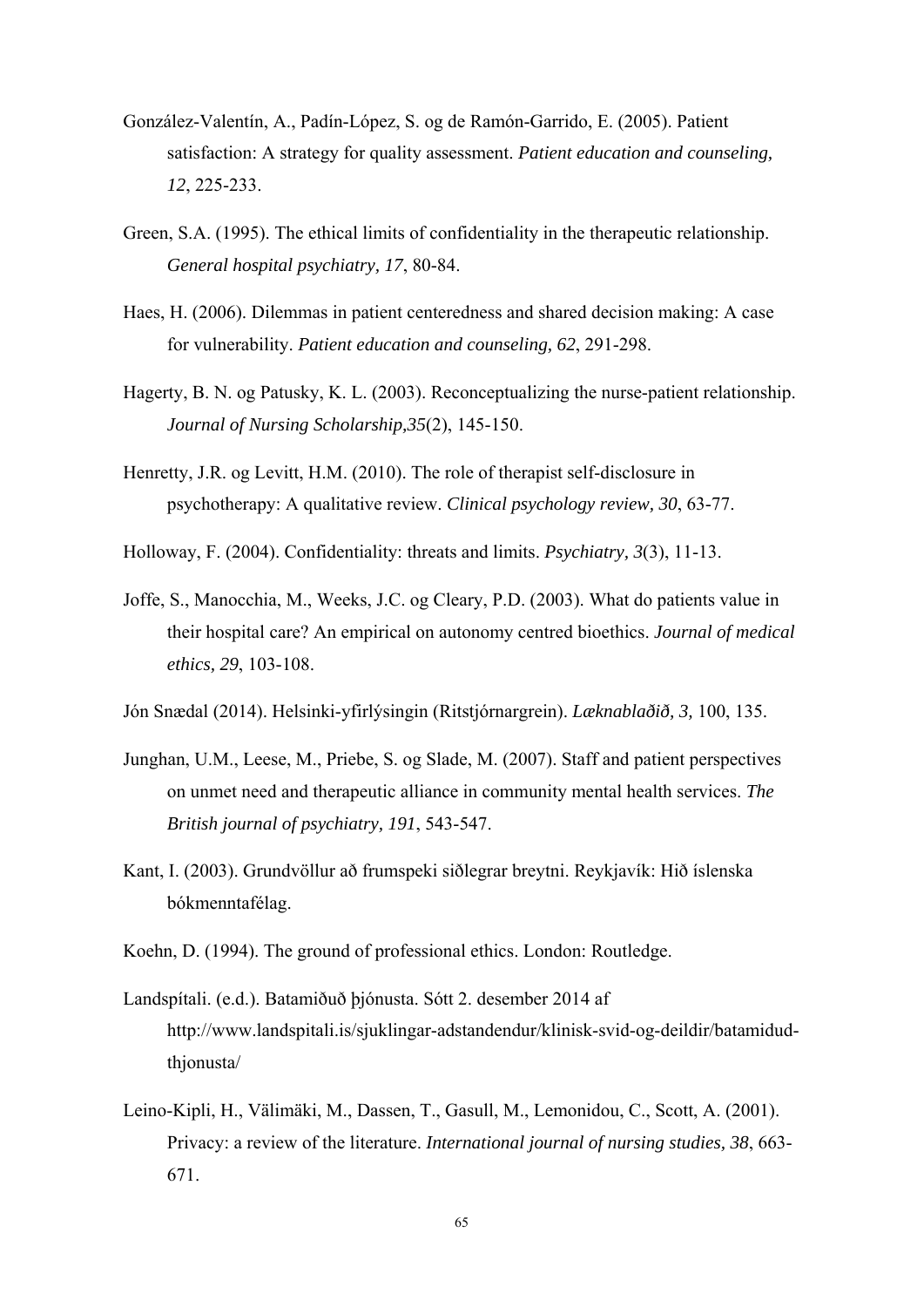- Levine, C., Faden, R., Hammerschmidt, D. Eckenwiler, L. og Sugerman, J. (2004). The limitations of "vulnerability" as a protection for human research participants. *The American journal og bioethics, 4*(3), 44-49.
- *Lög um réttindi sjúklinga* (1997, 1. júlí). Sótt 30. september 2014 af http://www.althingi.is/lagas/134/1997074.html.
- Mallow, A.J. (1998). Reconciling psychoanalytic psychotherapy and alcoholics anonymous philosophy. *Journal of substance treatment, 15*(6), 493-498.
- Miller, S.D., Duncan, B.L., Brown, J., Sorrell, R. og Chalk, M.B. (2006). Using formal client feedback to improve retention and outcome: Making ongoing, real-time assessment feasible. *Journal of brief therapy, 5*(1), 5-22.
- Miller, S.D., Hubble, M. og Duncan, B. (2008). Supershrinks: What is the secret of their success? *Psychotherapy in Australia, 14*(4), 14-22.
- Morgan, S. og Yoder, L.H. (2012). A concept analysis of person-centered care. *Journal of holistic nursing, 30*(6), 6-15.
- Myers, D. og Hayes, J.A. (2006). Effects of therapist general self-disclosure and countertransference disclosure on ratings of the therapist and session. *Psychotherapy: Theory, research, practice, training, 43*(2), 173-185.
- O'Brien, A.J. (2001). The therapeutic relationship: historical development and contemporary significance. *Journal of psychiatric and mental health nursing, 8*, 129-137.
- Papastavrou, E., Efstathiou, G., Tsangari, H., Suhonen, R., Leino-Kilpi, H., Patiraki, E., ... og Merkouris A. (2012). Patients' and nurses' perceptions of respect and human presence through caring behaviours: A comparative study. *Nursing Ethics, 19*(3), 369-379. Ath-passa fyrstu tilvísun
- Park, S.S. og Grayson, M.H. (2008). Clinical research: protection of the "vulnerable"? *Journal of clinical immunology, 121*(5), 1103-1107.
- Peplau, H. E. (1952). *Interpersonal relations in nursing.* New York: Putnam.
- Pipher, M. (2003). *Letters to a young therapist.* New York: Basic books.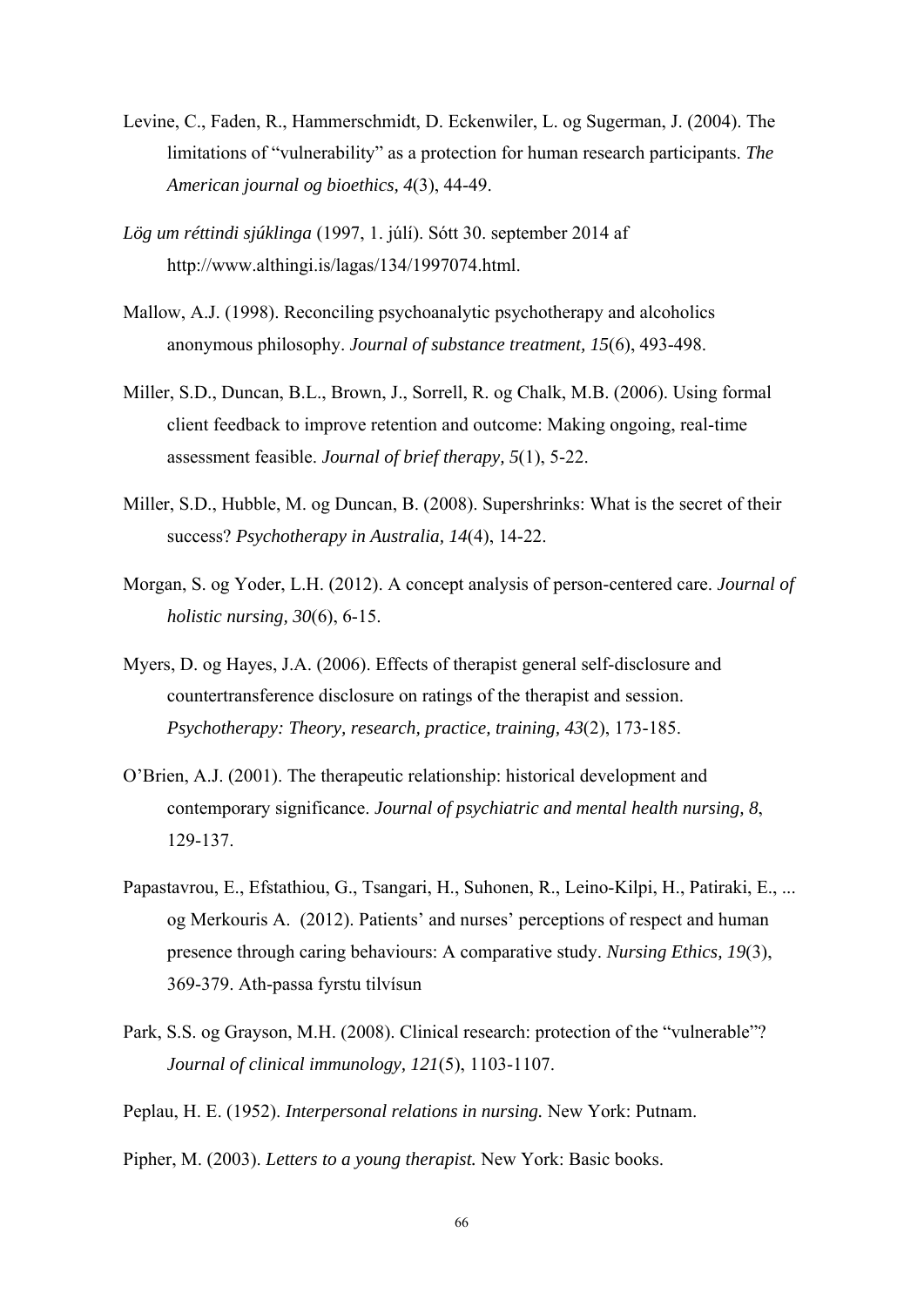- Rakel, D., Barrett, B., Zhang, Z., Hoeft, T., Chewning, B., Marchand, L. og Scheder, J. (2011). Perception of empathy in the therapeutic encounter: Effects on the common cold. *Patient education and counseling, 85*, 390-397.
- Rober, P. (2005). The therapist's self in dialogical family therapy: Some ideas about notknowing and the therapist's inner conversation. Family process, 44(4), 477-495.
- Rosenzweig, S. (1936). Some implicit common factors in diverse methods of psychotherapy. *American journal of orthopsychiatry, 6*, 412-415.
- Shattell, M.M., Starr, S.S. og Thomas, S.P. (2007). "Take my hand, help me out:" Mental health service recipients' experience of the therapeutic relationship. *International Journal of Mental health nursing, 16*, 274-284.
- Siðareglur hjúkrunarfræðinga. (e.d.). Sótt 17. október 2014 af http://hjukrun.is/sidareglur
- Siegel, A.W. (2008). Inequality, privacy, and mental health. *International journal of law and psychiatry*, 31, 150-157.
- Spiers, J.A. og Wood, A. (2010). Building a therapeutic alliance in brief therapy: The experience of community mental health nurses. *Archives of psychiatric nursing, 24*(6), 373-386.
- Strous, R.D., Ulman, A. og Kotler, M. (2006). The hateful patient revisited: Relevance for 21st century medicine. *European journal of internal medicine, 17*, 387-393.
- Sutton, L.B., Erlen, J.A., Glad, J.M. og Siminoff, L.A. (2003). Recruiting vulnerable populations for research: Revisiting the ethical issues. *Journal of professional nursing, 19*(2), 106-112.
- U.S. Department of health & human services. (1979, apríl). The Belmont report. http://www.hhs.gov/ohrp/humansubjects/guidance/belmont.html
- Vilhjálmur Árnason. (2003). *Siðfræði lífs og dauða.* (2. útgáfa). Reykjavík: Siðfræðistofnun og Háskólaútgáfan.
- Vilhjálmur Árnason. (2008). *Farsælt líf, réttlátt samfélag kenningar í siðfræði.* Reykjavík: Heimskringla.